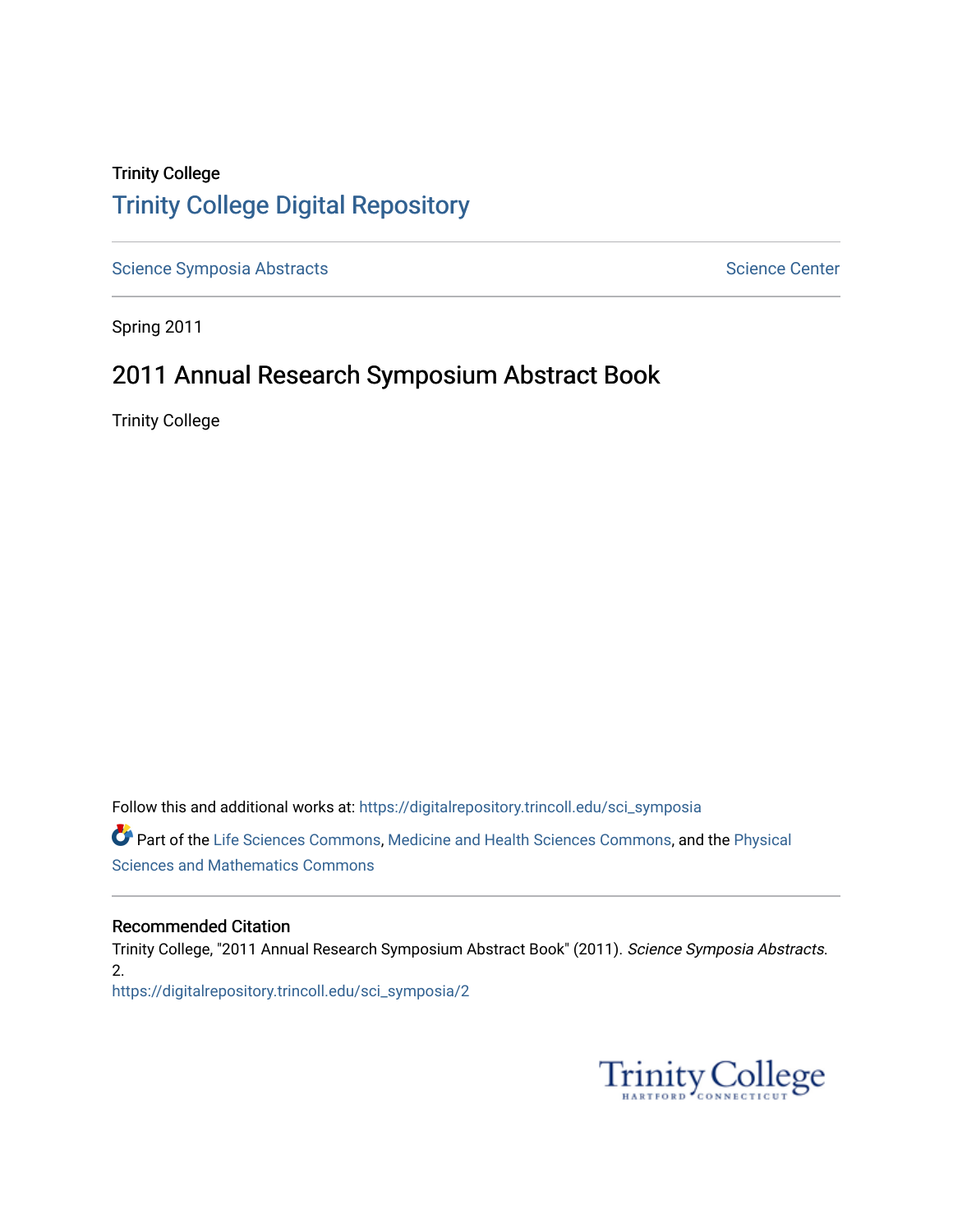# **TWENTY-FOURTH ANNUAL SYMPOSIUM OF TRINITY COLLEGE UNDERGRADUATE RESEARCH**

### **TABLE OF CONTENTS**

**Poster # Title**

# **BIOLOGY**

- **1. PHYLOGENETIC STUDIES OF TWO LIGULATE RED ALGAE (RHODOPHYTA: GRACILARIALES, PHYLLOPHORALES) FROM BERMUDA** Tayoot Chengsupanimit '14
- **2. THE EFFECT OF NOVELTY OF SOCIAL STIMULI ON BRAIN CELL ADDITION IN WEAKLY ELECTRIC FISH,** *APTERNOTUS LEPTORHYNCHUS* Michael Chung '11
- **3. THE EFFECT OF THAPSIGARGIN-INDUCED ER STRESS ON DEVELOPING OLIGODENDROCYTES AND ITS IMPLICATIONS FOR DEMYELINATING DISEASES** Angela Colantonio '11
- **4. EXAMINATION OF HUMAN ASSOCIATED MICROBIOTA OF THE UPPER RESPIRATORY TRACT USING TERMINAL RESTRICTION FRAGMENT POLYMORPHISM AND CAPILLARY ELECTROPHORESIS** Tiffany Damiani '12, Melissa Blake '11, Taylor LaRese '11
- **5. MERCURY IN TERRESTRIAL DWELLING BIRD SPECIES** Gina Dinallo '12
- **6. EFFECTS OF COPPER (II) SULPHATE ON THE ESTUARINE DIATOM**  *CRATICULA* **SP. (CHROMISTA, BACILLARIOPHYCEAE)**  Taina Figueroa '12, Tayoot Chengsupanimit '14
- **7. GROWTH RATE OF** *CHLAMYDOMONA SP***. (CHLOROPHYTA) UNDER VARYING LIGHT INTENSITIES AND NITRATE CONDITIONS** Lindsay Gibbons '12, Weston Klimas '13
- **8. INVESTIGATING THE POSSIBLE LATERAL TRANSFER OF THE ALGAL NUCLEAR GENE** *PSBO* **TO THE TROPICAL SEA SLUG** *ELYSIA CRISPATA* Caleb Homiski '11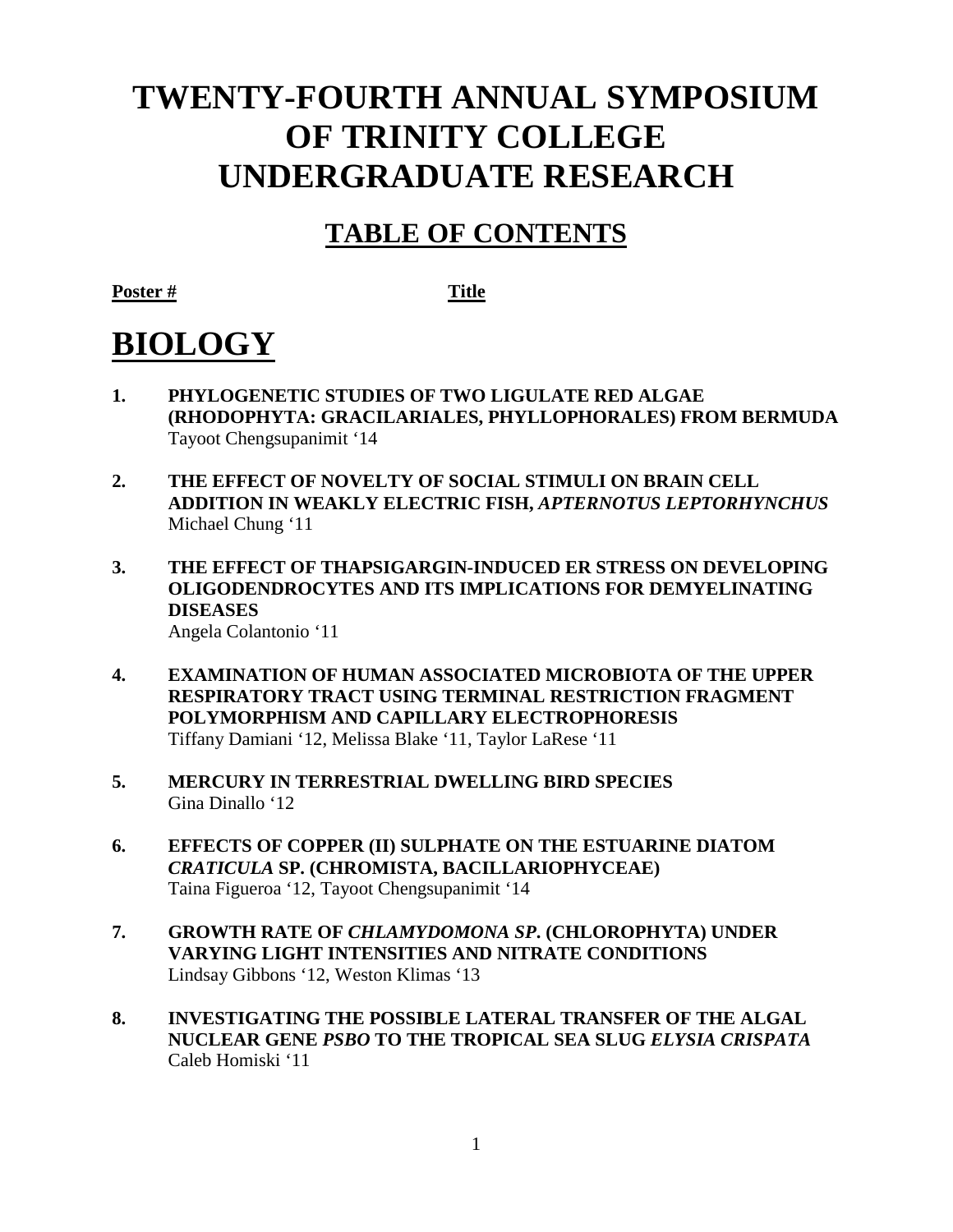- **9. MOLECULAR-ASSISTED ALPHA TAXONOMIC STUDIES OF**  *PEYSSONNELIA* **AND** *POLYSTRATA* **(RHODOPHYTA, PEYSSONNELIALES) FROM BERMUDA, WESTERN ATLANTIC** Amy Kivela '12
- 10. THE EFFECT OF ROAD SALTS ON THE SURVIVAL OF *CHLAMYDOMONAS* **(CHLOROPHYTA)** Amy Kivela '12, Shawna Altdorf '12
- **11. CHARACTERIZING THE GROWTH ZONE IN ARTEMIA BY ANALYZING CELL DYNAMICS AND GENE EXPRESSION** Lorena Lazo de la Vega '14
- **12. THE EFFECTS OF VARYING PHOSPHATE LEVELS ON THE GROWTH OF TWO FRESHWATER ALGAE,** *MICROCYSTIS* **(CYANOBACTERIA) AND**  *SCENEDESMUS* **(CHAROPHYTA)** Alejandro Lerma III '11, Noelle Fura '12
- **13. EXPLORING THE FUNCTIONAL DOMAINS OF SERRATE-NOTCH INTERACTIONS** Ayiti-Carmel Maharaj-Best '13, Connor McElligott '14
- 14. **ADDITION OF ANIMAL-BASED KITCHEN SCRAPS TO COMPOST PILES: EFFECTS ON WILDLIFE VISITATION** Katherine R. Sausen '11, Alejandro Lerma III '11, Samuel Zatzinger '13, Dana Estefan '13, Emily Thornton '13
- **15. INVERTEBRATE VISITATION TO DIFFERENT TYPES OF RESIDENTIAL COMPOST PILES: WHY DO BEETLES GO HERE INSTEAD OF THERE?** Katherine R. Sausen '11, Bridget K. Tevnan '14
- 16. GROUP DYNAMICS OF THE WEAKLY ELECTRIC FISH *APTERNOTUS LEPTORHYNCHUS***: AGGRESSION AND STIMULUS FREQUENCY CONTENT** Lorenzo Sewanan '12, Anson McCook '12
- **17. CHARACTERIZATION OF SIGNALING PATHWAYS INVOLVED IN THE ENDOPLASMIC RETICULUM STRESS RESPONSE IN OLIGODENDROCYTES** Khine Wai '11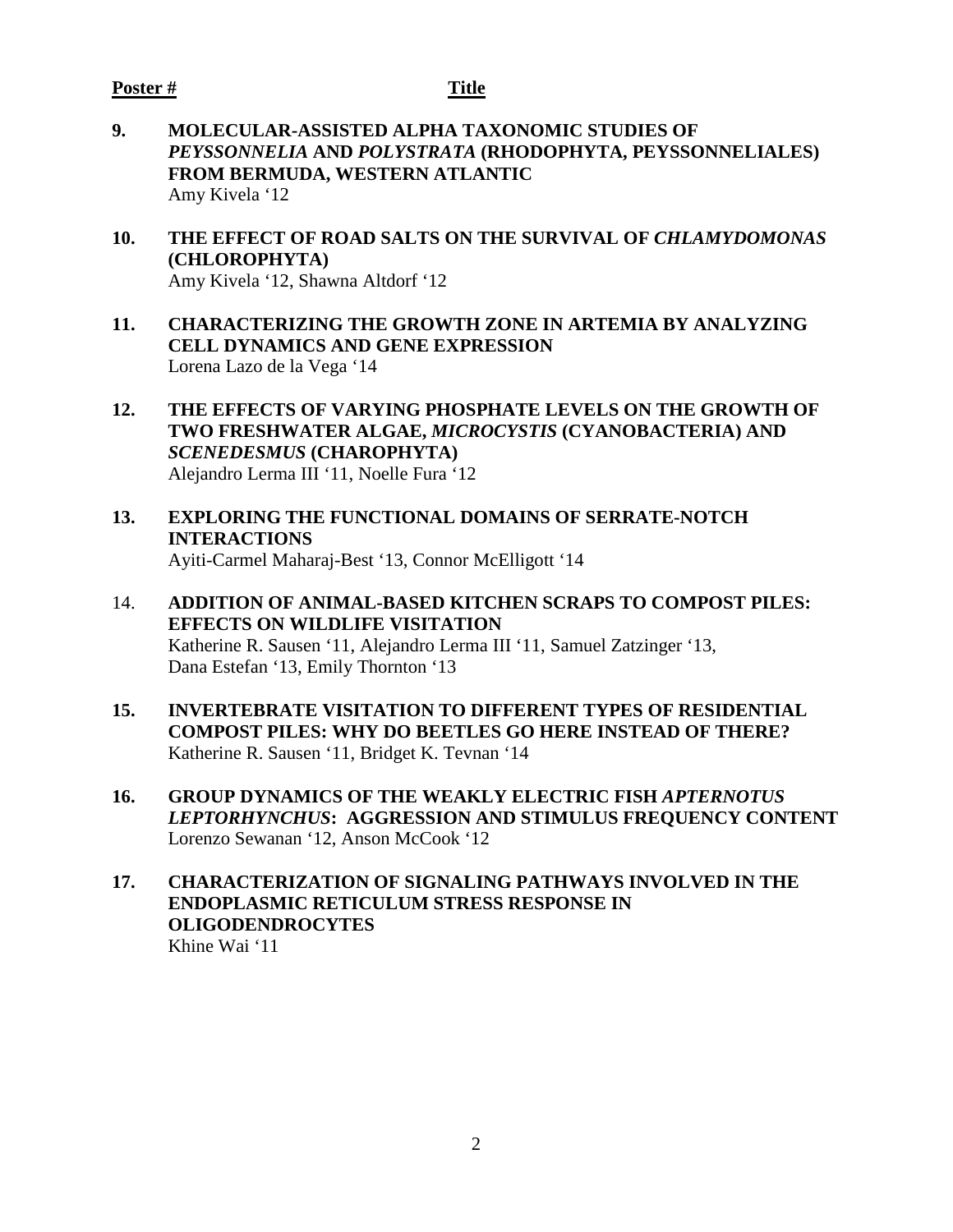# **CHEMISTRY**

- **18. METHOD DEVELOPMENT AND ANALYSIS OF DIMETHYLTRYPTAMINE IN SALIVA USING HS-SPME/GC-MS** Erika J. Adams '13
- **19. COORDINATION OF A PEPTIDE β -TURN MIMETIC TO TUNGSTEN: POSSIBLE APPLICATIONS FOR THE STUDY OF β -SHEETS** Adam N. Boynton '12
- **20. DETERMINATION OF BISPHENOL-A CONTENT IN RECEIPTS VIA SOLID PHASE EXTRACTION-MASS SPECTROMETRY**  Adam Boynton '12, Sam Scinto '12, Alicia Rodriguez '12
- **21. DEVELOPMENT OF A RAPID HS-SPME/GC-MS METHOD FOR THE DETECTION OF MDMA ("ECSTASY") IN SALIVA** David M. Correll '13
- **22. ISOLATION AND CRYSTALLIZATION OF MAL3 USING THE HANGING DROP METHOD** Matthew J. Eremita '12
- **23. PROGRESS TOWARDS THE ASYMMETRIC SYNTHESIS OF BENZOCYCLOBUTENOLS BY DIRECT ADDITION OF CHIRAL ENOLATES TO BENZYNE** Christopher M. Gromisch '11
- **24. COMPARATIVE INSTRUMENTAL ANALYSIS OF BPA IN URINE** Gabe Hayek '12, Andrew Janiga '11, Thomas McTeague '12
- **25. INVESTIGATING THE BINDING OF OSTEOCALCIN TO BOVINE TYPE I COLLAGEN AND THE STRUCTURE OF STOICHIOMETRICALLY DEFICIENT HYDROXYAPATITE** Andrew M. Janiga '11, Joseph C.C. Lim, Chung Su Hong
- **26. SYNTHESIS AND STRUCTURE ELUCIDATION OF TERNARY MIXED CALCIUM RUTHENIUM HYDRIDES/DEUTERIDES (CA2RUHXD6-X) THROUGH X-RAY CRYSTALLOGRAPHY AND INFRARED SPECTROSCOPY**  Pathik Khatri '13
- **27. NMR EXPERIMENTS ON β-CYCLODEXTRIN AND FLUORESCEIN** Richard Kim '13
- **28. CROSS COUPLING OF TERMINAL ALKYNES VIA A MODIFIED HAY COUPLING METHOD** Darleny Lizardo '12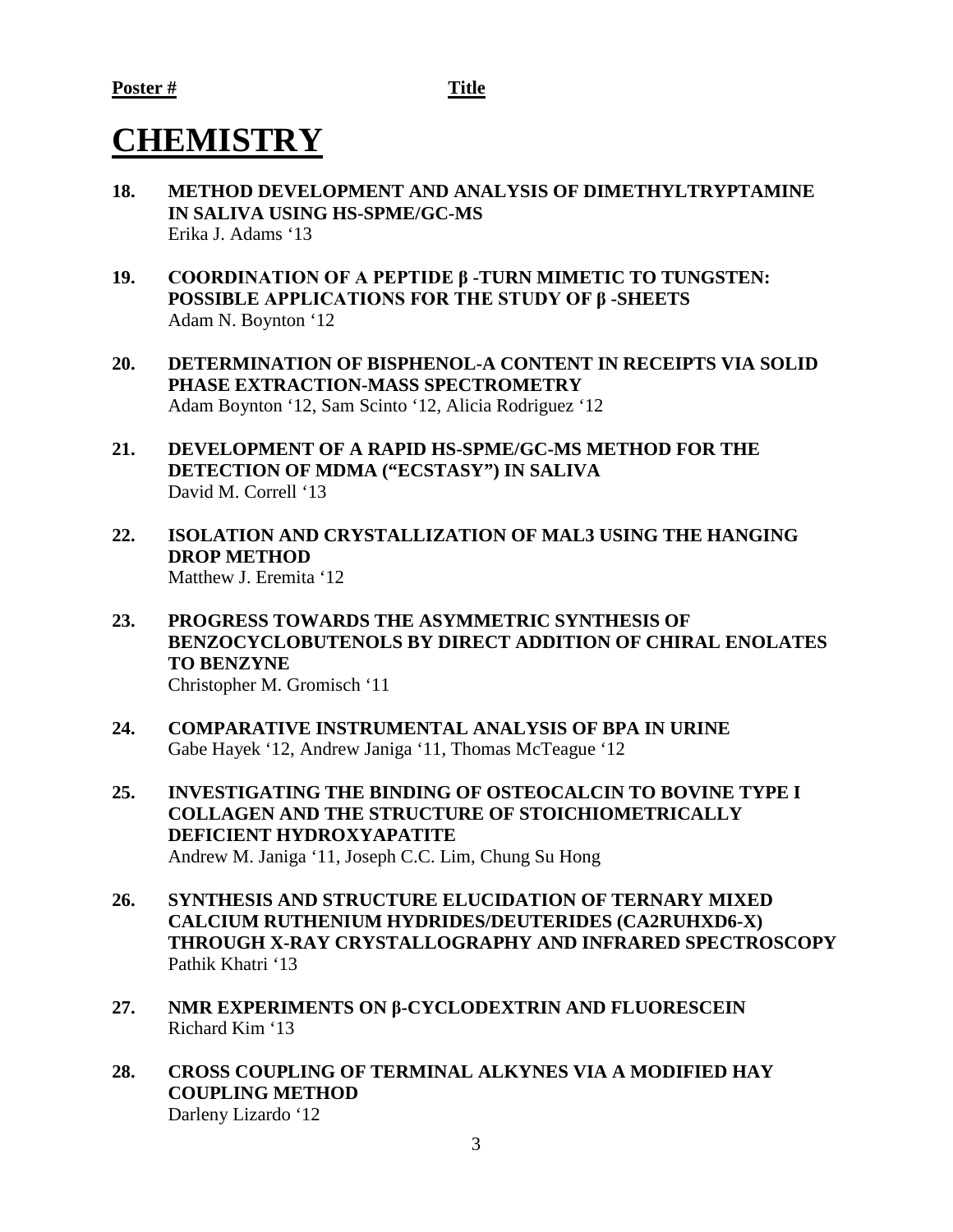#### **Poster # Title**

- **29. DETERMINATION OF PURINE CONTENT CHANGES IN RAT BRAIN FOLLOWING CHRONIC KETOGENIC DIET** Sean S. Mansoory '11, Arturo Lopez-Casanova '13, Tracey Suter '11
- **30. RECRYSTALLIZATION OF AMINE-PROTECTED PROPARGYLCYSTEINE FOR TUNGSTEN COORDINATION** William McCarthy '14
- **31. CONSTRAINED PEPTIDES CONSTRUCTED BY COORDINATION OF PROPARGYLCYSTEINES WITH TUNGSTEN** Thomas A. McTeague '12, Zephyr D. Dworsky '10
- **32. PHOTOCHEMISTRY OF THE LIQUID-VAPOR INTERFACE** William Tyler Nebel '14, Baltazar Ramos '11, Teddy Harrington '11, Andres Delgadillo '13
- **33. TOWARD THE EFFICIENT SYNTHESIS OF (S) -5,5'-DITERTBUTYL-N-(9- FLUORENYLMETHYLOXYCARBONYL)-4-CARBOXYGLUTAMATE** Alicia Y. Ortiz '12
- **34. MEASURING METAL ION STABILITY CONSTANTS BY 31P NMR** David A. Patrick Jr. '11
- **35. DETERMINATION OF BISPHENOL A IN CANNED FOODS USING GAS CHROMATOGRAPHY-MASS SPECTROMETRY** David A. Patrick Jr. '11, Baltazar Ramos Jr. '11, Darleny Lizardo '12
- **36. SYNTHESIS OF β-PLEATED PEPTIDES BY COORDINATING TUNGSTEN WITH ALKYNYL LINKED AMINO ACIDS** Panida Pollawit '12
- **37. PHOTOCHEMISTRY AT THE LIQUID-VAPOR INTERFACE** Baltazar Ramos '11, Teddy Harrington '11, John Hasychak III '11, Andres Delgadillo '13, Tyler Nebel '14
- **38. MEASURING URIC ACID PRODUCTION IN NERVE CELLS UNDER OXIDATIVE STRESS THROUGH THE OXIDATIVE RADICAL TRIURET** Jessica Williams '12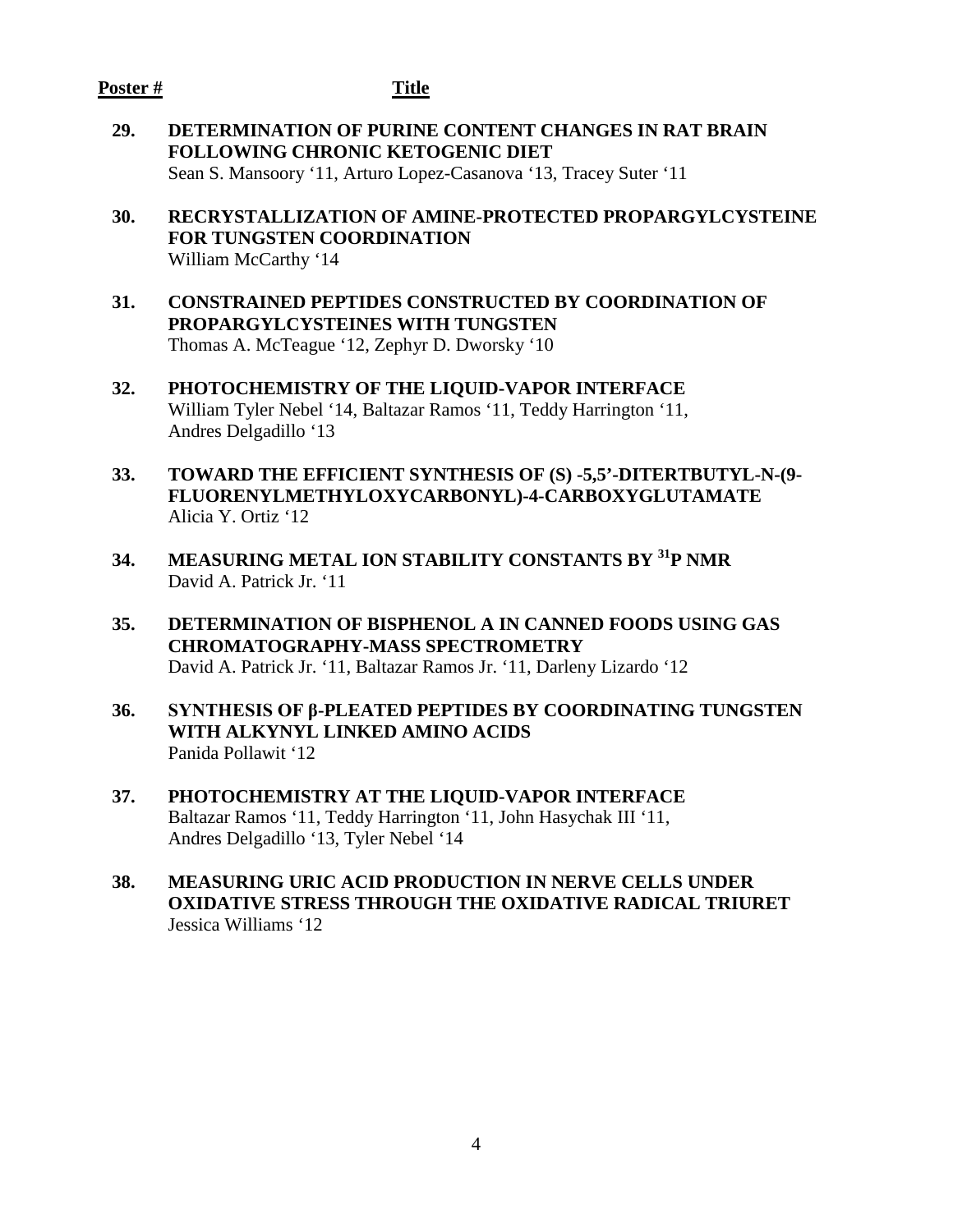# **COMPUTER SCIENCE**

- **39. PROJECT THOR: SIMULATING DISTRIBUTED HASH TABLES ON ADHOC NETWORKS** Prasanna Gautam '11
- **40. GPGPU WITH CUDA: THE CONVEX HULL PROBLEM** Dimitar Gochev '11
- **41. THE TREE HEIGHT CALCULATOR** Xu Huang '14, Vlad Burca '14, Nyi M. Htet '13

## **ENGINEERING**

- **42. OPTIMIZATION OF BRIDGE DESIGN DURING SIDE IMPACT LOADING** Jack Burkhardt '11, Luke MacDougall '11, Ryan Moriarty '11
- **43. HYDROGEN EXPLOSION LIMITS IN A SLOW COMPRESSION CHAMBER** Orhan Gazelle '11, Jason Wagner '11, Ben Wheatley '11
- **44. THE SWARM PROJECT** Osama Mahmood Khan '14
- **45. DESIGN AND CONSTRUCTION OF A MAGNETIC LEVITATION TRAIN** Sarthak Khanal '11, Stevon Judd '11, Gerald Antoine '11, Simon Lin '11, Chris Landis '11
- **46. AUTONOMOUS WATERCRAFT** Jaynie Murrell '11, Tom Charley '11
- **47. MODULAR UNIFORM FLOW FEED SYSTEM FOR THE APPLICATION OF CONDUCTIVE COATING** Christopher Palatucci '11, Clayton R. St. Dennis '11
- **48. DESIGN OF AN AUTOMATED TORSION TESTING FIXTURE** John Poleto '11, John Montalvo '11, Kristopher Reichlen '11
- **49. MECHANICAL SPINE JIG** Matthew Quigley '11
- **50. WIRELESS UNDERWATER COMMUNICATION ANALYSIS**  Erica Salk '11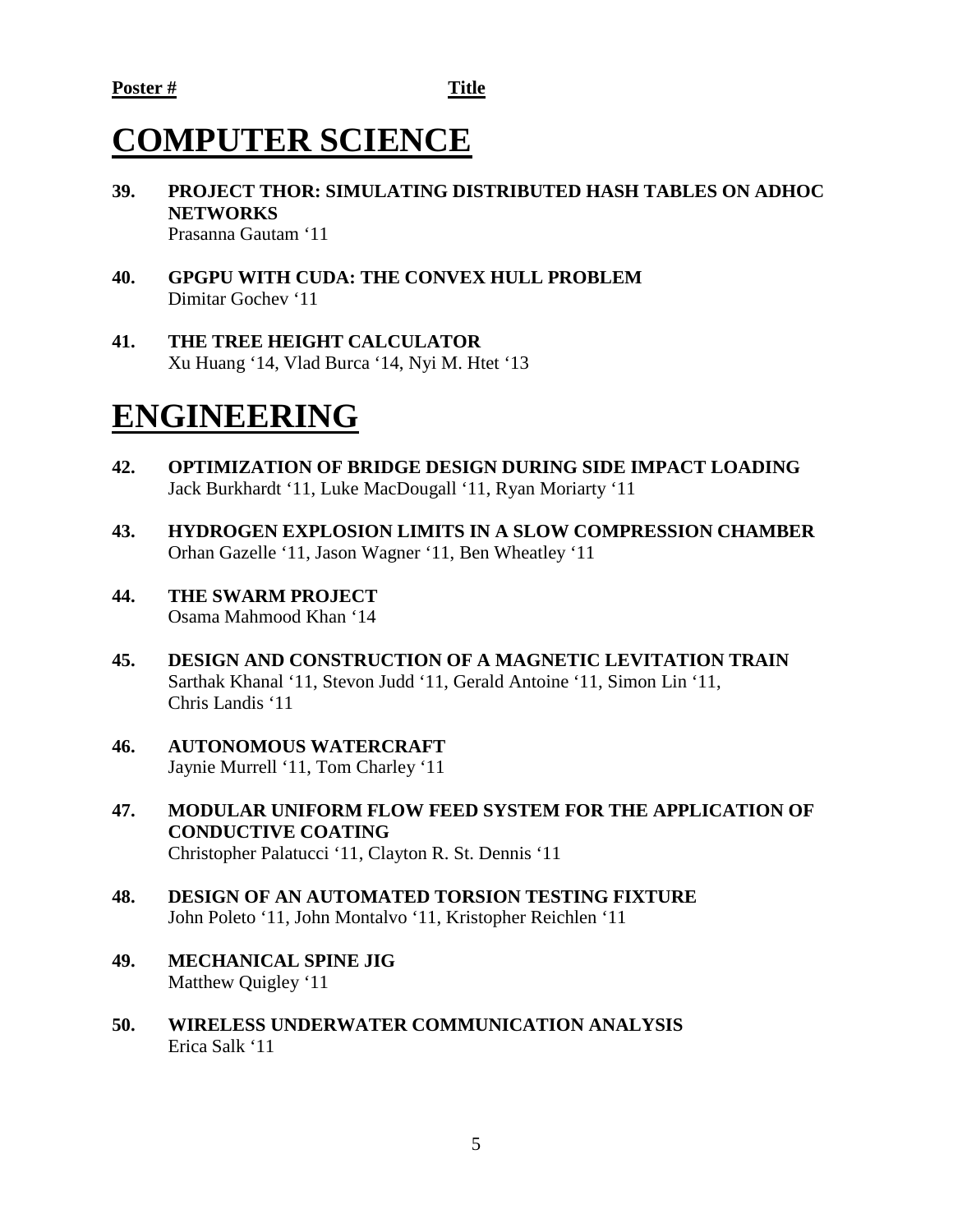#### **Poster # Title**

- **51. PICO** Bicky Shakya '14, Rahul Ratna Shakya '11, Shraddha Basnyat '13
- **52. DESIGN AND IMPLEMENTATION OF A RAT EYELID MOVEMENT DETECTOR** Rahul Ratna Shakya '11
- **53. DESIGN OF A ROBOTIC THROWING ARM USING EMG SIGNAL INPUT** Andrew Zoller '11, Ben Rosenblum '11

# **ENVIRONMENTAL SCIENCE**

- **54. DESALINATION IN THE WATER CYCLE: CAN THE PURIFICATION OF OCEAN WATER MEET HUMAN WATER NECESSITY AND BRING BETTER STABILITY IN THE HYDROLOGICAL SYSTEM?** S.L. Saam Aiken '13
- **55. ANALYZING RED-TAILED HAWK MIGRATION PATTERNS ON THE EAST COAST** Jason Baird '14
- **56. POPULATION MODEL** Nour Bahgat '12
- **57. THE OCEAN-ATMOSPHERE CARBON CYCLE'S IMPACT ON CORAL REEFS** Penelope Carpenter '12
- **58. SIMULTANEOUS ALBEDO AND CARBON EFFECTS ON THE DAISYWORLD MODEL** Daniel Chow '13
- **59. PARK RIVER WATERSHED MODEL** Amy Duggan '12
- **60. THE TRINITY COLLEGE SEISMOGRAPH STATION** Daniel Echavarria '12
- **61. THE FATE OF DDT IN THE ENVIRONMENT** Madeleine Hardy '12
- **62. EXAMINATION OF TOXICOLOGICAL EFFECTS OF TERBUTALINE ON**  *DAPHNIA MAGNA* Airelle A. James '14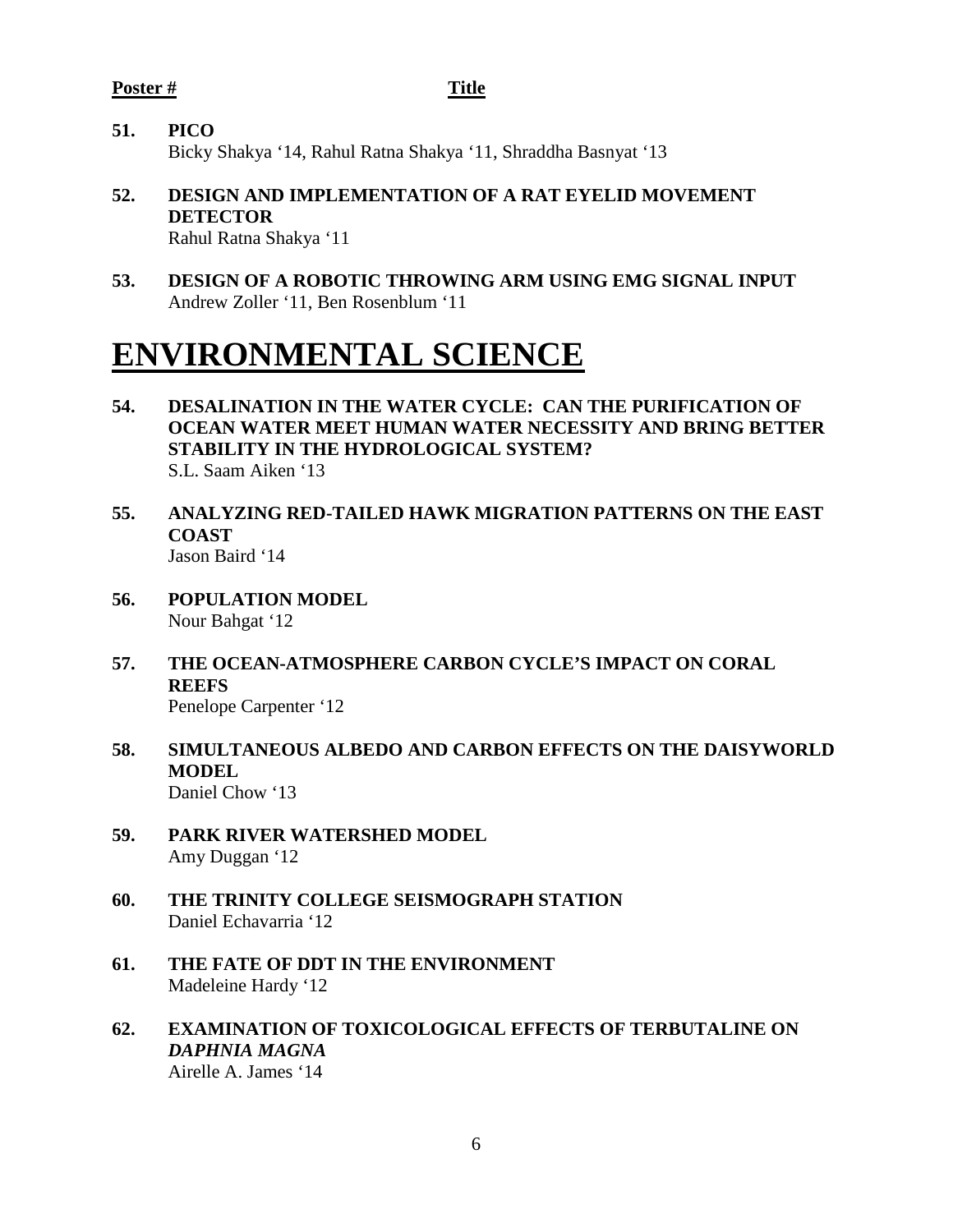#### **Poster # Title**

- **63. GLOBAL METHANE CYCLE** Tomas Kavanagh '11
- **64. THE FATE OF THE HUMAN POPULATION**  Daniel Lofrese '13
- **65. GROUND PENETRATING RADAR** David Mallick '14, Jess Smith '14
- **66. WATER'S ROLE IN THE ROCK CYCLE** DL McDonald '13
- **67. ANTROPOGENIC EFFECTS ON THE NITROGEN CYCLE**  Renee Murray '12
- **68. MODELING THE TROUT BROOK SUB-BASIN OF THE PARK RIVER WATERSHED** Kate H. Pool '12
- **69. FLORIDA PANTHER POPULATION AS MODELED BY STELLA** Kelsey Semrod '12
- **70. STELLA MODELING ANALYSIS: HYDROLOGY OF NORTH BRANCH PARK RIVER WATERSHED, HARTFORD** Shuyang Zhu '13

# **HEALTH FELLOWS**

- **71. POLYETHYLENE GLYCOL 3350 WITHOUT ELECTROLYTES: A SAFE, EFFECTIVE, WELL TOLERATED ONE DAY BOWEL PREPARATION FOR COLONOSCOPY IN CHILDREN** Christopher M. Gromisch '11
- **72. PEDIATRIC HOSPITALIZATIONS DURING THE 2009 H1N1 INFLUENZA PANDEMIC**  Gerald Hansen '12
- **73. PATIENT'S ADHERENCE TO INHALED CORTICOSTEROID THERAPY – HOW WELL CAN YOU TELL?** Gabe Hayek '12
- **74. THE EFFECTS OF NURSERY STAY ON BREASTFEEDING CHOICES AND WEIGHT LOSS FOR WELL NEWBORNS**  Hannah Kaneck '12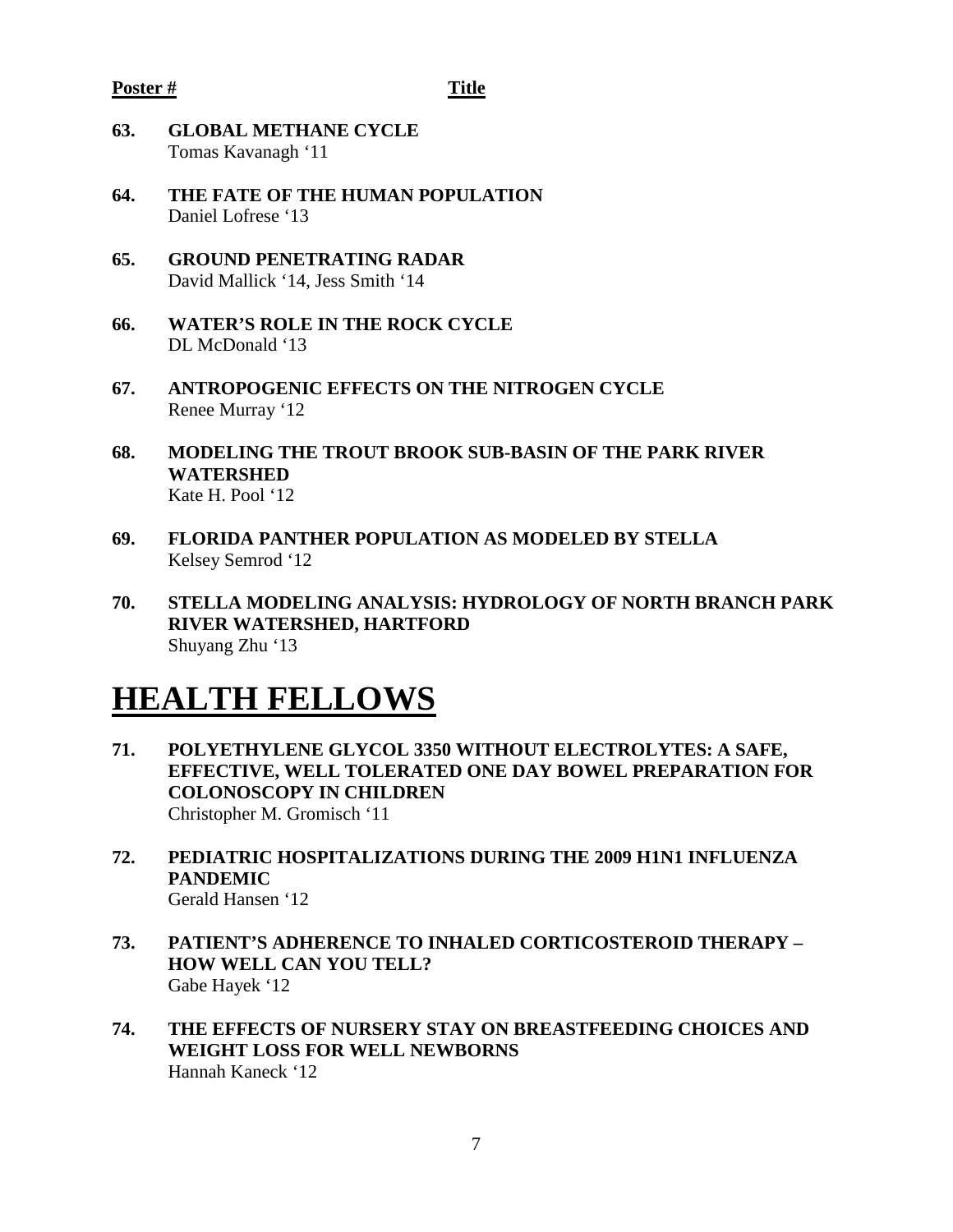- **75. THE DETERMINATION OF THE EFFECTS THE ANTICONVULSANT DRUG, GABAPENTIN, HAS IN TREATING MIGRAINE AND CHRONIC DAILY HEADACHES IN CHILDREN** Denise Lee '12
- **76. CHRONIC ILLNESS AND ITS EFFECT ON FAMILY FUNCTIONING: ORGANIZATION, CONTROL AND REPRESENTATIONS OF FAMILY CONFLICT AND COHESION**  Tamar McFarlane '12
- **77. SCREENING FOR POSTPARTUM DEPRESSION AMONG PARENTS OF INFANTS IN THE NEONATAL INTENSIVE CARE UNIT** Katherine R. Sausen '11
- **78. THE USE OF COGNITIVE PROFILES IN PROVIDING SUPERVISORY DISCHARGE RECOMMENDATIONS IN A TRAUMATIC BRAIN INJURY POPULATION** Marta Zamroziewicz '13

## **MATHEMATICS**

- **79. HOW TO WIN AT BLACKJACK: A MONTE CARLO SIMULATION**  Kristen Anderson '11, Emily Guthorn '12
- **80. EPIDEMIC MODEL ANALYSIS: A CASE OF H1N1 IN TRINITY COLLEGE 2009** Eva Arango '11, Trang Luong '11, Shuyang Zhu '13
- **81. MARKOV CHAIN ANALYSIS OF S&P 500 COMMODITY PRICING** Michelle Benjamin '11, Sarah Kohn '11
- **82. DISTRIBUTING POTASSIUM IODIDE TO NUCLEAR RADIATION VICTIMS: A DRUG DOSAGE MODEL** Kendra Gedney '11, David A. Patrick Jr. '11
- **83. MARKOV CHAIN MODEL OF TRINITY COLLEGE HOUSING** Kevin Huang '12, Binay Poudel '12
- **84. MONTE CARLO SIMULATION ON "THE PRICE IS RIGHT"** Yuan Mei '12
- **85. USING BATTING AVERAGES TO PREDICT THE WORLD SERIES** Tim Reichert '13, Steven Howard '13
- **86. MONTE CARLO METHODS: SCIENTIFIC CLEROMANCY**  Ryan Zukus '11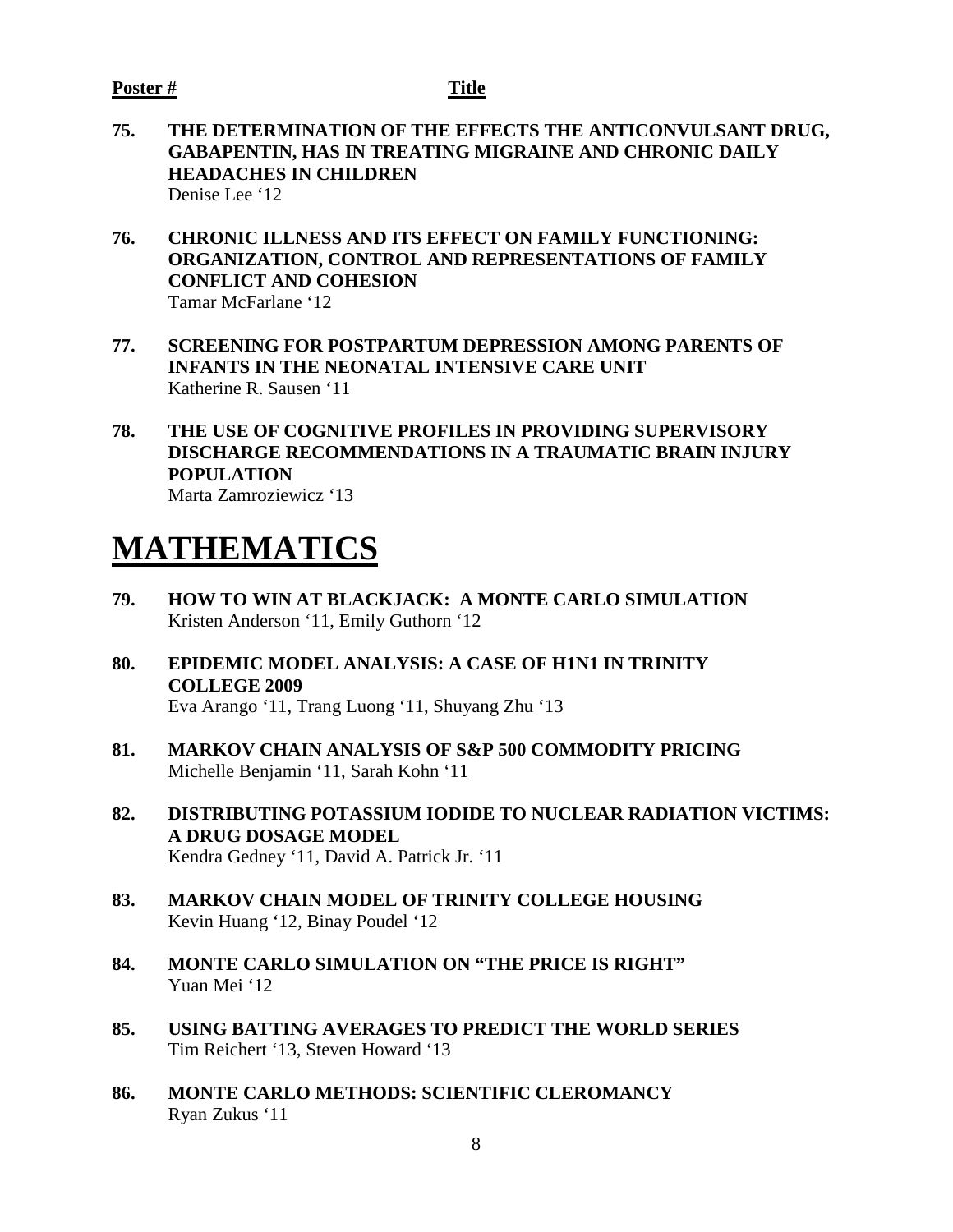## **NEUROSCIENCE**

- **87. PREDICTORS OF COGNITIVE REHABILITATION SUCCESS ON A SIMULTANEOUS MULTIPLE ATTENTION TASK IN PEOPLE WITH SCHIZOPHRENIA** Eniana Agolli '11
- **88. THE IMPACT OF THE AGE AT SURGERY AND TYPE OF SURGICAL INTERVENTION ON LONG-TERM NEUROPSYCHOLOGICAL OUTCOMES IN SAGITTAL CRANIOSYNOSTOSIS**  Max Alderman '11
- **89. CONTRASTING THE EFFECTS OF A KETOGENIC DIET ON ASPECTS OF INFLAMMATION AT TWO TIME POINTS**  Joshua Altschuler '13
- **90. ERROR MONITORING IN CURRENT AND FORMER COCAINE USERS** Brian C. Castelluccio '12, Shashwath A. Meda, Christine E. Muska, Godfrey D. Pearlson
- **91. THE EFFECTS OF ADENOSINE AND THE KETOGENIC DIET ON AUTISTIC BEHAVIORS IN MICE** Jessica Cote '12, Julia Svedova '11
- **92. THE EFFECT OF NEONATAL ISOLATION TREATMENTS ON LONG-TERM POTENTIATION IN RATS** Ela Cross '13, Georgia McAdams '14
- **93. COCAINE WITHDRAWAL-INDUCED ASTROCYTE ACTIVATION: ROLE OF THE CORTICOTROPIN-RELEASING FACTOR 1 RECEPTOR** Brianna Dix '11
- **94. EFFECT OF THE KETOGENIC DIET VERSUS CONTROL DIET ON NOCICEPTION IN MICE**  Jessica Fortin '14
- **95. ALTERED DEFAULT MODE NETWORK CONNECTIVITY IS CORRELATED WITH IMPULSIVITY AND BINGE DRINKING IN COLLEGE STUDENTS** Kristina Foster '11
- **96. PSYCHOMETRIC PROPERTIES OF THE MEMORY FOR INTENTIONS SCREENING TEST FOR YOUTH (MISTY)** Julianne Garbarino '11, Ginger Mills '12
- **97. NEUROANATOMY OF THE SUPRAESOPHAGEAL GANGLIA OF THE GIANT WATERBUGS BELOSTOMATIDAE** Amy Hackett '14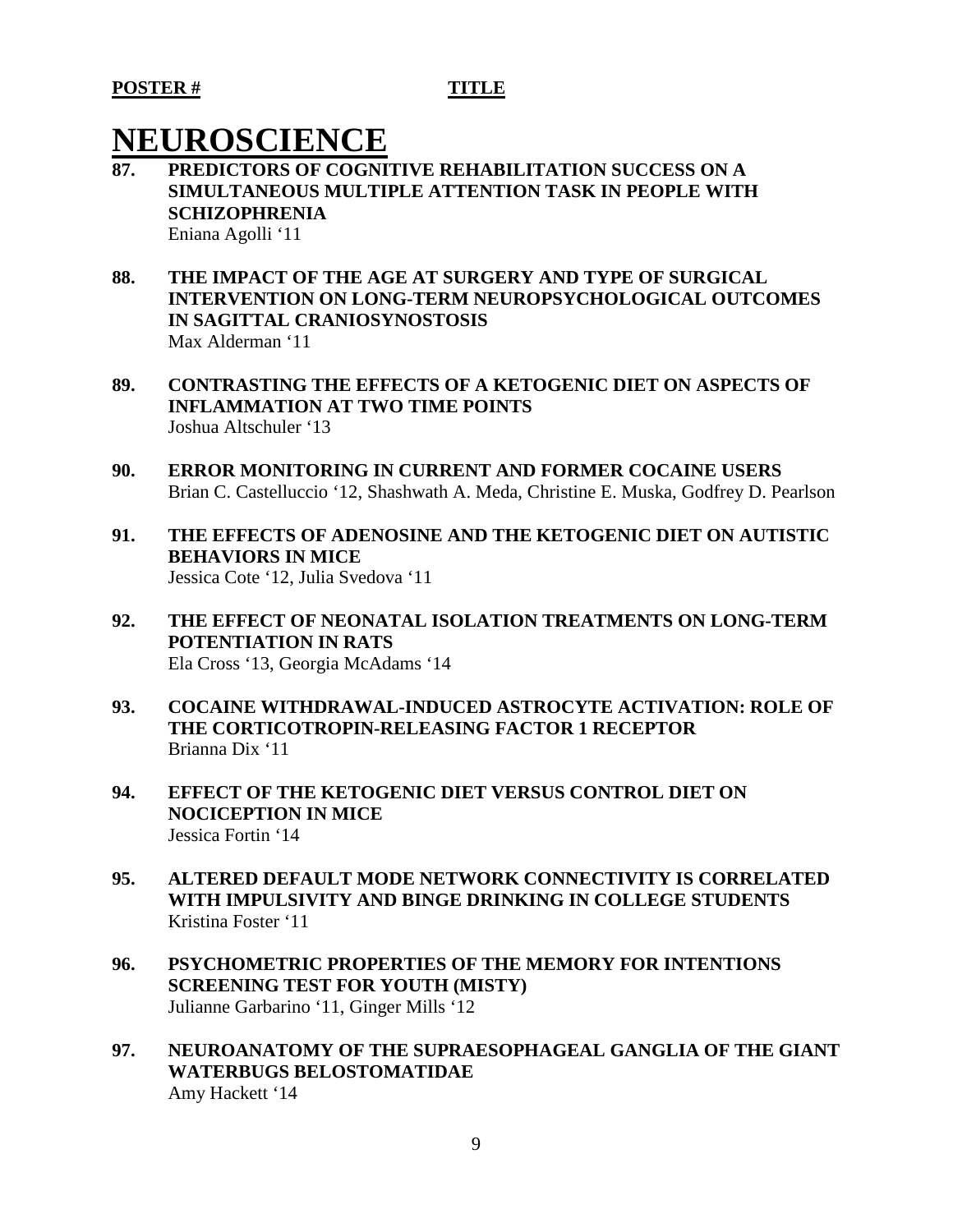- **98. THE EFFECTS OF ALCOHOL ON THE MENTAL CAPABILITIES IN COLLEGE STUDENTS** Sarah Isaac '14, Nick Caggiano '14
- **99. MEMBRANE PROTEIN BASED ENCODED LIBRARY TECHNOLOGY SELECTION DEVELOPMENT** Annie Jenney '11
- **100. THE EFFECT OF THE KETOGENIC DIET ON AUTISTIC MICE** Michelle Murphy '14
- **101. BRAIN AND ALCOHOL RESEARCH IN COLLEGE STUDENTS: COLLEGIATE ACADEMIC PERFORMANCE IN RELATION TO ALCOHOL CONSUMPTION AND COGNITIVE ABILITY** Lara Novak '11
- **102. DIFFERENTIATION OF SH-SY5Y CELLS BY RETINOIC ACID: PROTECTION AGAINST NEUROTOXICITY?** Lisa Pierce '11
- **103. COMPARTMENTALIZATION OF ASCORBIC ACID IN BODY TISSUE VS. NERVOUS TISSUE IN THE POND SNAIL,** *HELISOMA TRIVOLVIS* Lisa Saa '14
- **104. THE EFFECT OF INCREASED ASCORBIC ACID ON ACETYLCHOLINESTERASE ENZYME ACTIVITY IN VITRO AND IN THE POND SNAIL** *HELISOMA TRIVOLVIS* Nicholas J. Stewart '11
- **105. PAIN REDUCTION VIA THE KETOGENIC DIET: INVOLVEMENT OF ADENOSINE A1 RECEPTORS**  Tracey Suter '11
- **106. EFFECTS OF THE KETOGENIC DIET ON BEHAVIOR AND SYMPTOMS OF AUTISM: HUMAN AND RODENT STUDIES** Julia Svedova '11
- **107. ONTOGENY OF GENDER SPECIFIC NEURONAL NUMBER IN THE CEREBRAL AND BUCCAL GANGLIA OF THE CHINESE MUD SNAIL,**  *CIPANGOPALUDINA CHINENSIS* Amelia Wattenberger '11
- **108. EFFECTS OF DRINKING PATTERNS ON PROSPECTIVE MEMORY PERFORMANCE IN COLLEGE STUDENTS** Marta Zamroziewicz '13, Kristina Foster '11, Lara Novak '11, Ethiopia Kabtimer '13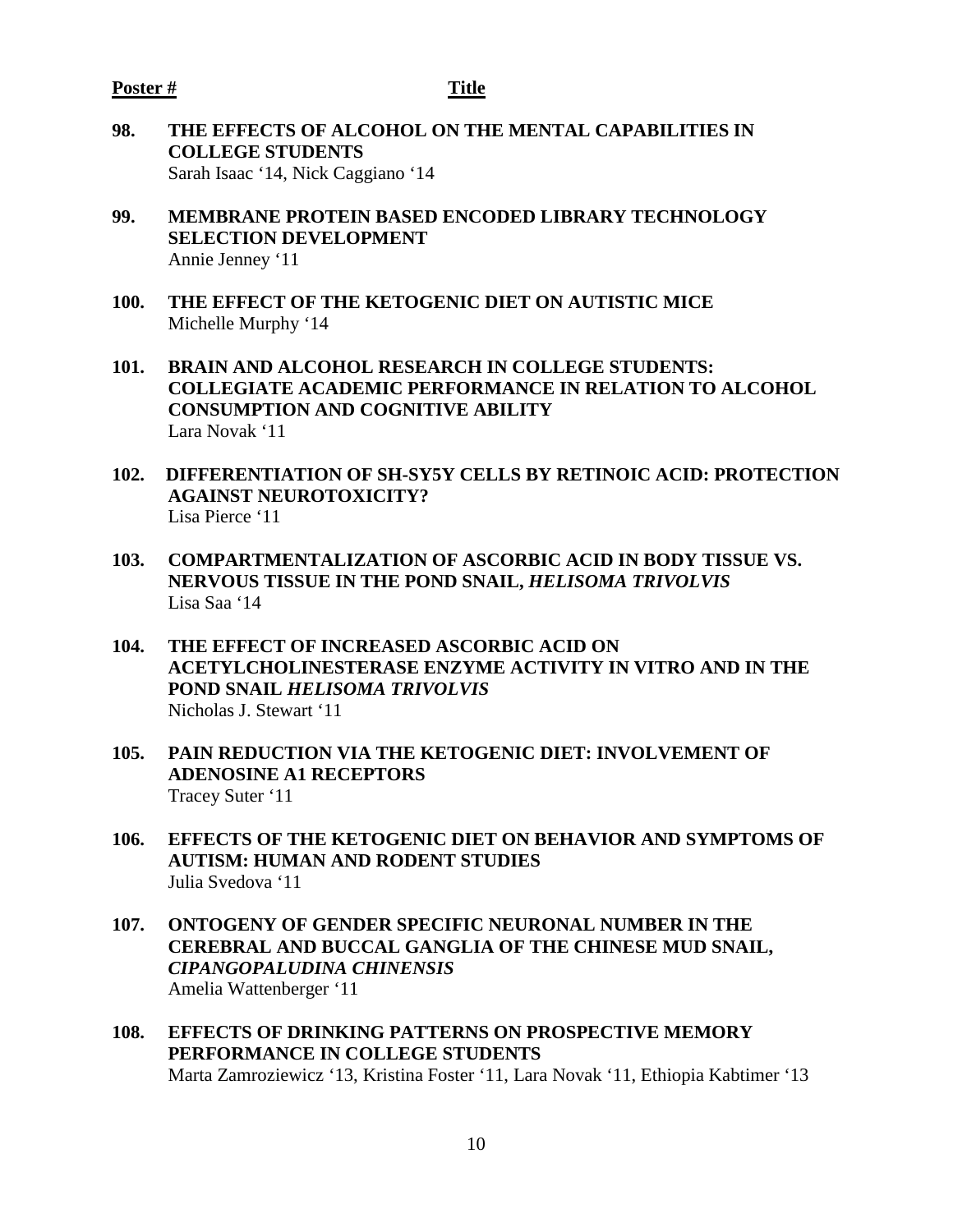# **PHYSICS**

- **109. SELF-ORGANIZED CRITICALITY: THE COMPLEX PHYSICS OF SAND PILES** Lorenzo R. Sewanan '12
- **110. CHARACTERIZATION OF ULTRAFAST ELECTRON PULSES USING FEMTOSECOND LASER PULSES** Sama Shrestha '14
- **111. SONOLUMINESCENCE: LIGHT FROM SOUND** Ryan Zukus '11

# **PSYCHOLOGY**

- **112. ABILITY BELIEFS, METACOGNITIVE LEARNING STRATEGIES, AND ACHIEVEMENT AMONG UNDERGRADUATES IN WRITING AND QUANTITATIVE**  Samantha Alcala '11
- **113. PERCEPTION OF "NATURAL" SPEED OF BIOLOGICAL MOTION** Asiqur Anik '12
- **114. ABILITY BELIEFS, METACOGNITIVE STRATEGY USE AND ACADEMIC ACHIEVEMENT IN MIDDLE SCHOOL AGED STUDENTS** Ada Avila '11
- **115. RELATIONS AMONG PARENT AND PEER ATTACHMENT, EMOTION REGULATION, SELF-ESTEEM, AND RISKY BEHAVIOR IN FIRST-YEAR COLLEGE STUDENTS** Jamie Callahan '11
- **116. AN fMRI INVESTIGATION OF SOURCE MEMORY RETRIEVAL** Patricia Cavanaugh '14
- **117. A STUDY OF PRO-SOCIAL PROSPECTIVE MEMORY IN CHILDREN** Julianne Garbarino '11
- **118. THE ADVANTAGES AND DISADVANTAGES OF COMPUTER-MEDIATED SOCIAL COMMUNICATION FOR SHY AND SOCIALLY ANXIOUS INDIVIDUALS** Erica Klein '11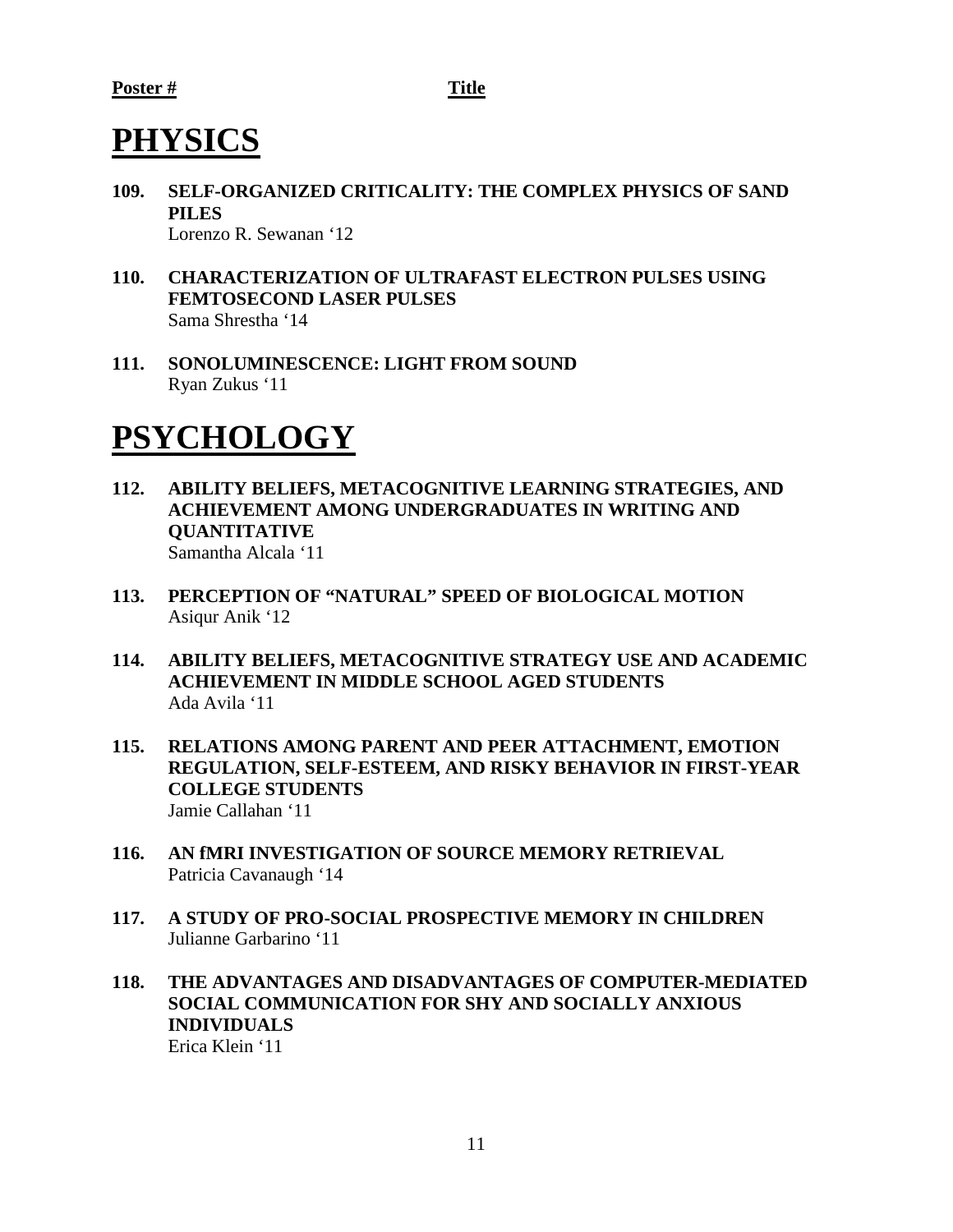- **119. EMERGENT BEHAVIORAL RHYTHMS IN TWO SETTINGS AT TRINITY COLLEGE** Hannah Korsmeyer '11
- **120. THE PERCEPTION OF HUMAN MOTION THROUGH AIR VERSUS WATER** Ewen Kronemeyer '14
- **121. THE EFFECTS OF EXERCISE ON THE SUCCESS OF COGNITIVE REHABILITATION IN SCHIZOPHRENIA** Amelia Lewis '11
- **122. THE USES OF EXPRESSIVE THERAPIES AS EFFECTIVE TREATMENT MODALITIES AND CREATIVE OUTLETS FOR IMPAIRED AND TYPICALLY DEVELOPING INDIVIDUALS** Kaitlyn Mazzilli '11
- **123. THE EFFECTS OF PLAYING SINGLE-SEX SPORTS VERSUS COED SPORTS ON SEX-STEREOTYPING IN CHILDREN** Ashley Meilleur '11
- **124. ABILITY BELIEFS, LEARNING STRATEGIES, AND ACHIEVEMENT: A COMPARISON OF TRADITIONAL AND NON-TRADITIONAL AGED UNDERGRADUATES** Ivica Pavisic '11

# **SOCIOLOGY**

- **125. POLITICAL CONFLICT IN RESOURCE RICH COUNTRIES** Erica Bertoli '14
- **126. PUBLIC VERSUS PRIVATE: WHICH HIGH SCHOOLS BETTER PREPARE THEIR STUDENTS TO STUDY AT TRINITY COLLEGE?** Chloe Boullier '13, Dana Shaker '13
- **127. ANALYSIS OF RACE, GENDER, AND SOCIO-ECONOMIC CLASS ON ONE'S MENTAL HEALTH** Rachel Carey '11, Aymara Heath '14
- **128. EASTERN EUROPEAN DIASPORA IN HARTFORD: POINTS OF CULTURAL LOCUS, BUSINESS & PRACTICAL DEMOGRAPHICS** Janaki Challa '11
- **129. STATISTICAL ANALYSIS OF MAJOR LEAGUES BASEBALL VERSUS NATIONAL BASKETBALL ASSOCIATION SALARY CAP** John Greenough '13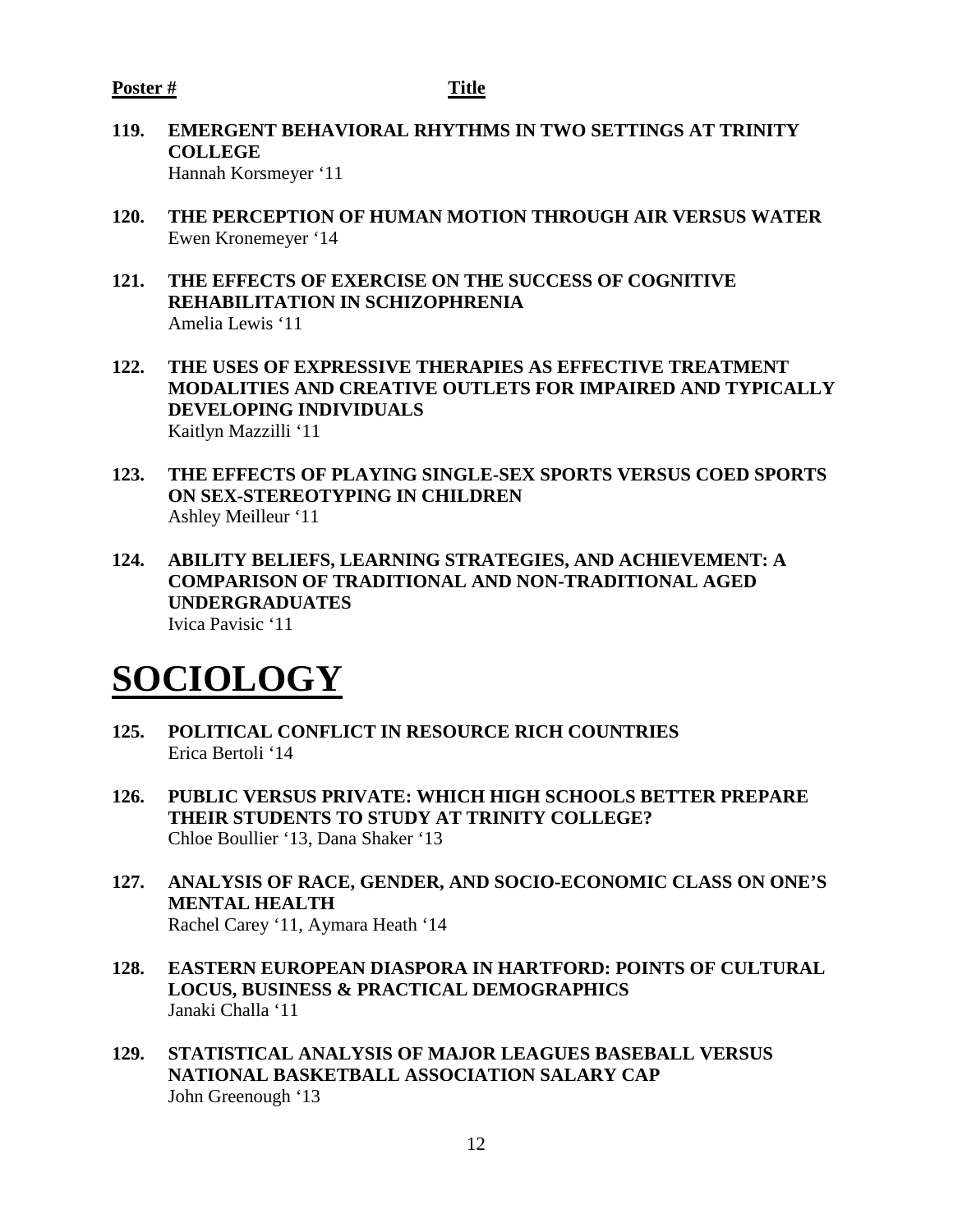#### **Poster # Title**

- **130. SOCIAL INEQUALITY IN THE AMERICAN CRIMINAL JUSTICE SYSTEM** Brittney Huffman '13, Adam Skaggs '13
- **131. DOES BEING AN ATHLETE IMPACT ACADEMIC ACHIEVEMENT? EXAMINING THE EFFECT OF ATHLETICS ON STUDENT SUCCESS RATE** Kerry McCarthy '13, Emma Wilson '13
- **132. DID CONSUMPTION BEHAVIOR OF 13-18 YEAR OLDS INCREASE AFTER MTV?** Gustavo Morales, Jr. '12, Wendy Huang '13
- **133. IS EXCESSIVE WORKING AFFECTING STUDENTS' ACADEMIC PERFORMANCE? EXAMINING THE FACTORS THAT REQUIRE STUDENTS TO WORK AND THE IMPACT OF WORK ON GPA** Begaeta Nukic '11, Holly Rodriguez
- **134. ADVERTISING AND CAPITALISM** Geraldo Parrilla '13, Robert Moore '13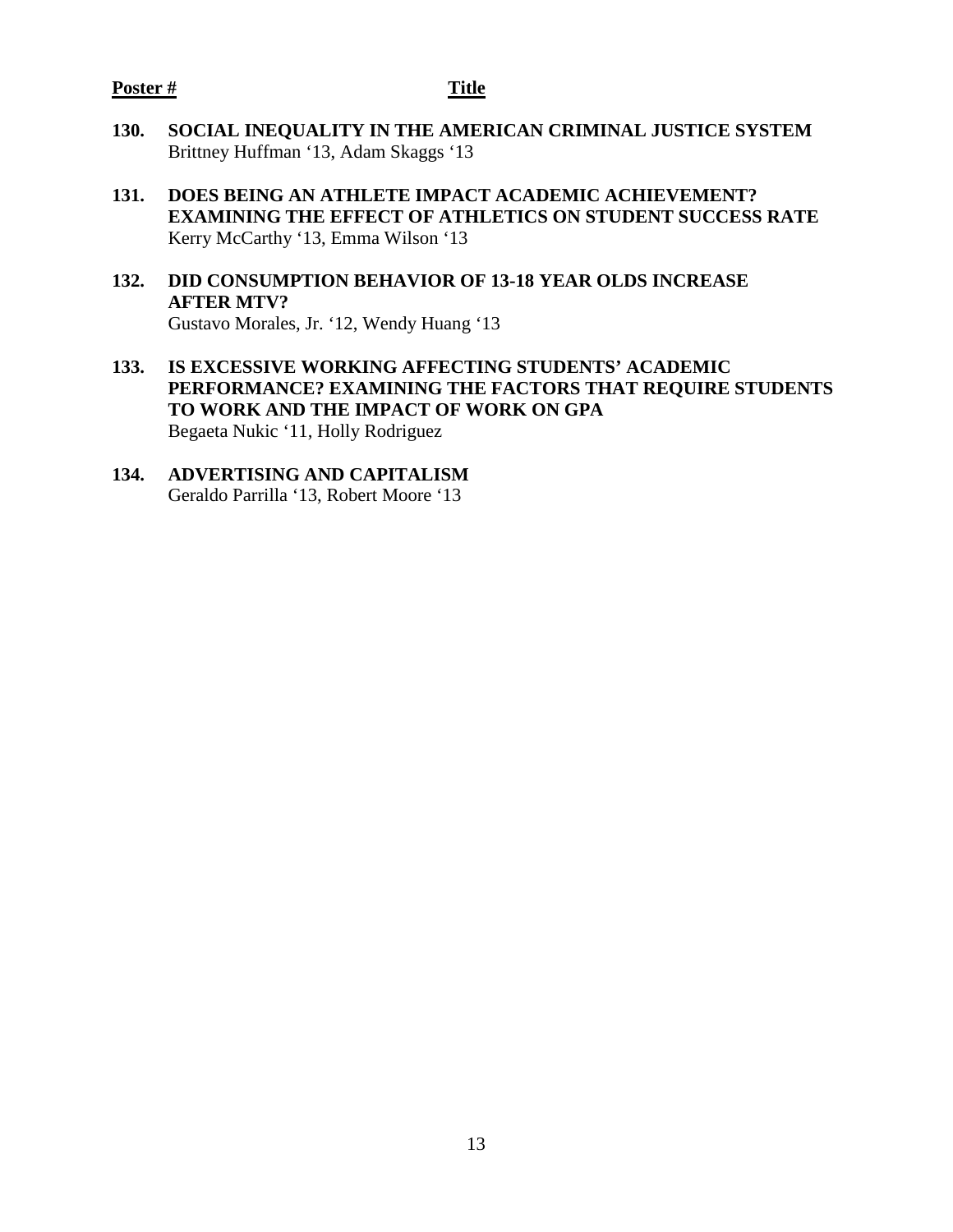# **BIOLOGY**

#### **1.**

#### **PHYLOGENETIC STUDIES OF TWO LIGULATE RED ALGAE (RHODOPHYTA: GRACILARIALES, PHYLLOPHORALES) FROM BERMUDA**

Tayoot Chengsupanimit '14 Faculty Sponsor: Craig W. Schneider

The phenotypic plasticity of many red algal species makes taxonomic identification based on morphological characters alone notoriously difficult. However, the advent of molecular phylogenetics has allowed for a quantifiable method of determining the relatedness/distance of similar-appearing species. Barcoding of red algae using the conserved mitochondrial COI-5P sequence has recently been used to gain quick and reasonable results for species comparisons, and coupled with comparative sequencing using chloroplast *rbc*L and LSU nuclear genes, more robust phylogenetic trees can be elucidated. Using these techniques, we have been able to demonstrate the identity of Bermudian specimens previously determined to be *Gracilaria curtissiae* collected within the past 50 years and resolve the taxonomic classification of a recent Bermuda collection of *Leptofauchea brasiliensis*, a species known morphologically to not be representative of the taxonomic judgment rendered in its protologue by Joly in 1957. Samples taken from August 2010 Bermuda collections were sectioned from 30 to 50 μm thick and mounted in a 20:1 solution of 30% KaroTM corn syrup and 1% aniline blue on standard microscope slides for morphological assessment. Samples from the same collections were sent to URI and UNB for barcoding. *Gracilaria curtissiae* was determined to be *G. occidentalis* from both morphological and DNA material. *Leptofauchea brasiliensis* was found to contain morphological characteristics in conflict with its current genus, and additional DNA material supports its future transfer to a new genus, potentially named *Archaestenogramma* gen. nov. The use of phylogenetics has been shown as an exceptionally effective method for the identification of the Rhodophyta.

#### **2.**

### **THE EFFECT OF NOVELTY OF SOCIAL STIMULI ON BRAIN CELL ADDITION IN WEAKLY ELECTRIC FISH,** *APTERNOTUS LEPTORHYNCHUS*

Michael Chung '11 Faculty Sponsor: Kent Dunlap

Physical and social stimuli increase brain cell production in many adult vertebrates. In earlier work with adult weakly electric fish, *Apteronotus leptorhynchus*, I showed that dynamic, changing social stimuli elevated levels of brain cell addition beyond stable, nonchanging social stimuli. The present study investigated whether novelty promotes brain cell addition by elevating brain cell proliferation or brain cell survival. All subject fish were paired on day 0, injected with bromodeoxyuridine (BrdU), a marker of cell birth, on day 11 and sacrificed on day 14. Fish in the "Novelty Before Injection" treatment group had partner fish replaced one day before BrdU injection. Fish in the "Novelty After Injection" treatment group had their partner fish replaced one day after BrdU injection. Control fish received no social novelty. Fish brains were dissected, frozen and sectioned. We used immunocytochemistry to label BrdU in newborn cells to quantify them with a microscope. Preliminary results based on a small sample size suggest that the novelty of social stimuli affects cell proliferation and survival equally.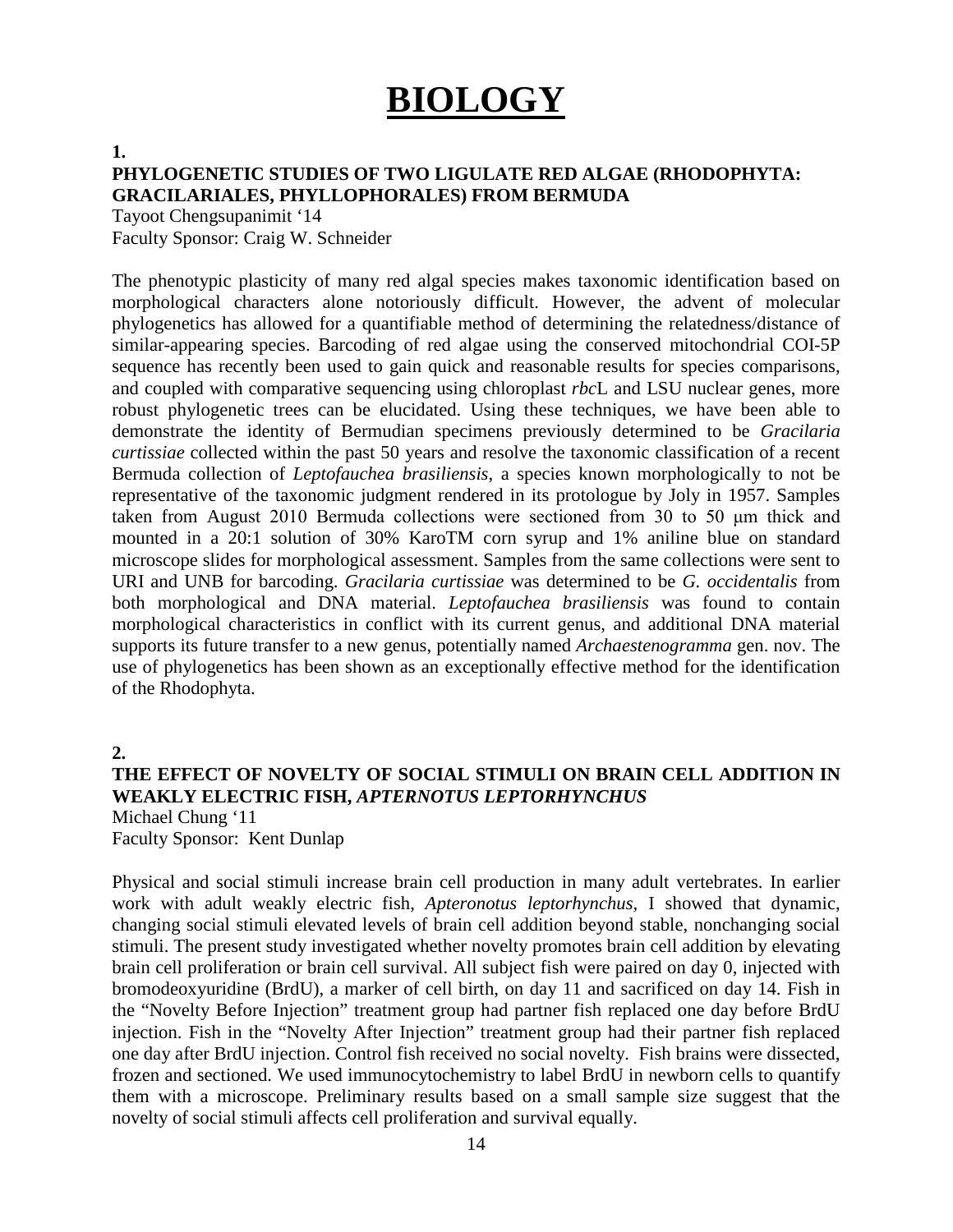#### **3. THE EFFECT OF THAPSIGARGIN-INDUCED ER STRESS ON DEVELOPING OLIGODENDROCYTES AND ITS IMPLICATIONS FOR DEMYELINATING DISEASES**

Angela Colantonio '11 Faculty Sponsor: Hebe Guardiola-Diaz

Oligodendrocytes (OLs) are specialized cells in the brain that produce a fatty, protective membrane called the myelin sheath, an essential component of the central nervous system. The endoplasmic reticulum (ER) is responsible for modifying the proteins and lipids required for the creation of myelin. Thapsigargin (TG) is a chemical agent that causes stress in the ER by disrupting calcium homeostasis within the cell, which results in the accumulation of unfolded proteins in the ER lumen. Prolonged ER stress can lead to apoptosis. The following experiment investigates the effect of TG on the proliferation, differentiation, and maturation of OLs in vitro. Enriched OL cell cultures were exposed to TG at various time points during cell development and labeled with a panel of developmental stage-specific antibodies and analyzed via immunofluorescence microscopy. It was discovered that exposure to TG decreases the average cell number of progenitor, immature, and mature OLs. The decrease in cell number of progenitors may be explained by lower rates of proliferation. Although TG does not appear to affect the entry of immature cells into differentiation, it does significantly decrease expression of myelin basic protein (MBP) in terminally differentiated cells. A supplemental study on the ability of OLs to recover from TG treatment shows that the average cell number of early progenitors is compromised, but the ability to differentiate and express MBP in those cells that survive is not. The opposite is suggested for more mature cells –their cell numbers are not significantly affected, but their ability to express MBP is compromised. Further study of the effect of ER stress on OL development is important because recent studies suggest that ER stress is an underlying cause of demyelinating diseases, such as multiple sclerosis.

**4.**

#### **EXAMINATION OF HUMAN ASSOCIATED MICROBIOTA OF THE UPPER RESPIRATORY TRACT USING TERMINAL RESTRICTION FRAGMENT POLYMORPHISM AND CAPILLARY ELECTROPHORESIS**

Tiffany Damiani '12, Melissa Blake '11, Taylor LaRese '11 Faculty Sponsor: Lisa-Anne Foster

Bacterial communities play a vital role in the human body, assisting in the production of essential amino acids and the host's resistance to disease. These host-associated communities colonize various sites in the body, adhering to tissues and organs; consequently assisting in the function of the host. In this investigation, bacterial communities of the upper respiratory tract, known as the normal flora, were examined. The normal flora, more specifically the α-hemolytic strains of *Streptococci*, are known to prevent the colonization of pathogenic bacteria, and thus diseases due to various properties known to interfere with the pathogens' ability to colonize. It is hypothesized that an inverse relationship exists between systemic disease and populations of normal flora. Disruptions in the normal flora communities, such as physical disturbances and harmful human behaviors may have an adverse effect on the normal flora, allowing harmful pathogens to invade healthy human cells. Such behaviors may include smoking and inappropriate or chronic antibiotic use. In order to observe this relationship between the health of the host and the normal flora, terminal restriction fragment length polymorphism was employed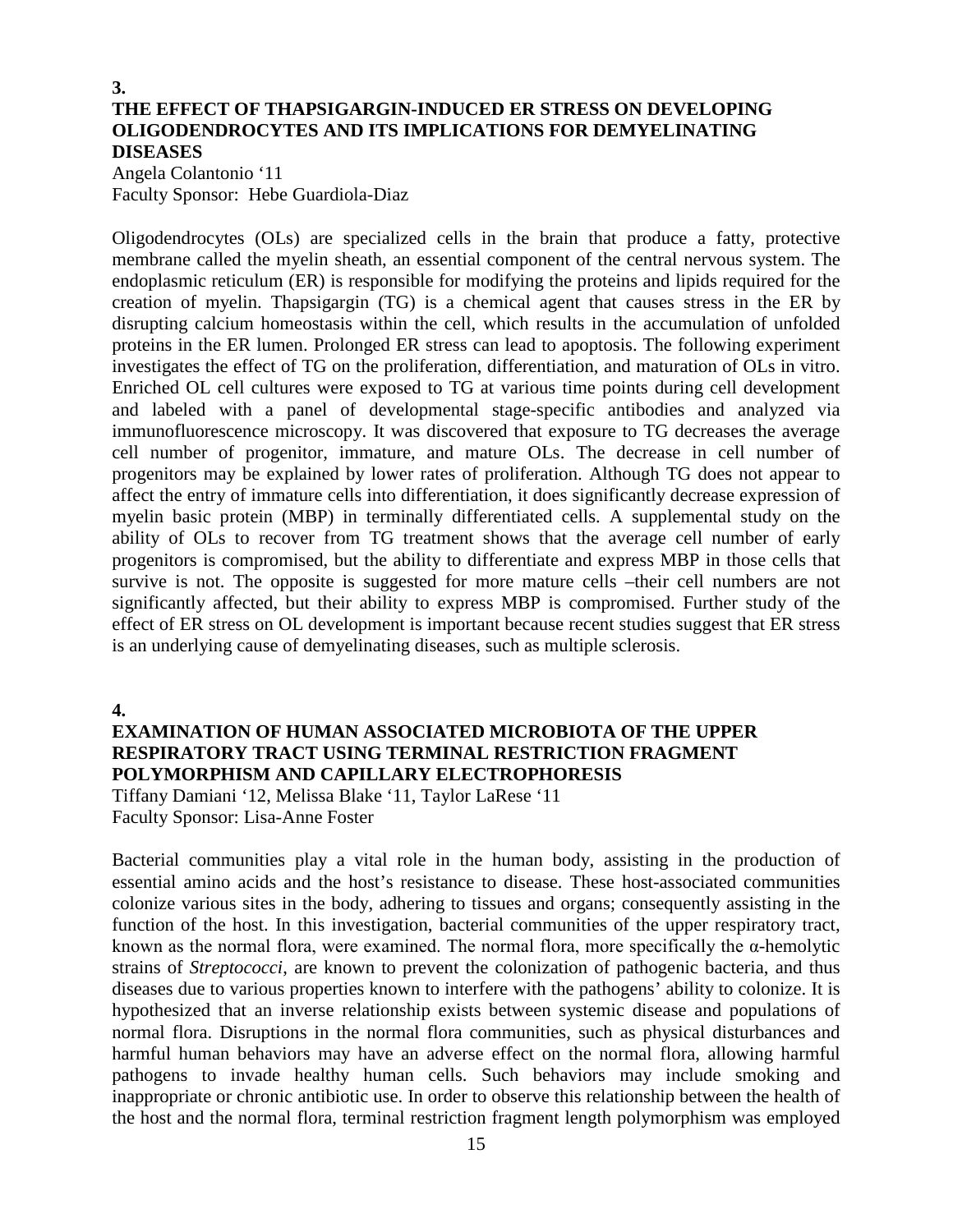to examine the normal flora present in oropharyngeal samples. tRFLP was used to identify the presence of bacterial strains of interest and detect their abundances. Samples were collected from volunteers at Trinity College, and PCR amplification showed a 50% success rate after protocol modifications. Subjects completed basic health status surveys to accompany the oropharyngeal swabs. Corresponding surveys were examined to illuminate any factors that may affect the bacterial composition. In order to study the potential role of normal flora, it is necessary to construct an extensive database of the fragmentation patterns produced in the tRFLP chromatograms of known bacteria. It was found that bacteria of different genera could be distinguished by restriction enzymes: Mnl1 and Alu1. However, they were unable to consistently differentiate bacterial species within the same genus. The enzyme selection is being further investigated to indentify enzymes that can more specifically discriminate between bacterial species.

#### **5. MERCURY IN TERRESTRIAL DWELLING BIRD SPECIES** Gina Dinallo '12

Faculty Sponsor: Joan Morrison

Mercury contamination is a global issue that affects wildlife as well as humans but has traditionally been studied in relation to aquatic species (including macroinvertebrates, fish, and waterfowl) because human pollution from chemical plants and other sources causes mercury to leach into adjacent bodies of water. In this study, the question of mercury levels in terrestrial avian species was examined using DMA-80 analysis of feather samples from various songbirds and also from red-tailed hawks captured in the urban areas of Hartford. Hawks were expected to have the highest average mercury concentrations due to bioaccumulation; however, in a sample of over 60 individuals, the hawks had lower than expected mercury concentrations. Of the species sampled, Blue Jays and Common Yellow-throats had the highest mercury concentrations—213 and 291 ppm Hg/g respectively—more than triple the next highest species average. Diet may be responsible for the mercury in our samples. Although other species had primarily herbivorous diets or carnivorous diets focused on small mammals, the jay and warbler were unique in that they eat primarily invertebrates. This finding was supported by a previous study in which spiders were found to have especially high mercury concentrations due to their predation on aquatic invertebrates.

#### **6.**

### **EFFECTS OF COPPER (II) SULPHATE ON THE ESTUARINE DIATOM** *CRATICULA* **SP. (CHROMISTA, BACILLARIOPHYCEAE)**

Taina Figueroa '12, Tayoot Chengsupanimit '14 Faculty Sponsor: Craig W. Schneider

Copper (II) sulphate has been and is commonly used as an algicide as most taxa of marine and freshwater algae can not tolerate high levels of copper. In addition to many other negative physiological effects, copper disrupts electron transport in photosystem II and restricts growth at concentrations as low as 0.25 ppm. In this study, the effects of varying levels of copper (II) sulphate were investigated on the estuarine diatom, *Craticula sp*. A unialgal culture was isolated from a Harkness Memorial State Park, Waterford, Connecticut plankton tow made in March 2011, then isolated and grown using a standard Erdschreiber solution. As diatoms require silicon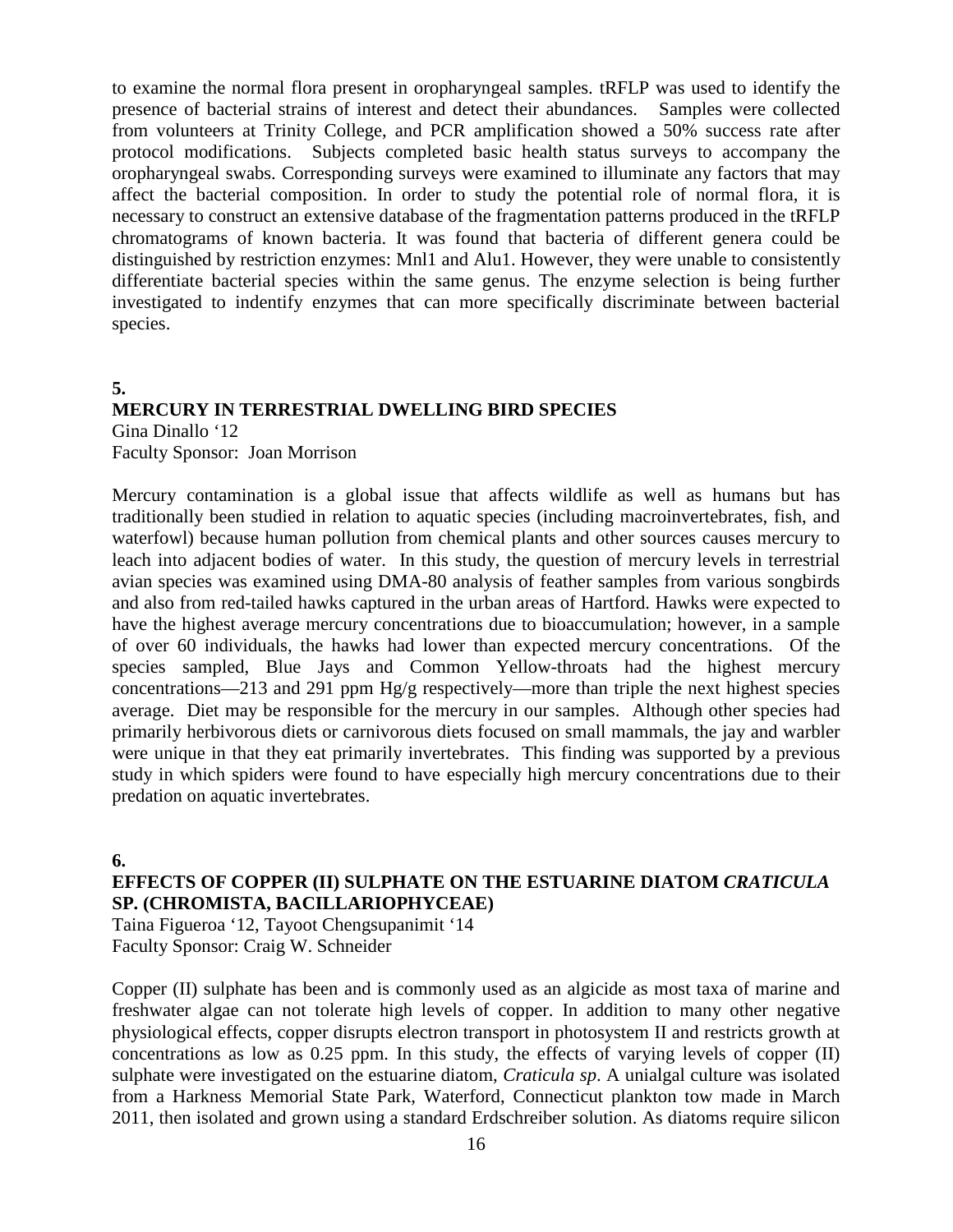for the development of their frustules, additional sodium silicate was added to the growth solution. *Craticula* was subjected to six different copper (II) sulphate concentration treatments  $(0.0, 0.2, 0.4, 0.6, 0.8, \text{ and } 1.0 \text{ ppm})$ , with three replicates at each level, incubated at 15  $\Box$  C and a 16:8 L:D cycle. Chlorophyll a absorbance of each treatment was tested daily for six da. Results will be presented.

#### **7.**

#### **GROWTH RATE OF** *CHLAMYDOMONA SP***. (CHLOROPHYTA) UNDER VARYING LIGHT INTENSITIES AND NITRATE CONDITIONS**

Lindsay Gibbons '12, Weston Klimas '13

Faculty Sponsor: Craig W. Schneider

Similar to land plants, green algae (Chlorophyta) rely on sunlight and nutrients for growth. The concentration of nutrients in the environment, such as nitrogen, and intensity of light can inhibit or permit logarithmic growth rate. Nitrogen is an essential nutrient for growth, and algae satisfy their nitrogen requirement by absorbing nitrate  $(NO<sub>3</sub>^-)$  and/ or ammonium  $(NH<sub>4</sub>^+)$  from the surrounding environment. Just as essential as Nitrogen, light intensity is important in driving the electron transport chain of photosynthesis. Using a unialgal culture of *Chlamydomonas* sp. isolated from Lower Bolton Lake in February 2011, we investigated how varying light intensity and nitrate conditions affect growth rate. Cultures were grown in conditions of 15 C and 8:16 light: dark cycle initially to establish a unialgal culture. To diminish the light intensity, half of the culture vials were wrapped with screening material, while the other half were left unwrapped and exposed to full light intensity. The alga was cultivated in Bold's basal medium with varying concentrations of NaNO<sub>3</sub> (0- 4 g/l). Final results will be presented at the symposium.

#### **8.**

### **INVESTIGATING THE POSSIBLE LATERAL TRANSFER OF THE ALGAL NUCLEAR GENE** *PSBO* **TO THE TROPICAL SEA SLUG** *ELYSIA CRISPATA* Caleb Homiski '11

Faculty Sponsor: Kathleen Archer

The sea slug *Elysia crispata* is able to retain the chloroplasts of its green-algal food sources and live from the products of photosynthesis for the remainder of its life cycle. Because photosynthesis requires proteins encoded for by the nuclear genome independent of the plastid genome, the photosynthetic capabilities of *Elysia crispata* are puzzling. Based on previous research [Rumpho, Mary E. et al., 2008] on a related slug species *Elysia chlorotica*, its algal food source *Vaucheria litorea* and the horizontal transfer of the psbO gene, we investigated the possible horizontal transfer of the psbO gene from two of the natural food sources of *Elysia crispata*: *Bryopsis hypnoides* and *Penicillus*. To avoid the classic criticisms of PCR, we aimed to generate specific fragments of the algal psbO gene, tag them and use them as a probe for sea slug DNA on a Southern Blot. We were able to amplify a fragment of the psbO gene from *Bryopsis hypnoides* that was approximately 1200 b.p. Based on the cDNA sequences on which our primers were based, we predicted the amplified fragment would be 400 b.p. This suggests an intron may be present in the genomic sequence. Analysis of the amplified fragment to determine if an intron is present is in progress.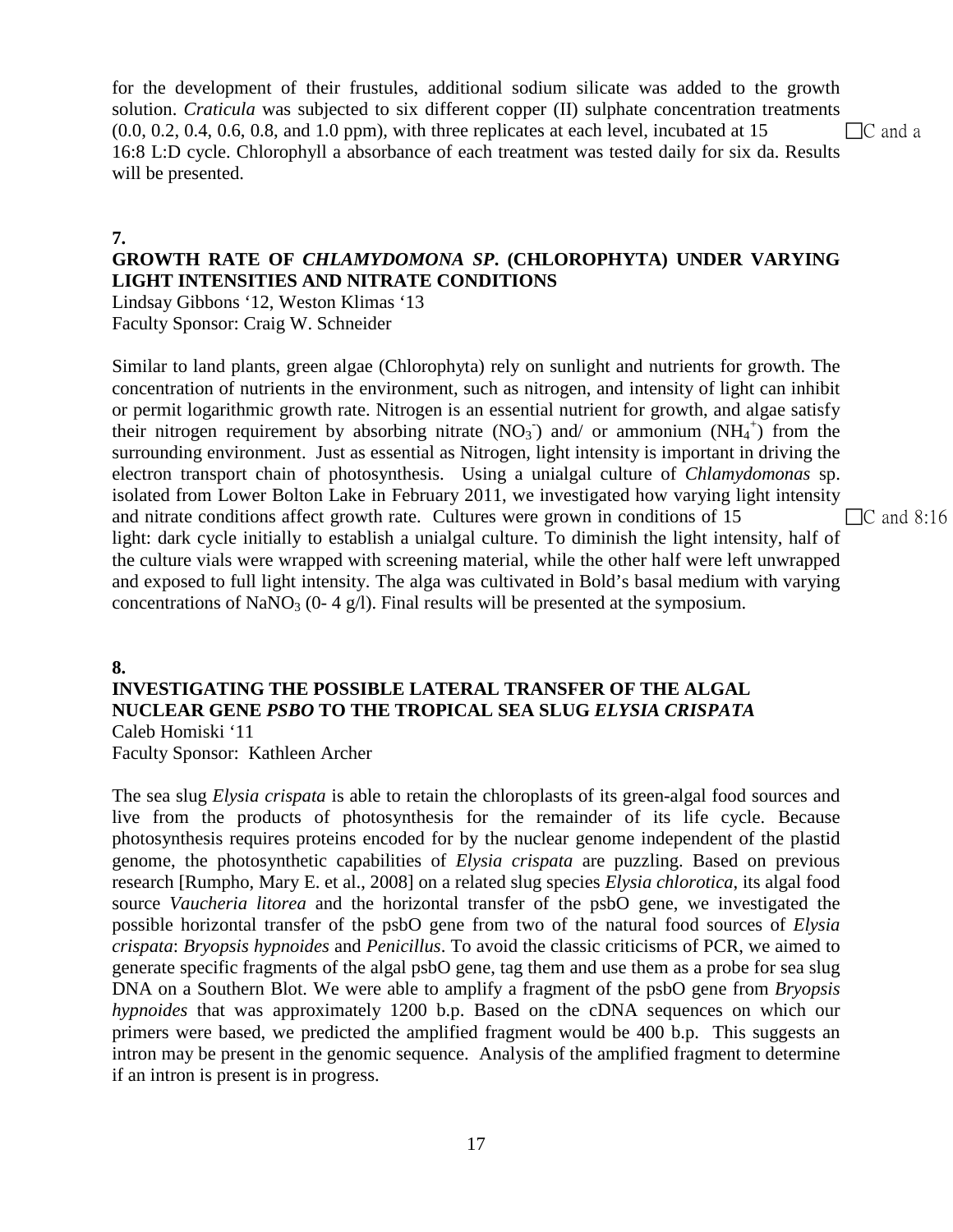#### **9. MOLECULAR-ASSISTED ALPHA TAXONOMIC STUDIES OF** *PEYSSONNELIA* **AND**  *POLYSTRATA* **(RHODOPHYTA, PEYSSONNELIALES) FROM BERMUDA, WESTERN ATLANTIC** Amy Kivela '12

Faculty Sponsor: Craig W. Schneider

Knowledge of the various red algal crusts of Bermuda is extremely limited, owing to a lack of sufficient research in the area over the historical past. Genera of particular interest are *Polystrata* Heydr (1905) and *Peyssonnellia* Decne (1841), which are low-lying, fan-shaped, and grow on hard substrata. These genera frequently calcify for attachment. Genetic barcoding of red algae using the conserved mitochondrial COI-5P sequence has recently been used to gain quick and reasonable results for species comparisons. By coupling these data with comparative sequencing of chloroplast rbcL and LSU nuclear genes, more robust phylogenetic trees can be clarified. After our recent samples were barcoded, species groupings were elucidated, allowing for alpha taxonomy. We conducted morphological studies to find unique characteristics that support the molecular distinctions that led to the species groupings. Over thirty sample collections of Peyssonnelia and Polystrata were investigated. Samples were treated with 8% HCl to decalcify the crusts and sectioned at 40-50 µm using a freezing microtone. Sections were mounted on standard microscope slides in a 20:1 solution of 30% Karo™ corn syrup and 1% aniline blue. Then, they were observed/measured for traits that would inform on each sample's identity, such as dimensions of hypothallial and upper cortical cells, tetrasporangia, and rhizoids. Initial data suggest one new intertidal Bermuda species.

**10.**

### **THE EFFECT OF ROAD SALTS ON THE SURVIVAL OF** *CHLAMYDOMONAS* **(CHLOROPHYTA)**

Amy Kivela '12, Shawna Altdorf '12 Faculty Sponsor: Craig W. Schneider

To combat freezing winter conditions, the Connecticut Department of Transportation and local Connecticut towns deposit large volumes of salt, generally sodium chloride (NaCl), but occasionally calcium chloride (CaCl), on interstates and local roadways. The annual application of these compounds onto roadways undoubtedly affects local terrestrial and aquatic environments. Once in the environment, NaCl and CaCl dissociate into ions, which plants readily absorb and transport to their growing tips and foliage. There, the salts accumulate to toxic levels and result in "burns" or "scorching." While the harmful effects of road salts on terrestrial plants are easily visible, those on aquatic plants are not so apparent. To study the effects of various osmotic conditions on the survival and growth of algae in waterways alongside salted roads and highways, we grew a target organism, *Chlamydomonas*, an alga commonly found in Connecticut freshwater habitats, under varying concentrations of two mineral salts, NaCl and CaCl. A unialgal culture of *Chlamydomonas* sp. was isolated from a February plankton tow from Bolton Lake in Manchester, CT and grown in Bold's basal medium at 15˚C under an 8:16 L/D cycle. The generated stock culture was subdivided into stock Bold's solutions with 0, 50, 100, 150, 200, 250, or 300 mg of either NaCl or CaCl. Results were monitored over a 5 da period. Results will be presented at the symposium.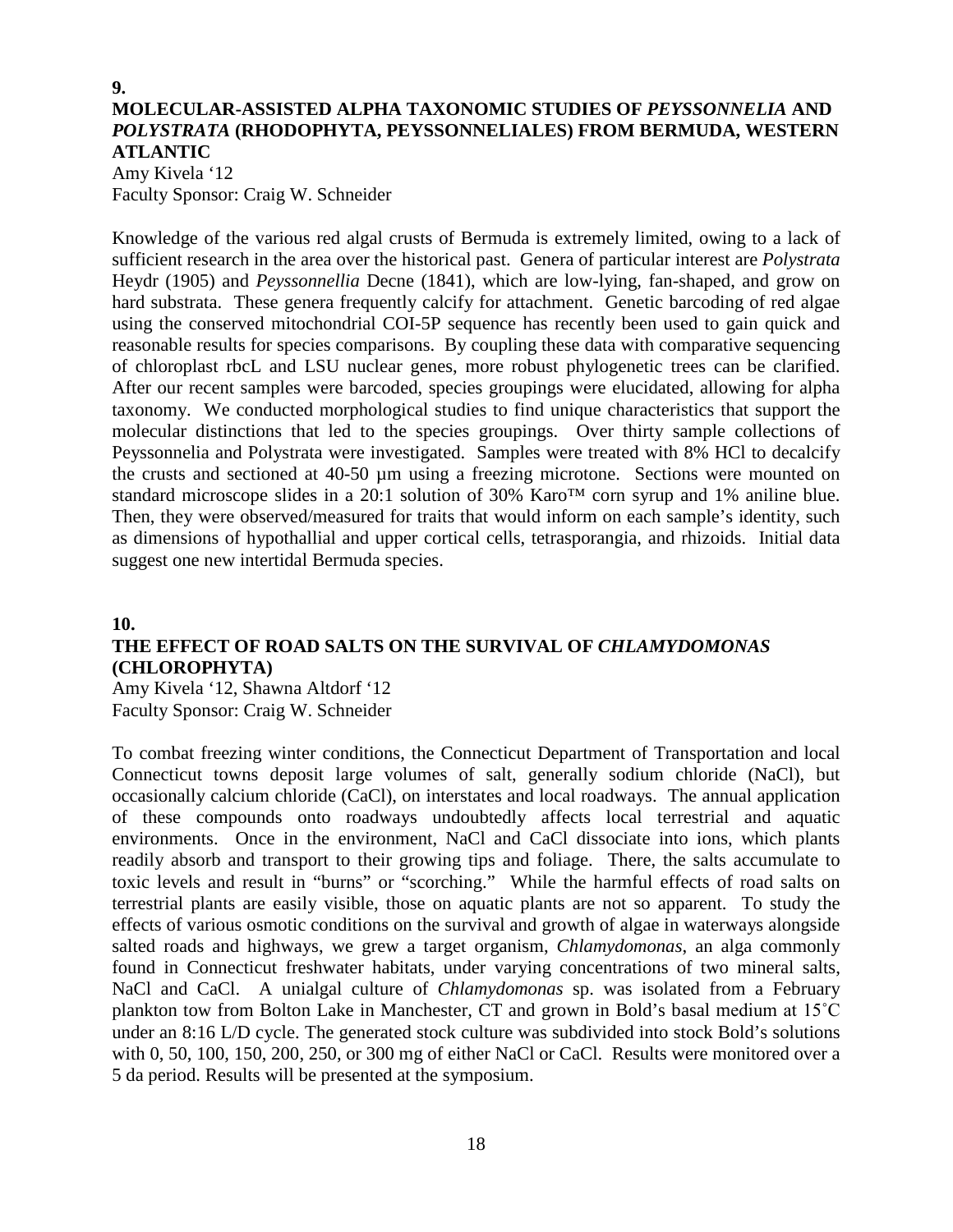#### **11. CHARACTERIZING THE GROWTH ZONE IN ARTEMIA BY ANALYZING CELL DYNAMICS AND GENE EXPRESSION**

Lorena Lazo de la Vega '14 Faculty Sponsor: Terri Williams

The current knowledge of the development of segments in the phylum Arthropoda has been mainly based on Drosophila, while our knowledge of other species is very limited. However, Drosophila forms all of its segments simultaneously, while most other arthropods form them sequentially in a region called the growth zone. The lab is using a crustacean, Artemia, and an insect, Tribolium, to analyze cell dynamics and gene regulators in the growth zone. The initial goal has been to test different mounting and feeding protocols in order to successfully learn more about the normal development of Artemia. It was found that leaving the animals overnight in methanol after fixation reduces the chances of distortions found in the posterior part of the body. The feeding regime tested affected body length and it was determined that the animals should be fed every twelve hours with diverse food. In order to proceed, the future goal is apply this knowledge to clearly observe the cell dynamics and gene regulation found in the Artemia's growth zone. Therefore, the dimensions of the growth zone and the expression of two gene regulators, Caudal and Even-skipped, are currently being analyzed.

**12.**

### **THE EFFECTS OF VARYING PHOSPHATE LEVELS ON THE GROWTH OF TWO FRESHWATER ALGAE,** *MICROCYSTIS* **(CYANOBACTERIA) AND** *SCENEDESMUS* **(CHAROPHYTA)**

Alejandro Lerma III '11, Noelle Fura '12 Faculty Sponsor: Craig W. Schneider

Water treatment plants in Connecticut affect the amount of phosphorus that enters the environment through wastewater discharge into rivers and other water bodies. Phosphorus is a common component of commercial detergents where it is used as a water softener. Modern commercial use of detergents has led to a sharp increase in released phosphates into the environment through runoff. Although certain measures are taken to decease high levels of phosphates some are still present even after treatment. High concentrations of phosphates have been shown to cause eutrophication in water bodies through algal blooms, starving the water of oxygen. High phosphates levels can also negatively affect other algal species by disrupting growth. In either case phosphorous is a macronutrient for aquatic plants and remains essential to their physiology. Using the estimated phosphorus concentration levels in Connecticut water treatment plants in 2009 determined by Mary Beckler and Lee Dunbar from the Bureau of Water Protection and Land Reuse as a base value, various concentrations of phosphorus, in the form of potassium phosphate, were put into a modified Bold's solution. Two aglal species were used, a cyanobacterium, *Microcystis aeruginosa* and a charophyte, *Scenedesmus*. Cultures of each species were allowed to grow in the various phosphate solutions for five days and culture growth was assessed through chlorophyll a fluorescence measured using a fluorometer.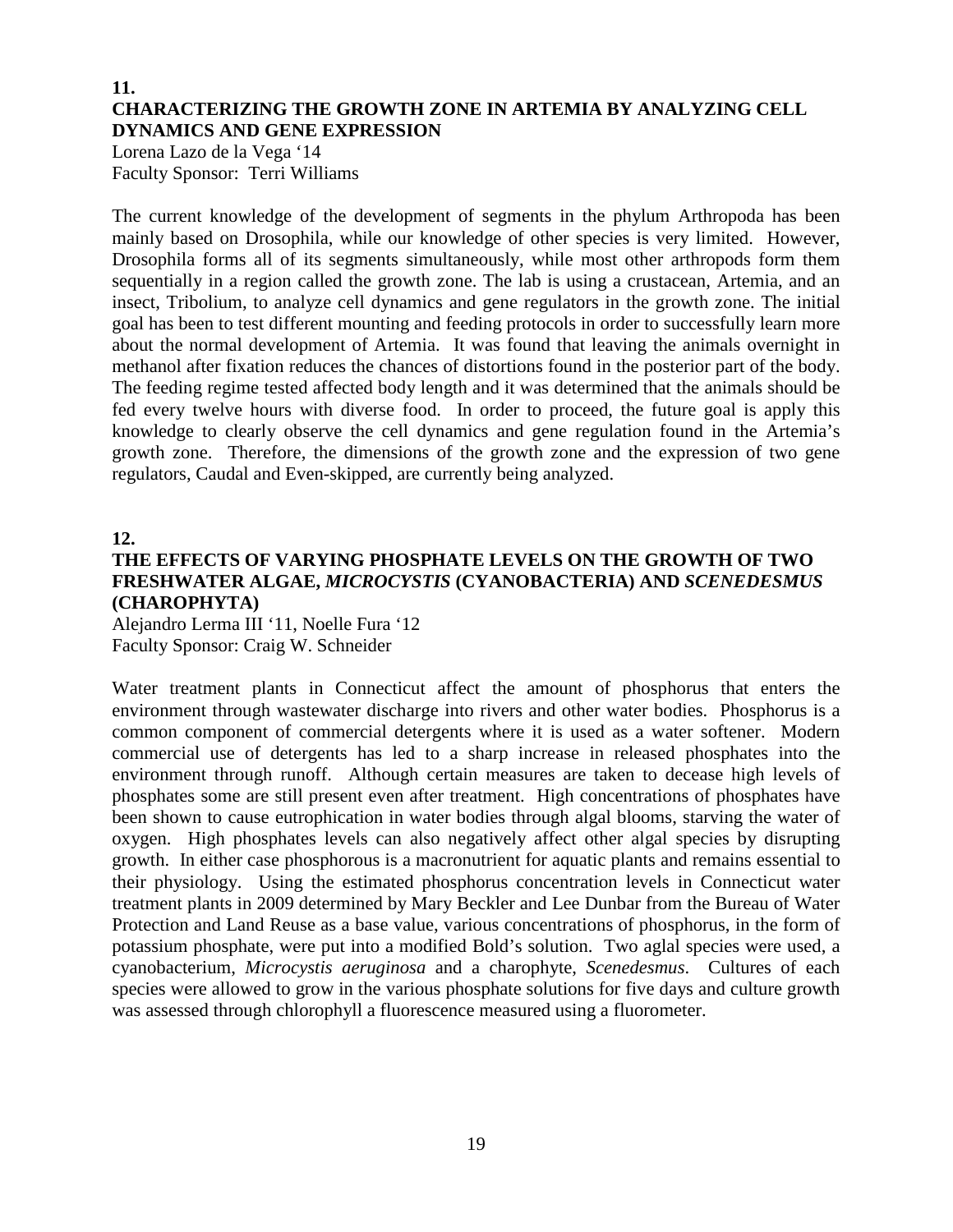#### **13. EXPLORING THE FUNCTIONAL DOMAINS OF SERRATE-NOTCH INTERACTIONS**

Ayiti-Carmel Maharaj-Best '13, Connor McElligott '14 Faculty Sponsor: Robert J. Fleming

Cell-to-cell communication is an important process in determining the fate of developing cells. The Notch cell signaling pathway is a common form of this type of communication, utilized in a wide range of multi-cellular animals. Its ligands, Delta and Serrate, exhibit both activation and inhibition properties on the Notch receptor. Notch receptors on cells expressing wild-type Serrate cannot be activated, due to the property of cis-inhibition that Serrate exhibits. Serrate is a molecule made up of 14 EGF-like repeats (ELRs). The lab has previously shown that Serrate loses its ability to inhibit Notch when any of individual ELRs 4, 5 or 6 is removed from the sequence. The purpose of our first set of experiments is to simultaneously remove ELRs 4, 5 and 6 to determine if this generates phenotypes distinct from those generated by individual removal of ELR, 4, 5 or 6. This will allow us to determine if the 3 repeats function as a unit or make individual contributions to the inhibition property. Our second set of experiments is aimed to determine whether or not there are any discernable activities for ELRs 7-14 of Serrate, for which no functions have yet been ascribed. To do this, we have constructed a mini-gene that contains all regions of Serrate except ELRs 7-14. These constructs will be used to generate transgenic flies for expression and determination of their properties in vivo.

#### **14.**

#### **ADDITION OF ANIMAL-BASED KITCHEN SCRAPS TO COMPOST PILES: EFFECTS ON WILDLIFE VISITATION**

Katherine R. Sausen '11, Alejandro Lerma III '11, Samuel Zatzinger '13, Dana Estefan '13, Emily Thornton '13

Faculty Sponsor: Scott R. Smedley

Composting has become an increasingly popular and environmentally conscious method of disposing of organic household wastes. Advantages of composting include reducing municipal waste disposal and recycling essential nutrients into the soil aiding the essential nutrient cycles. A long held assumption in maintaining household compost piles is that the addition of animalbased products (bones, fat, cheese, etc) increases visitation by scavenging wildlife, however no experimental studies have been done to validate this dogma. This study directly addresses this assumption by monitoring and quantifying the wildlife encounters at differently treated compost piles. Experiments were conducted in the field in Andover, Connecticut over a 78-day period from early June to late August 2010. Three different compost piles, each with a different treatment (vegetable only, a vegetable-animal mix, and a control), were maintained on a weekly basis by assessment of pile disturbance and treatment replenishment. Wildlife visitors to piles were documented using wildlife monitoring cameras. Analysis of images for wildlife classification and independent encounters was conducted and visitation rates were calculated. The mix pile, with its animal based scraps, received the most wildlife visitations followed by the vegetable pile and then the control. The animal pile had the most non-blank images and the most encounters, validating the initial assumption. During this experimental period, approximately 16 mammalian and avian species were documented. Thus, addition of animal-based products led to more disturbances at the pile and a greater diversity of scavengers. This study provides previously lacking experimental evidence that can help shape the understanding and practice of residential composting.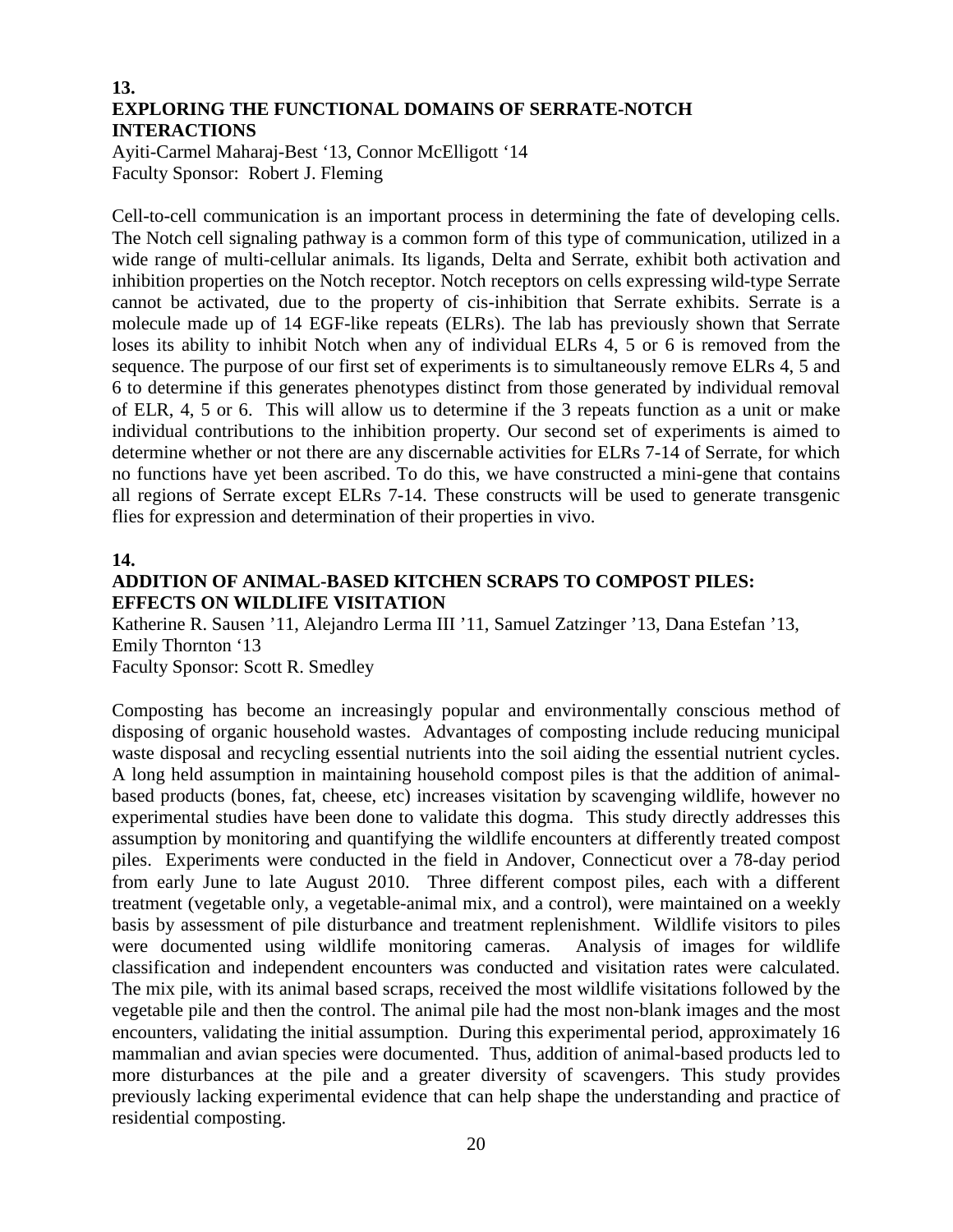#### **15. INVERTEBRATE VISITATION TO DIFFERENT TYPES OF RESIDENTIAL COMPOST PILES: WHY DO BEETLES GO HERE INSTEAD OF THERE?**

Katherine R. Sausen '11, Bridget K. Tevnan '14 Faculty Sponsor: Scott R. Smedley

Composting allows households to dispose of food waste without adding to landfills and creates a nutrient-rich supplement that can be used for gardening. Most composters add only vegetablebased scraps to their piles, believing the long-proclaimed notion that the addition of animalbased scraps will attract unwanted wildlife visitors. Surprisingly, no experimental data exist to examine this claim. Therefore, an experiment was designed to test this idea in a rural/residential woodland area. Beginning in February 2008 in Andover, Connecticut, 12-week long replicates have been conducted in which three types of compost piles (vegetable products only, vegetable and animal product mix, and control) have been monitored using heat-motion sensitive cameras to collect images of wildlife visitors. Since piles also offer invertebrates habitats, an invertebrate survey was added to the project in early June 2009. Four pitfall traps were placed on the perimeter of each compost pile to collect visiting invertebrates. Specimens were collected from the traps every ten days through late August 2009. Beetles represent a diverse and ecologically important group of insects. Beetle specimens were prepared, identified to at least the family level, and their frequency among pile treatments was analyzed using chi-square (goodness of fit) and Monte-Carlo tests. Fourteen species of ground beetles (Carabidae) were identified, and members of an additional eleven families of beetles were also identified. It was found that four species of carabids showed a significant preference for the MIX pile while one species of carabids showed a preference for the VEG pile. For the other beetle families, there were also significant preferences for pile type. Based on the distribution of beetles among the piles, we hypothesize that beetles may prefer certain piles because species they prey on also visit these piles. In addition, microclimate and location of the pile may have also influenced beetle visitation. Identification and analysis of rove beetles (Staphylinidae) and other invertebrates collected from pitfall traps and Tulgren funnel samples will be conducted to further examine how variable compost constituents impact animal visitation and potential contact with humans.

#### **16.**

#### **GROUP DYNAMICS OF THE WEAKLY ELECTRIC FISH APTERNOTUS LEPTORHYNCHUS: AGGRESSION AND STIMULUS FREQUENCY CONTENT** Lorenzo Sewanan '12, Anson McCook '12 Faculty Sponsor: Kent Dunlap

The weakly electric fish *Apternotus leptorhynchus* has been observed to be a highly aggressive species when paired in the lab, yet evidence suggests that this species displays group behavior in the wild. Field studies have shown that fish frequently cohabitate in groups of 3 or 4 conspecifics and that fish prefer being with other conspecifics rather than being in seclusion. As these weakly electric fish produce near-sinusoidal electrical signals with individual frequency (EOD) used for communication and electrolocation, it has been suggested that group living allows an enhancing of these senses through an electrical effect known as global interference patterns which arises with the superposition of EODs more than 10 Hz in difference. However, very little has been done in characterizing the behavior of the fish to stimulation by multiple electrical signals and in understanding the physiological effects of this stimulation, especially neurogenesis. This preliminary project focused on constructing multiple frequency sine wave signals, playing single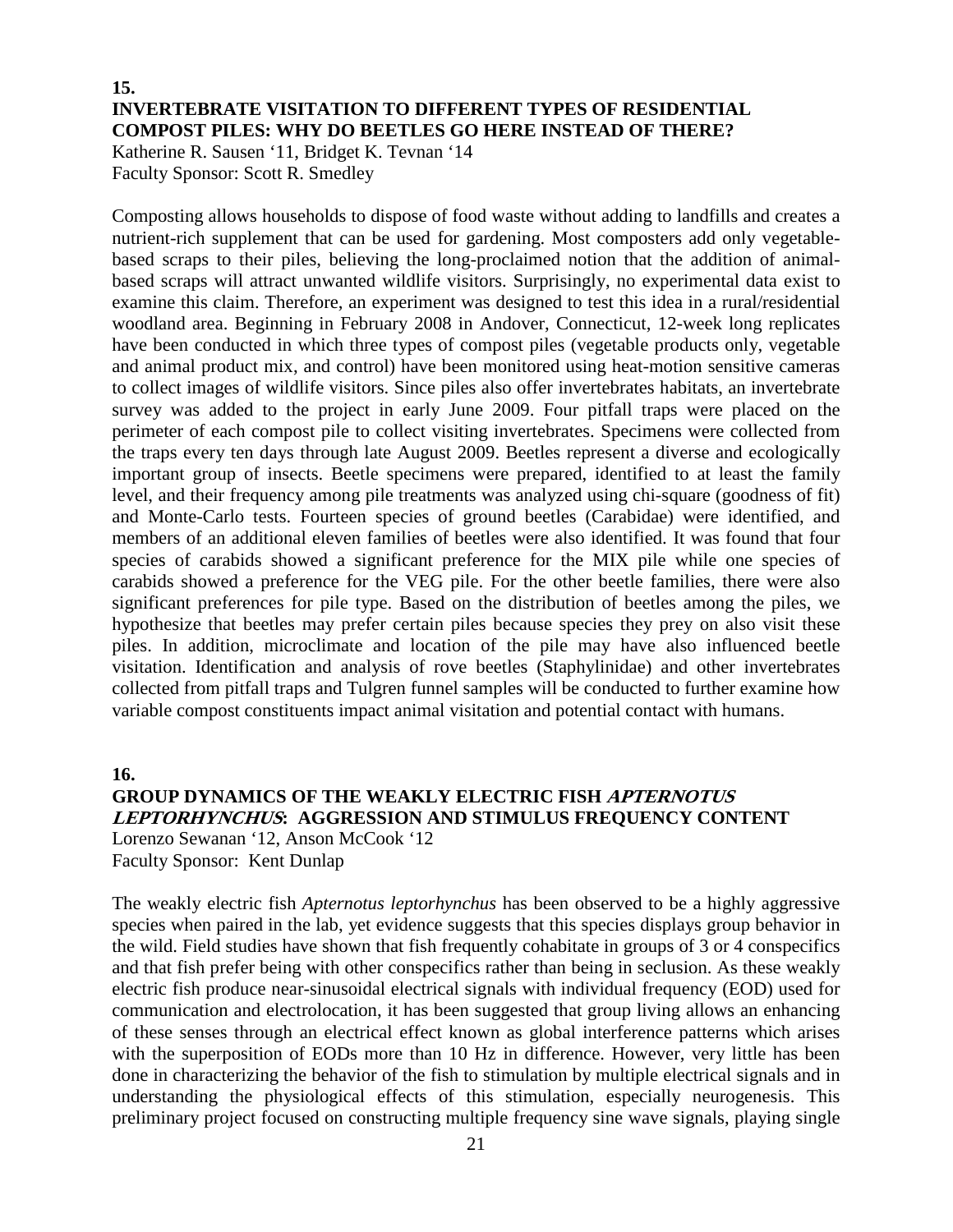frequency signals and composite frequency signals back to fish with realistic amplitudes, and then measuring the response by recording their EOD. The EOD of the stimulated fish were shorttime Fourier-transformed and then studied in the frequency domain; of particular interest was counting the chirps, a specific frequency-domain signal of aggression by the *Apternotus leptorhynchus*. Preliminary data have indicated that the fish have a more aggressive response towards single-frequency stimulus than towards composite-frequency stimulus. Further work will include testing this response in a different signaling order and in a different signaling paradigm and analyzing the EOD with different techniques including empirical mode decomposition and the Hilbert transform.

**17.**

### **CHARACTERIZATION OF SIGNALING PATHWAYS INVOLVED IN THE ENDOPLASMIC RETICULUM STRESS RESPONSE IN OLIGODENDROCYTES**

Khine Wai '11 Faculty Sponsor: Hebe Guardiola-Diaz

Endoplasmic reticulum (ER) stress which causes misfolded proteins and apoptotic cell death is characteristic of many neurodegenerative diseases. Cells respond to ER stress by reducing protein translation to reduce the level of unfolded proteins. The signaling mechanisms that control the oligodendrocyte response to ER stress are not known. This study aims to determine whether the AKT.mTOR or MEK/Erk cell signaling pathways counteract ER stress in oligodendrocytes. To trigger ER stress, we treated oligodendrocyte progenitors (OLPs) and mature oligodendrocyte (OLs) with thapsigargin (TG) in the presence of the MEK1 inhibitor U-0126 or the mTOR inhibitor rapamycin. Cell viability was studied using the Alamar Blue cell viability assay. We discovered that OLs have higher ability to withstand ER stress than OLPs. FGF2, a known activator of both AKT.mTOR or MEK/Erk cell signaling pathways was able to counteract the effects of TG in the presence of U-0126 but not in the presence rapamycin. This suggests that mTOR signaling pathway may play an important role in responding to ER stress in OLPs. Further investigations into the mechanism of activation of the Akt.mTOR pathways by ER stress and the downstream targets of these signaling pathways will help us understand how OLPs and OLs respond to ER stress and its relationship to neurodegenerative diseases that result in demyelination.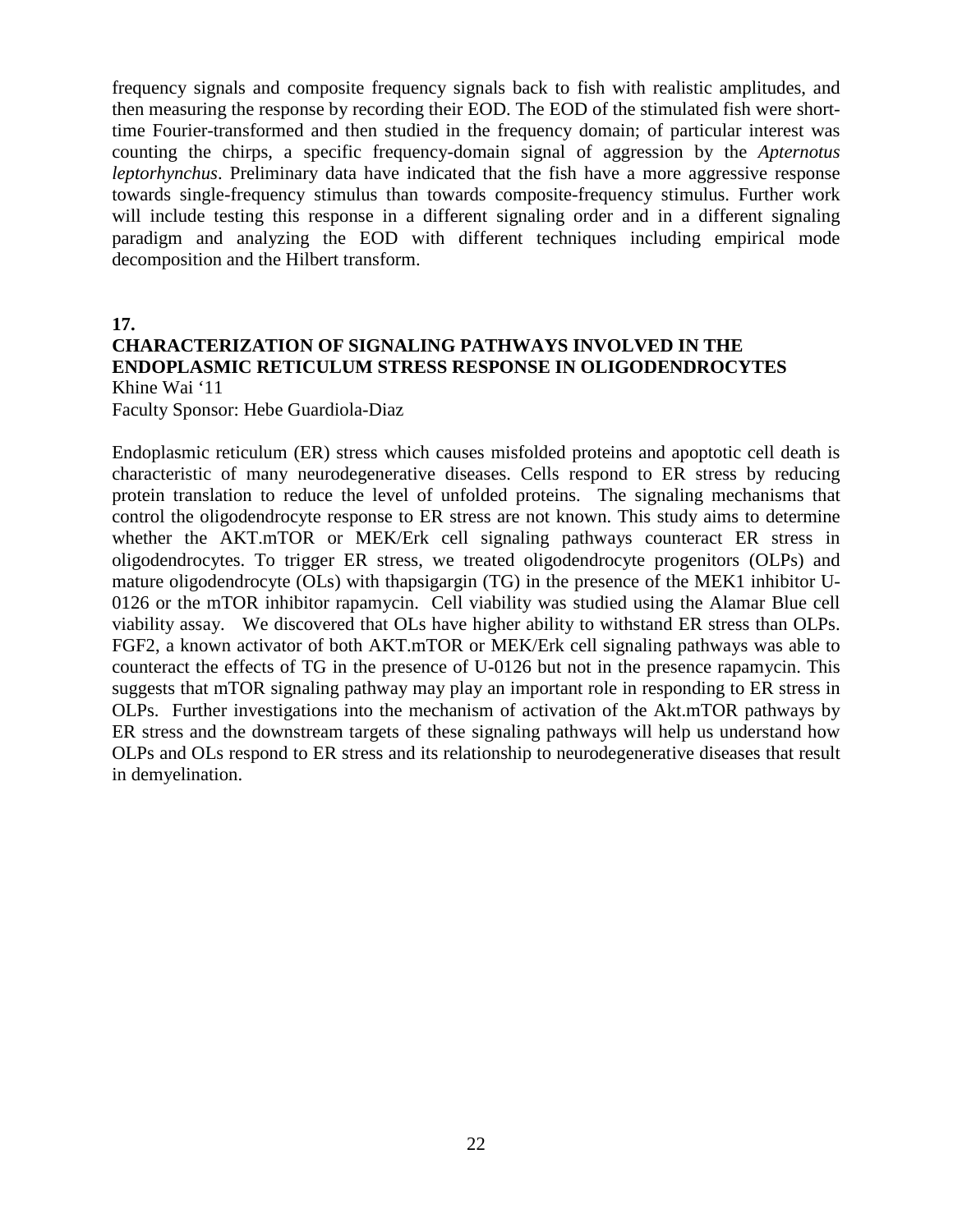# **CHEMISTRY**

#### **18. METHOD DEVELOPMENT AND ANALYSIS OF DIMETHYLTRYPTAMINE IN SALIVA USING HS-SPME/GC-MS**

Erika J. Adams '13 Faculty Sponsor: Janet F. Morrison

N,N-dimethyltryptamine (DMT) is a Schedule I hallucinogen which occurs naturally in many plants and seeds and is additionally produced synthetically. While it has a long history of use, including its use by indigenous cultures of South America in traditional religious ceremonies, it has recently received increased media attention due its popularity among college students and young adults. In October of 2010, students at Georgetown University were arrested for operating a clandestine DMT manufacturing laboratory out of their dorm room (Hartford Courant, October 25, 2010).

The goal of the present study is to develop a reliable analytical method based on headspace solidphase microextraction (HS-SPME) and gas chromatography-mass spectrometry (GC-MS) for the rapid laboratory confirmation of DMT in saliva. Saliva testing provides a convenient and noninvasive way to assess whether a subject was under the influence of drugs at the time that the saliva sample was obtained. Saliva test kits based primarily on immunoassay have been developed for roadside screening of a variety of drugs and alcohol; however, the results of these 'on-site' tests are considered preliminary and require laboratory confirmation for forensic defensibility.

Results of method optimization experiments designed to maximize SPME recoveries of DMT will be presented. SPME parameters such as fiber type, incubation temperature and time, extraction temperature and time, and desorption time were investigated. Preliminary data suggests that SPME extraction temperatures between 95˚C and 115˚C provide efficient recoveries of underivatized DMT; additionally, on-fiber (or in vial) derivatization of DMT to its trimethylsilyl analog was demonstrated. It was observed that the sample matrix has a profound effect on DMT recoveries by SPME; the influence of sample pH, solvent, and the presence or absence of salt will be discussed.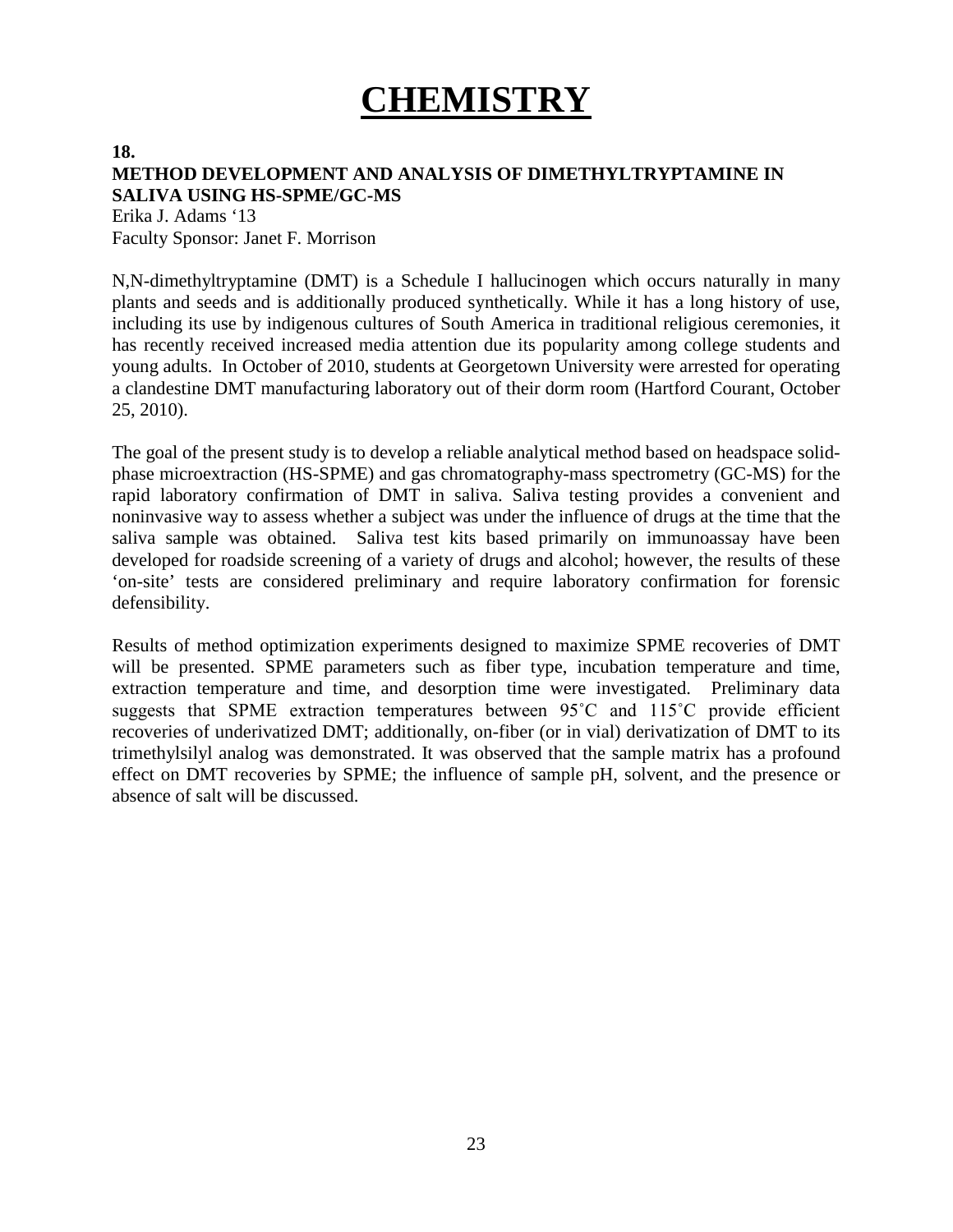#### **19. COORDINATION OF A PEPTIDE β -TURN MIMETIC TO TUNGSTEN: POSSIBLE APPLICATIONS FOR THE STUDY OF β -SHEETS**

Adam N. Boynton '12 Faculty Sponsor: Timothy P. Curran

In 1995 Kemp and Li described the synthesis of 2-amino-2'-carboxyphenylacetylene (**1**) and its use as a peptide turn mimetic.<sup>1,2</sup> Their work showed that 1 does function as a β-turn mimetic, and that



peptide derivatives incorporating **1** adopted β -sheet structures. A key structural element in **1** is the alkyne group that links both phenyl rings. Because of our ongoing interest in the use of tungsten-alkyne coordination for generating constrained peptides,  $3,4,5$  we have begun investigations into whether peptide derivatives of 1 can be reacted with  $W(CO)<sub>3</sub>(dmt)$ <sub>2</sub> to yield tungsten-bis(alkyne) complexes (like **2**), and whether the peptides maintain a β -sheet structure after coordination to tungsten. If the peptides do maintain their sheet structure, then it would be of interest to know whether the two β -sheets interact with each other via stacking arrangements. Owing to solubility and oligomerization issues, there are very few model systems for investigating β -sheet stacking interactions.



This presentation will detail the status of our efforts to prepare and study these novel bioorganometallic species.

References

1. D. S. Kemp, Z. Q. Li, Tetrahedron Lett., 1995, 36, 4175-4178.

2. D. S. Kemp, Z. Q. Li, Tetrahedron Lett., 1995, 36, 4179-4180.

3. T. P. Curran, A. L. Grant, R. L. Lucht, J. C. Carter, J. Affonso, Org. Lett., 2002, 4, 2917- 2920.

4. T. P. Curran, R. S. H. Yoon, B. R. Volk, J. Organometallic Chem., 2004, 689, 4837-4847.

5. T. P. Curran, A. B. Lesser, R. S. H. Yoon, J. Organometallic Chem., 2007, 692, 1243-1254.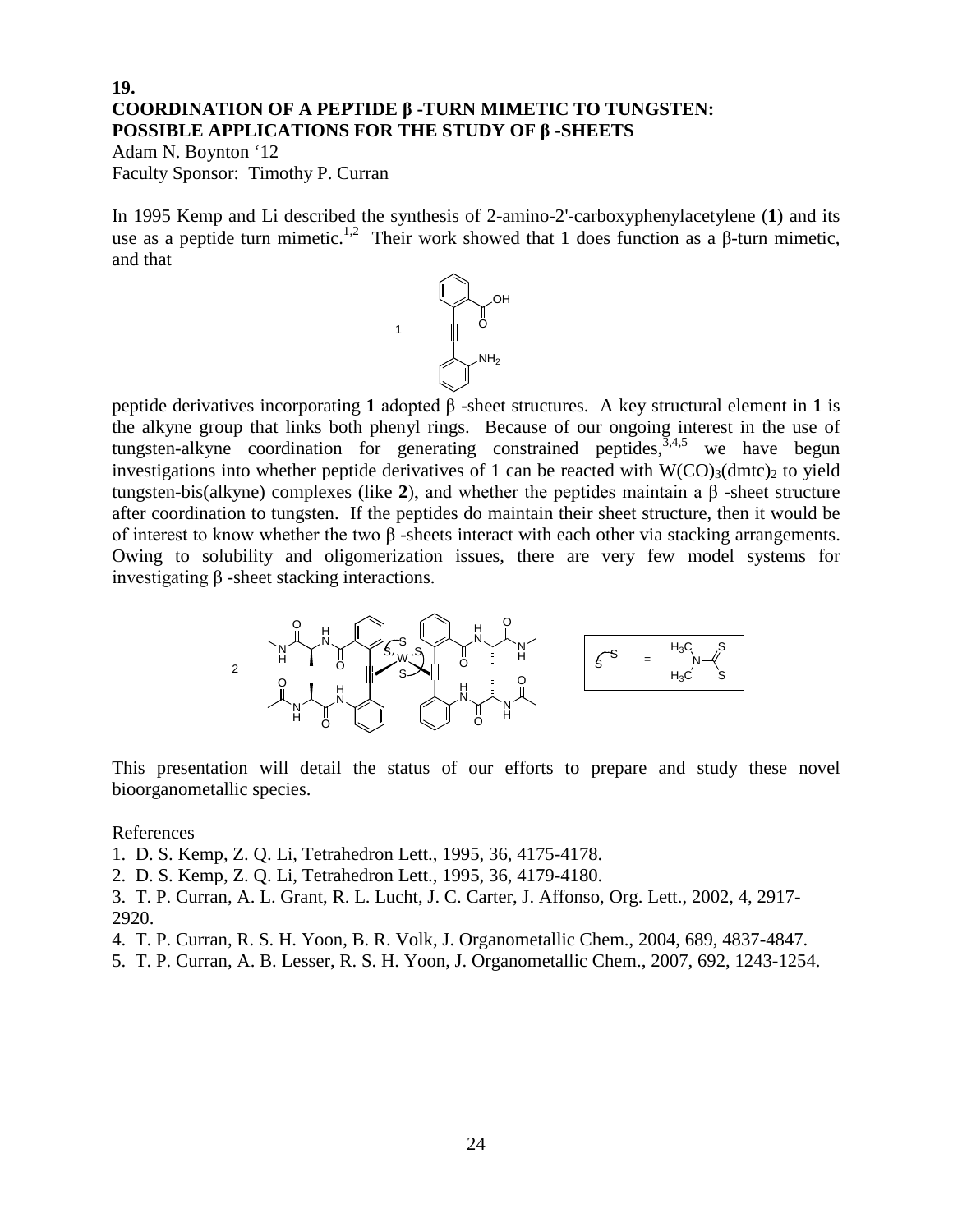#### **20. DETERMINATION OF BISPHENOL-A CONTENT IN RECEIPTS VIA SOLID PHASE EXTRACTION-MASS SPECTROMETRY**

Adam Boynton '12, Sam Scinto '12, Alicia Rodriguez '12 Faculty Sponsor: David Henderson

In this experiment, the bisphenol-A (BPA) content in store and restaurant receipt samples was investigated. The National Toxicology Program (NTP) has deemed BPA a hazardous chemical, naming it a middle concern toxic chemical1 and an environmental pollutant.2 Also, high exposure to BPA poses human health risks such as neurodevelopment disorders3 and heart disease,4 among others. Receipts are a pertinent target for BPA analysis because BPA is frequently found in thermal paper, a common paper source for receipts.2 BPA was extracted from receipt samples and analyzed using on-line solid phase extraction (SPE)-mass spectrometry. In order to quantify the BPA present in each sample, an internal standard calibration method was employed using deuterated BPA. This presentation will outline the findings from our investigation.

1 National Toxicology Program (NTP). NTP-CERHR, Monograph on the Potential Human Reproductive and Developmental Effects of Bispheynol A; NIH Publication No. 08-5994; National Toxicology Program: Research Triangle Park, NC, 2008. http://cerhr.niehs.nih.gov/chemicals/bisphenol.pdf

2 Mendum, T.; Stoler, E.; VanBenschoten, H.; Warner, J.C. (2011) Concentration of bisphenol A in thermal paper. Green Chemistry Letters and Reviews, 4, 81-86.

3 Ishido, M.; Masuo, Y.; Kunimoto, M.; Oka, S.; Morita, M. J. (2004) Neurosci. Res., 76, 423- 433.

4 European Union Risk Assessment Report 4,4'-Isopropylidenediphenol (bisphenol-A), Environmental Addendum of February 2008; Office for Official Publications of the European Communities: Luxembourg, 2010.

### **21. DEVELOPMENT OF A RAPID HS-SPME/GC-MS METHOD FOR THE DETECTION OF MDMA ("ECSTASY") IN SALIVA**

David M. Correll '13 Faculty Sponsor: Janet F. Morrison

The serious threat posed by drivers who operate under the influence of drugs has led to the development and commercialization of a variety of roadside screening tests designed to rapidly detect the presence of illicit drugs in saliva. Saliva provides a convenient biological sample for the detection of drug use because it can be easily and readily obtained in a non-invasive manner by non-medical personnel, and studies have shown that for many drugs, detection in saliva is highly predictive of the detection of the drug or its metabolites in serum. For forensic defensibility, results of such on-site drug screening tests must be subsequently confirmed in the laboratory by a different analytical technique.

The goal of the present study is to develop a reliable analytical method based on headspace solidphase microextraction (HS-SPME) and gas chromatography-mass spectrometry (GC-MS) for the rapid laboratory confirmation of 3,4-methylenedioxy-methamphetamine (MDMA or "Ecstasy") in saliva. MDMA is a synthetic drug which possesses both stimulant and hallucinogenic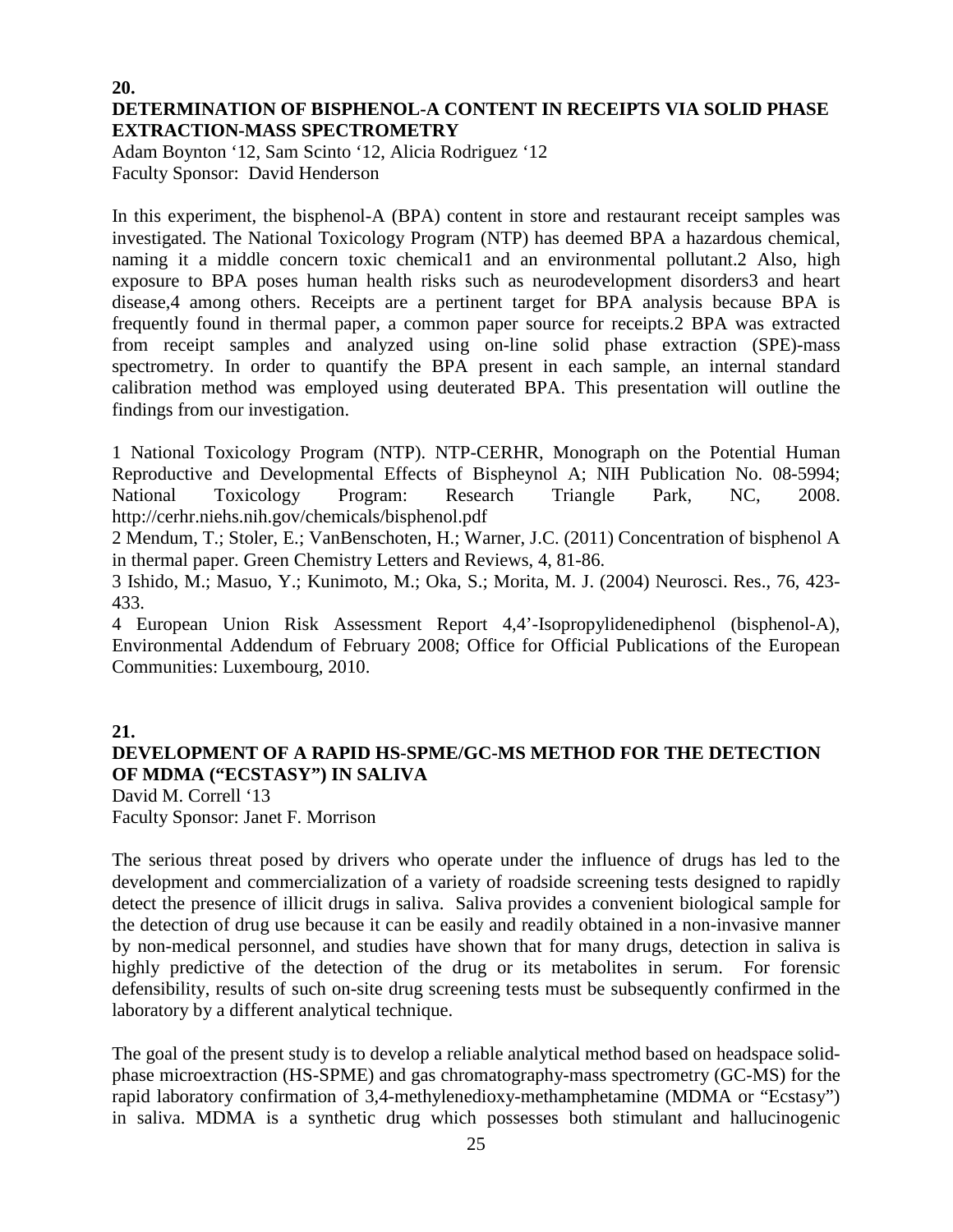properties. While commonly referred to as a "club" or "rave" drug, the abuse of MDMA has expanded outside the rave scene, including to college campuses. A recent government-funded study found that hospitalizations related to MDMA use increased by 75% between 2004 and 2008. Considered one of the most widely abused recreational substances worldwide, MDMA is classified as a Schedule I controlled substance under the Federal Controlled Substances Act.

Results of preliminary method optimization experiments designed to maximize SPME recoveries of MDMA will be presented. Parameters such as fiber type, column type, incubation temperature and time, extraction temperature and time, desorption time and GC temperature programs were investigated. The influence of sample pH, salting out effects, and the potential for on-fiber derivatization will also be discussed.

**22.**

### **ISOLATION AND CRYSTALLIZATION OF MAL3 USING THE HANGING DROP METHOD**

Matthew J. Eremita '12 Faculty Sponsor: Richard V. Prigodich

Mal3 is a maltose-binding protein found in the thermophilic bacterium Thermatoga maritima. The protein's primary structure has already been sequenced and is significantly different from that of either Mal1 or Mal2 (other maltose-binding proteins whose primary and quaternary structures have already been determined). Mal proteins are a subclass of Peripheral Binding Proteins (PBPs), which are proteins embedded in the bacterial cell membrane that transfer material from the periplasm (the space between the bacterial cell wall and cell membrane) to the cytosplasm. The 3D structure of both Mal1 and Mal2 is characterized by having two domains that are attached at a hinge. In their open conformation, the protein's ligand-binding site is exposed to the periplasm. When bound to maltose, the two domains rotate about their hinge to enclose the maltose. That hinge is broken when maltose is released into the cytoplasm. Whereas the quaternary structures of Mal1 and Mal2 (both ligand-bound and unbound) are known, the quaternary structure of Mal3 has not yet been determined. It is hypothesized that, despite having different primary structures, Mal3 will adopt a three-dimensional structure that is similar to both Mal1 and Mal2. X-ray crystallography will be conducted on Mal3 crystals to determine its three-dimensional structure.

Our research has been aimed at optimizing the hanging drop method to crystallize Mal3 that has been isolated in solution. This method involves plating a single drop of a 1:1 mixture of protein solution and precipitant (polyethylene glycol-MgCl2) solution. The plate is then inverted so that the drop hangs over a well containing the same precipitant solution, and is sealed from the environment. Water from the drop evaporates into the well which causes the protein to concentrate and possibly crystallize. Previous work has shown that crystals will form when the protein solution is 20 mg/mL and the precipitant solution is 22% polyethylene glycol, 0.2M MgCl2. By optimizing these conditions, we expect to obtain a larger quantity of better quality of Mal3 crystals. Conditions are currently being optimized using precipitant solutions that are 14- 22% polyethylene glycol and 0.1-0.4M MgCl2, and protein solutions that are 16-24 mg/mL. Xray crystallography will be conducted on the crystals obtained using this method to determine the quaternary structure of Mal3.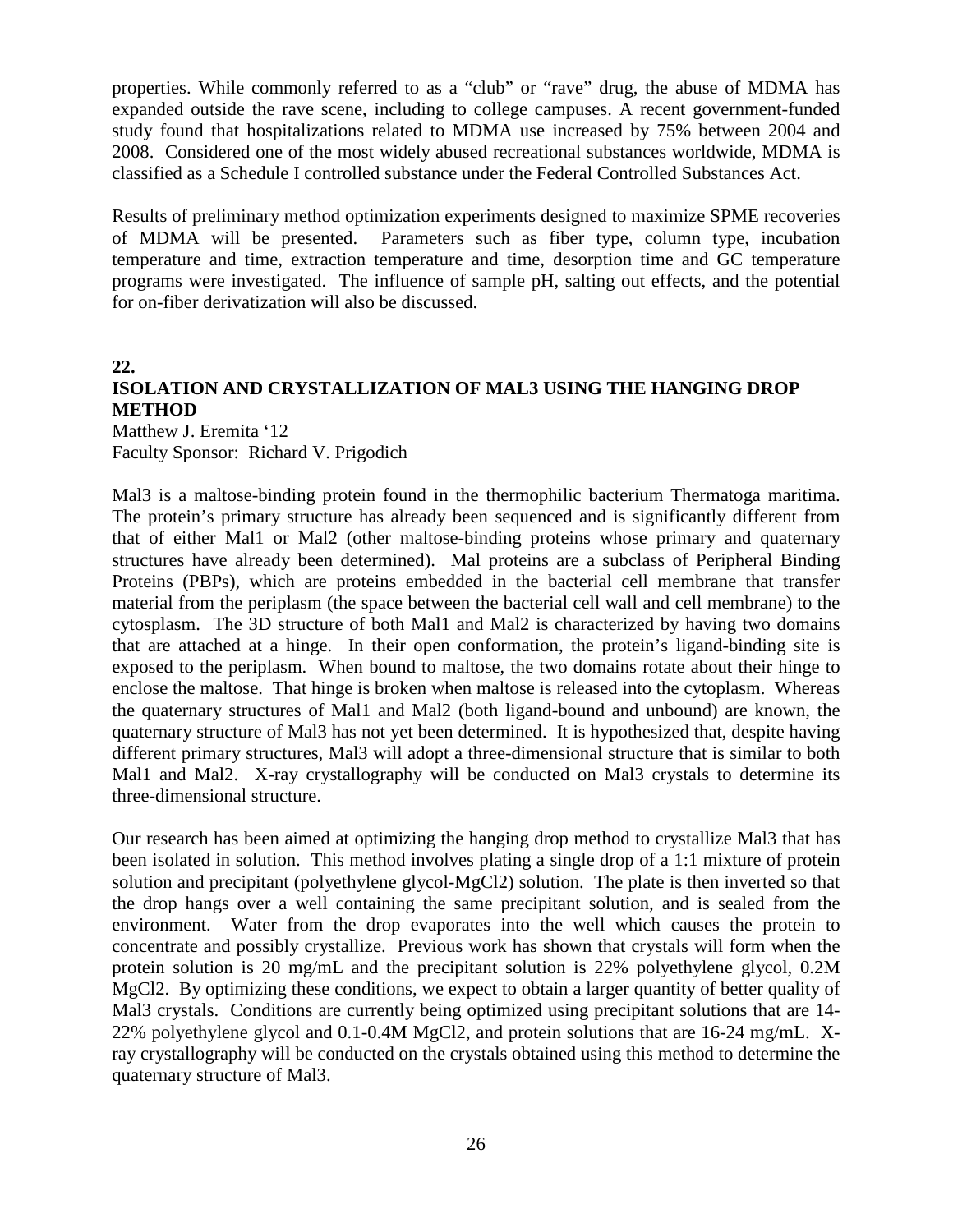#### **23. PROGRESS TOWARDS THE ASYMMETRIC SYNTHESIS OF BENZOCYCLOBUTENOLS BY DIRECT ADDITION OF CHIRAL ENOLATES TO BENZYNE**

Christopher M. Gromisch '11 Faculty Sponsor: Olivier J.-C. Nicaise

Benzocyclobutenols are an important class of chemical and biochemical species. Benzocyclobutenols are capable of isomerizing into quinodimethanes, which is useful in the generation of polycyclic compounds.1 A class of chiral, tricyclic, benzocyclobutenol derivatives can also be used as anticonvulsive, bronchorelaxant, and β2-blocking agents.2 Both applications require the generation and isolation of specific benzocyclobutenol derivatives, and optically pure benzocyclobutenols can be obtained through asymmetric synthesis.

Caubère et al. reported several years ago the generation of benzocyclobutenols through the arynic condensation of ketone enolates.3 In an asymmetric variant of this reaction, one of the starting materials must be enantiomerically pure, allowing for the formation of diastereomerically enriched products.

One of the research interests of our laboratory is the development of a diastereoselective reaction to maximize the yield of benzocyclobutenols derived from five-, six-, and seven-membered ring ketones. Previous work in our laboratory has consisted of using dialkyl amide bases at low temperature for the generation of benzyne and the cyclic ketone enolates. However, a novel approach was needed for a more efficient preparation of the benzocyclobutenol derivatives at low temperature.

The focus of this presentation will be the development of an effective low temperature reaction scheme, and the progress towards the successful generation of chiral benzocyclobutenols will be also reported.

#### References

1. Schneider, J.A. Diastereoselective Addition of Chiral Ketone Enolates to Benzyne: Asymmetric Synthesis of Biologically Active Benzocyclobutenols. Honors Thesis, Department of Chemistry, Southern Connecticut State University; April 2008.

2. Macdonald, D.I.; Durst, T. J. Org. Chem. 1986, 51, 4749.

3. Carré, M.-C.; Youlassani, A.; Caubère, P.; Saint-Aubin-Floch, A.; Blanc, M.; Advenier, C. J. Med. Chem. 1984, 27, 729.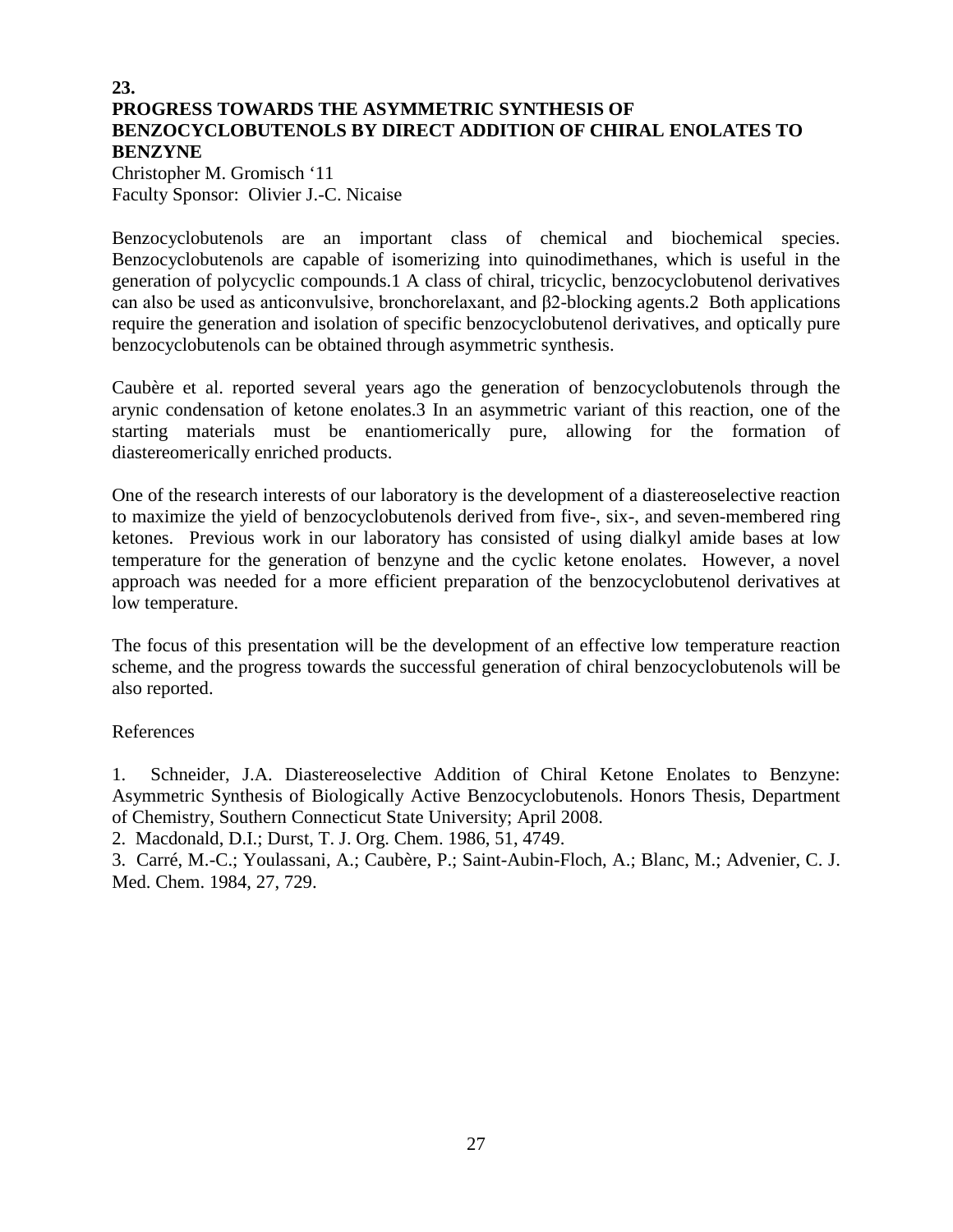### **24. COMPARATIVE INSTRUMENTAL ANALYSIS OF BPA IN URINE**

Gabe Hayek '12, Andrew Janiga '11, Thomas McTeague '12 Faculty Sponsor: David Henderson

Although BPA is considered an endocrine disrupting chemical (EDCs), it remains commonly used in the synthesis of polycarbonate plastics and epoxy resins, and it continues to be produced at a rate of 8 billion pounds per year. While BPA levels remain currently unregulated by the FDA, BPA exposure can lead to a disruption of the thyroid gland and estrogen receptors, causing drastic changes in metabolism and growth rates throughout the body. While a variety of human samples may be used for the analysis of BPA within the body, such as blood or tissue, one noninvasive manner in which this may be accomplished is by investigating the levels of BPA present in urine. In order to investigate students' daily exposure to BPA, several derivatized and underivatized methods of analysis were probed and compared within the laboratory; including SPME-GC-MS and direct injection GC-MS. In addition to the instrumental methods tested, the efficiency of several extraction techniques, including ultrasound assisted emulsification microextraction (USAEME) and vortexing and the use of various extraction solvents, namely octanol and chloroform, were analyzed. Of these three methods, only direct injection GC-MS preceded by a vortexing and extraction using octanol was found to be useful in detecting the presence of derivatized BPA in urine. With the use of this method and an internal standard calibration the BPA content of 3 Trinity students was then quantified and compared. The results of this study are presented in this poster.

#### **25.**

#### **INVESTIGATING THE BINDING OF OSTEOCALCIN TO BOVINE TYPE I COLLAGEN AND THE STRUCTURE OF STOICHIOMETRICALLY DEFICIENT HYDROXYAPATITE**

Andrew M. Janiga '11, Joseph C.C. Lim, Chung Su Hong Faculty Sponsor: Richard V. Prigodich

Osteocalcin and type I collagen are two of the main proteins that play a role in bone structure. It is known that these two proteins bind together. A quantitative analysis of amino terminal peptides of 10, 12, 14 and 16 amino acids in length was performed and binding constants were calculated. The binding constants increased with the length of the N-terminal peptide. The dissociation constant of the 16-mer is close to that of the intact protein. This identifies the amino terminus of osteocalcin as the type I collagen binding site.

In addition, cadmium hydroxyapatite samples were analyzed using x-ray diffraction. Rietveld analysis was performed on x-ray diffraction spectra, and the deficiencies of cadmium in nonstoichiometric cadmium hydroxyapatite were calculated. These deficiencies were found to be in the triangular cadmium sites of cadmium hydroxyapatite. Further analysis will be performed to determine if an additional metal site is present in non-stoichiometric cadmium hydroxyapatite.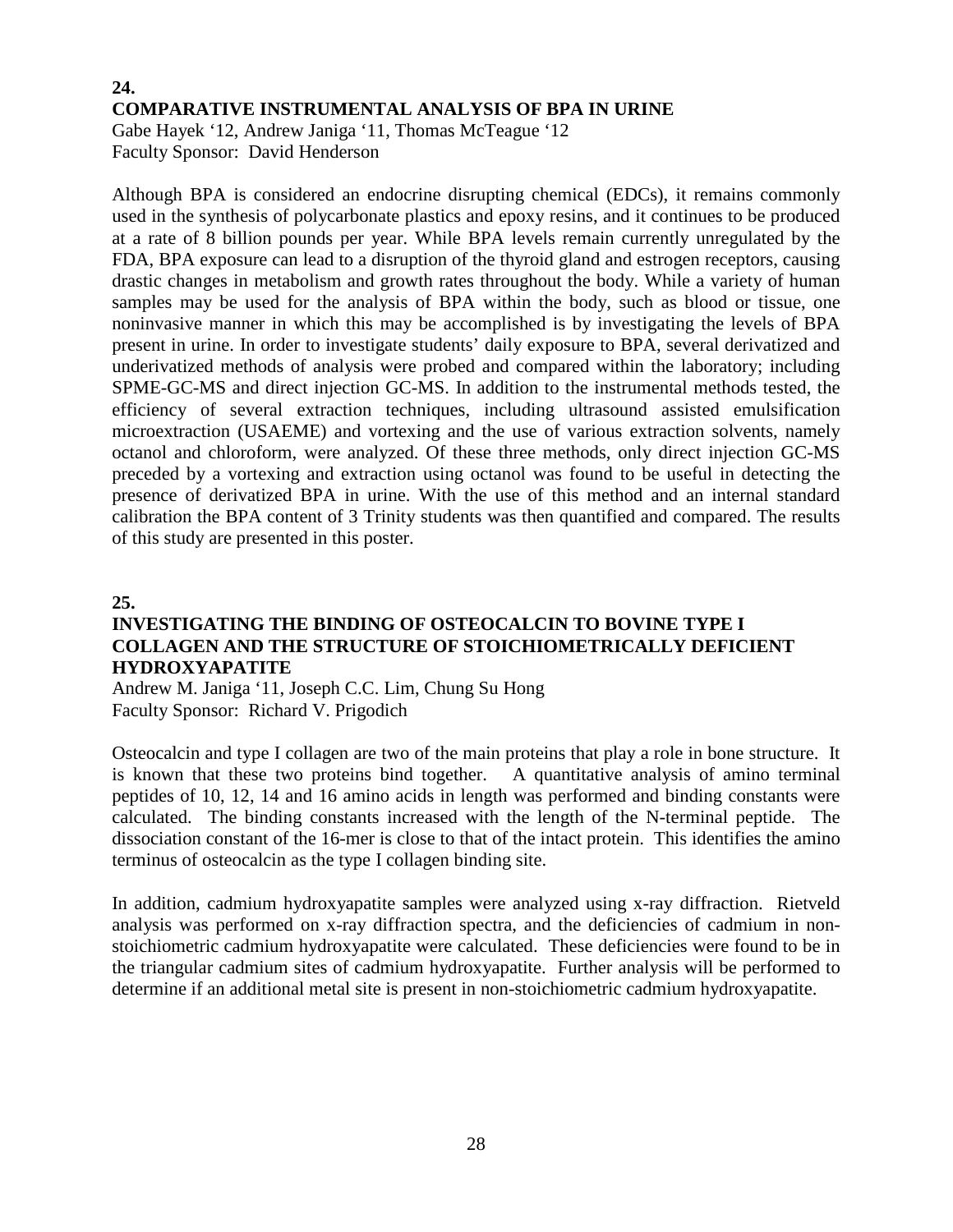#### **26. SYNTHESIS AND STRUCTURE ELUCIDATION OF TERNARY MIXED CALCIUM RUTHENIUM HYDRIDES/DEUTERIDES (CA2RUHXD6-X) THROUGH X-RAY CRYSTALLOGRAPHY AND INFRARED SPECTROSCOPY**  Pathik Khatri '13

Faculty Sponsor: Ralph O. Moyer Jr.

The purpose of this research was to synthesize ternary compounds of the formula Ca2RuHxD6-x in order to elucidate the structures and possible applications of the compounds. The compounds were synthesized by solid state reactions of molar amounts of CaH2 and CaD2 with ruthenium metal under either a hydrogen or deuterium atmosphere at high temperatures to yield one of several combinations of Ca2RuHxD6-x. The compound was ascertained to be a face-centered cubic lattice of the K2PtCl6 structure by use of X-ray crystallography. Isomeric positions of hydrides and deuterides coordinated to ruthenium in the Ca2RuHxD6-x compounds were established with the use of infrared spectroscopy. Due to the hydrogen storage capabilities of Ca2RuHxD6-x compounds, there are possible alternative fuel applications.

#### **27. NMR EXPERIMENTS ON β-CYCLODEXTRIN AND FLUORESCEIN** Richard Kim '13

Faculty Sponsor: Richard V. Prigodich

β-cyclodextrin is a seven sugar cyclic molecule with a cone like structure with two openings. This structure is important to study due to the fact that this molecule can behave like a container in interactions with other molecules. A particular use of this characteristic of β-cyclodextrin is to bind to fluorescein and delay its retention time in capillary electrophoresis experiments. Fluorescein is a dye commonly used to track and label cells in fluorescence microscopy. It has hydrophilic ends that has the potential to interact with the hydrophilic parts of the β-cyclodextrin. Through a series of proton NMR experiments, the structures of β-cyclodextrin and fluorescein were first studied individually. A COSY NMR experiment of fluorescein was done to assign the proton spectrum peaks to the protons on fluorescein. Finally, a NOESY NMR experiment was done on a sample with a 1:1 mole ratio of β-cyclodextrin to fluorescein to analyze the proton to proton through space interactions in the respective molecules to discover how fluorescein may interact with β-cyclodextrin.

#### **28.**

### **CROSS COUPLING OF TERMINAL ALKYNES VIA A MODIFIED HAY COUPLING METHOD**

Darleny Lizardo '12 Faculty Sponsor: Thomas Mitzel

As recurring building blocks found in nature and manufactured intermediates, the properties and reactivity of diynes have been carefully looked at for many years now. In 1869, the Glaser group was the first one that successfully coupled similar terminal alkynes and obtained a symmetrical dyine as their product.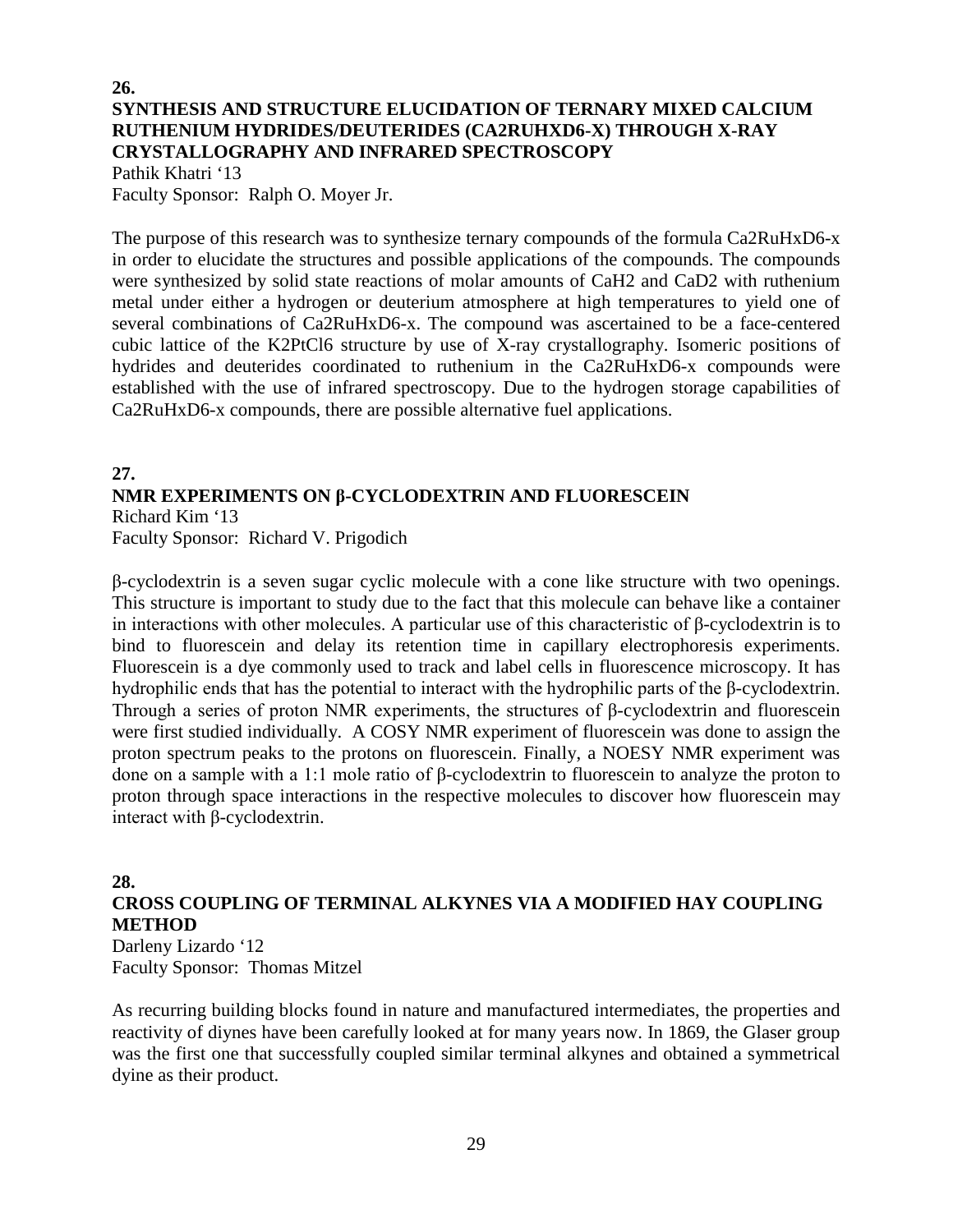$$
R \longrightarrow \begin{array}{cccc}\n & & & \text{Cu(I)-Cat} \\
\hline\n & & & \text{Base}, O_2\n \end{array} \qquad R \longrightarrow \begin{array}{cccc}\n & & & \text{R}\n \end{array} \longrightarrow R
$$

As the reactivity of alkynes was being understood more thoroughly, other scientist adapted the Glaser method of coupling and made a few adjustments of their own. The Hay group (1962), for instance, employed a very similar approach to coupling as the Glaser group, except that instead they used the tetramethylethylenediamine (TMEDA) complex of copper (I) chloride as their catalyst. The Eglinton group also coupled terminal alkynes under oxidative conditions using a copper (II) salt instead of a copper (I) salt. Then the Cadiot-Chodkiewicz group altered the Glaser coupling a bit more and was the first to try to couple two different terminal alkynes, a typical terminal alkyne and a haloalkyne, in order to obtain an asymmetrical diyne. They followed similar coupling conditions to those of the Glaser group without employing oxidative conditions. In our research lab we have endeavored to make asymmetrical diynes via a coupling condition that combines the hay coupling and the cadiot-chodkiewics methods using acetone, which is cheap and benign, as a solvent and no oxidative agent. Our conditions are therefore very useful and practical for the creation of asymmetrical diynes.



#### **29.**

#### **DETERMINATION OF PURINE CONTENT CHANGES IN RAT BRAIN FOLLOWING CHRONIC KETOGENIC DIET**

Sean S. Mansoory '11, Arturo Lopez-Casanova '13, Tracey Suter '11 Faculty Sponsors: Susan Masino, David Ruskin, William Church

Previous studies indicate that the high fat/protein and low carbohydrate ketogenic diet (KD) reduces pain and inflammation in rats.2 However, the exact mechanism of the KD-induced attenuation of nociception is unclear. The ketogenic diet has been shown to alter purine biochemistry in the brain.1 Purines are known to be involved in pain response so the present work was carried out to evaluate purine content in central nervous system (CNS) pain pathways through high-performance liquid chromatography (HPLC).3 Brain tissue from the following areas were analyzed: thalamic ventral posterolateral/posterolmedial nucleus (VPL/VPM), somatosensory cortex, hippocampus/periaquaductal grey (PAG), and cerebellum. Xanthine, hypoxanthine, uric acid, inosine, and adenosine were separated and quantified in brain homogenate using a Luna® C18 reversed-phase column with dual-wavelength UV detection. Optimization of separation parameters are reported. Quantitation of the purines is linear over 4 orders of magnitude. Peak assignments in brain tissue homogenate chromatograms were based on retention times and absorption ratio values. Preliminary quantification results will be presented.

References

- 1. Masino, S.A. et al. (2008) Trends Neurosci. 31, 273-278
- 2. Ruskin D, et al (2009) PLoS ONE 4(12): e8349
- 3. Tavazzi B, et al. (2005) Clinical Biochemistry 38: 997-1008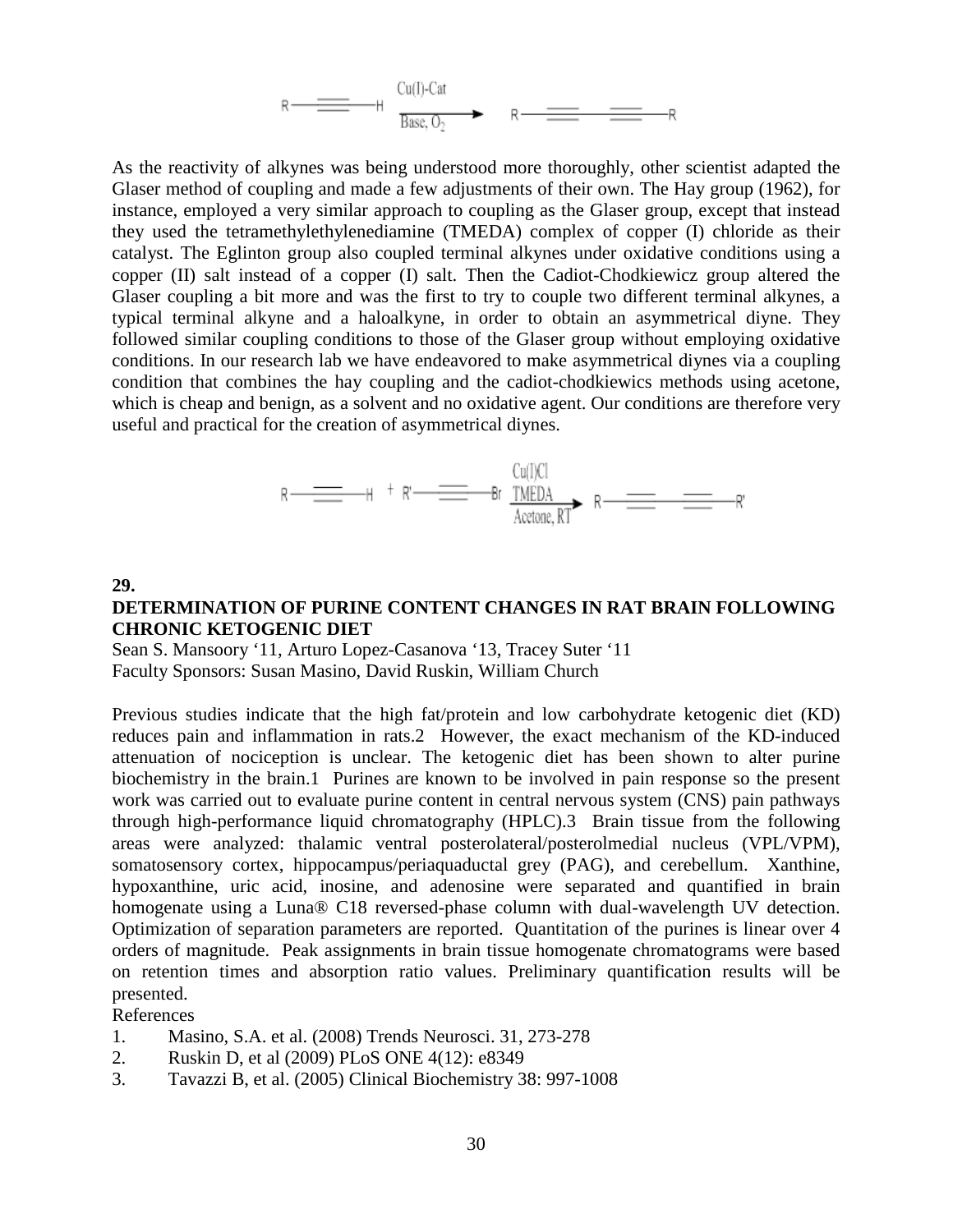#### **30. RECRYSTALLIZATION OF AMINE-PROTECTED PROPARGYLCYSTEINE FOR TUNGSTEN COORDINATION**

William McCarthy '14 Faculty Sponsor: Timothy P. Curran

Achieving different conformations of small peptides outside of a larger protein would have many applications. The larger project aims to achieve two of these conformations, the  $\alpha$ -helix and the β-sheet, by using a foreign constraint. In this case, the constraint will use tungsten-alkyne coordination. For this, alkynyl amino acids are needed. One such amino acid is propargylcysteine. The specific project here is to determine which derivatives of propargylcysteine can be prepared and then purified by recrystallization. This is an important project, because recrystallization is the only purification method that is workable for large scale<br>(5 g or more) syntheses of propargylcysteine. Our lab will need large amounts of  $(5 \text{ g} \text{ or more})$  syntheses of propargylcysteine. propargylcysteine in order to prepare the peptides that will be coordinated to tungsten. Two derivatives will be explored. In one the amine on propargylcysteine will be acylated with a Boc protecting group; in the other the amine will be acylated with an Fmoc protecting group. The route of synthesis for the Boc-protected compound is pictured below. First the propargyl group is attached to the amino acid cysteine in a solution phase reaction. Then the Boc-protecting group is added, again in a solution phase reaction. A similar method is used for addition of the Fmoc group. The protected propargylcysteine is then used in a solid phase peptide synthesis with Wang resin to attach the amino acid phenylalanine. The crude product is then triturated with ether to encourage crystallization. So far, the Boc-protecting group has been evaluated; it was found that this derivative does not lend itself to purification by recrystallization.

#### **31.**

#### **CONSTRAINED PEPTIDES CONSTRUCTED BY COORDINATION OF PROPARGYLCYSTEINES WITH TUNGSTEN**

Thomas A. McTeague '12, Zephyr D. Dworsky '10 Faculty Sponsor: Timothy P. Curran

In prior work we have demonstrated that alkynes can be appended to peptide carboxylic acids (via acylation with propargylamine) and amines (via acylation with propargylchloroformate), that peptides bearing two alkynes can be prepared, and that reaction of these dialkynylpeptides with  $W(CO)<sub>3</sub>(dmtc)<sub>2</sub>$  yields a cyclic peptide that incorporates the tungsten atom (which is called a metallacyclicpeptide).<sup>1,2</sup> We have sought to use the tungsten-alkyne coordination to constrain peptides to specific three-dimensional conformations; in one case peptide turns were constrained by the tungsten-alkyne coordination.<sup>2</sup> In an effort to create helical peptides we have appended alkynes to the side chain amines of lysines, and have constructed peptides having two of these alkynyllysines. Coordination of these dialkynylpeptides to tungsten has produced metallacyclicpeptides. Investigations using NMR spectroscopy has shown that these metallacyclicpeptides are too flexible to constrain the peptide to a specific conformation. In particular, in these metallacycles we have found that the two alkyne groups can rotate around the tungsten center, generating a number of conformational isomers in solution.

We have hypothesized that appending the alkyne group to the side chain amine of lysine locates the π-ligand too far from the peptide backbone for coordination to tungsten to constrain the peptide. Accordingly, we have begun investigations to see whether locating the alkyne group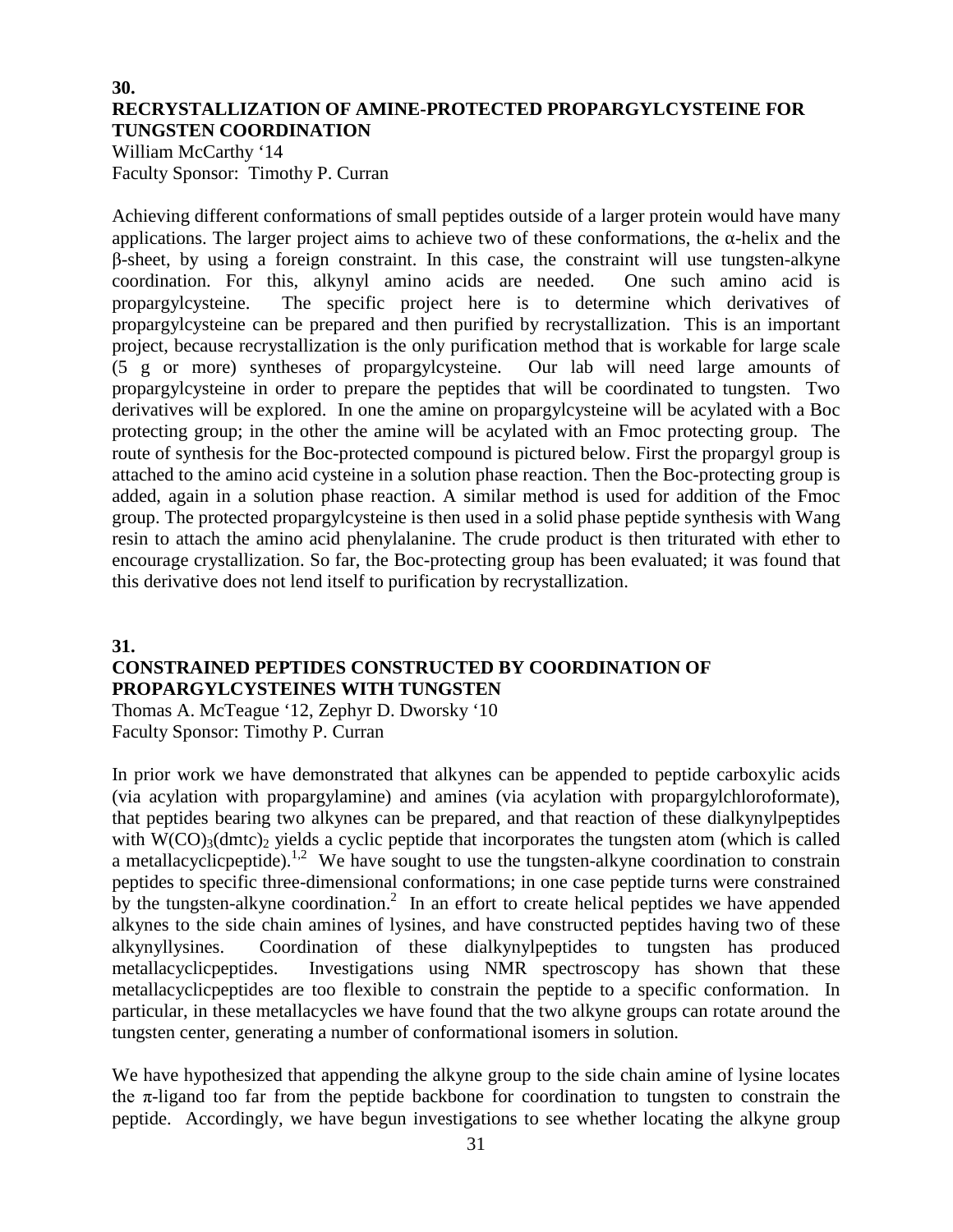closer to the peptide backbone will make the complexes more rigid. Towards this end we have been investigating the use of propargylcysteine as our alkynylamino acid. Attractive features of propargylcysteine are that it can readily be prepared in multigram quantities from cysteine, and derivatives of propargylcysteine are easy to work with in peptide synthesis.

This presentation will discuss the preparation of peptides possessing two propargylcysteines, the coordination of both alkynes in these peptides to tungsten, and the conformational analysis of the resulting metallacyclicpeptides. Particular emphasis will be on the study of compounds **1** and **2**.



References

- 1. T. P. Curran, R. S. H. Yoon, B. R. Volk, J. Organometallic Chem., 2004, 689, 4837-4847.
- 2. T. P. Curran, A. B. Lesser, R. S. H. Yoon, J. Organometallic Chem., 2007, 692, 1243-1254.

#### **32. PHOTOCHEMISTRY OF THE LIQUID-VAPOR INTERFACE**

William Tyler Nebel '14, Baltazar Ramos '11, Teddy Harrington '11, Andres Delgadillo '13 Faculty Sponsor: Maria Krisch

The liquid-vapor interface describes the region where a bulk liquid comes into contact with its surrounding vapors. A liquid-vapor interface is formed wherever a liquid comes into contact with the air, and are therefore very common on earth, as its surface is largely aqueous. It is thought that potentially important photochemical reactions take place at the liquid-vapor interface, and that the physical properties of the interface influence those reactions. These effects are studied by creating uniform droplets of a solution of a chemical of interest, exposing the droplets to ultraviolet light, and determining the change in UV absorption. By creating droplets of different sizes from 150-50 um in diameter, the surface area to volume ratio is altered, and if the liquidvapor interface plays a role, then the smaller droplets should have a greater change in signal between exposed and unexposed samples. Analysis is done using gas chromatography-mass spectrometry and a mix of spectroscopic techniques. Currently, there appear to be no changes in photochemistry attributable to droplet size. However, the chemical systems that have been observed thus far are very simple, and greater effects might be seen when additional chemicals are introduced. Because of the prevalence of liquid-vapor interface in natural systems, for example the ocean surface, wave spray, and clouds, characterizing the effects of the liquid vapor interface on photochemistry could lead to new insights into atmospheric chemistry.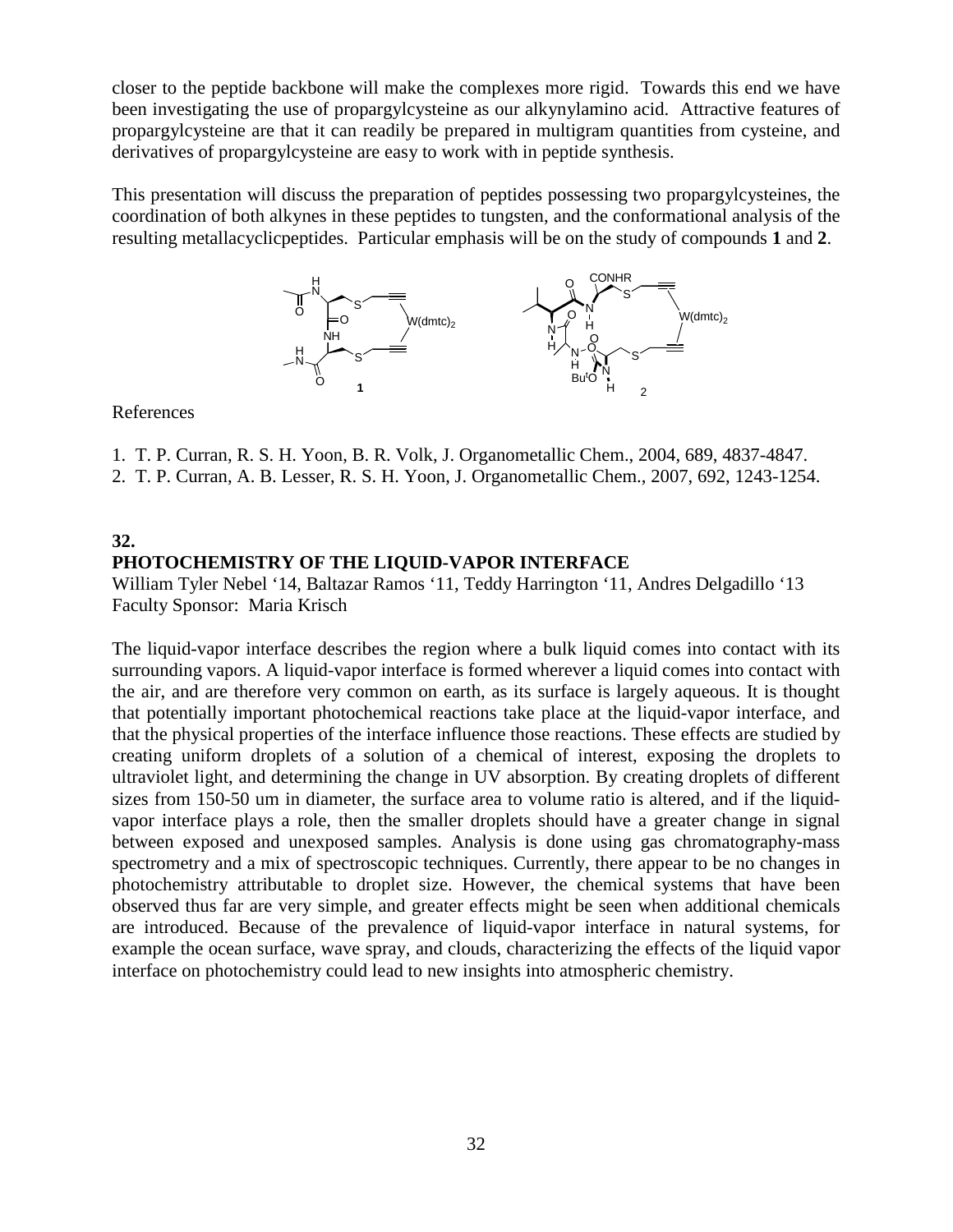#### **33. TOWARD THE EFFICIENT SYNTHESIS OF (S) -5,5'-DITERTBUTYL-N-(9- FLUORENYLMETHYLOXYCARBONYL)-4-CARBOXYGLUTAMATE**

Alicia Y. Ortiz '12 Faculty Sponsor: Richard V. Prigodich

This study investigates an efficient new route for synthesizing Fmoc-L-Gla(OtBu)2-OH. Glutamic acid is one of the twenty proteinogenic amino acids. Gla is the post-translationally modified form of Glu, having been carboxylated at the gamma position, and is found in many proteins. Fmoc-L-Gla(OtBu)2-OH is the protected version of Gla suitable for solid-phase peptide synthesis, but is very expensive. For this project, a six-step synthetic route was devised for producing Fmoc-L-Gla(OtBu)2-OH. Mass spectrometry and proton NMR spectroscopy were used to determine the products of each step. The current result is a small trace of the third of six products needed to complete the synthesis.

#### **34. MEASURING METAL ION STABILITY CONSTANTS BY 31P NMR** David A. Patrick Jr. '11

Faculty Sponsor: Richard V. Prigodich

The binding of metal ions and other cations to phosphorus containing compounds is of general interest and has great relevance to the behavior of nucleic acids in the presence of electrolytes. <sup>31</sup>P NMR chemical shift changes can be induced by the binding of cations to phosphorus containing acids because of the increased possibility in shielding or deshielding. Using tetramethylammonium chloride to control chloride concentration and the non-ionizable compound trimethylphosphate as a chemical shift standard, the chemical shift and coupling constants were measured for methylphosphonic acid, methyl phosphinic acid, 5' adenosine monophosphate, and cyclic 5' adenosine monophosphate (cAMP). The concentration of metal chloride salts was also varied for each experimental compound. The association constants varied for each metal ion and phosphorous compound. All studied compounds have more shielding with the metal, except for magnesium and guanidine with AMP, and potassium with phosphonate, though the latter contains larger standard error. Other cationic ligands and retrials of the current ligands will be used to further this study.

#### **35.**

### **DETERMINATION OF BISPHENOL A IN CANNED FOODS USING GAS CHROMATOGRAPHY-MASS SPECTROMETRY**

David A. Patrick Jr. '11, Baltazar Ramos Jr. '11, Darleny Lizardo '12 Faculty Sponsor: David Henderson

Bisphenol A (BPA) is a commonly used plastic monomer found in many consumer products, such as toys, eyeglass lenses, safety equipment, and electronics.1 Additionally, BPA is also used to line cans of food, in order to prevent contact between the food and metal, and plastic bottles, in order to make them more rigid and durable.2 Previous studies have shown that BPA leaches from cans and plastic bottles into food and beverages due to either increased temperatures or incomplete polymerization when made.3(4) Currently, in the U.S., the Environmental Protection Agency (EPA) has defined the safe level of BPA for humans as 50 ug per kilogram of body mass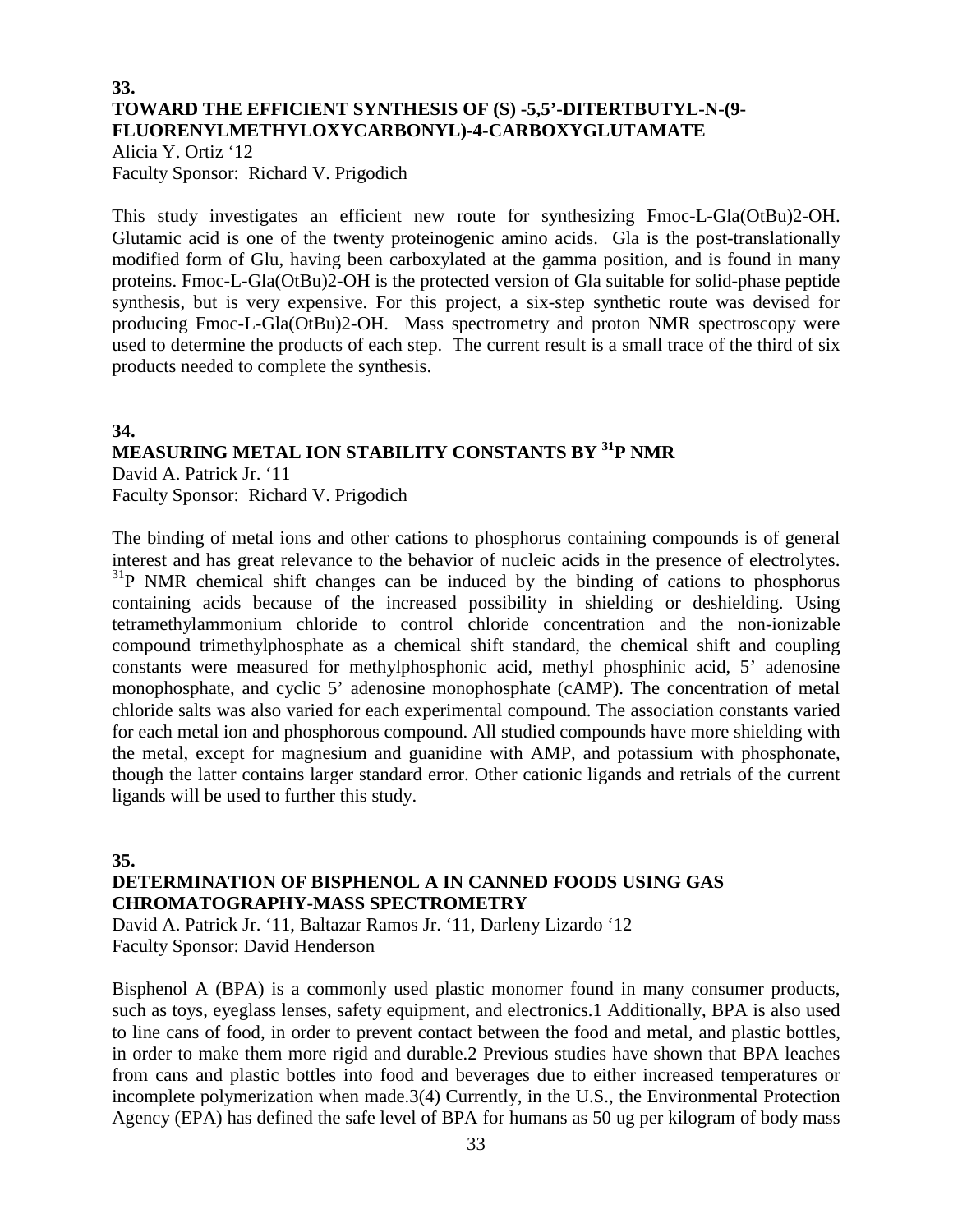per day.2 This has recently become a concern because many studies have shown adverse health effects, including reproductive and neurobehavioral dysfunction, on lab animals given doses of BPA lower than that considered safe for humans by the EPA. Since the main form of exposure to BPA is thought to be through ingestion, and because of the negative health effects caused by BPA, it is important that a good method to analyze BPA is developed to quantify how much leached BPA is in canned food products. Canned food samples analyzed included: green beans, split peas, carrots, tomato soup, sweet corn, and cream of mushroom soup. The BPA in the homogenized food samples was extracted with acetonitrile and derivatized into BPA diacetyl with acetic anhydride. Derivatized BPA was analyzed via gas chromatography-mass spectrometry (GC-MS) with derivatized deuterated BPA-d16 internal standard in the food samples for easier quantification. Thus far, BPA has been detected in the food samples but has not been quantified at the time of abstract submission.

#### **36.**

### **SYNTHESIS OF β-PLEATED PEPTIDES BY COORDINATING TUNGSTEN WITH ALKYNYL LINKED AMINO ACIDS**

Panida Pollawit '12 Faculty Sponsor: Timothy P. Curran

The forces that govern the formation of β-pleated sheets have yet to be fully characterized. Developing a simple method of synthesizing β-pleated sheet peptides will provide an easy way to further study these forces.

The ultimate goal of this study is to first crosslink two cysteines with an alkynyl group to generate 1. Once 1 is in hand, amino acids will be appended to it to generate two peptide chains that are connected via the alkynyl crosslink (2). Finally, the alkynyl group in 2 will be coordinated to tungsten to generate 3. It is hypothesized that coordination of the alkyne to the tungsten will encourage the two peptides to hydrogen bond to each other, generating a beta-sheet structure.

To date, the synthesis of a symmetrical alkyne linked to L-cysteine and anisidine has been successful. The amide on the L-cysteine currently has a Boc protecting group on it (2). The alkyne product was confirmed with <sup>1</sup>H- NMR, COSY-NMR and ES-MS analyses. Details about this synthetic work will be provided.

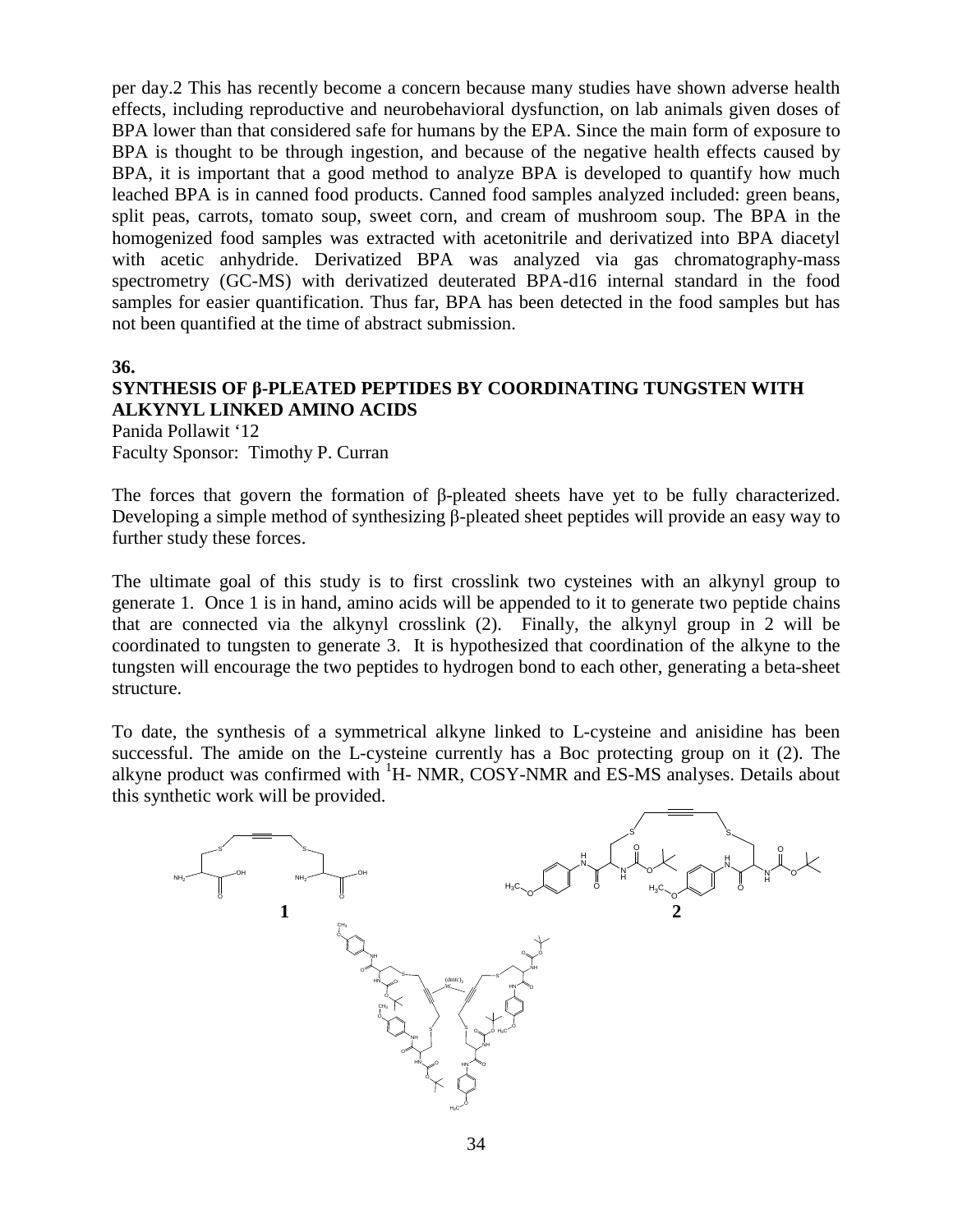#### **37. PHOTOCHEMISTRY AT THE LIQUID-VAPOR INTERFACE** Baltazar Ramos '11, Teddy Harrington '11, John Hasychak III '11, Andres Delgadillo '13,

Tyler Nebel '14 Faculty Sponsor: Maria Krisch

Unique aspects of the liquid-vapor interface cause its composition, and sometimes chemistry, to be different from bulk liquid. Here we discuss the development of a droplet train apparatus, using a vibrating orifice, to study photochemistry at the liquid-vapor interface. Our goal is to compare bulk and interfacial photochemistry to see whether differences between the two are substantial, with atmospherically interesting organics in solution serving as a proxy for atmospheric aerosols. We use gas chromatography-mass spectrometry (GC-MS) as an analytical method to follow the photochemistry of CH2ICl exposed to an ultraviolet laser light and broadband ultraviolet lamp. Orifices of 30, 50 and 75 µm were characterized to produce the UV exposed droplet trains. Thus far, the data collected does not seem to show any surface effects. Future work will consist of examining more methods to track photochemical products, characterization of different orifice sizes, and reducing variability of GC-MS CH2ICl data.

#### **38.**

### **MEASURING URIC ACID PRODUCTION IN NERVE CELLS UNDER OXIDATIVE STRESS THROUGH THE OXIDATIVE RADICAL TRIURET**

Jessica Williams '12 Faculty Sponsor: William Church

Uric acid is an antioxidant that is produced in vivo in response to periods of oxidative stress in nerve cells. Uric acid has the ability to scavenge reactive oxygen and nitrogen species including peroxynitrite which causes the nitration of tyrosine residues. In the reaction with peroxynitrite, uric acid decomposes via an oxidation reaction to form the radical called triuret (diimidotricarbonic diamide). There are no present methods to measure the amount of uric acid nerve cells produce in response to oxidative stress. We seek to devise a method for measuring triuret and using its amount as a direct measure of uric acid that was initially produced in the cell. Urea has a structure similar to triuret and we used it as a model to determine the fluorescent capabilities of triuret. We used a CBI derivation method to measure the fluorescence of urea with varying concentrations of NDA. We have found that urea fluoresces at a 400nm excitation wavelength and its maximum emission is around 510nm. We will continue these fluorescence studies and vary reaction time, temperature, reactant amounts and molecule choice in order to ultimately measure triuret in homogenous cells.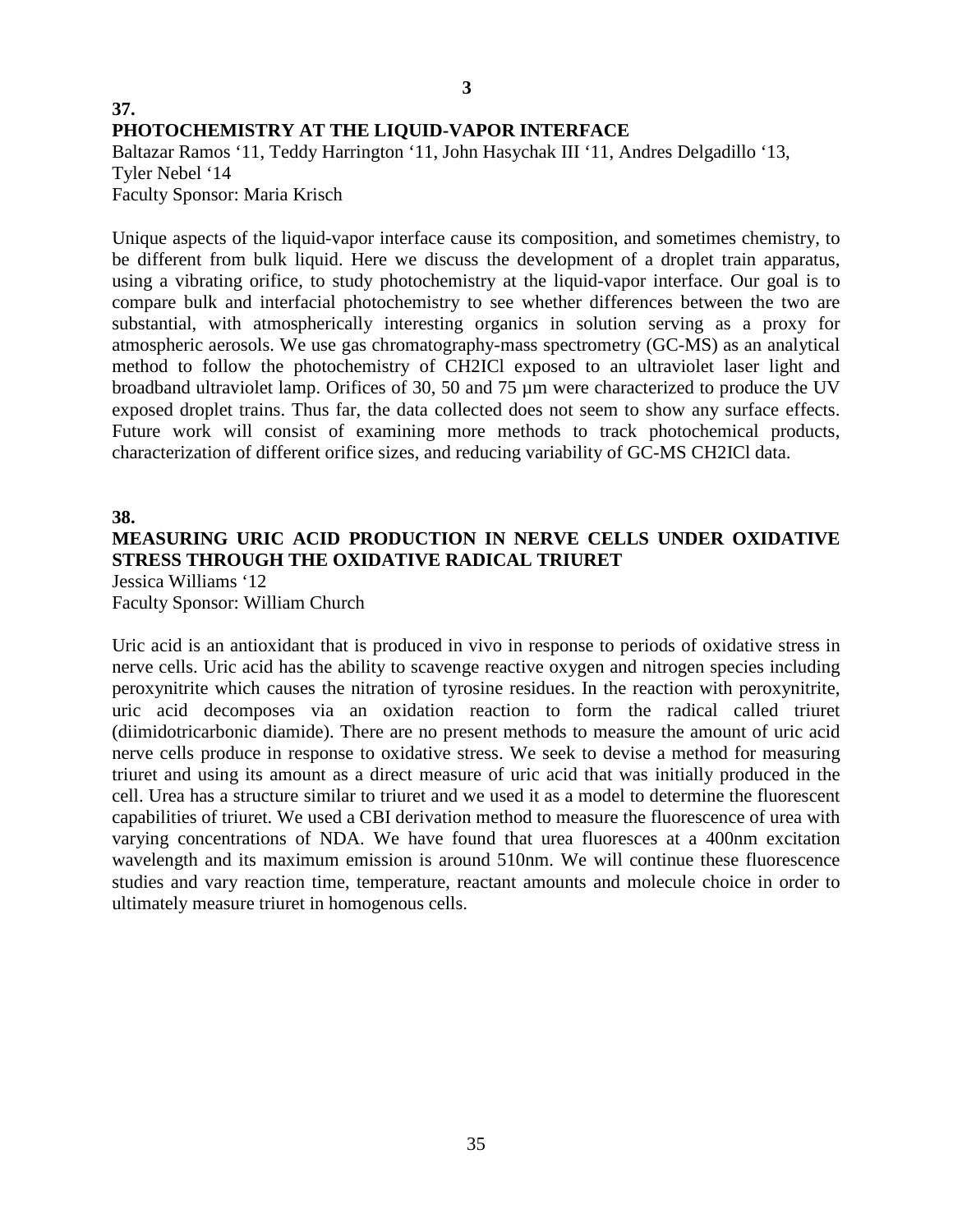# **COMPUTER SCIENCE**

**39.**

# **PROJECT THOR: SIMULATING DISTRIBUTED HASH TABLES ON ADHOC NETWORKS**

Prasanna Gautam '11 Faculty Sponsor: Timothy Richards

Distributed Hash Tables (DHT) is a storage system that provides a hash-table interface distributed over many individual devices on the network. Commonly used by Bittorent applications and network providers for redundancy, in both cases the nodes can come in and out of the network unpredictably. This is analogous to Mobile Ad-hoc networks in mobile devices where devices communicate without a common network provider. Project Thor was developed to simulate these DHTs over Adhoc networks. Since the existing network simulators were focusing on low level link or network layer, Thor was developed to study DHTs at a higher abstraction level using Clojure - a functional programming language running on Java Virtual Machine (JVM). A domain specific language called Hammer was written to facilitate this task. Hammer is evented and allows for Clojure functions in the simulation which provides concise and expressive syntax. Upto 10,000 nodes were simulated running DHT on Adhoc network and time, power degradation and network performance were measured.

# **40. GPGPU WITH CUDA: THE CONVEX HULL PROBLEM** Dimitar Gochev '11 Faculty Sponsor: Peter Yoon

This project explores the area of General Purpose Graphics Processing Unit (GPGPU) programming with nVidia's CUDA technology. More specifically, it concentrates on the Convex Hull problem, which has various applications in computer visualization, pattern recognition, geographical information systems, statistics and other fields. The experiment tries to determine whether a parallel Convex Hull algorithm running on the nVidia Tesla GPU can achieve better runtime performance than a conventional CPU implementation. It is known that this problem cannot be solved faster than sorting, and has a computational complexity of O(n log n) in the general case. Parallel solutions to the problem have a higher level of complexity, but make up for it by utilizing multiple processing cores simultaneously. Runtimes are compared for differentsized inputs to see if this new technology is more suitable for solving this problem.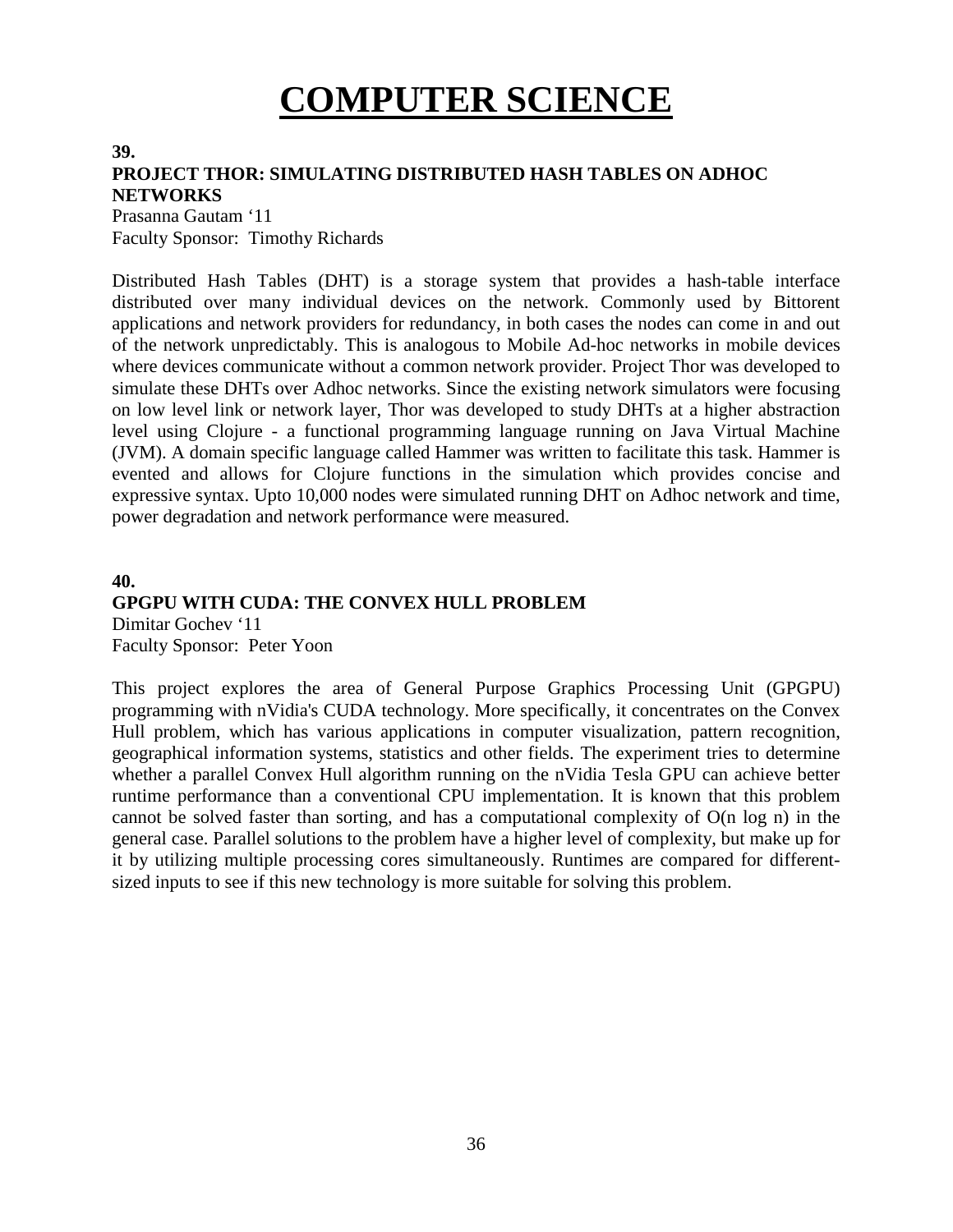#### **41. THE TREE HEIGHT CALCULATOR**

Xu Huang '14, Vlad Burca '14, Nyi M. Htet '13 Faculty Sponsors: Trishan de Lanerolle, Jonathan Gourley, Ralph Morelli

Conventionally, measuring tree height is demanding and time-consuming. Different tools are required for measurements and time is wasted in manually storing calculating results. In this paper we present the Tree Height Calculator app developed for Android-based phones. This application is designed to determine the height of the trees by using inclinations calculated with the phone's built-in sensors, by saving data in the phone's memory and by syncing data with an online database. It can also be used to retrieve data from an online database and rearrange them into spreadsheets that can be easily managed for future use. The application was first tested in an Environmental Science laboratory at Trinity. On the first trial, 103 data samples were collected, stored, and uploaded to the online database with a couple of dropped data points. On the second trial, 98 data samples were gathered with no loss of data. In the near future, the Tree Height Calculator will be launched onto the Android market as a free app to serve both academic and educational purposes.

# **ENGINEERING**

# **42.**

# **OPTIMIZATION OF BRIDGE DESIGN DURING SIDE IMPACT LOADING**

Jack Burkhardt '11, Luke MacDougall '11, Ryan Moriarty '11 Faculty Sponsor: John Mertens

The goal of our project was to determine what bridge design could best withstand the impact of a ship collision in the span of the bridge (side impact loading). After researching the structural characteristics of numerous bridge designs, we chose to focus on truss bridges due to their simplicity and structural integrity. After researching the various types of truss bridges, we decided to concentrate on three types: the Howe truss, the Pratt truss, and the Warren truss. These designs are very similar and often the most frequently used. To implement our study, we chose to test our models in a physical setting as well as in computer simulation. For our physical models, we built model trusses out of basswood and used a pendulum to test the trusses ability to withstand side impact loading. The strength of the truss design was determined using the law of conservation of energy. COMSOL Multiphysics was used to test our trusses in a computer simulation. COMSOL Multiphysics is a finite element analysis software that allowed us to perform stress-strain analysis on our model trusses. In order to do this, our three truss designs were first constructed in COMSOL Multiphysics. After constructing our trusses, various timedependent forces were applied to the trusses and the distribution of the stresses in the trusses were analyzed. When the physical analysis and computer simulation were completed, the results were compared to determine which truss design best withstands side impact loading.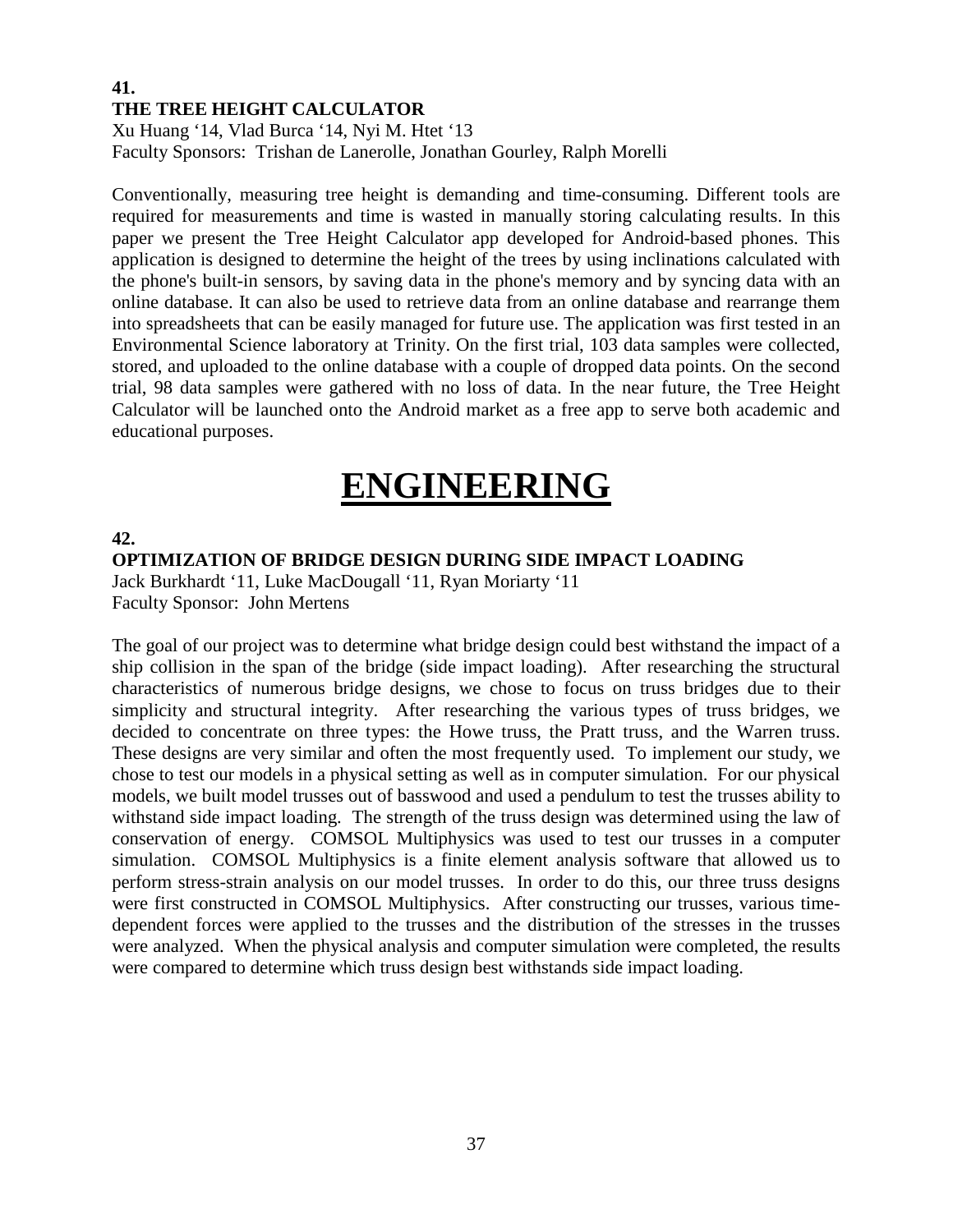# **43. HYDROGEN EXPLOSION LIMITS IN A SLOW COMPRESSION CHAMBER**

Orhan Gazelle '11, Jason Wagner '11, Ben Wheatley '11 Faculty Sponsor: John Mertens

While much of the auto-ignition limits of hydrogen gas have been mapped, the remains large uncertainties at higher pressure limits (~30 atm). A slow compression machine allows for measured pressurization and temperature readings to explore this auto-ignition limit. Using finite element analysis software for thermal and structural investigation a steel chamber and piston system was designed. Electrically powered cartridge heaters and a mass lowering system will allow for over 900 Kelvin temperatures and over 30 atmospheres of pressure within the ignition chamber. Structural support design and computational analysis for pressurization and premature ignition calculations were used to ensure safe operation.

# **44. THE SWARM PROJECT** Osama Mahmood Khan '14 Faculty Sponsor: David J. Ahlgren

The development of independent activity platforms has reduced human interaction in a number of adverse tasks. The Trinity Firefighting Robot Contest is a step towards encouraging such modern indigenous designs. The Swarm project was aimed at the construction of a robotic design, which could efficiently extinguish multiple flames while intelligently navigating through a complex maze. As the swarm team was competing in the expert division, it had the option of fielding more than one robot in the maze. This introduced the concept of multiple information sharing, activity platforms which could operate towards carrying out the defined task. Therefore, the construction of the first prototype started, with the process being divided into three set divisions, namely, hardware assembly, processor programming and network protocol. The chassis for the platform was constructed out of webbed steel, which was then installed with PING ultrasonic sensors for distance detection. A Hamamatsu heat sensor was used assisted by four infrared sensors, enabling the robot to home on the flame. The extinguishing mechanism consisted of a water reservoir, with a pump and an atomizer to convert liquid into spray. The programming was completed for the Arduino Duemilanove processor, in order to ensure adequate flow of command data. The network protocol was then accomplished, which enabled the information sharing between the two platforms. However, once the testing was completed, it was observed, the usage of the second platform congested the space and hence slowed the extinguishing process. Therefore, Swarm team competed with a single robot, which was able to navigate and extinguish the fire successfully. It won the best robot in Connecticut award for its design, and hence with further modifications would perform with two sister robots in the next contest.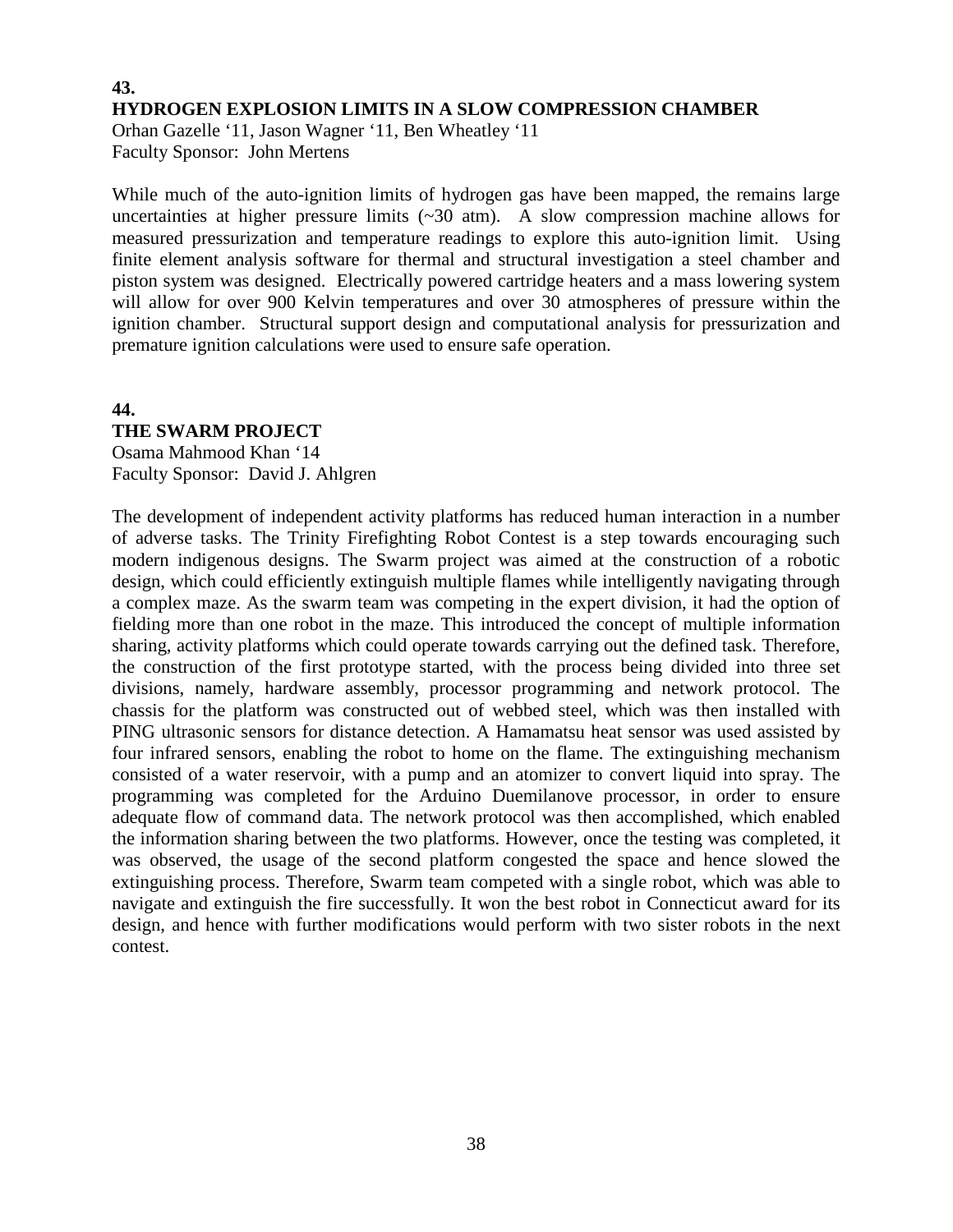### **45. DESIGN AND CONSTRUCTION OF A MAGNETIC LEVITATION TRAIN** Sarthak Khanal '11, Stevon Judd '11, Gerald Antoine '11, Simon Lin '11, Chris Landis '11 Faculty Sponsor: Taikang Ning

In today's world where travel is one of the most integral parts of society, new and improved methods of commute are needed. This new means of transportation should not only be faster and more economical but also should cause minimal impact on the eco-system. The current state of public transport does not meet this vision. Bus and conventional trains are too slow and most of them are extremely fuel-hungry and impact the environment adversely. Airplanes offer a fast and easy way to travel, but they are too expensive and are only feasible for long distance/overseas travel. One of the new and upcoming ways to travel that may overcome this problem is the Magnetic Levitation Train (Maglev). We propose a small prototype design of such a train. Our train is a 20cm X 18 cm rectangle made of balsa wood and the track is 25cm X 43cm rectangle, with 25 cm high walls, made of bass wood. Electromagnets mounted on the bottom of the track provide the magnetic flux to lift the train by repelling disc shaped permanent magnets on the underside of the train. Similarly, permanent magnets mounted on the side of the track are used to pull electromagnets on the side of the train for propulsion. A sensor is used to measure the distance between the track and the train at all times and a feedback control system is used to bring the train to equilibrium levitation.

# **46. AUTONOMOUS WATERCRAFT**

Jaynie Murrell '11, Tom Charley '11 Faculty Sponsors: Emilie Dressaire, David J. Ahlgren, Lin Cheng

A considerable body of work has shown that environmental reservoirs such as lakes and dams collect and thus concentrate biological pathogens and chemicals. Detecting pathogens and chemicals to monitor water quality requires the collection of water samples for laboratory analysis. The project undertaken consists of designing and building a watercraft that can autonomously navigate around a lake and visit a series of predetermined locations, defined by their GPS coordinate points. The watercraft is designed to accommodate a custom built water sampling system (beyond the scope of this project).

The watercraft designed is a catamaran-style boat (4' x 3'6'') that allows level sailing and greater stability. The boat is steered by two independently powered paddlewheels to improve its maneuverability. This allows for the boat to not make wide turns and eliminates the need for a rudder. The watercraft is equipped with a navigation system composed of a GPS chip module and digital compass chip module to get latitude/longitude coordinates of current and target locations. The navigation system transmits information to an Arduino microcontroller board that calculates the distance between locations, determines the angle to the desired bearings, and controls the DC motors.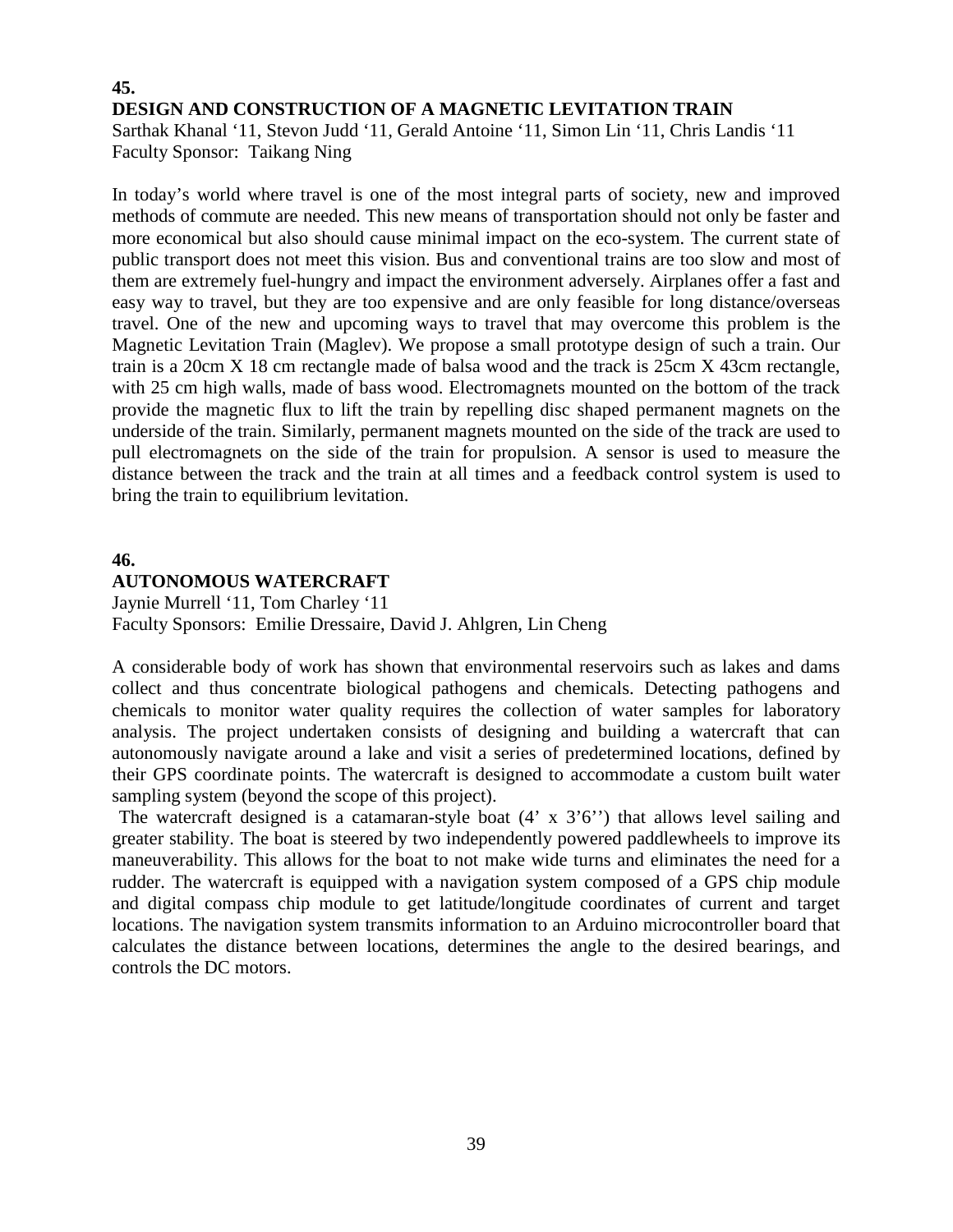### **47. MODULAR UNIFORM FLOW FEED SYSTEM FOR THE APPLICATION OF CONDUCTIVE COATING**

Christopher Palatucci '11, Clayton R. St. Dennis '11 Faculty Sponsors: John Mertens, Harry Blaise, FLEXcon Company

FLEXcon is an international company specializing in roll-to-roll pressure-sensitive thin films processing located in Spencer, MA. In recent years, a new division called Flexible Electronics was established, through which the company is developing a clear conductive film product. The film must be unwound at one end of the coating machine, have the coating applied through a feed system, then go through an oven where it will be baked, and then rewound on the other side of the oven. Much of the process has been perfected, but the company is in need of a precise feed system. The entire system will need to be completely automated with minimal user inputs. A programmable logic controller (PLC) will control the various components of the system.

The feed system must apply the conductive coating to the film at a fixed constant rate due to the highly sensitive coating process. If the flow rate from the feed system is altered during production, even for a short period of time, it will be detrimentally reflected in the finished product. To fix this issue, there must be a feedback system that measures the rate at which the coating is being applied and adjusts the flow from the feed system accordingly. The feed system must store enough coating to last an entire production run, and cannot allow any foreign particulate matter onto the product. Since the coating is acidic, every part of the system that will come in contact with the acid must be able to withstand it. There can be no safety risks due to the acidic coating associated with the feed system. Also, since the system will be a closed pressurized container, it must be evaluated and verified for being explosion proof.

# **48.**

# **DESIGN OF AN AUTOMATED TORSION TESTING FIXTURE**

John Poleto '11, John Montalvo '11, Kristopher Reichlen '11 Faculty Sponsors: Joseph Palladino, Emily Gumkowski, Covidien Medical

When designing a product for mass production, it is often necessary to perform failure analysis on various components of a complex system. These calculations require the knowledge of various material properties, such as its elastic or rigid modulus. While information regarding commonly used metals and composites is readily available, certain materials are not well documented. In order to select the proper material for a design, it is necessary to collect this information by rigorous material testing.

The purpose of this project was to design a testing apparatus to be used in a research lab at Covidien Medical Corporation. The apparatus will be used to test the material properties and failure modes of metal cables that will be used in surgical devices. The principal application of the device is to test these cables in torsion (twisting one end of a cable while the other is held fixed). The device needs to be versatile: it can accept samples of different diameters and lengths, as well as test the samples under user specified conditions. For instance: A 1/8" diameter, 20" long cable sample loaded from  $-30$  to  $+30$  oz-in of torque, for 50 cycles.

The fixture is comprised of three main components: Torque application, feedback, and information processing. The torque is applied to a sample mounted between two chucks with an electrical motor on one end, while feedback is acquired with a load cell (a type of force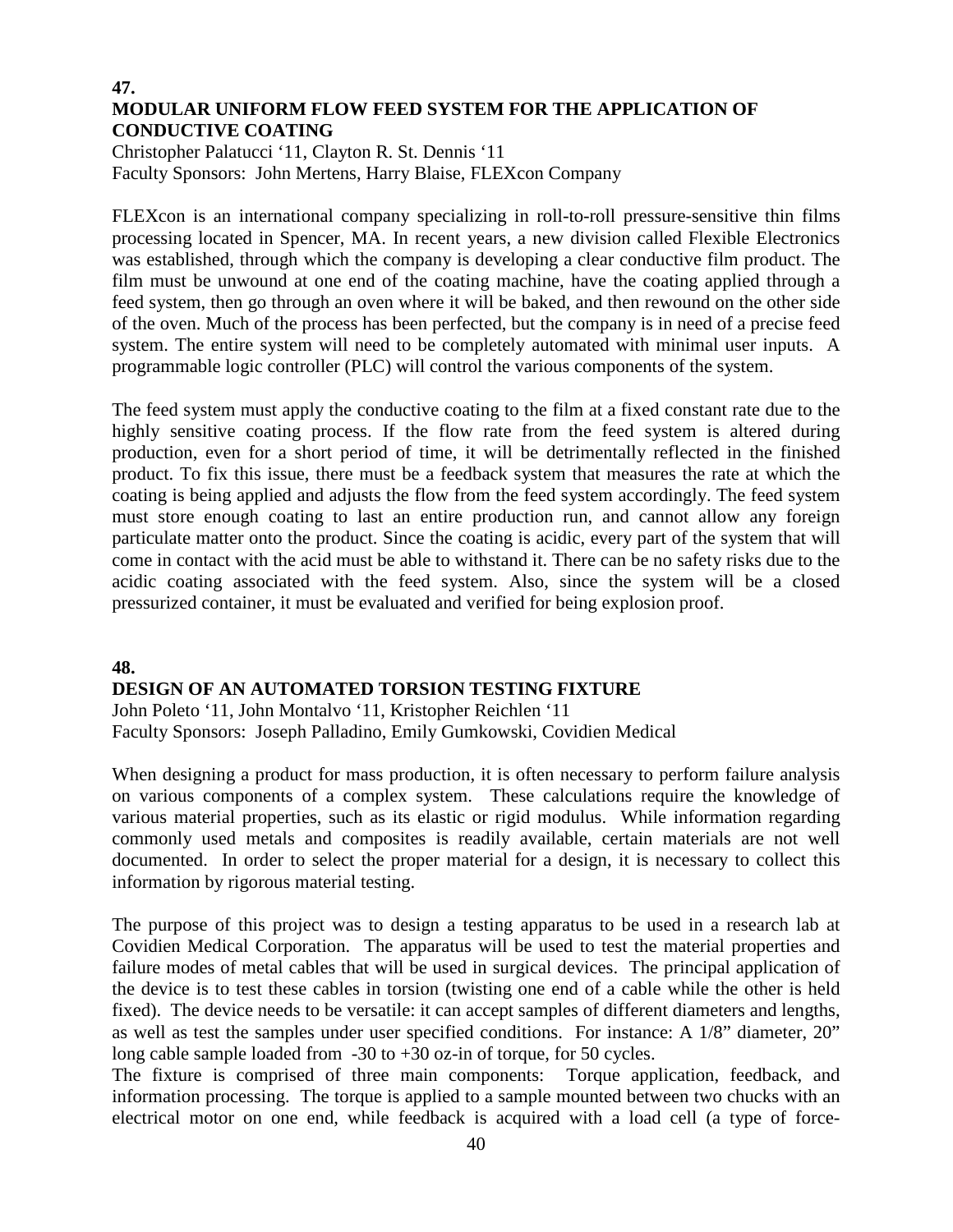measuring device) on the other. Different cables, each of varying lengths, are accommodated using a sliding carriage on a track to which the load cell is fixed. This carriage can be locked in place or a load—either tensile or compressive— can be applied with the use of a spring gauge. Information processing is handled by a computer running LabVIEW software. The software takes user input to control the electrical motor, while using feedback from the load cell. The software also records information and provides a test summary to the user.

With the fixture we have designed and constructed utilizing these components, Covidien Medical will be able to successfully analyze various material properties of metal cables and wires of various lengths in multiple modes of material testing, allowing for the proper selection of materials for use in their surgical devices.

This project is sponsored by Covidien Medical, and is the work of three senior mechanical engineering majors: Kris Reichlen, John H. Montalvo, and John Poleto. The project's faculty advisor is Professor Joseph Palladino, Ph.D and its Covidien advisor is Emily Gumkowski.

# **49. MECHANICAL SPINE JIG**

Matthew Quigley '11 Faculty Sponsor: John Mertens, Allegheny General Hospital

Over the past 50 years spinal fusion has become the standard of care when treating back pain. The long-term viability of this procedure has become an issue due to these procedures being performed in younger patients. Adjacent level disease is believed to be a consequence of spinal fusion surgeries. The mechanical spine jig is a three-degree of freedom static testing device for spine cadavers. The three-degrees of freedom refer to lateral bending, flexion and extension, and translation along the compression axis. The jig is designed to be "load-control" because all axes will be loaded to a specific torque to simulate the maximum loading conditions a person would experience during everyday life. As the cadaver is loaded within the jig, the spine will then be imaged in a MRI and CT scan. The MRI scan will allow for the study of articular cartilage and surrounding tissue during these maximum load conditions. CT scan will allow for virtual study of the kinematics during these loading conditions by providing three-dimensional representations to be constructed. High-density polyethelene was used in the construction of the jig as it is nonmagnetic which is compatible with MRI scan. The images received from scans during maximum loading conditions will be analyzed to help verify the effect of adjacent level disease from spinal fusions. These images will also aid in determining the need for dynamic spine stabilization systems, which are the most recent technique of treating back pain.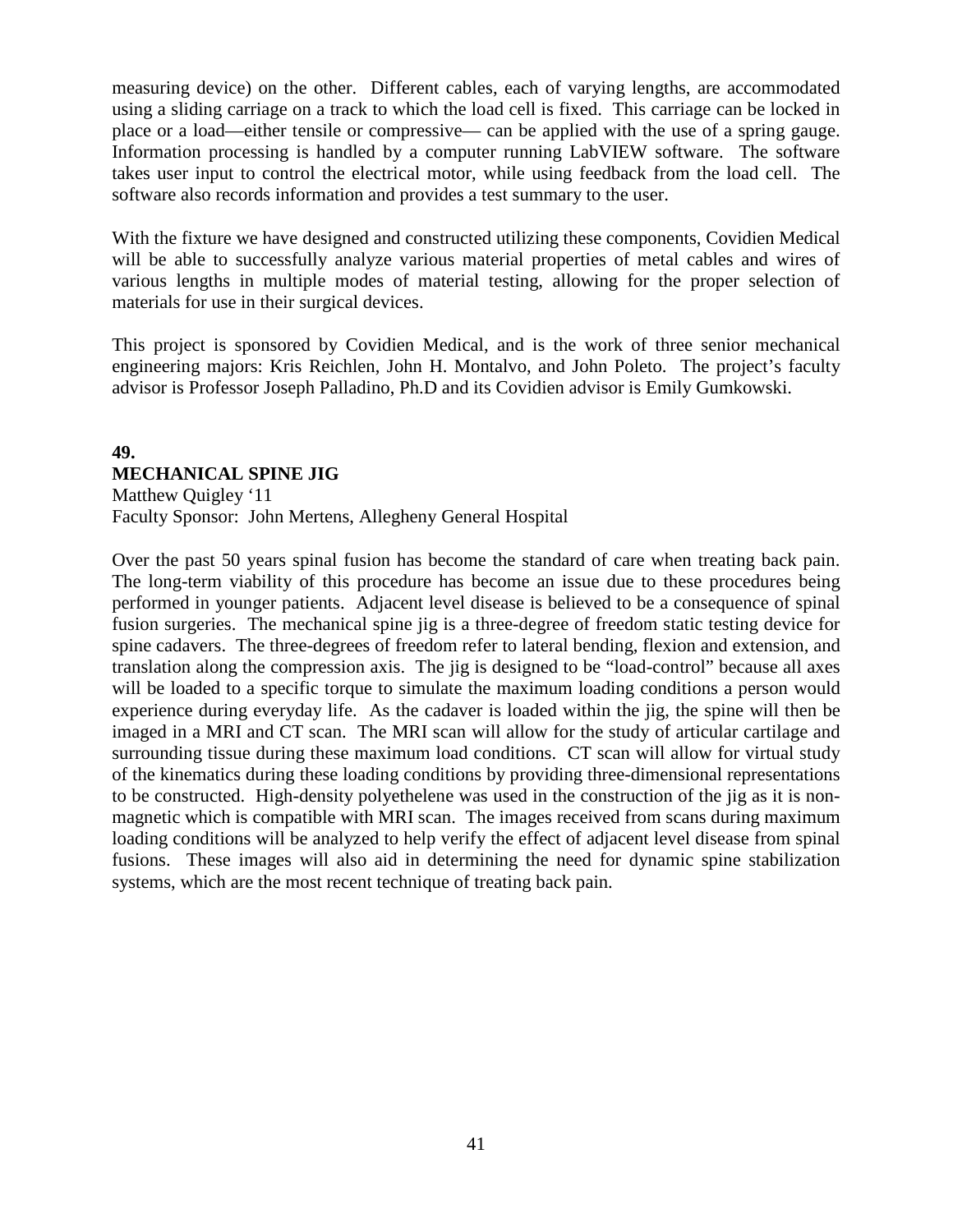# **50. WIRELESS UNDERWATER COMMUNICATION ANALYSIS**  Erica Salk '11

Faculty Sponsor: Lin Cheng

Modern underwater communication systems that exchange information efficiently as well as wirelessly employ physical waves as information carriers. These physical waves include sound waves, radio waves, and light waves. After a thorough investigation of the benefits and drawbacks of all three types of physical waves, sound waves were selected for an in depth analysis due to their low signal attenuation as compared with radio and optical waves. Components of the analysis for the acoustic waves include the total attenuation of the signal, ambient noise, signal-to-noise ratio, transmit and receive power settings, multipath properties, propagation delay, and the power delay profile. The analysis was implemented in MATLAB, and the theoretical aspect of the project can provide recommendations for a future project involving the detection of nitrates in Connecticut reservoirs.

# **51.**

### **PICO**

Bicky Shakya '14, Rahul Ratna Shakya '11, Shraddha Basnyat '13 Faculty Sponsor: David J. Ahlgren

Robotics is an expansive field which is pushing the boundaries of technology and innovation in today's world. Here, at Trinity's annual 'Trinity College Fire-Fighting Home Robot Contest', robotics enthusiasts from around the globe come together to showcase their robots which model a fire-fighter and put out a candle placed in a maze. For this year's competition, the Trinity Robotics Team developed 'Pico', a robot that was built to be miniature in design. The robot was built around the Picoduino board, a minimalistic board with the Atmel 328p processor at its heart. The robot featured two front wheels, which were driven using DC motors, and a rear caster for support. The robot included distance-ranging Sharp infrared sensors (for detecting obstacles), a stripe sensor (combination of a light and infrared sensors) for detecting color patterns in the maze, and a flame sensor for detecting the candle. The robot was powered by a 9V and a 1.5V battery. The final robot had a footprint of just 8cm \* 8cm and had a cost of \$120. The actual performance of the robot during the competition however, was not as successful as expected. The ranging sensors gave erroneous data due to deteriorating battery health and consequently, the robot was only able to navigate half the maze. But this robot, although not successful, has served as a good example of intuitive and economical design. Further developments are now pending to improve its performance in subsequent years.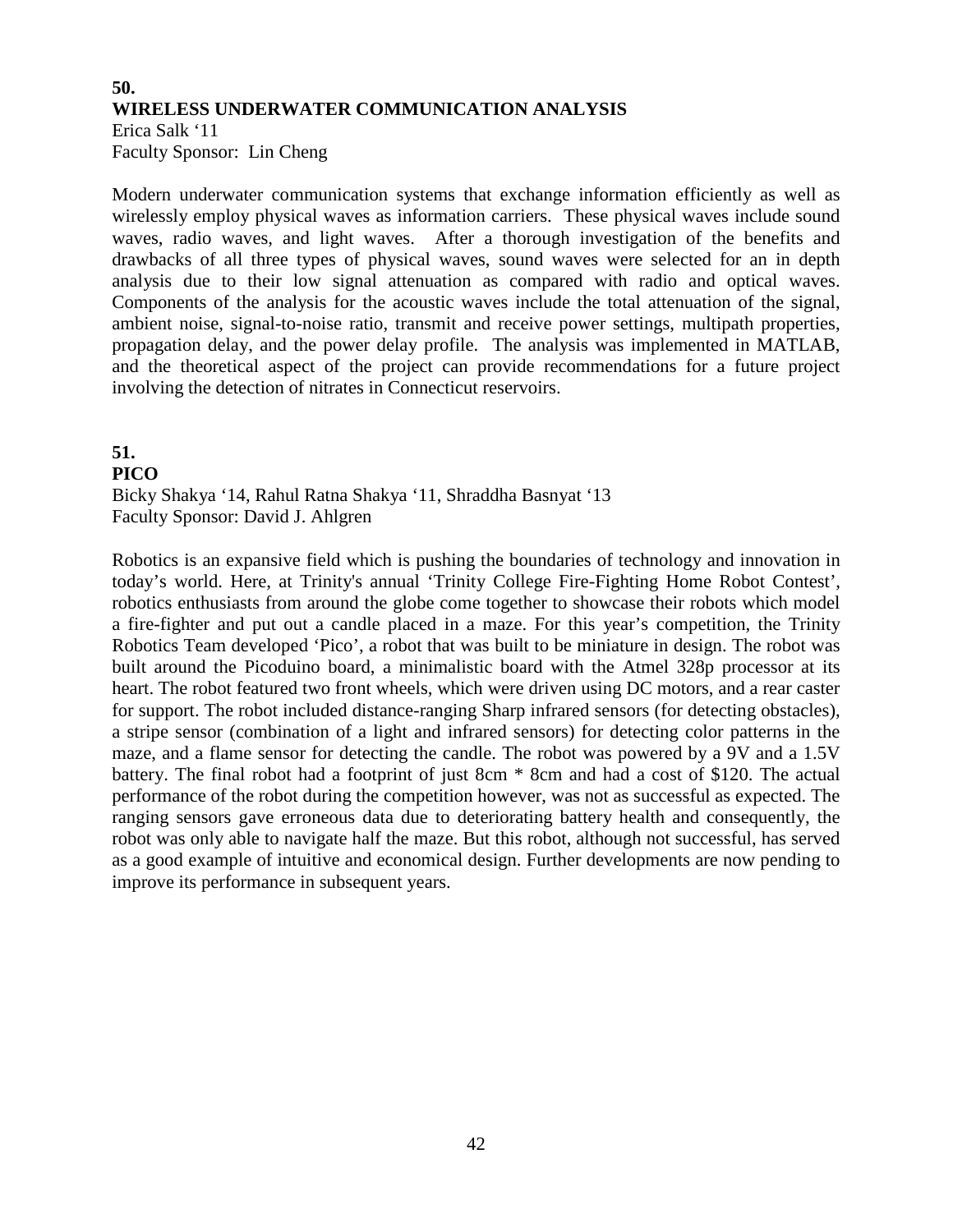# **52. DESIGN AND IMPLEMENTATION OF A RAT EYELID MOVEMENT DETECTOR**

Rahul Ratna Shakya '11 Faculty Sponsor: David J. Ahlgren

Facial nerve injury often results in a condition called facial synkinesis, the involuntary movement of facial muscle accompanying a voluntary movement. To get a better understanding, researchers at Massachusetts Eye and Ear Infirmary have developed a model to study the onset of facial synkinesis in rats. This study involves the simultaneous monitoring of eyelid and whisker movement. However, the current optoelectronic method for eyelid movement detection used in this study is unable to give accurate eyelid movement data for passive eyelid movement. The new system presented here, provides a solution to accurately detect eyelid movement. The system uses a linear CMOS image sensor to capture a vertical line scan of the rat's eye at 200Hz. Using a user set threshold level, the system is able to discriminate between the rat's eye and eyelid to provide eyelid movement data. A VGA display provides real-time feedback for sensor and threshold adjustment.

#### **53.**

### **DESIGN OF A ROBOTIC THROWING ARM USING EMG SIGNAL INPUT**

Andrew Zoller '11, Ben Rosenblum '11 Faculty Sponsor: Taikang Ning

As the field of prosthetics is becoming more advanced with human-robot interfacing, the ability to improve the functionality of such prosthetic devices is becoming more promising. Previous studies have attempted to use electromyographic (EMG) signals from the patient to control prosthetic arms but have not yet been able to coordinate their motion beyond day-to-day functions. In this paper, we controlled a robotic arm using EMG signals from the user's arm in real time in order to have the robotic arm throw a lightweight ball ten feet forward. The arm was constructed entirely out of aluminum with a hand mimicking the classic shape of a jai alai throwing stick. We used a signal acquisition program in LabView in order to acquire, amplify and filter the EMG signal coming from both the bicep and triceps muscles of the user. The absolute value (RMS) of the amplitude of the signal was used to control three DC servo motors on our robotic arm. We implemented four motor activation thresholds for speed control based upon the RMS value of the EMG signal generated by the arm. The accuracy of the robotic arm was assessed by performing a simple toss at a designated target ten feet in front of the arm. Our study proved that it is possible to utilize EMG signals for the control of a ball-throwing prosthetic arm in real time.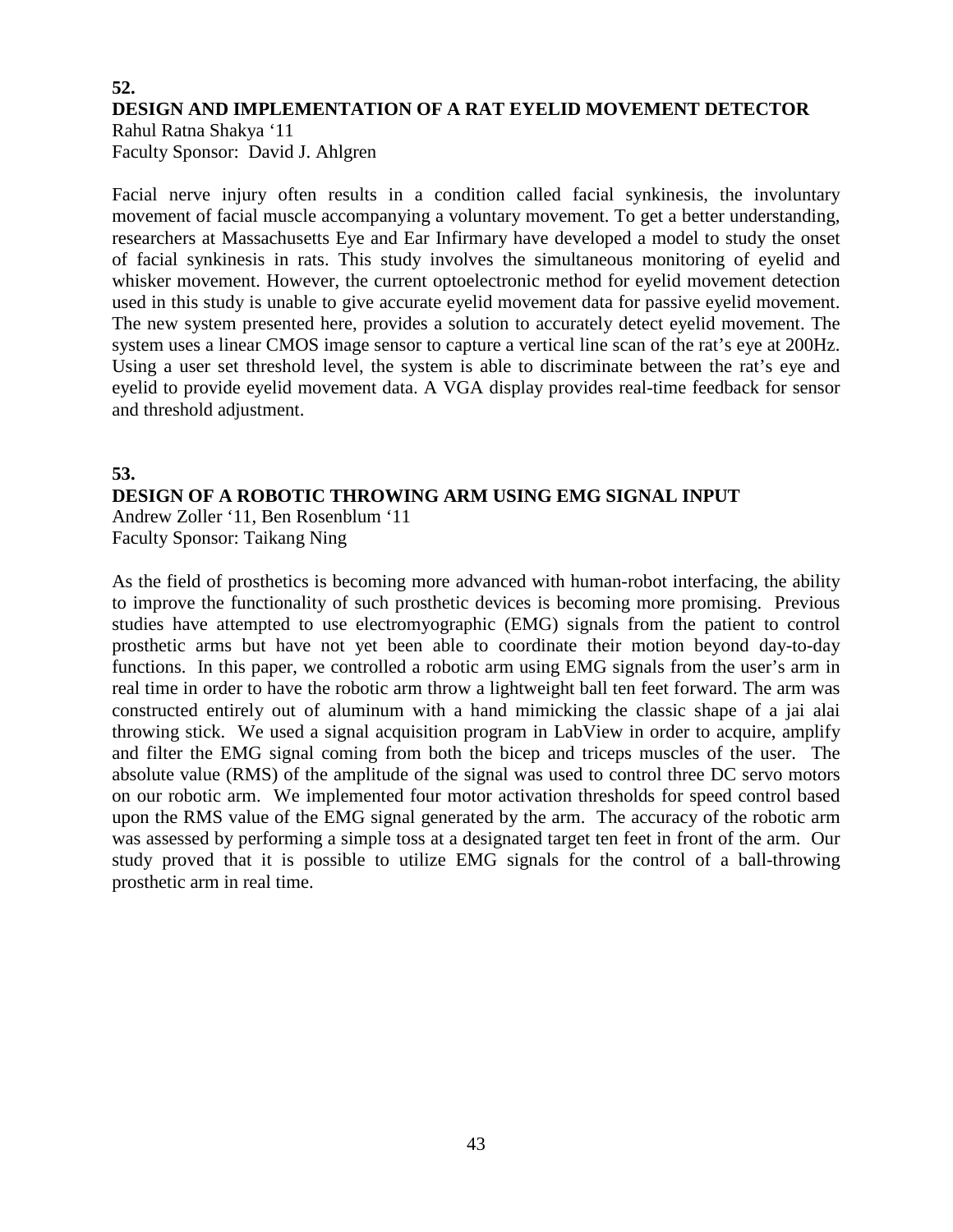# **ENVIRONMENTAL SCIENCE**

#### **54.**

# **DESALINATION IN THE WATER CYCLE: CAN THE PURIFICATION OF OCEAN WATER MEET HUMAN WATER NECESSITY AND BRING BETTER STABILITY IN THE HYDROLOGICAL SYSTEM?**

S.L. Saam Aiken '13 Faculty Sponsor: Jonathan Gourley

Of all the water the covers the planet, only 2.5% of it is freshwater and less that 1% of it is accessible for direct human usage. This mean that of the total 6.9 billion people on Earth today, we have access to only 0.007% of its water from lakes, rivers, reservoirs, and aquifers, which are renewed by rain and snowfall. With today's hydration rate, daily diet, and activeness, the average human requires 2 to 4.5 liters of water per day in order to survive. However, water use today also includes principal demands such as irrigation (70%), industrial (20%), and household and municipal (10%) water use. Considering the human population today and it expected growth rate in years to come, many questions and concerns have risen in societies around the world as to how such little access to water will be able to sustain them because as long as the human population continues to rise, so too will the demand from freshwater. Looking at how nations use water today, it is very clear that the world's current extraction rate of water is much greater then the hydrological systems ability to replenish itself and maintain a consistent and stable distribution. It terms of the water cycle, such disequilibrium has resulted is cases such as depletion in groundwater and over flooding surface water.

In today's advancement in water purification, a new method in water supply is slowly unfolding that would allow society to finally have access to the other 97% of the planet's water. The process, known as desalination, produces drinking water by removing dissolved salts and other impurities from seawater or brackish water. Using models and graphs from STELLA, a replica of the hydrological cycle will be constructed along with society's global extraction rates. By adding desalination to our global extraction method, it may be possible to find a suitable extraction rate from the surface water, groundwater, and ocean that would allow society to maintain its current water necessity and at the same time reduce its impact on the hydrological system so that its sustainability will last longer.

In order to insure that this new method could work, the economic and environmental cost of desalination over time must also be considered. Like the purification of surface and ground water, desalinization requires an extensive amount of energy, which would mostly likely be determined by the use of fossil fuels. Observing the emission rate and economic cost of desalination, it is important to determine whether or not this kind of purification is reasonable and realistic to adopt into our methods of water supply for humanity.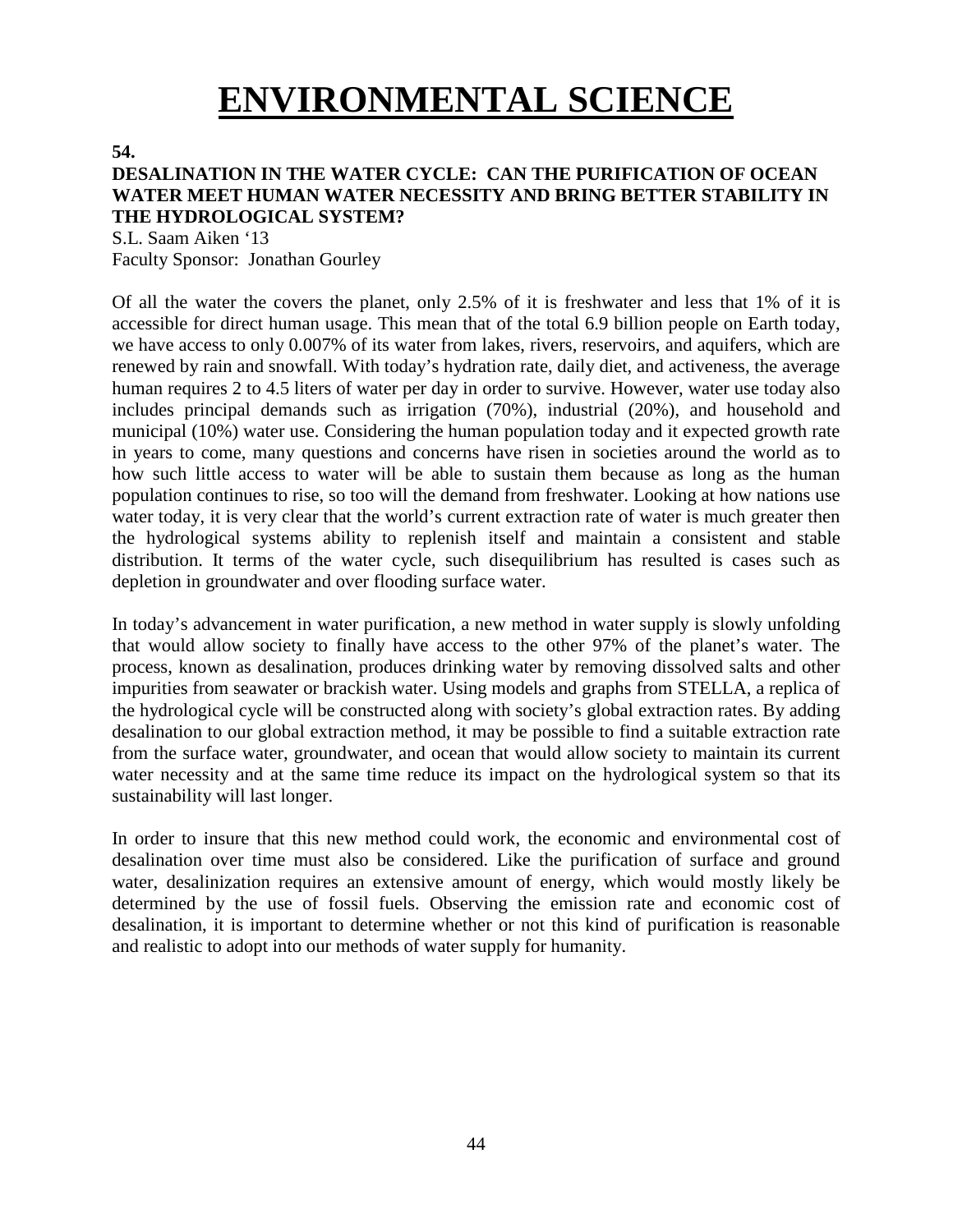# **55. ANALYZING RED-TAILED HAWK MIGRATION PATTERNS ON THE EAST COAST**

Jason Baird '14 Faculty Sponsor: Joan Morrison

Migration studies are essential in determining which areas support threatened species and must be protected. The red-tailed hawk is one of the most common hawks in the United States, yet its migration patterns have not been analyzed. Researchers in the US and across the world place numbered metal bands around birds' legs, noting critical information about the birds such as location, age, and date. The United States Geological Survey keeps records of birds that are banded in the US and of the recoveries of those birds, which usually happen after their death. In this study, data of all red-tailed hawks banded on the East Coast and recovery data of those same birds were obtained. Relationships between hawk age and distance travelled, between season and latitudinal movement, and average direction of travel were analyzed. Adult hawks tend to move shorter distances, and in a large number of cases stayed in the same area. In general, the hawks were recovered in colder seasons than they were banded, but this was far more true for hawks that travelled south between banding and recovery, loosely implying that hawks move south as the season gets colder. Likewise, hawks that were banded in the summer and recovered the following winter had a strong tendency to move south. Some hawks seem to migrate seasonally, while others do not. Along with information from radio-tagged hawks, this data helps to confirm the current general theory of red-tailed hawk migration, but to determine more detailed patterns, larger data sets are needed, along with more time to analyze them.

# **56. POPULATION MODEL** Nour Bahgat '12 Faculty Sponsor: Jonathan Gourley

Population dynamics play a significant role in determining some environmental phenomena. Studying the interactions between the factors of the birth and death rates could be very helpful in understanding current environmental problems. This could also provide us with some understanding current environmental problems. predictions for changes that could take place in the environmental surrounding in the future. Population changes affect the availability of resources on Earth. As a result, these changes shape the economic status and the developmental process of any society. Through STELLA modeling, we can observe the interactions between population dynamics using a clear scale. In my model, I take a close look at birth and death rates and how they are affected by pollution, food resources availability, and potential land yield. Changes occurring in any factor explain the resulting effect of the population growth. If we give more attention to the root cause of the problems that our environment faces today, we can save it from some major problems that are threatening the Earth and the life expectancy age of humans on Earth. This attention could be best directed to population dynamics, and for this reason, the study of human population is indeed related to Earth sciences.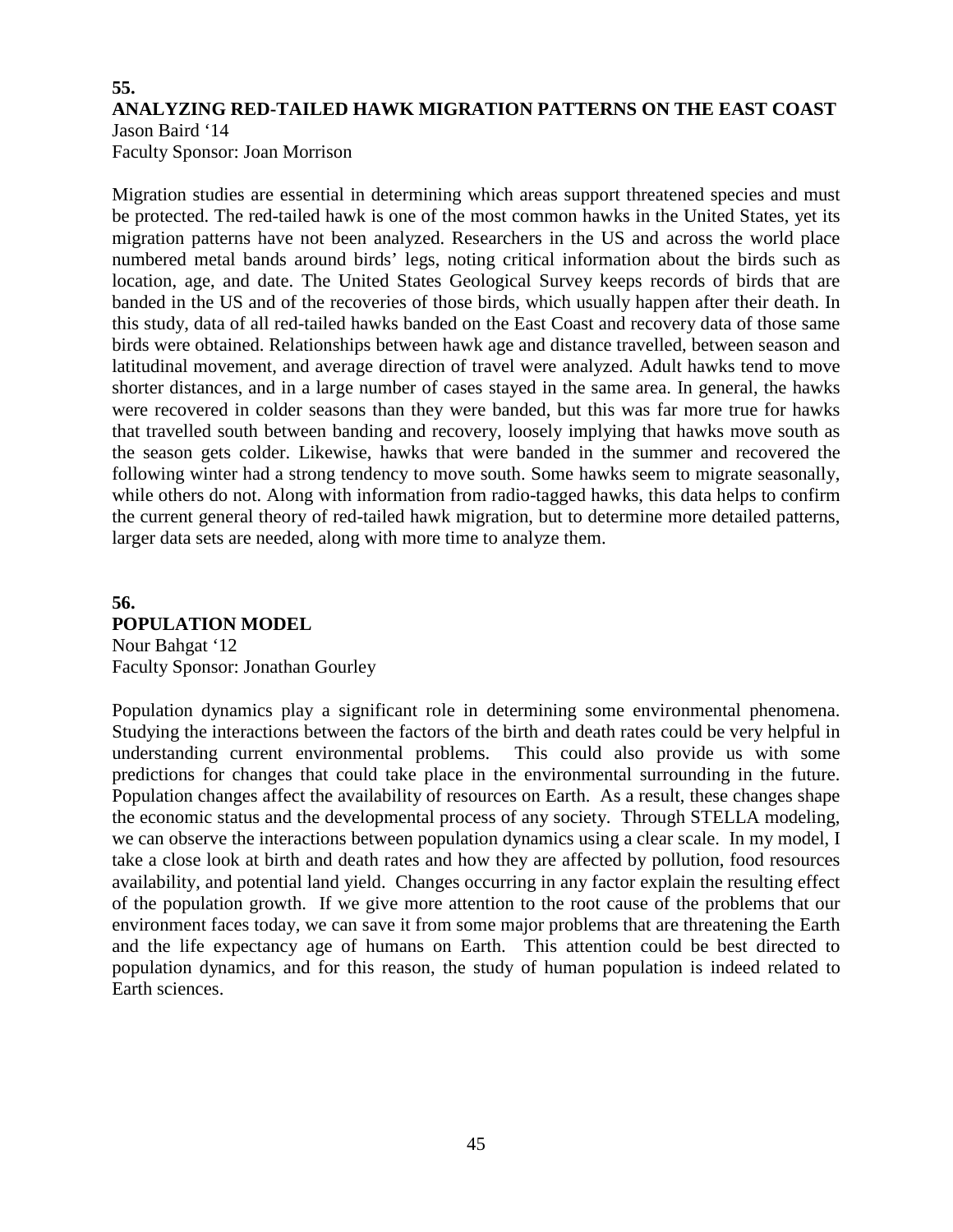# **57. THE OCEAN-ATMOSPHERE CARBON CYCLE'S IMPACT ON CORAL REEFS**

Penelope Carpenter '12

Faculty Sponsors: Jonathan Gourley, Christoph Geiss

Despite the public being flooded with research on harmful anthropogenic carbon emissions, few people are able to look past its effect on the atmosphere and notice the impact on our oceans. The ocean is absorbing all of the added carbon that is put into our atmosphere, and in response, it alters the entire ocean carbon cycle. In order to show a real life example, the model focuses on coral reefs and other marine biota. By using a STELLA model, a combination of the ocean and atmosphere carbon cycle can show how marine biota can be directly influenced by anthropogenic carbon emissions. With real word percentages of carbon in each reservoir, the model is able to show how specific components of ocean life will be altered. An increase in the amount of carbon in the warm surface ocean will cause ocean acidification, therefore harming coral reefs, which leads to habitat destruction and loss of biodiversity. Because carbon circulates through the ocean and then back into the atmosphere, it is extremely important for humans to think about all sorts of pollution, erosion, mining, and coastal development. All the carbon is recycled and reused through the biosphere, meaning that any extra production will become a permanent addition to this cycle.

#### **58.**

# **SIMULTANEOUS ALBEDO AND CARBON EFFECTS ON THE DAISYWORLD MODEL**

Daniel Chow '13 Faculty Sponsor: Jonathan Gourley

Despite the numerous models used to analyze the Earth's carbon cycle and albedo, little is known about the correlation between albedo and carbon. Individually, carbon can easily be analyzed by perturbing Dave Bice's carbon cycle model, and albedo can be analyzed using his Daisyworld model. The objective of this research project is to examine the carbon cycle model under daisy world conditions using the modeling program, STELLA. The model assumes "biota" only consists of black and white daisies. This condition allows us to observe the effects of carbon changing the planetary albedo through daisy growth as well as daisy growth's effect on the carbon cycle simultaneously. In addition, global temperature is affected by two feedback loops: one caused by the greenhouse effect, and the other by the albedo effect which helps explain under what conditions does the greenhouse effect or albedo effect take precedence in affecting global climate temperatures.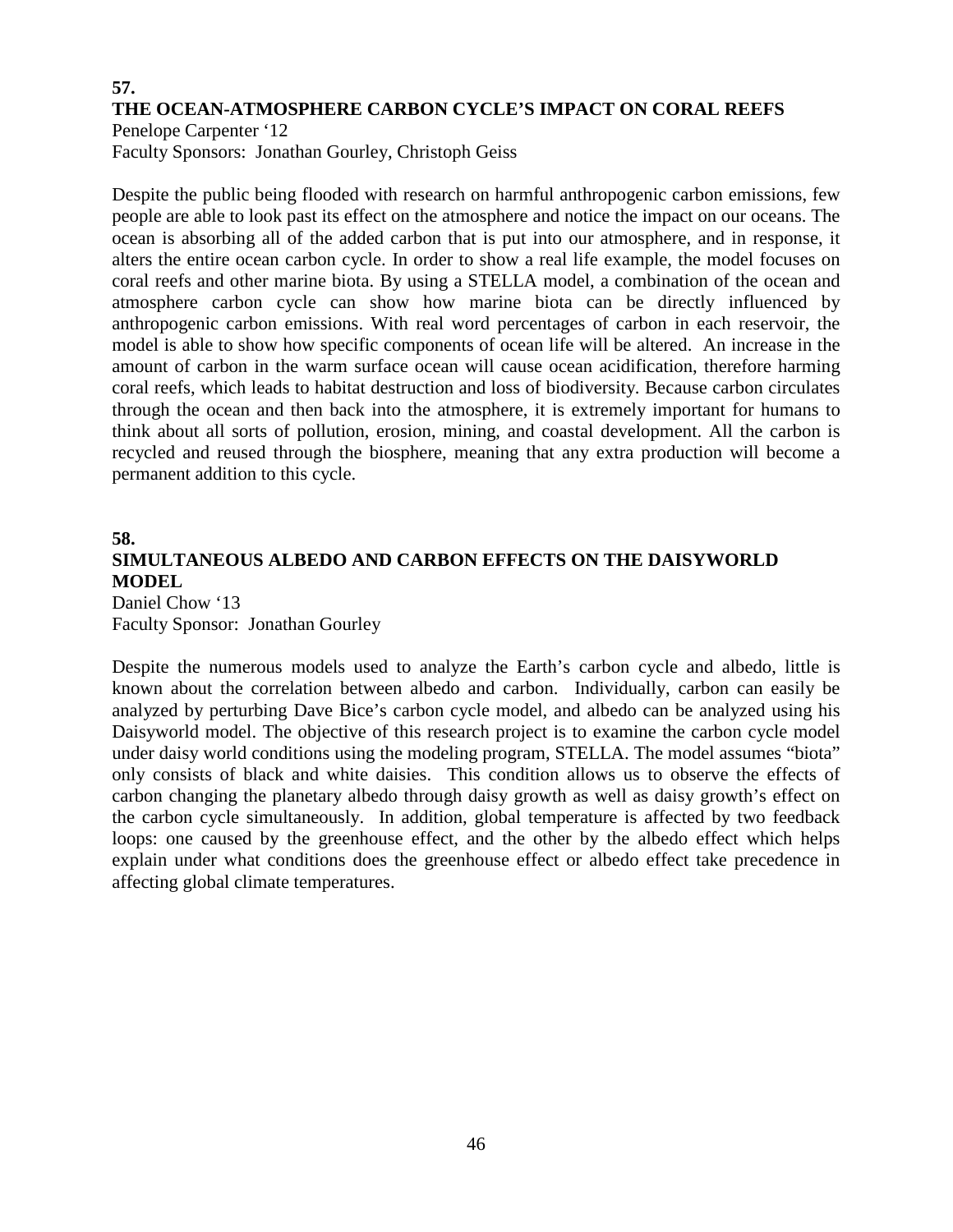#### **59. PARK RIVER WATERSHED MODEL**

Amy Duggan '12 Faculty Sponsor: Jonathan Gourley

The Park River once flowed naturally through the middle of Hartford but the area became more urbanized and the threat of flooding increased and in the 1940's the river was channelized in many areas and diverted into underground tunnels in others. The Park River has suffered from a lot of anthropogenic manipulation including the paving of much of the watershed and the overflow from sewers and sewage that end up in the river. Understanding how these changes influence how the river flows during rain events is important for understanding flash floods that could potentially occur in the highly populated urban areas the river flows through. In order to understand the system a generic watershed model was constructed using the STELLA program and information provided by the Pennsylvania State University Department of Geosciences. This watershed model was then modified to reflect the geology and hydrology of the Park River Watershed.

#### **60. THE TRINITY COLLEGE SEISMOGRAPH STATION** Daniel Echavarria '12

Faculty Sponsor: Jonathan Gourley

On November the 10th 2009 the Trinity College Environmental Science department installed an EQ-1 seismometer on the first floor of the McCook building. This instrument measures the vertical ground motion in the form of seismic waves that are generated by earthquakes around the World. Since it was installed it has recorded 35 earthquakes including the recent earthquake in Japan on March 2011. In addition, the seismograph was used to compare the building vibrations with the changes in wind speed. During a storm event on January 11th 2011, the amplitude of the waves generated by the building vibrations increased with faster winds, suggesting a correlation between wave amplitude and wind speed.

# **61. THE FATE OF DDT IN THE ENVIRONMENT** Madeleine Hardy '12

Faculty Sponsor: Jonathan Gourley

DDT is an insecticide that began its widespread use in the 1940's to protect crops and fight against insect transmitted diseases such as malaria. This highly fat soluble chlorinated hydrocarbon however has harmful effects on other life such as fish and birds via bioaccumulation. This model, designed using the computer software STELLA, simulates the flow of DDT and its ultimate accumulation in fish. The model monitors the flow of DDT from the reservoirs of soil, ocean, rivers, and fish and studies the effect of varying DDT concentrations in the environment.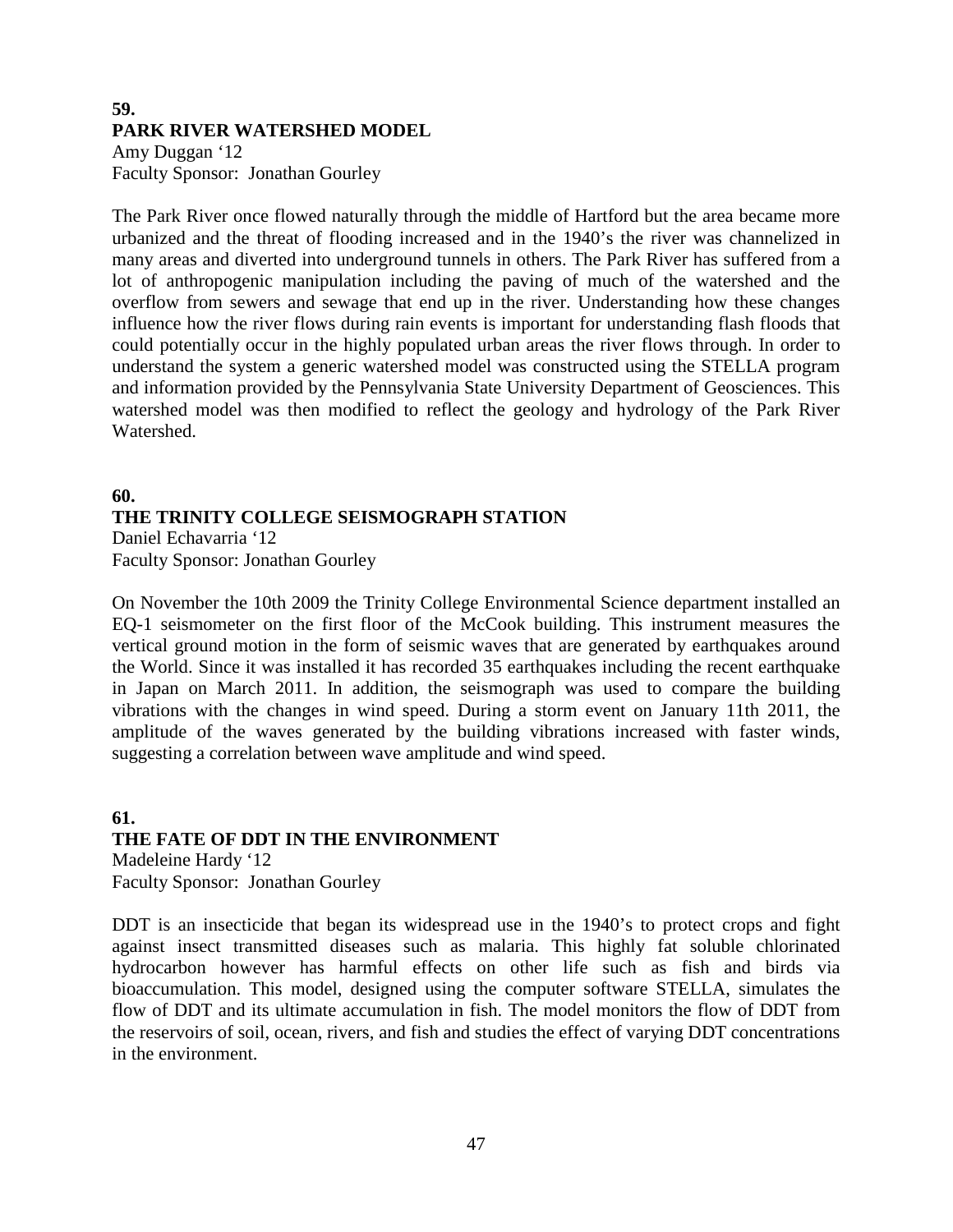# **62. EXAMINATION OF TOXICOLOGICAL EFFECTS OF TERBUTALINE ON DAPHNIA MAGNA**

Airelle A. James '14 Faculty Sponsor: Alison J. Draper

Increasing prescriptions of pharmaceutical drugs and lack of official regulatory limits regarding their existence in the environment have contributed to the continual influx of pharmaceutical drugs in the environment. Newer prescribed drugs are designed for once-a-day dosing to improve compliance, and this has had the unintended consequence of escaping wastewater treatment systems which results in the release of biologically-active pharmaceutical drugs in surface water. In order to analyze the toxicological effects of pharmaceutical drugs in aquatic environments, the toxicity of the drug terbutaline on the organism *Daphnia magna* was examined. The toxicity experiments using terbutaline and *Daphnia magna* were performed according to Standard Methods. Groups of ten neophyte daphnia were placed in hard water and exposed to five different concentrations of terbutaline. After 48 hours, the surviving daphnia for each exposure were counted and an average LC50 value for terbutaline was calculated. Further work will explore the effects of terbutaline on the toxicity of metoprolol, propranolol, and metformin and may indicate one pharmaceutical drug's ability to reduce or enhance the toxicity of another drug.

### **63. GLOBAL METHANE CYCLE** Tomas Kavanagh '11 Faculty Sponsor: Jonathan Gourley

Methane is the most abundant organic species in the earth's atmosphere. It is chemically reactive and influences the amount of ozone in upper segments of our atmosphere. It is also a relatively short-lived greenhouse gas that causes many short-term greenhouse problems. My study will examine the various stores of methane contributing to the global methane cycle. In order to track methane's journey, I will use STELLA Modelling Systems to map global methane (CH4) sources and sinks. The model will illustrate methane's path throughout the atmosphere and will project the possible path methane would take should current quantities and trends persist.

### **64. THE FATE OF THE HUMAN POPULATION** Daniel Lofrese '13 Faculty Sponsor: Jonathan Gourley

Questions concerning the fate of the Human Population have been being asked for years. What is going to happen to our race? The population of planet Earth has been increasing at a rapid rate. In 1804, the global population reached one billion, in 1927, some 123 years later, it passed two billion, and now, the global population is almost seven billion people. How much more can our planet handle? It cannot continue to grow like this without consequences. At one point or another, our planet will not be able to sustain such an exponential growth and the human race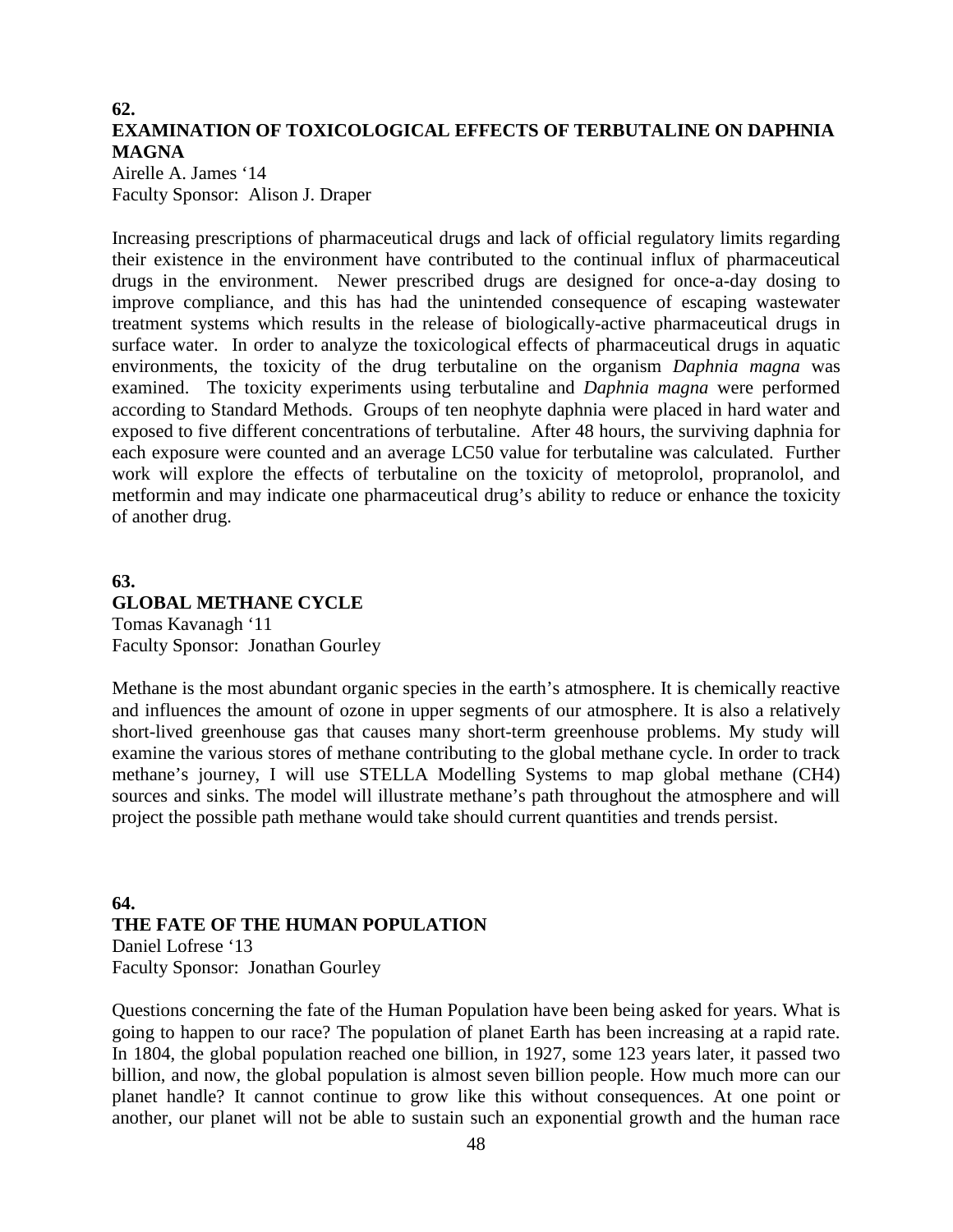could face more than just a problem but a drastic decrease in number. It is unknown what the carrying capacity, or the maximum population size of a species that the environment can sustain indefinitely, given the food, habitat water and other necessities available in the environment, for the human race is. Researchers have used different methods such as logistic equations to predict the future maximum of the human population; others generalize from existing "maximum" population density and multiply this by the area of land that could be inhabited. What it comes down to is us, if humans do not communicate the nature of the problem of population growth and do not work together to think of ways to solve this crucial problem, the human race will most likely overshoot our carrying capacity and a catastrophic population collapse is likely to follow. In order to grasp this concept I experimented with STELLA modeling, which is a flexible computer modeling package with that allows users to construct dynamic models that realistically simulate biological systems. One of the most obvious potential limitations to the growth of the world population is the global reservoir of soil, since it is essential to the production of food. There is a finite amount of arable (farmable) land on Earth, and given a typical productivity level, each person needs something like 0.5 hectares (one hectare is 104 m2 or 2.4 acres) to have a diverse, healthy diet, assuming average yields from the land. Using STELLA I modeled Population, Soil, and the Food System, I focused on Soil because it is one of the main controls on how much food can be produced. I created models such as the reduction of waste, increases in technology, and fluctuations in soil erosion and observed the affects all had on things such as population, life expectancy, and soil.

## **65. GROUND PENETRATING RADAR** David Mallick '14, Jess Smith '14 Faculty Sponsor: Christoph Geiss

Ground penetrating radar (GPR) can be used to analyze subsurface geography using electromagnetic pulses that traverse the ground. It is used mainly to measure the structural soundness of materials in the ground for use by industries in placing heavy machinery. It is also used to find buried objects, such as unmarked graves in cemeteries. The two methods used with GPR were reflection and common midpoint (CMP). Reflection was used to identify subsurface materials by surveying long spans of ground, most commonly with a sled, while CMP was used to determine the exact velocity of the radar waves through a certain portion of the ground. The data collected by the GPR using these methods were analyzed using a program called ReflexW version 5.6 from Sandmeier Scientific Software. Through the use of these methods, a better understanding of the workings of GPR was acquired to better the research team in future projects. Manipulations of the ReflexW program were also used to better understand the uses and the abilities of the GPR data. By surveying the graveyard and the LSC snow-covered quad, the research team was able to gain an understanding of the quality of data in different weather conditions and manipulating data to form a 3D interpretation. The research that has been conducted this semester will help with future studies using the GPR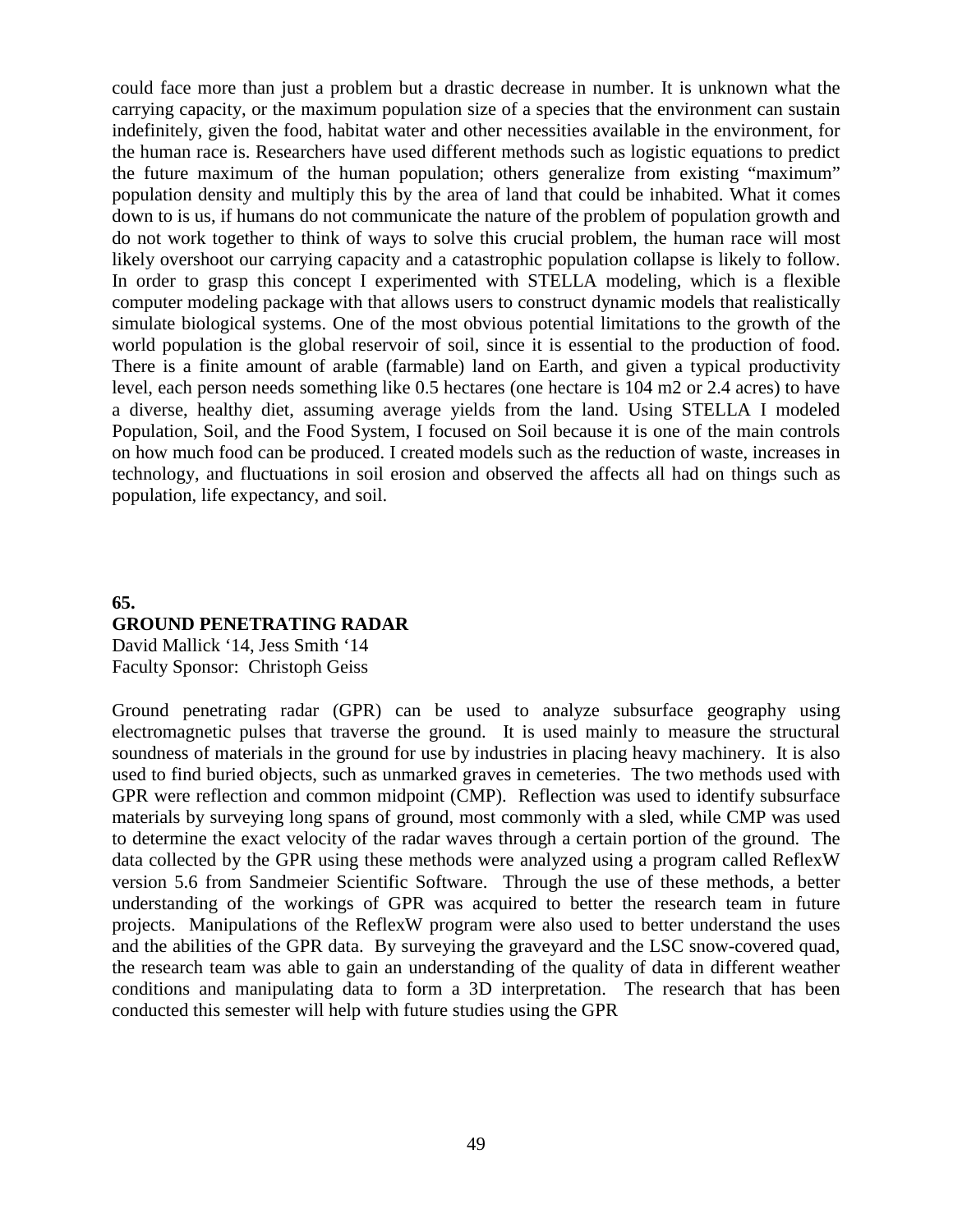#### **66. WATER'S ROLE IN THE ROCK CYCLE** DL McDonald '13

Faculty Sponsors: Jonathan Gourley, Christoph Geiss

The understanding of the rock cycle is well know by geologists, but when the public learns about the rock cycle, few realize how much of an impact water has. Non-geologists probably ask how it is that such a thing like water can impact rocks. By implementing a STELLA model of the rock cycle people can easily realize how such an occurrence is possible. By adding the existence of water as a reservoir to the model, it will be possible to compare how much of an impact water actually has on the rock cycle. Some of the most obvious water driven processes are weathering and erosion. Another intriguing effect by water in the form of precipitation, acidic soil, and groundwater is dissolving minerals and rocks, particularly those that are unstable. Running water also carries sediments in rivers to oceans allowing them to amass and form back into rock. David Bice successfully includes the major impacts on the rock cycle, but if all the various effects of water are taken into account, the rock cycle could be greatly altered. Such as, if the flow of rivers were decreased, less sediment would be transported, and the formation of rock from it would be effected. Without water, the rock cycle could not exist and that is why it is important for the general population to know that this is the case.

# **67.**

# **ANTROPOGENIC EFFECTS ON THE NITROGEN CYCLE**

Renee Murray '12 Faculty Sponsor: Jonathan Gourley

Nitrogen is essential for life because it a component of DNA, RNA, and proteins. The earth's atmosphere is comprised of 78% nitrogen gas. The nitrogen (N2) in the atmosphere is stable and because of this it must be converted into a useable form. The nitrogen cycle describes the processes through which nitrogen moves through the atmosphere, biosphere, and geosphere. Nitrogen fixation occurs when N2 is converted to ammonium (NH4) mostly through nitrogen fixing bacteria. Nitrogen uptake is when NH4 is absorbed into proteins and other organic nitrogen compounds (i.e. DNA and RNA). Nitrogen mineralization occurs when the organic nitrogen compounds convert into inorganic nitrogen using during the decomposition of organic matter. Nitrification occurs when NH4 is converted into nitrate (NO3). Denitrification happens when NO3 and nitrite (NO2) are converted to dinitrogen (N2). Through the burning of fossil fuels and the use of fertilizers have increased the amount of nitrogen. Humans adding more nitrogen to the system than the system can process leading to environmental problems such as soil acidification, smog (air pollution), and the contamination of ground and surface water. I will use Stella, a modeling software to show various aspects of the nitrogen cycle and how those aspects will affect the cycle and the environment as a whole.

**68.**

**MODELING THE TROUT BROOK SUB-BASIN OF THE PARK RIVER WATERSHED** Kate H. Pool '12

Faculty Sponsor: Jonathan Gourley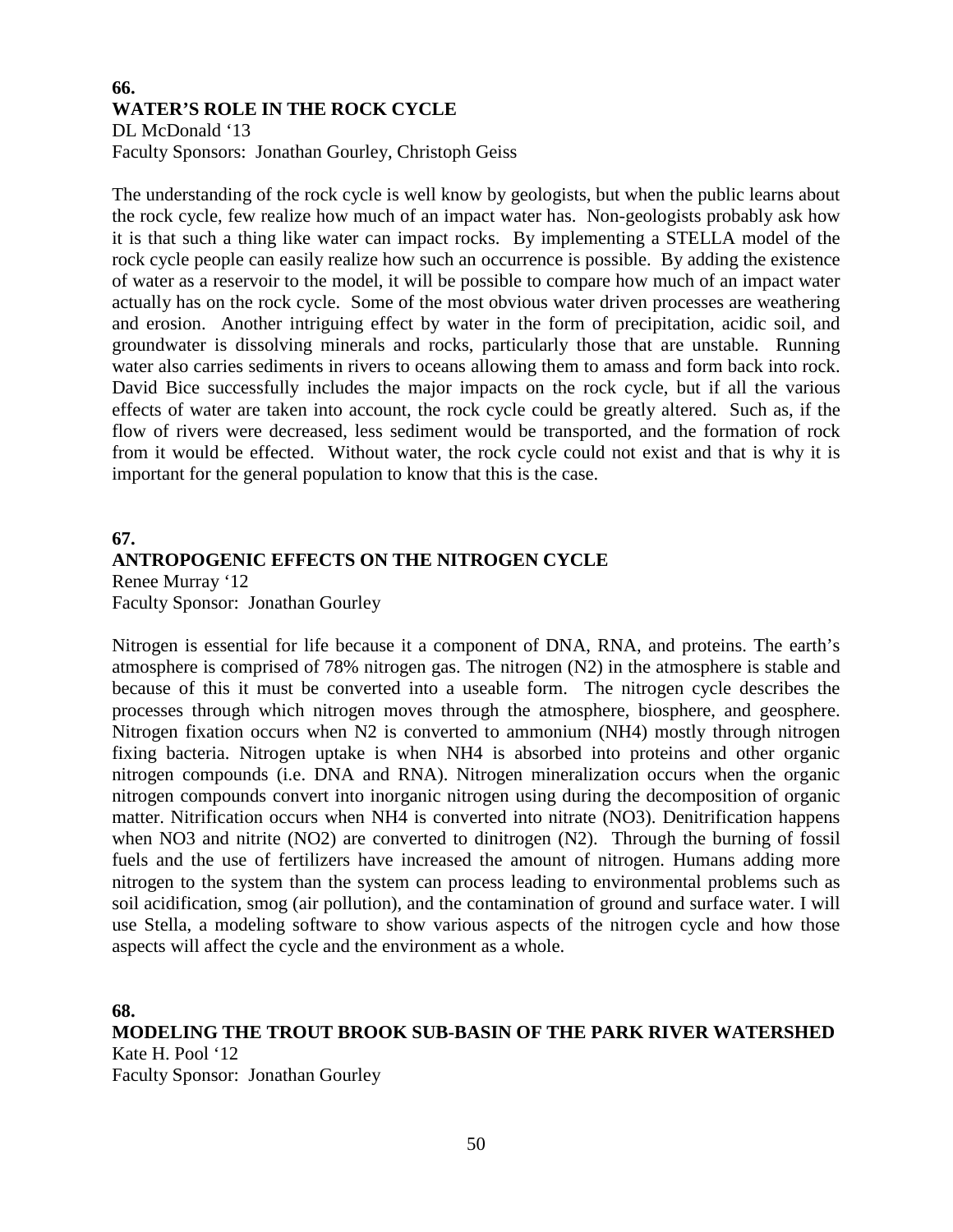The Southern part of the Park River Watershed, which includes the city of Hartford, has undergone many changes as urban development has spread. The Park River has been redirected into man-made channels underneath Hartford, eventually draining into the Connecticut River, which has already dramatically changed the watershed. As the watershed becomes more developed, natural areas that buffer non-point sources of pollution disappear and the river and watershed become overly polluted. Using the modeling program STELLA, the Trout Brook subbasin of the Park River Watershed is modeled using data that has been collected in the field as well as information from Geographic Information System (GIS). Modeling the sub-basins of the Park River Watershed can ultimately aid in the creation of a comprehensive management plan that improves the health of the watershed. This plan includes river restoration, infrastructure improvement, a shift to low impact development, better land use decisions, and education of the public that raises awareness of this valuable watershed.

#### **69.**

### **FLORIDA PANTHER POPULATION AS MODELED BY STELLA**

Kelsey Semrod '12 Faculty Sponsor: Jonathan Gourley

The Florida Panther, Puma concolor coryi, has been on the endangered species list since the 1950's. While the species used to occupy much of the south western United States, it now only occupies a small section of south western Florida. Its population reached as low as 20, but now with further protective measures, it has reached approximately 165 as of 2010. The panther population decline can be attributed to anthropogenic means such as increased infrastructure (roads), deforestation, and road kills as well as disease and natural causes. Using population models through the STELLA program, the Panther population is modeled from the 1950's to today by integrating various factors introduced above. In addition, the population will be mapped from today to the future if the same conditions continue over the next few decades.

#### **70.**

# **STELLA MODELING ANALYSIS: HYDROLOGY OF NORTH BRANCH PARK RIVER WATERSHED, HARTFORD**

Shuyang Zhu '13 Faculty Sponsor: Jonathan Gourley

The Park River Watershed (77.2 square miles) travels underneath Hartford into the Connecticut River. The North Branch Watershed (28 square miles) approximately accounts for 40% of the entire watershed. Its land is highly urbanized at its confluence with the South Branch Park River while it is undeveloped in portions of its headwater regions. In light of the watershed water flow model established by Professor Bice from Penn State University, this project employed STELLA modeling techniques and modeled the influences, including severity of rainstorms and variations of land covers, on the North Branch Park River Watershed. The reservoirs included in the model are surface water, rivers, soil water and ground water; precipitation, runoff, stream flow, infiltration, percolation and discharge are the primary flows. Two rainstorms in the summer and fall of 2010 are specifically studied. In addition, because it is predicted that the North Branch Watershed will be fully developed in the future, indicating that the soil layer will be more impermeable due to less vegetation coverage, the project looks into with the same amount of rainstorms how the surface water and the river level etc., differ from the undeveloped condition. Currently, for lack of accurate measurements, like the average width of the water channels and the average water discharge, most of the data are roughly but reasonably estimated. In the future,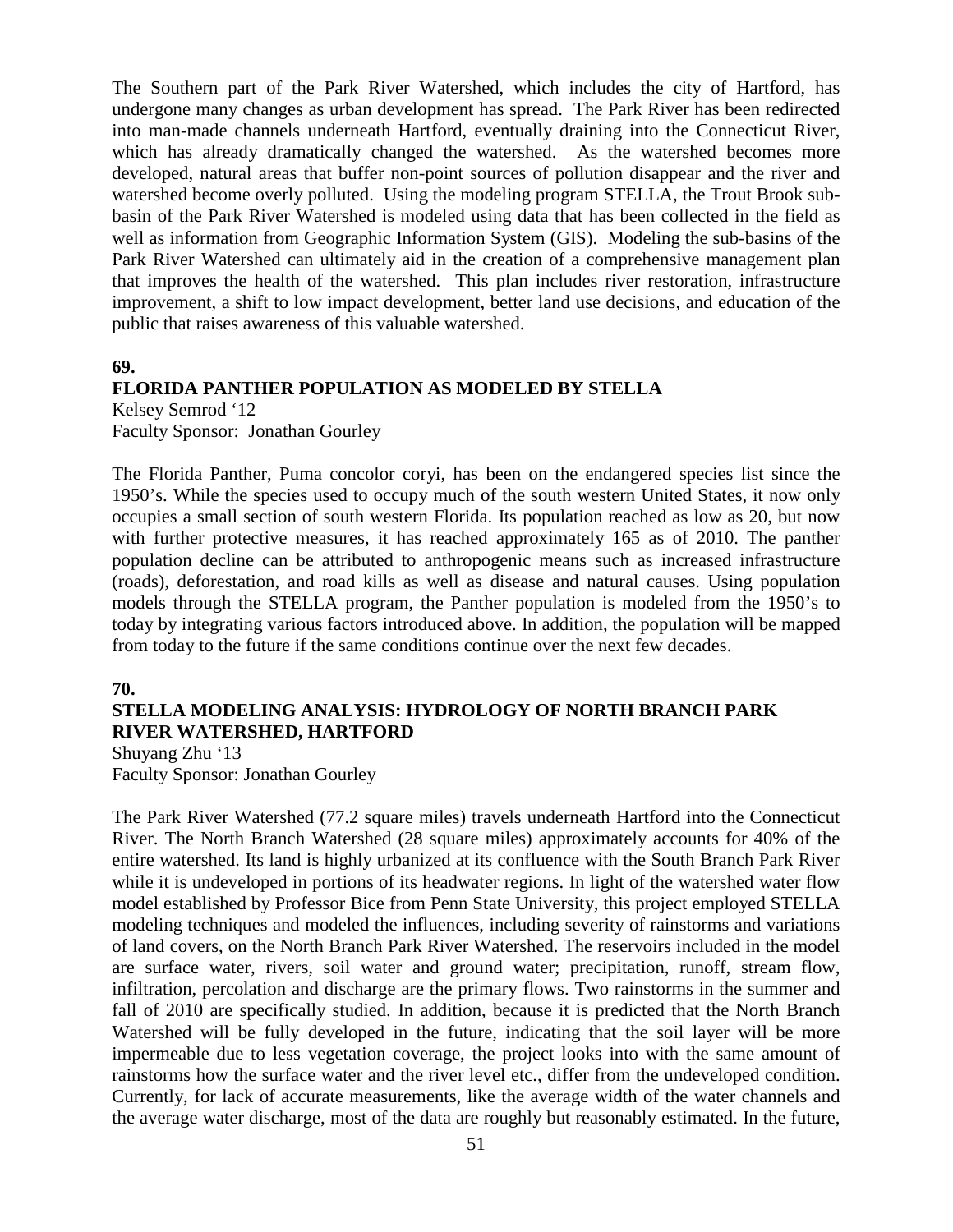this project will be studied even further and the model will be revised accordingly in order to make it fit better with reality.

# **HEALTH FELLOWS**

**71.**

# **POLYETHYLENE GLYCOL 3350 WITHOUT ELECTROLYTES: A SAFE, EFFECTIVE, WELL TOLERATED ONE DAY BOWEL PREPARATION FOR COLONOSCOPY IN CHILDREN**

Christopher M. Gromisch '11

Faculty Sponsors: Sarah Raskin, Maryann McGuire, Francisco Sylvester MD, Department of Gastroenterology, Connecticut Children's Medical Center

Colonoscopy is a procedure which allows physicians to visualize the intestinal mucosa from the terminal ileum to the anal margin. Proper detection of mucosal lesions and treatment (polyp removal, cauterization of bleeding lesions, mucosal resections) requires adequate visualization of the intestinal mucosa. To improve visualization, patients receive a bowel lavage preparation, which helps remove fecal matter from the colon. However, between 20%-30% of inadequate bowel cleansings lead to incomplete colonoscopies. 1,2 Inadequate bowel cleansing can result from an ineffective preparation method, poor patient tolerance, or poor patient compliance. In order to improve colonoscopy completion and quality, it is necessary to implement a bowel preparation which is effective, tolerable, and safe.

Since the publication of a four-day PEG bowel preparation3, Connecticut Children's Medical Center has adopted a one-day PEG preparation as part of its standard of care. While anecdotal evidence suggests this bowel preparation has been successful, there has been no thorough evaluation. This study was conducted to evaluate the efficacy, tolerability, and safety of this bowel preparation on pediatric patients. An evaluation of physician and nurse evaluations indicates that when followed, this preparation allows for adequate visualization of the intestinal mucosa and completion of the procedure. Further, the patient/ parent questionnaire has indicated that this preparation is tolerable in pediatric patients.

References:

1) Adamiak, T., Altaf, M., Jensen, M. K., Sultan, M., Ramprasad, J., Ciecierega, T., et al. (2010). One-day bowel preparation with polyethylene glycol 3350: An effective regimen for colonoscopy in children. Gastrointestinal Endoscopy, 71(3), 573-577.

2) Barkun, A., Chiba, N., Enns, R., Marcon, M., Natsheh, S., Pham, C., et al. (2006). Commonly used preparations for colonoscopy: Efficacy, tolerability, and safety--a canadian association of gastroenterology position paper. Canadian Journal of Gastroenterology = Journal Canadien De Gastroenterologie, 20(11), 699-710.

3) Pashankar, D. S., Uc, A., & Bishop, W. P. (2004). Polyethylene glycol 3350 without electrolytes: A new safe, effective, and palatable bowel preparation for colonoscopy in children. The Journal of Pediatrics, 144(3), 358-362.

# **72. PEDIATRIC HOSPITALIZATIONS DURING THE 2009 H1N1 INFLUENZA PANDEMIC**

Gerald Hansen '12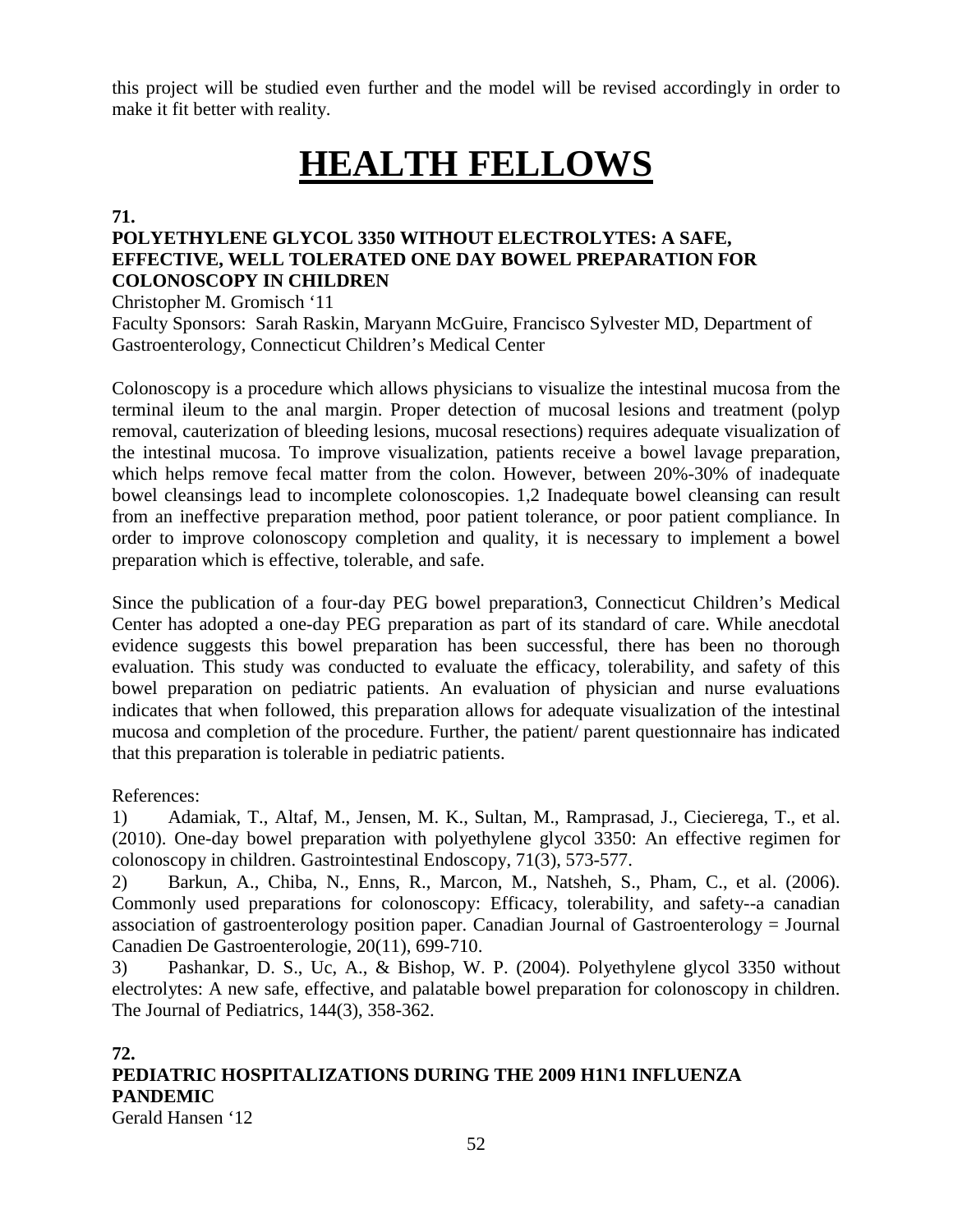Faculty Sponsors: Sarah Raskin, Maryann McGuire, Catherine Wiley MD, Department of Primary Care, Connecticut Children's Medical Center

Objective: In 2009 the H1N1 influenza strain had a vast impact worldwide, resulting in many complications. This H1N1 virus strain is expected to remain circulating in future influenza seasons. The objective of this study is to obtain descriptive clinical data, which can be used for public health planning for future H1N1 pandemics. Methods: This retrospective study reviewed the electronic medical records of children hospitalized at the Connecticut Children's Medical Center. Case subjects were identified by positive RT-PCR for H1N1 influenza. The inclusion criteria included children between the ages 6 months and 17 years who were hospitalized for a respiratory illness after November 1, 2009. A clinical severity score, based on reported symptoms and clinical information, was used to assess the illness of each case subject. This severity score was modified on a scale out of 16 possible points, where a subject was evaluated as mild  $(0-3)$ , moderate  $(4-6)$  or severe  $(7-16)$ . Results: A total of 38 cases subjects were examined. The overall age distribution of the subjects was skewed towards children over five (63%). There was no significant association between severity score and age of onset. The mean degree of severity (9.6) was higher for previously health children, but the proportion of children with underlying medical conditions hospitalized was greater (68%). There were a high number of hospitalized children with gastrointestinal distress; 63 percent of all cases subjects had reported vomiting. Conclusion: For children with underlying conditions the greater number may reflect a low threshold for hospitalization. The age distribution was skewed towards older children, which is unusual for a typical seasonal influenza where the age distribution is normally curved towards children under two years of age.

#### **73.**

# **PATIENT'S ADHERENCE TO INHALED CORTICOSTEROID THERAPY – HOW WELL CAN YOU TELL?**

Gabe Hayek '12

Faculty Sponsors: Sarah Raskin, Maryann McGuire, Anita Bhandari, M.D., Craig Schramm, M.D., Division of Pediatric Pulmonology, Connecticut Children's Medical Center

Current literature suggests that patients are adherent to inhaled corticosteroid (ICS) therapy for asthma control only  $40 - 60\%$  of the time. The vast majority of these studies have used selfreporting as the only means to measure patient adherence. Current literature has also demonstrated that patients living with a low socioeconomic status, similar to the environment of Hartford, are even less likely to adhere to their ICS therapy, even with the fact that these patients are at a higher risk to develop asthma symptoms and acute exacerbations. Although most physicians have a sense if their patients are compliant with prescribed therapies, studies have shown that obtaining a refill history from pharmacies is more reliable than the ability of the physician to recognize a poorly compliant patient.

The goal of this study was to identify how well physicians are able to identify noncompliance to ICS therapy, as well as to identify characteristics common to patients that may help physicians identify noncompliance. In order to do this, data was extracted from the charts of all patients who qualified for the study upon undergoing an asthma follow-up appointment. At these followup appointments, a pulmonary function test (PFT) was obtained along with a pharmacy phone number. The pharmacy was then called to obtain a refill history. ICS refills were used as a surrogate to the patient actually taking the medication as prescribed.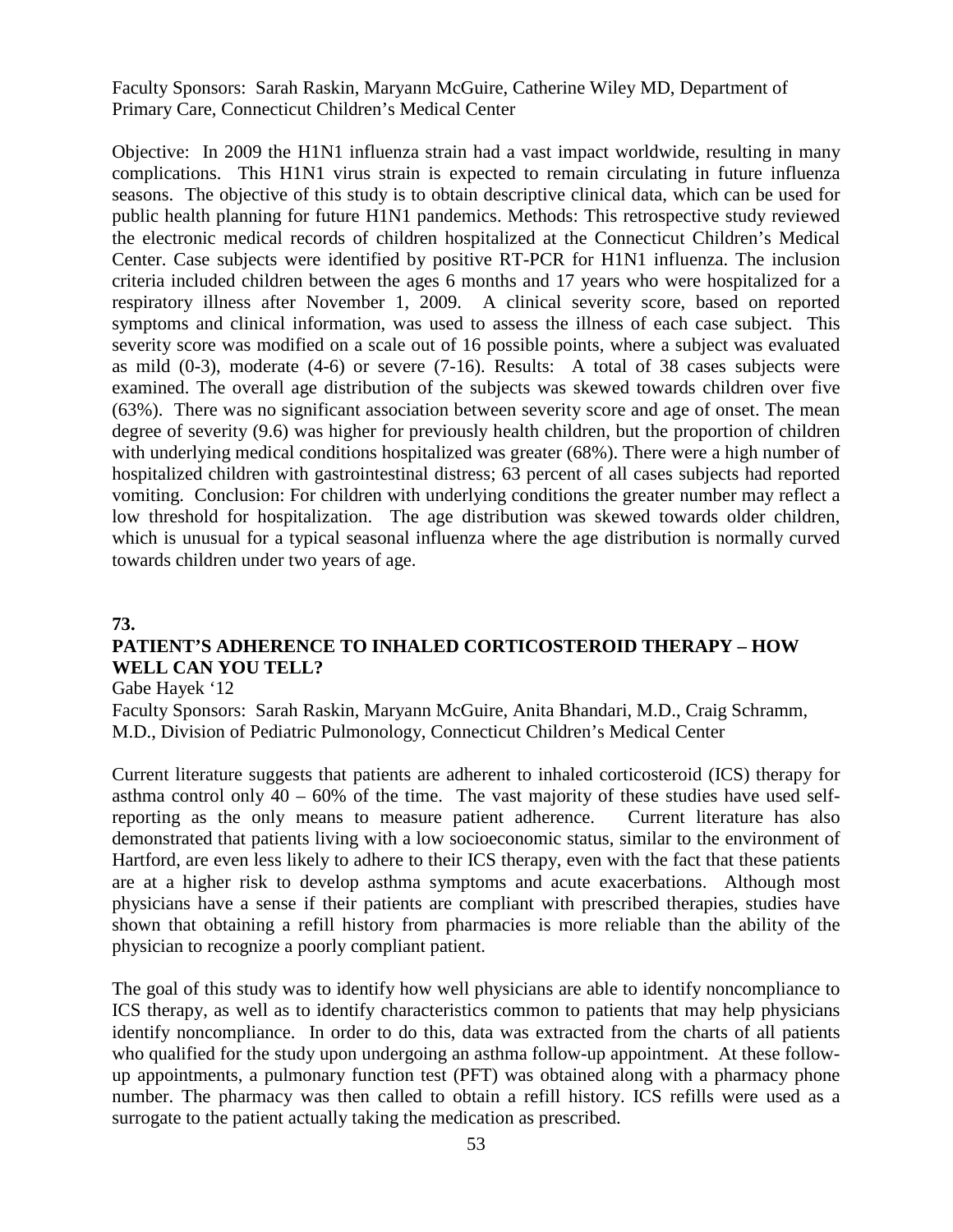The results showed that there were no characteristics that correlate to nonadherence to ICS therapy. These characteristics include: gender, age, ethnicity, BMI, maternal age, type of insurance, severity of disease, number of outpatient visits in the last 12 months, number of emergency department visits in the past 12 months, total ICS dose prescribed, dosing schedule, and if the patient uses a nebulizer. It was also found that obtaining a complete refill history from the pharmacy is unreliable, as useable information was obtained for only 130 of 200 patients (65%). Lastly, it was found that physicians were correct 100% of the time (58/58), when they thought a patient was nonadherent. However, physicians were correct only 67% of the time (58/87), when they thought a patient was adherent.

### **74.**

# **THE EFFECTS OF NURSERY STAY ON BREASTFEEDING CHOICES AND WEIGHT LOSS FOR WELL NEWBORNS**

Hannah Kaneck '12

Faculty Sponsors: Sarah Raskin, Maryann McGuire, Margaret McLaren MD, Director of Well Newborn Services and PROkids Clinic, Hartford Hospital, Connecticut Children's Medical Center, Elizabeth Brinkley RNC, MSN, Nurse Manager for Bliss Unit 6 and Maternity, Hartford Hospital.

Background Rooming in is defined as care by mothers to their newborns in room, rather than in nursery, during hospitalization. Rooming in is the seventh step designated by UNICEF and the WHO in the ten steps to being a Baby-Friendly Hospital and is a specific and quantifiable step towards ensuring mother/infant dyad exclusive breastfeeding. It has recently been observed that rates of rooming in care at Hartford Hospital, a Baby-Friendly institution, have been declining. A study of the overall time spent by each newborn in the nursery was initiated to collect baseline data for eventual quality improvement assessment.

Method Baseline temporal data and sub-group designation was collected via log sheets administered by nursing staff to each well newborn admitted to Bliss Unit 6 at Hartford Hospital from February 7th, 2011 until April 4th, 2011 (n=117). Exclusion criteria included newborns with incomplete log sheets and those being treated extensively for neonatal abstinence syndrome.

Results Comparisons of the amount of time each newborn spent in the nursery stratified by feeding decision, public vs. private care, and delivery mode sub-groups showed one point of statistically significant data. Newborns whose mothers had decided to exclusively breastfeed spent significantly less time in the nursery during the entirety of their hospitalization when compared to newborns whose mothers had decided to supplement formula with breast milk throughout hospitalization  $(p<0.05)$ . The mean number of times each newborn spent in the nursery ( $> 1$  hour) was also stratified by sub-groups; these averages show a quantitative trend of breastfed newborns spending the smallest number of times and formula fed newborns spending the greatest number of times, with supplemented newborns falling in between. Comparisons of percent weight loss for each newborn stratified by sub-groups showed no significant trends.

Conclusions Analysis of baseline temporal data indicates that newborns whose mothers decide to exclusively breastfeed are more likely to spend significantly less time in the nursery overall and will go into the nursery fewer times  $(> 1$  hour) than their supplemented or formula fed counterparts, over their hospitalization.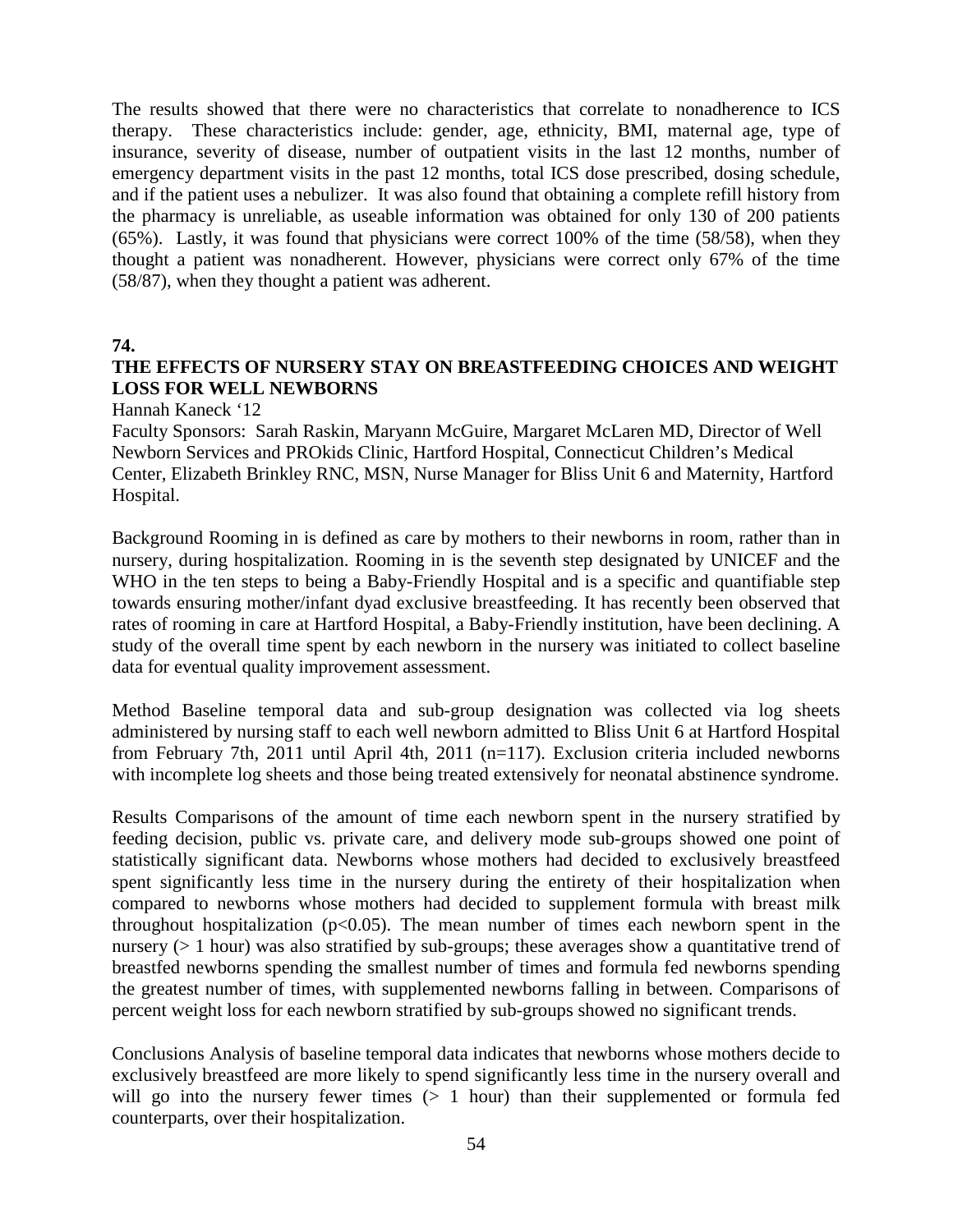# **75. THE DETERMINATION OF THE EFFECTS THE ANTICONVULSANT DRUG, GABAPENTIN, HAS IN TREATING MIGRAINE AND CHRONIC DAILY HEADACHES IN CHILDREN**

Denise Lee '12

Faculty Sponsors: Sarah Raskin, Maryann McGuire, Francis J. DiMario Jr., M.D, Division of Pediatric Neurology at Connecticut Children's Medical Center

Objective: Gabapentin (GABA) is an anticonvulsant drug (AED) used for prophylaxis of migraine headaches. We designed an IRB approved retrospective study based on medical records review to examine the efficacy and side effects of GABA and other anticonvulsant drugs in treating childhood non-trauma migraines.

Methods: Subjects (n=71, 38 girls, mean age 10.8 years old) were identified through chart reviews from January 2008 to December 2010 that were newly diagnosed and were prescribed anticonvulsants. We divided subjects into two groups: those that were on GABA and those that were on other AEDs in the duration of their treatment.

Results: Thirty-five subjects fell into the inclusion and exclusion criteria where 60% were functionally impaired by their migraine headaches and 66% had definite family history with migraines. Thirteen subjects were primarily prescribed GABA while 17 were primarily prescribed other AEDs besides GABA or non-AEDs. Through descriptive analysis, those who were on GABA primarily had an average dose of 384.62 mg and were on GABA for 12.4 months (mean). Three subjects had functional impairment due to their migraines while 8 did not experience functional impairment from their migraines while on GABA. Five subjects still had greater than 15 migraine headache days per month and 6 subjects had less than 15 migraine headache days per month while on GABA. Three switched from GABA to another AED but 8 did not switch from GABA. 6 subjects experienced no improvement while 5 subjects experienced full improvement in migraines while on GABA. Subjects that were on an AED other than GABA had a mean duration period of 5.4 months. Three subjects had functional impairment from their migraines while 5 did not have functional impairment from their migraines while on another AED. Three subjects had a frequency of greater than 15 migraine headache days while on another AED. Four subjects switched from their AED to GABA. Overall 2 subjects experienced full improvement in their migraines while on other AEDs while 3 had no improvement in their migraines while on other AEDs.

Conclusion: This retrospective chart review study suggested that GABA is not more effective in treating migraine headaches in children than other AEDs; this can be due to differences in tolerances children have when prescribed GABA or other AEDs.

**76. CHRONIC ILLNESS AND ITS EFFECT ON FAMILY FUNCTIONING: ORGANIZATION, CONTROL AND REPRESENTATIONS OF FAMILY CONFLICT AND COHESION**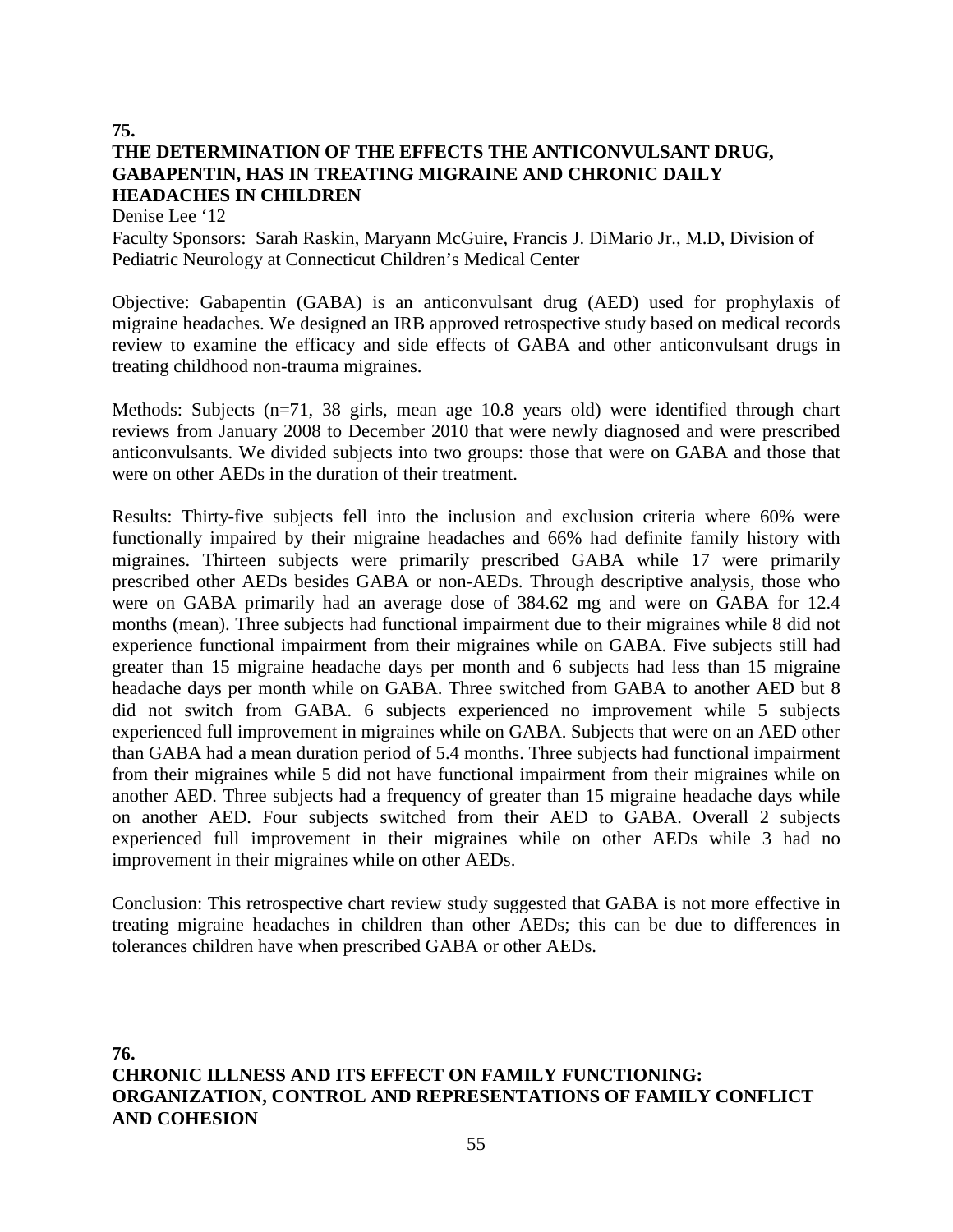Tamar McFarlane '12 Faculty Sponsors: Sarah Raskin, Maryann McGuire, Jill Popp, PhD., Department of Research, Connecticut Children's Medical Center

Objective: Previous studies show that chronic illness management has a severe impact on family functioning. This study investigated the impact of pediatric chronic illness specifically asthma and diabetes on family functioning and children's representations of family. The dimensions of family functioning analyzed were family organization (Family planning, activities, and other responsibilities) and family control (use of set rules and procedures).First, the illness group was compared to the healthy group on the dimensions of organization and control from the Family Environmental Scale (FES). Then the relationship between organization and control and children's representations of family conflict and cohesion were analyzed. Methods: Mothers of chronically ill children with asthma  $(n=14)$  or diabetes  $(n=35)$  completed measures of family conflict and control, by completing the Family Environmental Scale Assessments (FES). In addition, mothers of healthy children (n=30) completed similar measures. Children's representations were assessed using the MacArthur Story Stem Battery (MSSB). Two constructs previously developed from the MSSB were used, family conflict and family cohesion. Elements of family functioning (organization and control) were compared among illness groups and then analyzed in relation to the children's representation of family cohesion and family conflict. The statistical analysis was completed using the Multiple Analysis Variance Test (MANOVA) Results: In order to assess differences between illness group and the healthy group on the FES a Multiple Analysis of Variance (MANOVA) was run. No differences in family functioning and children's representations emerged between the asthma, diabetes and healthy groups ( $p > 0.05$ ). To assess the relationship between organization and control and representations of family conflict and cohesion, correlation analyses were run between FES variables and MSSB variables. There were no significant correlations between study variables in the asthma, diabetes or healthy groups. However, significant correlations were present when analyzing the relationship between family control and children's representations of conflict in the combined illness group, diabetes vs. asthma ( $p<0.05$ ). Based on these findings, the control variable was dichotomized into high vs. low. Following this, a MANOVA was run between the combined illness group and healthy group on children's representations of conflict and cohesion. The results indicate, mothers in the illness group only, who reported high family control had children represent less frequent themes of family conflict. Conclusions: Family functioning is important in the management of chronic illness. Families with children who have a chronic illness should have more structure and procedure in order to have optimal disease management. High family control in this study can be viewed as a positive family characteristic that should be considered when developing family interventions.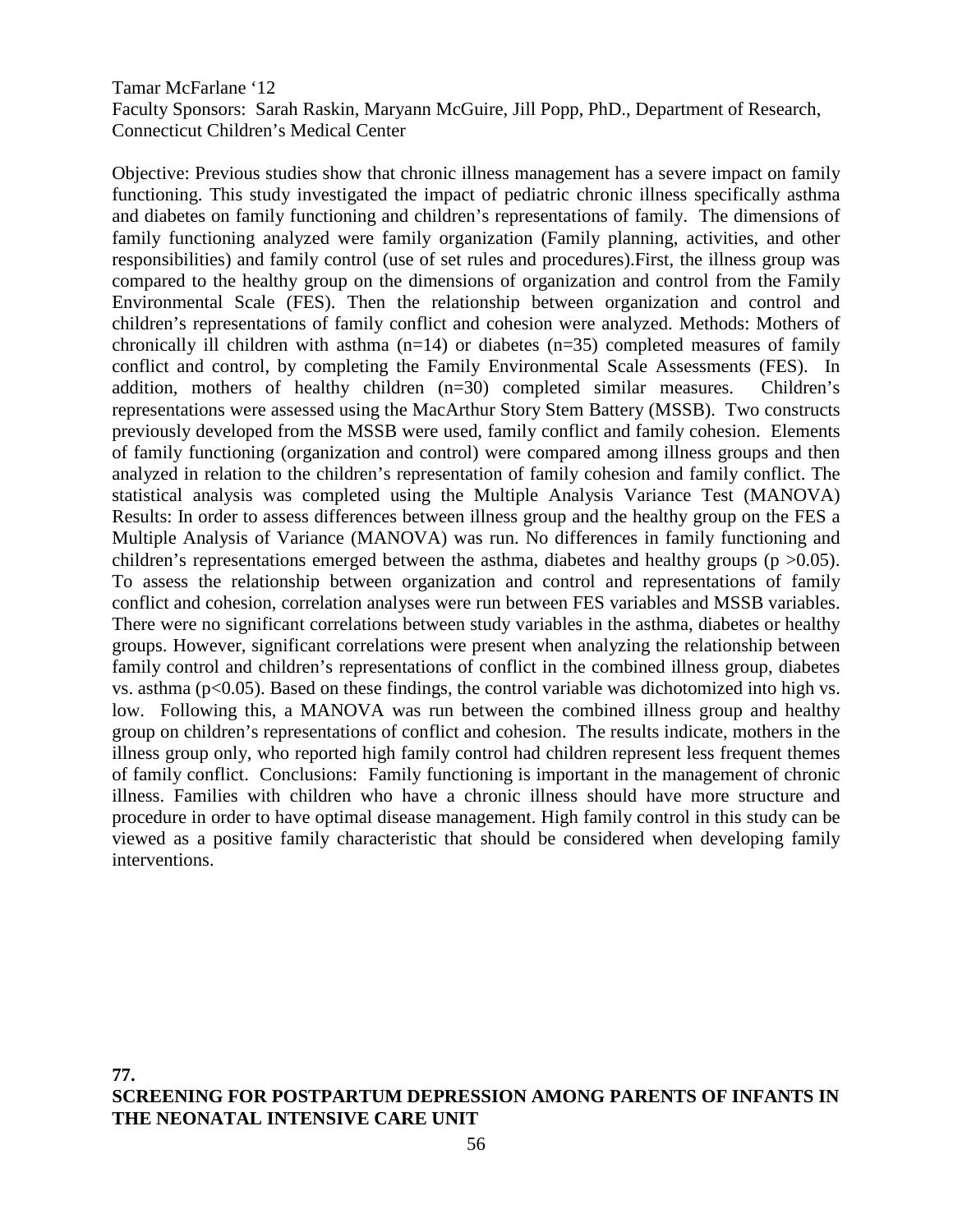Katherine R. Sausen '11 Faculty Sponsors: Sarah Raksin, Maryann McGuire, Marilyn R. Sanders, MD, James I. Hagadorn, MD, MS, Department of Neonatalogy, Connecticut Children's Medical Center

Abstract: While most mothers experience a brief period of sadness in the first 7-10 days following birth, 10-20% of recently delivered mothers suffer from more intense depressive symptoms including crying, sadness, anxiety, and even suicidal thoughts. Mothers and fathers showing these symptoms are likely to be suffering from postpartum depression (PPD), which can have adverse effects on suffering parents, their newborn infants, and other family members in both the short and long-term. In the neonatal intensive care unit (NICU), parents may be at an elevated risk of developing PPD due to the increased stress from being in the NICU environment. Therefore, effective screening for PPD while parents are in the NICU is of great importance. In this pilot study, parents of infants admitted to the Connecticut Children's Medical Center (CCMC) NICU for at least four weeks were screened for PPD using the Whooley Depression Screen and the Edinburgh Postnatal Depression Scale (EPDS). Statistical analysis was performed to determine the general parental PPD prevalence rate in the CCMC NICU, the concordance between a positive screen on the Whooley Depression Screen and the EPDS, and the general consent rate of parents asked to participate in the study. The results of this pilot study will be used to guide the development of a larger definitive study of the prevalence of and risk factors for PPD among NICU parents.

#### **78.**

#### **THE USE OF COGNITIVE PROFILES IN PROVIDING SUPERVISORY DISCHARGE RECOMMENDATIONS IN A TRAUMATIC BRAIN INJURY POPULATION** Marta Zamroziewicz '13

Faculty Sponsors: Sarah Raskin, Maryann McGuire, Sarah Bullard, Ph.D., Sarah Tartar, Ph.D., Melina Griss, Ph.D., Kevin Young, Ph.D., Shianna Walker, Ph.D, Institute of Living

Traumatic brain injury (TBI) is a major cause of disability, morbidity, and mortality for those under the age of 45 years in the United States, and thus highlighting the need for early neuropsychological assessment for individuals with TBI. The use of neuropsychological assessments in the standardization of discharge procedures of patients with TBI is important and in this retrospective record review, the influence of scores on the Cognistat, a brief neuropsychological screening examination, on restrictive supervisory discharge recommendations was examined. The files of 60 Hartford Hospital inpatients with acute traumatic brain injury who were evaluated by the Neuropsychology Unit at the Institute of Living between January 2009 and December 2010 were examined. A stepwise forward logistic regression was used to determine the best predictors of the restrictive supervisory discharge recommendations (variables included age at testing, years of education, and Cognistat subtests). The four Cognistat subtests examined (memory, calculations, similarities, and judgment) correlated with the intermittent and 24 hour supervisory recommendation (all  $p<0.05$ ) while age and testing and years of education did not correlate with either supervisory recommendation (all p>0.05). The logistic regression analysis revealed a three-step equation in which the best predictive variables (82.8% of cases predicted correctly) included years of education, the Cognistat similarities subtest, and the Cognistat memory subtest. These results suggest the most powerful model for standardization of the neuropsychological assessments used to determine supervisory discharge recommendations.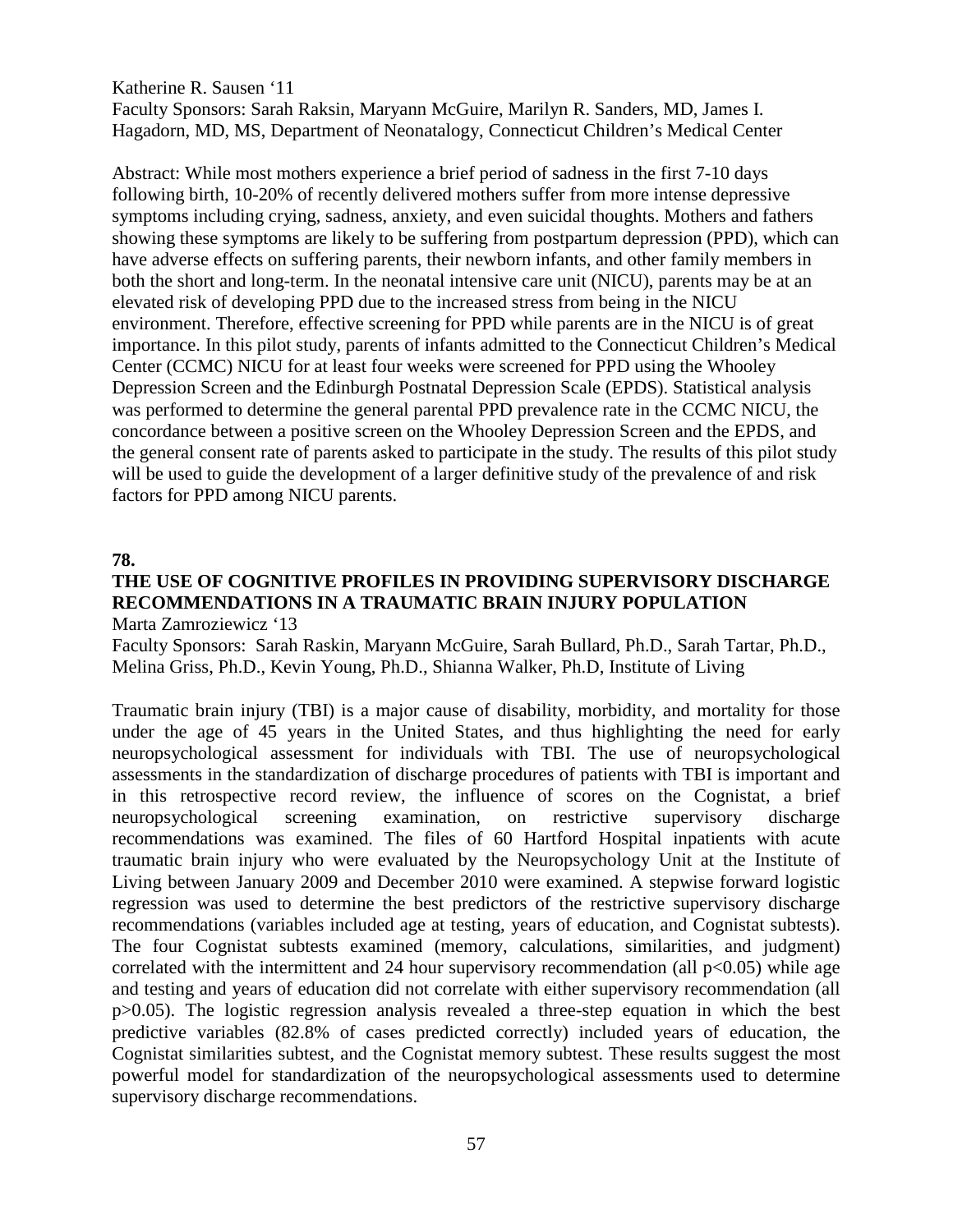# **MATHEMATICS**

### **79.**

# **HOW TO WIN AT BLACKJACK: A MONTE CARLO SIMULATION**

Kristen Anderson '11, Emily Guthorn '12 Faculty Sponsor: Philip Brown Jr.

The goal of our project is to use Monte Carlo simulation to determine the best strategy for winning at blackjack. The first and third cards are dealt to the player and the second and fourth cards are dealt to the dealer. There are 5 decks in a shoe, and the probability of getting any card is 1/12; for example, the probability of getting an Ace is 1/12. We will run a program to randomly conduct 1,000 trials and count whether or not the dealer or player wins the hand. The Dealer always hits on 16 and stays on 17. We will run three different strategies for the player: hit on 15 and stay on 16, hit on 16 and stay on 17, and hit on 17 and stay on 18. We will then compare the results of the three strategies and see which strategy is the best at beating the dealer.

#### **80.**

**EPIDEMIC MODEL ANALYSIS: A CASE OF H1N1 IN TRINITY COLLEGE 2009** Eva Arango '11, Trang Luong '11, Shuyang Zhu '13 Faculty Sponsor: Philip Brown Jr.

By the start of 2010, a new strain of swine-origin H1N1 had caused about 17,000 deaths worldwide and was declared as a pandemic by the World Health Organization. Trinity College was not an exception, and we observed a number of cases with swine flu in the spring and fall of 2009. We use an epidemic model that includes infectives, susceptibles, and removeds to study the spread of swine flu within the Trinity College community during this time period. Data on the number of students who were infected, quarantined and vaccinated are retrieved from the Trinity College Health Center.

# **81.**

### **MARKOV CHAIN ANALYSIS OF S&P 500 COMMODITY PRICING** Michelle Benjamin '11, Sarah Kohn '11 Faculty Sponsor: Philip Brown Jr.

A Markov Chain is a random process in which there is a sequence of moves between r states such that probability Pij of changing from state i to state j in next step depends only on current state of the system and not on the history of how it reached that state. The Pij's remain constant for each step in the chain. We will examine the price change corresponding to the S&P 500 from 1993 to 1994. We will project how the price changes will appear in the long run through computations with the transition matrix. This analysis will determine whether the commodity prices of the S&P 500 will increase or decrease in future years.

#### **82.**

# **DISTRIBUTING POTASSIUM IODIDE TO NUCLEAR RADIATION VICTIMS: A DRUG DOSAGE MODEL**

Kendra Gedney '11, David A. Patrick Jr. '11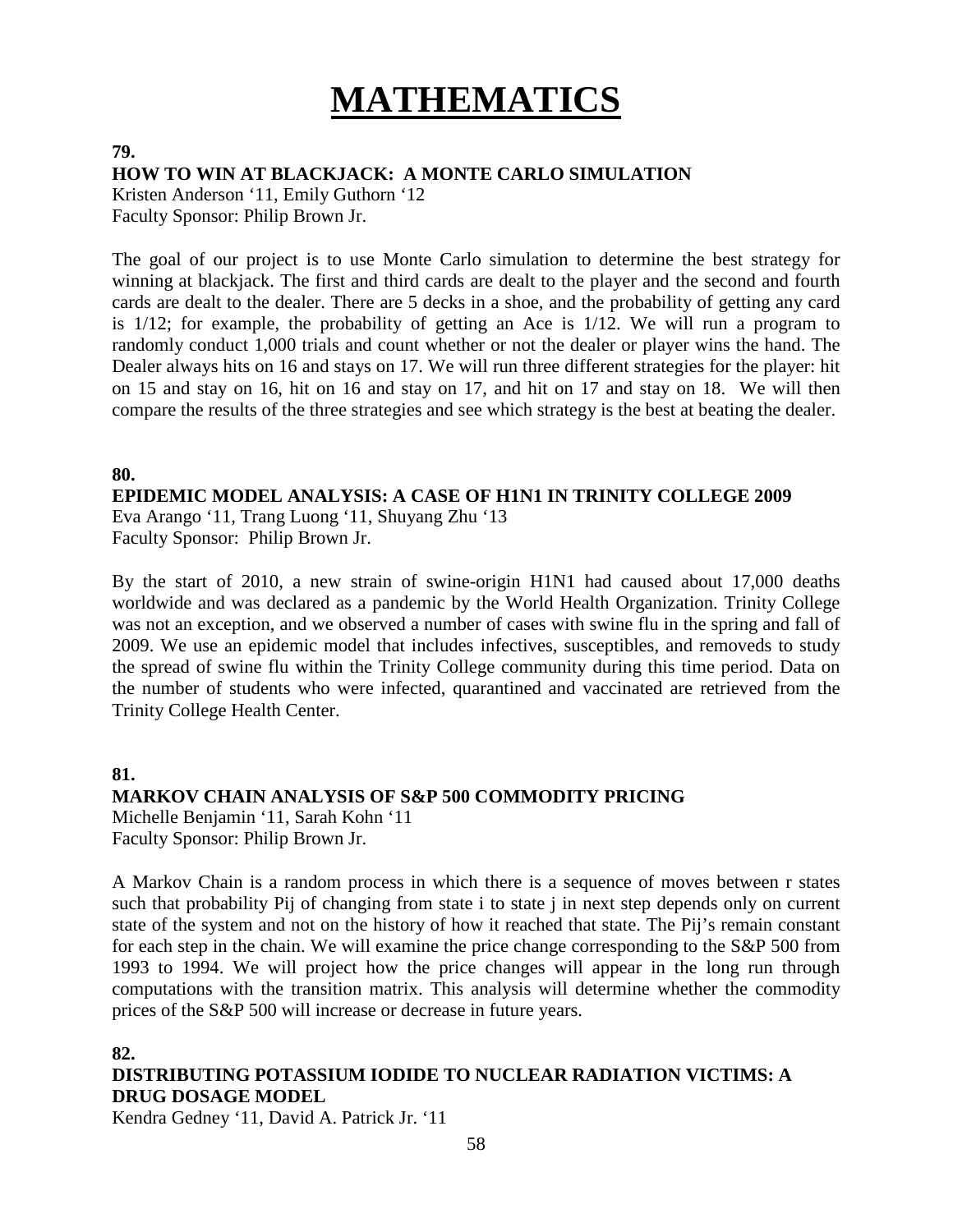Faculty Sponsor: Philip Brown Jr.

In response to the recent disaster at Fukishima power plant in Japan, we will develop a drug dosage model for the optimal amount of Potassium Iodide (KI) for the general public's protection from radiation exposure. After a nuclear disaster, radioactive iodine-131 is released into the air and environment. Once iodine-131 enters the body through breathing or through contaminated food and water, it is absorbed by the thyroid gland and can cause thyroid cancer. Distributing dosages of stable KI can protect the thyroid because the thyroid becomes saturated with the stable iodine preventing the radioactive iodine-131 from being absorbed. We will develop two models of the optimal amount and timing of distributing KI given the size of the Japanese disaster; one for adults and one for children. The models will be based upon an exponential decay model using the chemical properties specific to stable and radioactive iodine.

**83.**

# **MARKOV CHAIN MODEL OF TRINITY COLLEGE HOUSING**

Kevin Huang '12, Binay Poudel '12 Faculty Sponsor: Philip Brown Jr.

Markov chain models are useful mathematical tools to simulate a system that undergoes transitions from various states. In this project, a user-defined transition matrix will be used to simulate the distribution of housing states of Trinity College's student body; states will include housing location and undergraduate class year. Accurate values for state-to-state transition probability are difficult to obtain and require data collection over an adequate amount of time. Thus, transition matrix values will be user-estimated parameters.

#### **84. MONTE CARLO SIMULATION ON "THE PRICE IS RIGHT"** Yuan Mei '12

Faculty Sponsor: Philip Brown Jr.

This project uses Monte Carlo simulation to explore possible strategies that can be used in the game show "The Price is Right". In this show, each of the three contestants will turn a wheel that is divided into twenty different prices, the maximum of which is, for example, one hundred dollars. Each person can turn the wheel twice and the contestant who gets closest to one hundred without going over is the winner. One crucial problem to the contestants thus is when should they decide to decline to spin the second time? The threshold value for the first contestant is relatively simple to find out, but it calculation would become more complicated for the second and the last contestant. I believe using Monte Carlo simulation would produce a pretty reliable numerical result.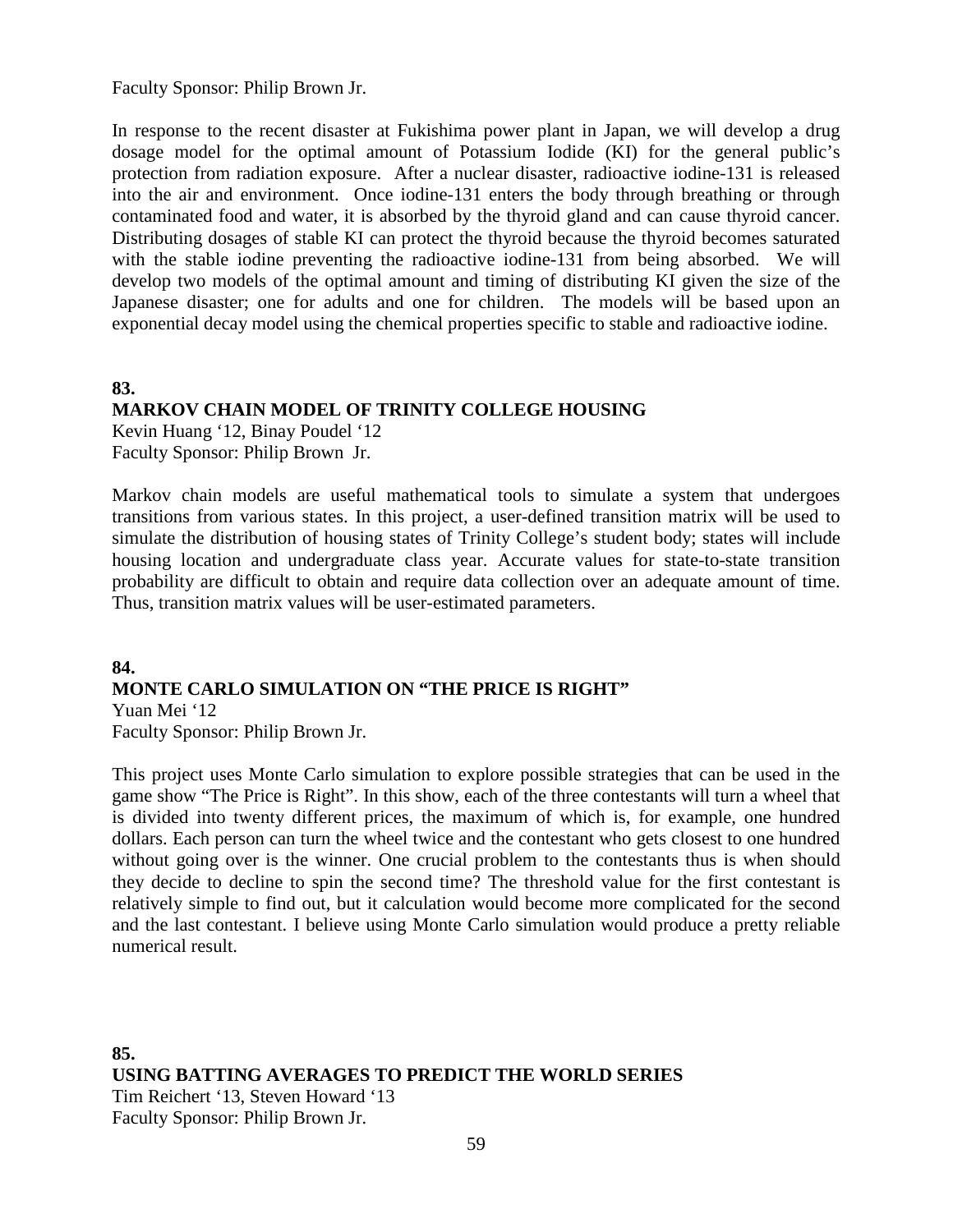Baseball has had a long-standing reputation for being a "statistician's game." Virtually all aspects of a baseball game are converted into simple and abstract statistics that tell a story of what occurred on the diamond that night. With all of the information readily available via the Internet and databases, particularly over the last few years, there is a natural tendency to determine if these statistics have a significant impact on game outcomes.

Using a series of Monte Carlo simulations, we examine the effect of batting averages (total hits / plate appearances), on baseball games. We decided to analyze batting averages on the game's greatest stage: the World Series. Simulating these games using a series of assumptions, we have "replayed" World Series outcomes over the last ten years, resulting in some startling information about the importance of batting averages.

**86. MONTE CARLO METHODS: SCIENTIFIC CLEROMANCY**  Ryan Zukus '11 Faculty Sponsor: Philip Brown Jr.

Math Using probability analysis and pseudorandom number generators, computer models of systems too complex to resolve analytically can be approximated, and predictions of future states can be calculated. This has far-reaching applications to any number of fields, emphasis in this demonstration being placed on Econometrics and/or Particle Physics.

# **NEUROSCIENCE**

#### **87.**

# **PREDICTORS OF COGNITIVE REHABILITATION SUCCESS ON A SIMULTANEOUS MULTIPLE ATTENTION TASK IN PEOPLE WITH SCHIZOPHRENIA**

Eniana Agolli '11

Faculty Sponsors: Sarah Raskin, Matthew M. Kurtz, Mara Demaio, Institute of Living

Research has shown that computer assisted cognitive rehabilitation for people with schizophrenia produces significant improvement in their daily functioning. Cognitive rehabilitation (CR) tasks train attention, memory, language and/or problem solving. The goal of this research is to examine performance on a simultaneous attention task used as part of a CR training program and determine which variables predict improvement in training. Specifically, we analyzed two measures. The first is improvement, defined as the difference between the first goal set in treatment and the highest goal attained. The second measure was just the highest goal attained on the CR task. These were compared to predictor variables: symptomatology, and cognitive pretests (Brief Test of Attention (BTA), Penn Continuous Performance Task (PCPT), Digit Span and Trails A & B). Results show a negative correlation between the total score on the PANSS negative symptoms scale and PCPT true positives, BTA total score, and the number of errors of Trails B. Additionally, stepwise regressions were conducted to predict intensity, improvement, and highest goal based on initial cognitive tests. Results indicate that reaction time on PCPT predicts intensity, and improvement while scores on Digits raw predicts only highest goal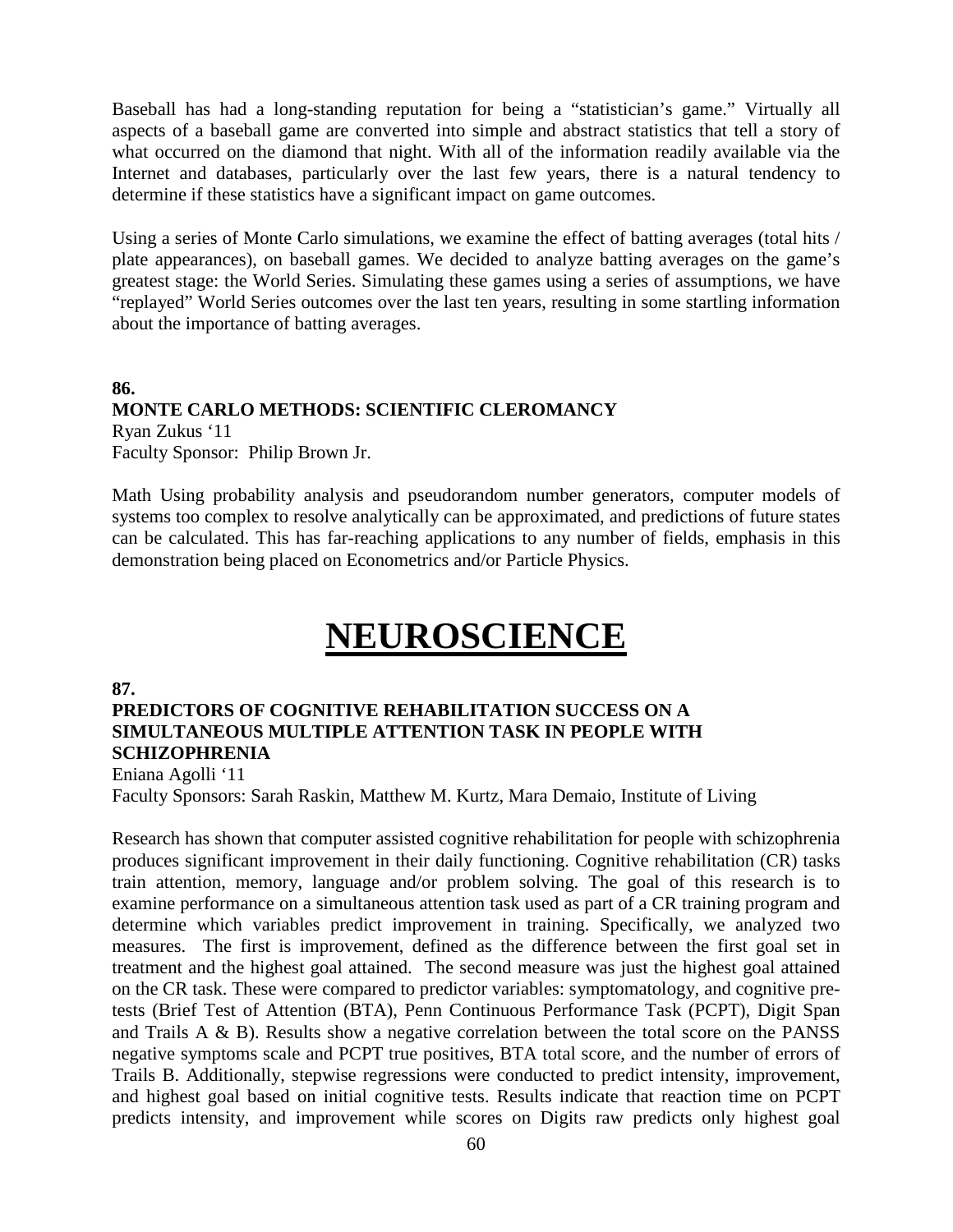attained. In addition, time on Trails A predicts intensity and highest goal and the number errors on Trails A predicts both intensity and improvement. Therefore we can conclude that those with greater initial impairments on measures of attention show the ability to improve the most. We found that that less impaired individuals are able to achieve the highest goals on CR. Furthermore, those who are slower on PCPT and on Trails A will spend more time in cognitive rehabilitation and will have the most room to improve. Based on the results, it appears that specific baseline cognitive abilities measuring attention may be useful in predicting success. Therefore, we may be able to predict who will most benefit from CR.

#### **88.**

### **THE IMPACT OF THE AGE AT SURGERY AND TYPE OF SURGICAL INTERVENTION ON LONG-TERM NEUROPSYCHOLOGICAL OUTCOMES IN SAGITTAL CRANIOSYNOSTOSIS**

Max Alderman '11

Faculty Sponsors: Sarah Raskin, Paul Kanev, MD, John Persing, MD, Department of Neurosurgery, Connecticut Children's Medical Center

Approximately 35-50% of children with nonsyndromic, unilateral craniosynostosis have neurocognitive disabilities, a strikingly higher prevalence compared to the general population. The effect of either the type of cranial reconstructive surgery or the age of patients at the time of surgery on such long-term neuropsychological outcomes remains unclear. Given the paucity of scientific evidence in regards to the age and type of surgery for patients with craniosynostosis, considerable debate exists over the optimal treatment options for this craniofacial disorder.

This multi-institutional study consisted of 43 patients who were treated operatively for isolated, unilateral sagittal craniosynostosis. The subjects were subdivided by age at time of surgery: treatment prior to 6 months of age vs. after 6 months of age; as well as treatment type: strip craniectomy vs. whole vault cranioplasty (WVC). All patients underwent testing evaluating various domains of neuropsychological function using a battery of neurodevelopmental instruments.

The results indicated that infants who undergo surgical intervention before the age of 6 months will yield, on average, better long-term neuropsychological outcomes in terms of academic achievement, IQ, and behavior. Infants who receive WVC show, on average, better long-term neuropsychological outcomes in academic achievement and behavior, while infants with a strip craniectomy show better outcomes in IQ.

**89. CONTRASTING THE EFFECTS OF A KETOGENIC DIET ON ASPECTS OF INFLAMMATION AT TWO TIME POINTS**  Joshua Altschuler '13 Faculty Sponsors: Susan Masino, David N. Ruskin

Inflammation is characterized by blood vessel dilation, fluid movement from across blood vessel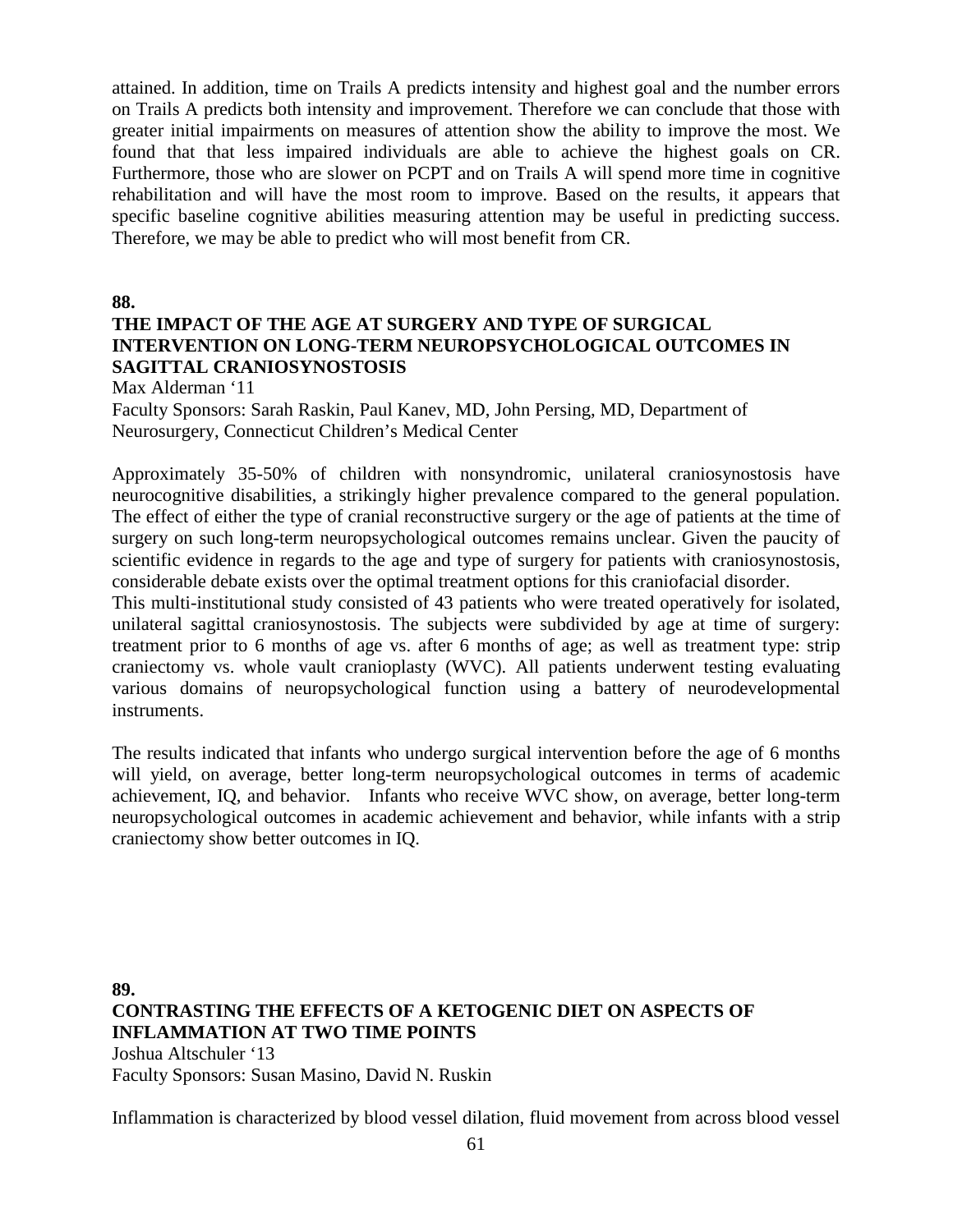walls, and white blood cell infiltration. We had hypothesized that the ketogenic diet (a very-low carbohydrate diet used to treat epilepsy) would have beneficial effects on inflammation. In initial experiments, we found that the ketogenic diet reduced swelling and fluid movement in experimentally-induced inflammation in rats (Ruskin et al. 2009, PLoS One). Further experiments extended upon this previous work to examine white blood cell infiltration. This consisted of injecting two groups of rats, one on an 8% ketogenic diet, and another on a typical rat pellet diet, with CFA (an inflammatory agent) or vehicle into one hindpaw. The injected and uninjected paws were weighed, and inflamed tissue was frozen, crushed, and dispersed in buffer. This process took place two days or two hours after inflammation was induced. An enzyme assay for myeloperoxidase was performed on aliquots of this solution; myeloperoxidase is an enzyme present only in white blood cells (specifically, neutrophils). We found that CFA induction of neutrophil infiltration was very minor at 2 h compared to 48 h post-injection. Although we found a statistically significant difference in infiltration between the subjects on the control and ketogenic diets on the 2 hour time course (the same pattern as seen in previous studies), the magnitude of myeloperoxidase in both subject groups was extremely small compared to that of the subjects of the 48 hour time point. The diet seemed to have no affect on the amount of inflammation present in terms of the weights of the injected versus uninjected paws of the 48 hour time point subjects. This could be attributed to the small sample size used during testing. Regarding this same time point, however, the ketogenic diet group had higher levels of white blood cell infiltration than the control diet group. Due to the low levels of white blood cell infiltration two hours after an injection of CFA, there will need to be further testing in the future with intermediate time points. Also, we plan to test if similar effects occur with a less strict, more clinically-relevant ketogenic diet. The ultimate goal of these experiments is to completely characterize this diet's effects on inflammation, and ascertain the underlying mechanisms.

#### **90.**

#### **ERROR MONITORING IN CURRENT AND FORMER COCAINE USERS**

Brian C. Castelluccio '12, Shashwath A. Meda, Christine E. Muska, Godfrey D. Pearlson Faculty Sponsors: Sarah Raskin, Dan Lloyd, Godfrey D. Pearlson, Institute of Living

Previous studies have demonstrated that specific regions including the anterior cingulate cortex (ACC), ventral prefrontal cortex, inferior parietal lobe (IPL) and insula are functionally associated with error processing. These regions are also identified as functionally impaired in cocaine use populations. The current study investigated error processing functionality in both former and current cocaine users together in a single statistical model. We expected to find both common and unique functional differences in the above groups in task relevant regions of an fMRI Go/No-Go task. In the present study, 29 former cocaine users (at least 6 months abstinent), 30 current cocaine users (urine positive for cocaine metabolites), and 35 screened healthy controls (age and sex matched) performed a Go/No-Go fMRI task. Scans were collected on a 3T scanner, and data were preprocessed and analyzed using SPM5. The neural responses associated with correct rejections and false alarms were analyzed. Further, an ROI based analysis was used to query specific a priori regions. Neither former cocaine users nor current cocaine users showed blood-oxygen level dependent (BOLD) differences compared to controls in neural responses to correct rejections during the Go/No-Go task. However, relative to controls, former cocaine users showed significant overactivation of BOLD patterns associated with false alarm errors in ten a priori task-relevant regions. Neural responses to false alarm errors in current cocaine users showed overactivation trending toward significance in these same regions. This study is unique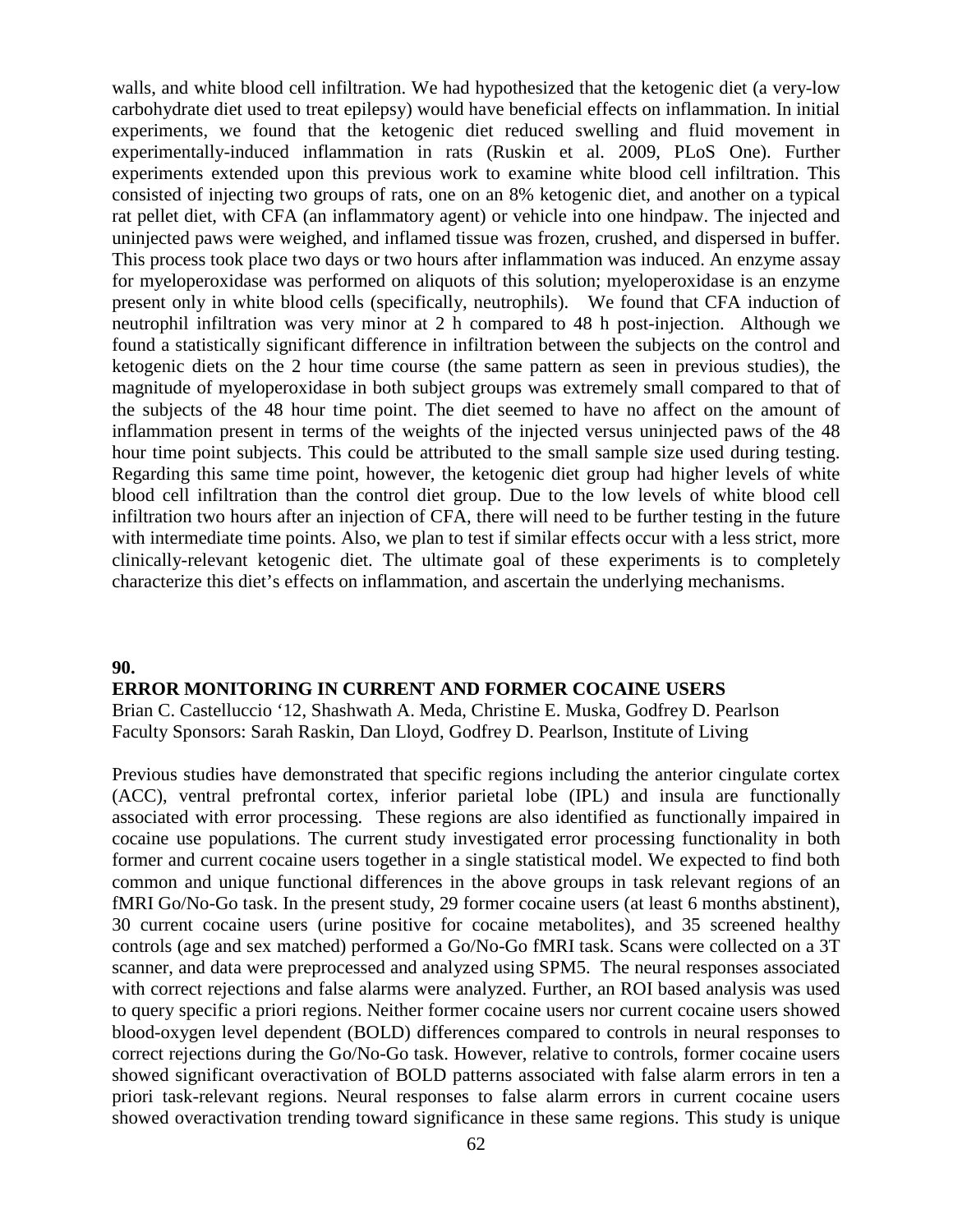in that it examines the neural activity patterns of former as well as current cocaine users. Increased activation seen in the former users group may reflect cognitive strategies that were developed in order to achieve and maintain abstinence from cocaine use. Alternatively, some cocaine users may have underlying neural differences that allow them to discontinue use more easily than others.

#### **91.**

# **THE EFFECTS OF ADENOSINE AND THE KETOGENIC DIET ON AUTISTIC BEHAVIORS IN MICE**

Jessica Cote '12, Julia Svedova '11 Faculty Sponsors: Susan Masino, David N. Ruskin

Adenosine is a neuromodulator of brain activity which might be involved in autism. This purine binds to several receptors, including the A1 receptor which is of extreme importance as it is widespread in the brain, has a high affinity for adenosine, and is inhibitory. In autism disorders, the behavioral aspects of the disorder (epilepsy, anxiety, disrupted sleep, repetitive behaviors) seem to improve with increased amounts of adenosine. The ketogenic diet is a low-carbohydrate diet that is used to treat epilepsy, and has begun usage in treating autism. Although the mechanism of the ketogenic diet is still unclear, research has suggested an important role for adenosine. In the current study, we examined mice lacking the A1 receptor for autistic behaviors, and the effect of the ketogenic diet on these behaviors. At three weeks of age, male mice were randomly assigned to a control or ketogenic diet group. At seven weeks, we used sociability and compulsive tests to observe the behavior of mice with and without the A1 receptor, on and off the diet. Results for sociability tests showed that while mice on the control diet showed no difference in their sociable behavior patterns with or without the A1 receptor, mice on the ketogenic diet produced significantly different patterns. Ketogenic diet mice with the A1 receptor preferred to be with another mouse over being alone, while ketogenic diet mice lacking the A1 receptor showed no preference. During compulsive behavior tests, no difference between treatment groups was observed. These preliminary data suggest that the upregulation of adenosine may be important for ameliorating autistic symptoms, and that the ketogenic diet could act as a therapy by increasing adenosine levels.

# **92. THE EFFECT OF NEONATAL ISOLATION TREATMENTS ON LONG-TERM POTENTIATION IN RATS**

Ela Cross '13, Georgia McAdams '14 Faculty Sponsor: J. Harry Blaise

In the brain, the basolateral amygdala (BLA) influences the formation of emotional memories and is therefore important for emotional and stress responses. The dentate gyrus (DG) is the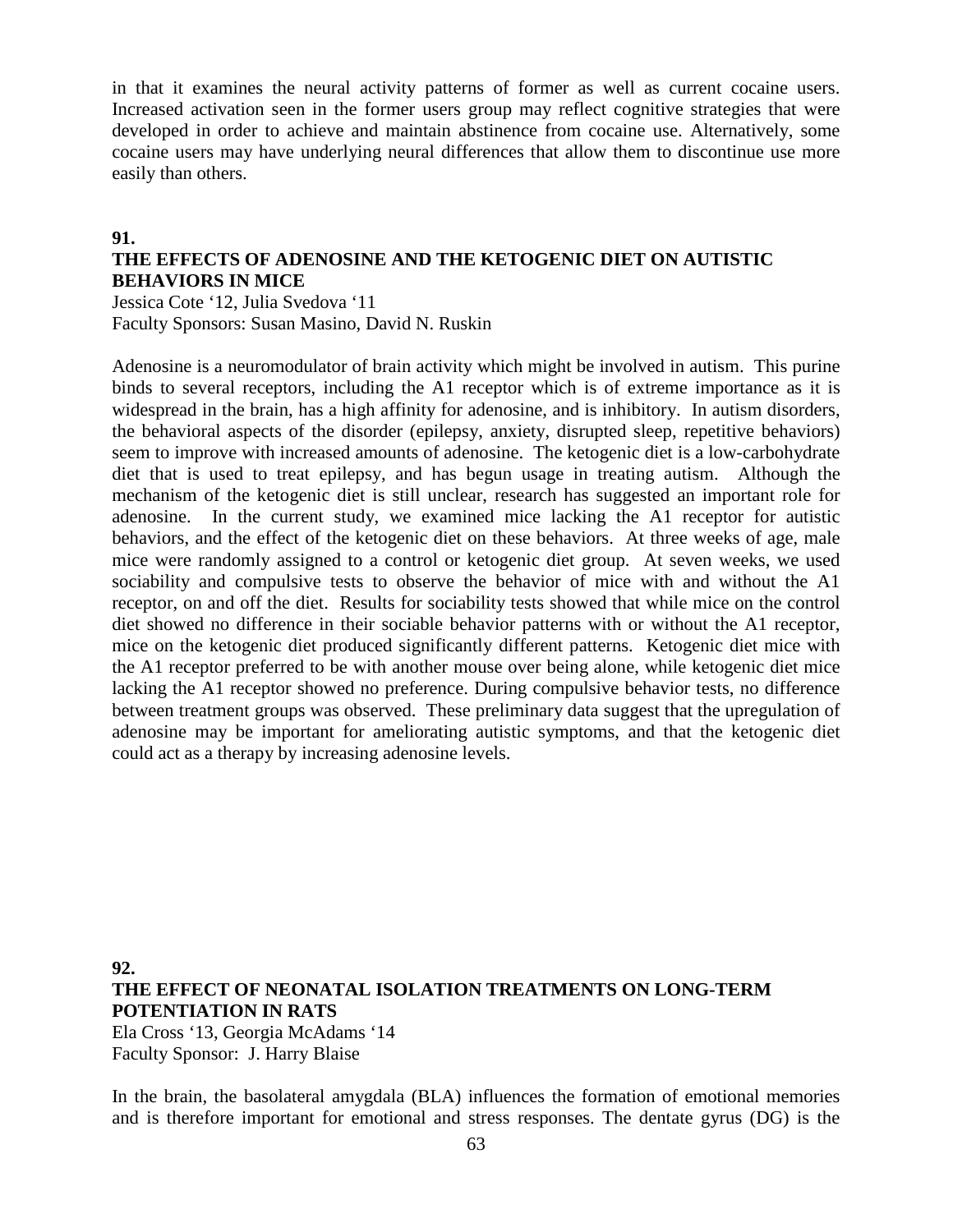subfield of the hippocampus that is concerned with learning and memory. Thus, the BLA-DG pathway is significant because the BLA and DG in the hippocampus work together to link memory with stress responses and to support neuroplasticity. Neonatal isolation is known to be an early life stressor that causes changes in long-term potentiation (LTP) recorded in the BLA-DG pathway. Previous studies have only shown the results of rats isolated for 1 hour periods from days 2-9 after birth. Currently, it is being tested to determine if the results are the same when rats are isolated for 2 hour periods from days 2-5 versus 1 hour periods from days 2-9. After maturing, these rats are implanted with electrodes in the BLA and DG through stereotaxic surgery and allowed to recover for a week; they then have LTP induced. As of yet, there is no conclusive data to prove whether these two methods of isolation produce similar or different results. The future results may help to create experiments that can be completed more efficiently and quickly.

#### **93.**

# **COCAINE WITHDRAWAL-INDUCED ASTROCYTE ACTIVATION: ROLE OF THE CORTICOTROPIN-RELEASING FACTOR 1 RECEPTOR**

Brianna Dix '11

Faculty Sponsors: William Church, Charles C. Swart, Lisa Conti, University of Connecticut Health Center

Drug abuse is a major health problem that has become an increasingly studied phenomenon affecting millions worldwide. Cocaine is just one of many substances that affects the mesolimbic dopamine pathway, and has been classified as powerfully addictive and causing withdrawal. Previous studies have indicated a significant increase in extracellular corticotropin releasing factor (CRF) in the central nucleus of the amygdala (CeA) as a result of withdrawal from all major drugs of abuse including cocaine. Also, receptors for CRF have been shown to be localized on astrocytes in this portion of the brain. Lastly, evidence indicates that CP 154,526, a selective CRF1 receptor (CRF1R) antagonist has the potential to attenuate the anxiety-like behavior associated with withdrawal by blocking these receptors. This study seeks to determine if acute and/or prolonged (2 week) withdrawal from cocaine causes astrocyte activation and/or proliferation in the amygdala of Brown Norway (BN) rats, as well as examine the effects of CP as an effective antagonist of this CRF-mediated response. In the study, the rats were given daily IP injections of cocaine (20mg/kg) for five days followed by an IP injection of CP (20mg/kg) on the sixth day. Half of the animals were tested on an elevated plus maze (EPM) and sacrificed on the sixth day. This process was repeated for the remaining rats on the twenty-first day. The results indicated that there is no effect of any of the three variables, cocaine, CP, or day, on astrocyte activation and/or proliferation in the CeA. Similarly, no effect was seen on the EPM. However, evidence from other studies indicates that these results are likely substantial to this experiment only. In the future, this study should be repeated, potentially looking at alterations in the time frame utilized for withdrawal and the brain region examined for astrocytes. If successful, results could lead to more information about potential treatments for drug addiction and withdrawal with the possibility of CRF1R antagonists as a therapy for preventing drug relapse.

#### **94. EFFECT OF THE KETOGENIC DIET VERSUS CONTROL DIET ON NOCICEPTION IN MICE**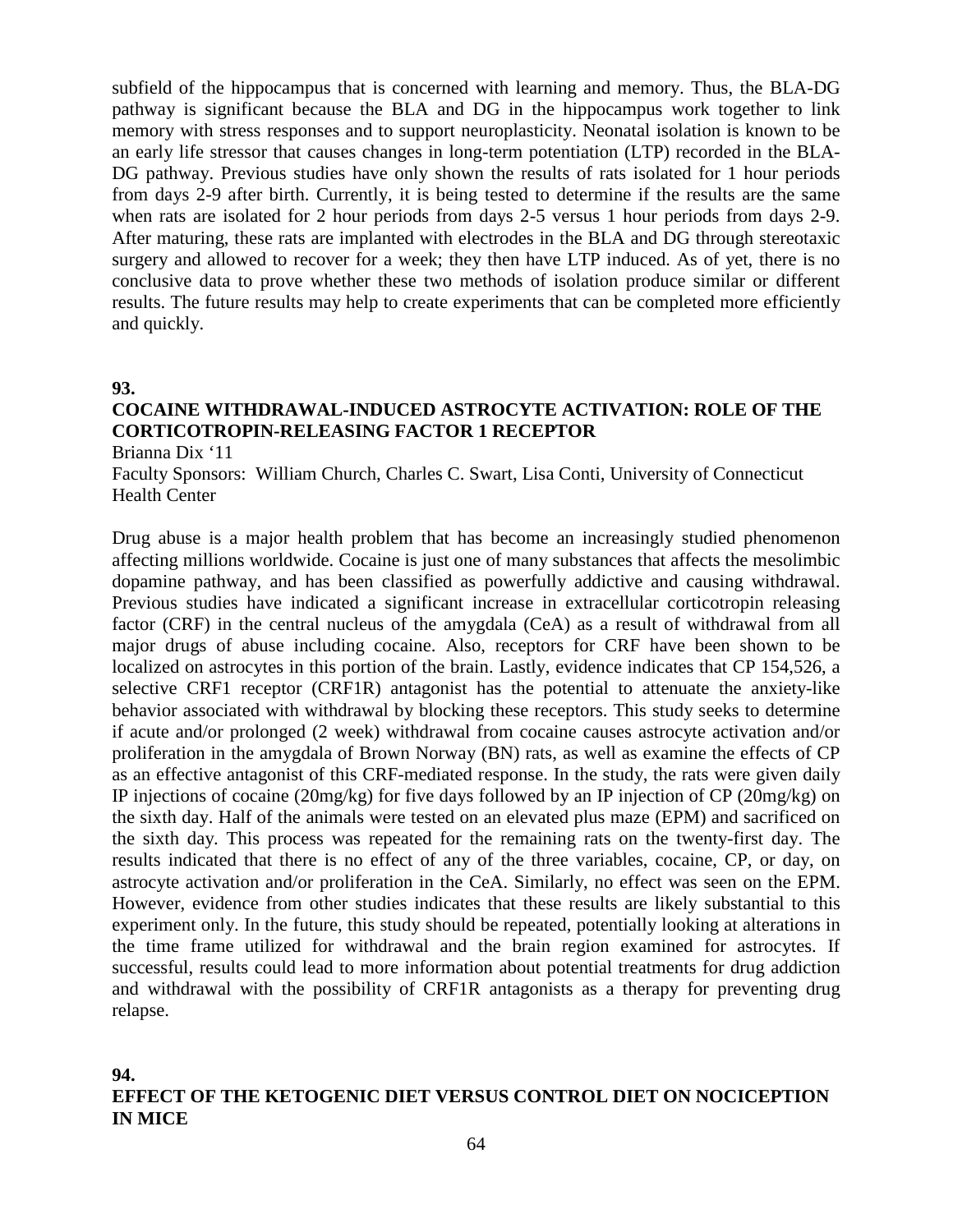Jessica Fortin '14 Faculty Sponsors: David N. Ruskin, Susan Masino

The ketogenic diet is a high fat, low carbohydrate diet that adjusts the body's metabolism to use ketone bodies instead of glucose for fuel. The diet has been proven effective in raising the seizure threshold of epileptics, especially in children. The effects of the diet on pain sensitivity (nociception) are being studied in mice on the ketogenic diet against mice on a control diet. Mice were fed either a control diet or the ketogenic diet (8% protein) for three weeks. At 7-8 weeks of age the right hind paw was injected with one of three solutions: a 5% 20µL solution of formalin, 1.6µg capsaicin in saline with 7% DSMO (both of which induce a painful response), or vehicle (saline with 7% DMSO). The injected mice are then placed in an individual clear container and the amount of time spent biting and licking the injected hind paw is recorded. The data from the capsaicin trials (n=11) suggest a difference between nociception for mice on the control and ketogenic diets, with mice on the ketogenic diet having less time spent biting/licking . The data from the formalin trials are inconclusive with varying results for nociception (average time spent biting) between mice on the control  $(n=8)$  and ketogenic  $(n=14)$  diets. Further experiments will focus on adjusting the formalin concentration and volume and utilizing other injection solutions to corroborate the capsaicin results. The results of this research have a direct connection with human clinical medicine - if the ketogenic diet is effective at decreasing nociception it could prove to be a beneficial therapy for chronic pain sufferers.

#### **95.**

#### **ALTERED DEFAULT MODE NETWORK CONNECTIVITY IS CORRELATED WITH IMPULSIVITY AND BINGE DRINKING IN COLLEGE STUDENTS** Kristina Foster '11

Faculty Sponsors: Sarah Raskin, B. Anderson, M. Ginley, H. Tennen, C. Austad, C. Fallahi, R. Wood, and G. Pearlson, Olin Neuropsychiatry Research Center, Central Connecticut State University, and Yale University School of Medicine

Current studies are investigating changes in "resting state" brain function as a means of further understanding mental disorders such as Alzheimer's disease, schizophrenia, and autism spectrum disorder. These disorders have shown altered functional connectivity in a network of brain regions identified as the default mode (DMN). These regions include the posterior parietal cortex (PCC), the inferior parietal lobule (IPL), the medial prefrontal cortex (mPFC) and precuneus. Impulsivity is a multi-faceted trait that is present in many psychopathologies and has been correlated to increased substance use disorders, therefore may correlate with altered functional connectivity in the DMN. This study was part of the Brain and Alcohol Research in College Students (BARCS) study conducted at two Connecticut colleges. Healthy undergraduate students (n=91) completed the Barratt Impulsiveness Scale (BIS-11) and the Balloon Analog Risk Task (BART) during an initial session. Monthly self-assessments of alcohol and drug use were completed via computerized surveys. In another session, participants underwent an fMRI scan. FMRI data was processed using SPM5 before utilizing independent component analysis (ICA) to determine the component most temporally correlated to an a priori default mode mask. SPM5 was used for a second-level analysis. The first-order factors of the BIS-11 correlated strongly with their respective second-order factors. BIS-11 attentional impulsiveness was correlated with increased connectivity within the precuneus. BIS-11 motor impulsiveness correlated with a decrease in connectivity in the IPL and precuneus but increased connectivity within the PCC and mPFC. BIS-11 non-planning impulsiveness correlated with decreased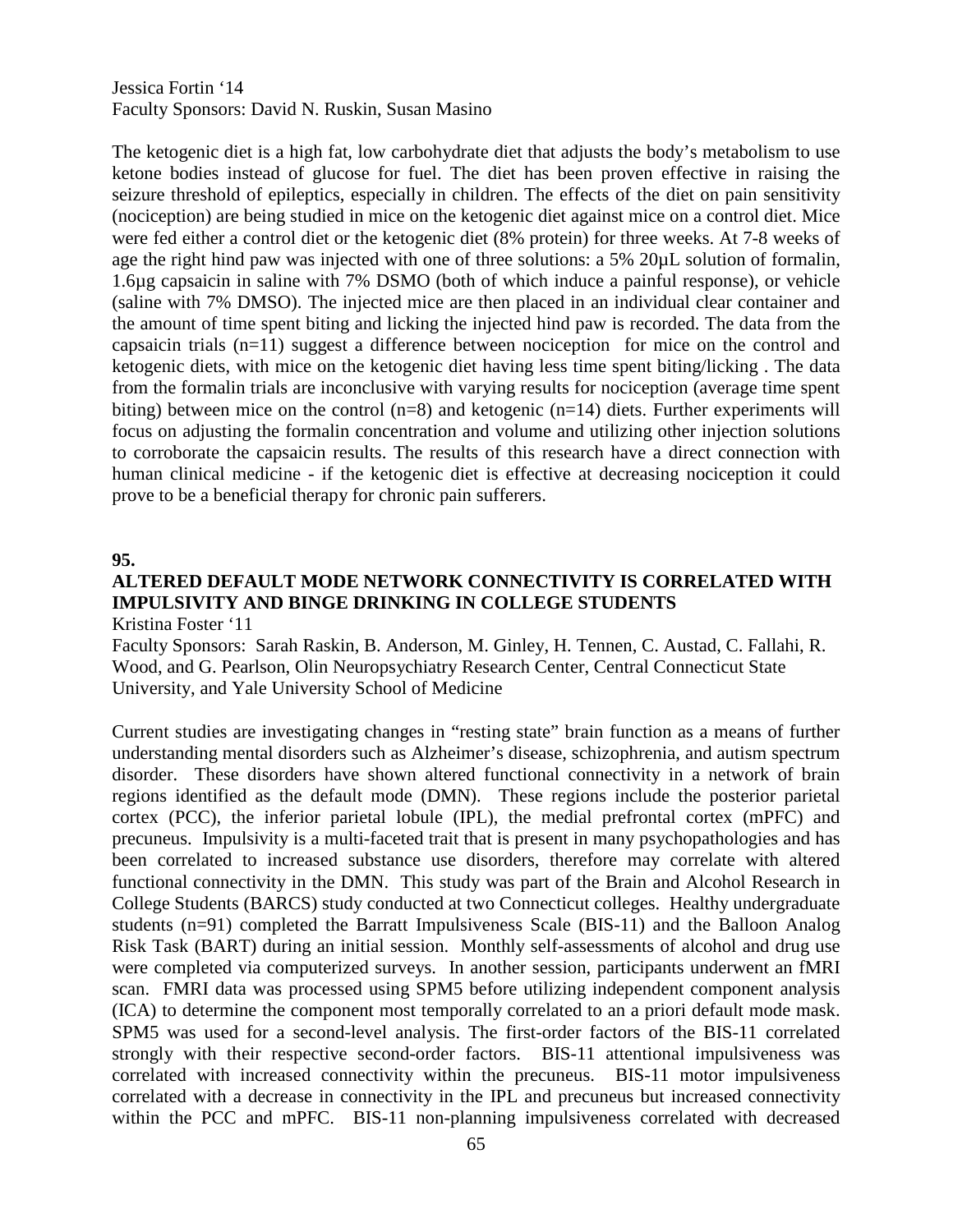connectivity in the IPL but increases in the mPFC and precuneus. The BART correlated with decreased connectivity within the mPFC. Participants who did not binge drink, in the month leading to the scan, showed stronger connectivity within the IPL and precuneus than those participants who did binge. These results suggest that the BIS-11 and BART impulsivity measures are associated with altered DMN connectivity and that altered DMN connectivity may be a risk factor for or consequence of binge drinking.

#### **96.**

**PSYCHOMETRIC PROPERTIES OF THE MEMORY FOR INTENTIONS SCREENING TEST FOR YOUTH (MISTY)**

Julianne Garbarino '11, Ginger Mills '12 Faculty Sponsor: Sarah Raskin

Prospective memory (PM), or remembering to do something in the future, is important in the daily lives of children and adults alike. The Memory for Intentions Screening Test for Youth (MISTY), is based on the psychometrically valid MIST (Raskin, 2009). The study of PM in children is still emerging, with an increase in research in the past ten years and the need for valid clinical measures. The MISTY is unlike previous tests in its use of two different time delays, both event-based and time-based tasks, and both action and verbal responses. The MISTY has been piloted on 113 children ages 5-14. All trials on the MISTY were significantly intercorrelated (p<.001) with all other trials. All trials also significantly correlated with the total score. Age was significantly correlated with MISTY total score (r=.719) performance but gender and ethnicity were not. There was strong interrater reliability  $(r=90)$ . Importantly, the MISTY was able to show stronger differences in performance of younger children than older children depending on time delay and cue type. Younger children (ages 5-10) performed significantly better on shorter delays (two minutes) than longer delays (10 minutes) and event-based cues than time-based cues, while older children did not perform differently on shorter verses longer delays or event versus time cues. Age group variation in significance on these comparisons suggests that consideration of time delay, cue type, and response type may explain some of the conflicting findings in the literature about age differences in PM ability among children.

# **97. NEUROANATOMY OF THE SUPRAESOPHAGEAL GANGLIA OF THE GIANT WATERBUGS BELOSTOMATIDAE** Amy Hackett '14

Faculty Sponsor: Charles C. Swart

Outside of the behavioral and habitual knowledge of the insect, not much is known on the anatomy and physiology, particularly concerning the central and peripheral nervous system.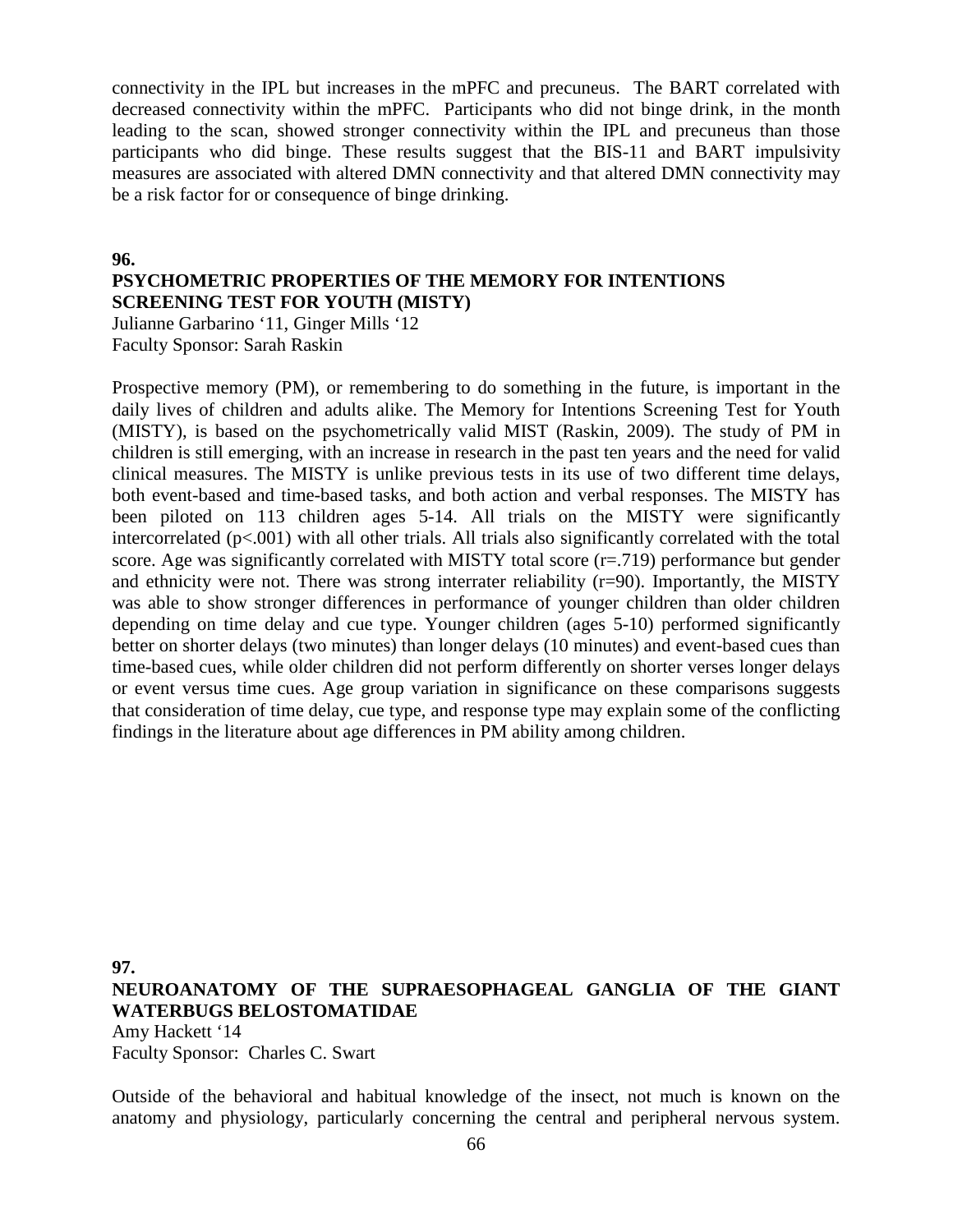While the general morphology of the central nervous system has been described essentially nothing is known concerning the the nature of the tissue itself including cellular composition and physiology. Because these animals are not available in the winter I examined a number of preserved specimens with the goal of mapping the neural cell composition of the central nervous system. Using the whole mount staining with toluidine blue I have mapped cellular composition of the subesophageal ganglion and optic lobes. This basic neural map will be used in subsequent studies this summer with field caught specimens to trace the axonal tracts between various peripheral nerves and the central nervous system.

#### **98.**

### **THE EFFECTS OF ALCOHOL ON THE MENTAL CAPABILITIES IN COLLEGE STUDENTS**

Sarah Isaac '14, Nick Caggiano '14 Faculty Sponsor: Sarah Raskin

Binge drinking is defined as a pattern of consumption that raises the blood alcohol concentration to at least 0.08%. It has been suggested to be a significant factor in causing brain and cognitive damage. This study evaluates drinking trends, memory and cognition in young adults 18 to 21 years of age. So far, 501 first year students have been tested at Trinity College. Participants were categorized into one of four groups: never drank, drank but never binged, binged but not in the last 30 days, and binged in the last 30 days. They were administered a mental health screening, M.I.N.I. (Mini International Neuropsychiatric Interview) to determine whether they were applicable for the study and to analyze any trends amongst drinking behavior. Additionally, participants were presented with a battery of cognitive and memory tasks in JANET and COGSTATE in order to assess patterns amongst drinking groups. It has been demonstrated by these tests that subjects in the group of individuals that have binged in the past thirty days are much more likely to have alcohol and substance abuse disorders and mood disorders such as a depressive episode, with females, in general, being more likely to be classified as binge drinkers. Furthermore, the group that binged in the last thirty days performed worse on a test measuring declarative memory, and social drinkers showed the poorest performance on a test measuring impulsivity. Alcohol has been shown to have a noticeable effect on mental capabilities in individuals, including aspects such as memory and impulsivity. Moreover, it was shown that it is important to determine how often an individual binged in measuring the degree of impairment of mental facilities.

# **99. MEMBRANE PROTEIN BASED ENCODED LIBRARY TECHNOLOGY SELECTION DEVELOPMENT**

Annie Jenney '11 Faculty Sponsors: William Church, Jean Zhang

During the semester, I spent forty hours a week interning at GlaxoSmithKline in Waltham, MA at their Molecular Discovery Research site. I assisted in the development of a method to extract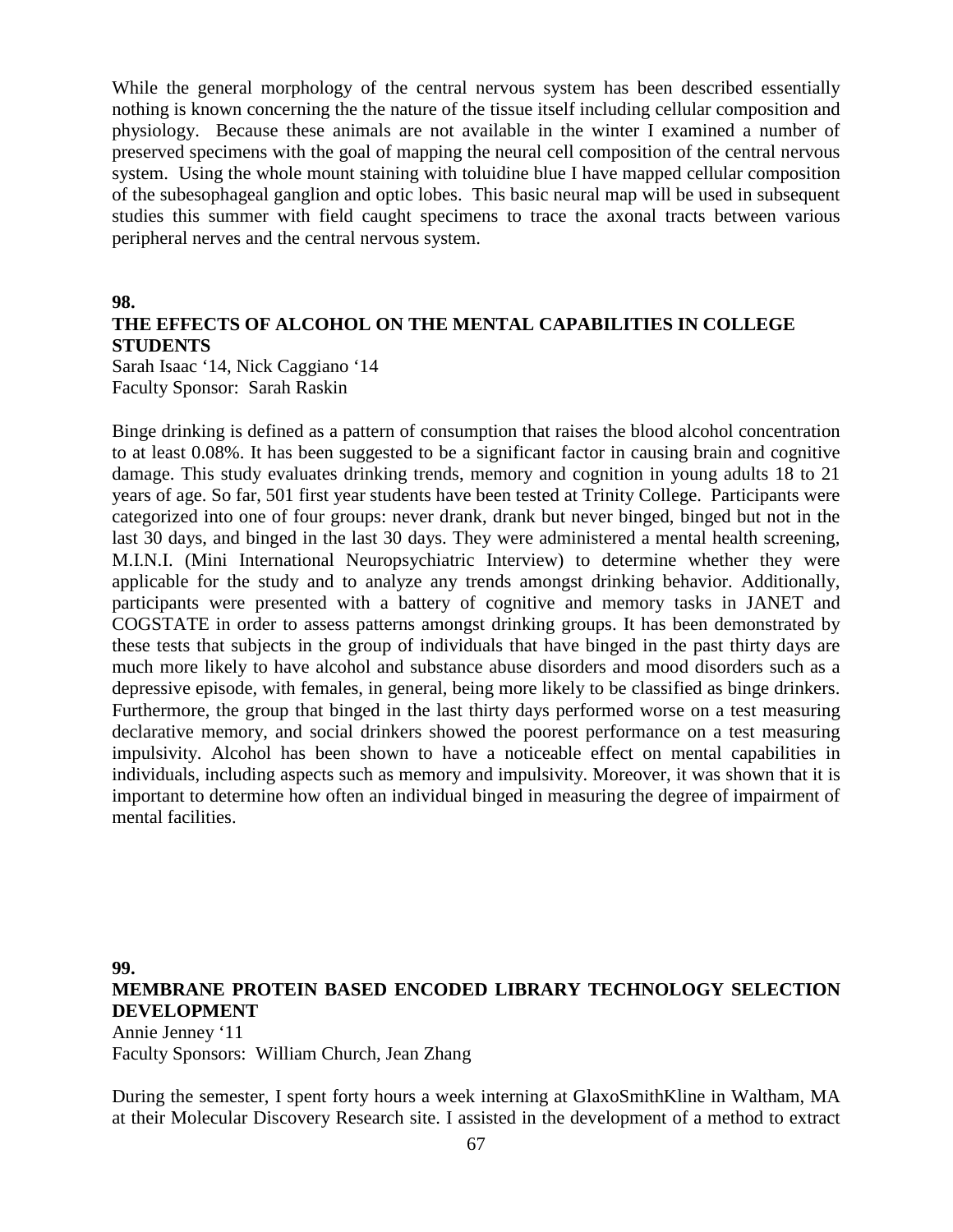and isolate membrane proteins in their active form. This required homogenization of the cells, physical extraction of the proteins using ultra centrifugation, and finally flow cytometry and fluorescence detection to measure quantitatively for protein expression. We then used these isolated membrane proteins as targets of interest and we enriched them using a small molecule library. We also developed a membrane protein based selection protocol. Using Encoded Library Technology (ELT), the isolated membrane proteins were then subjected to a modified selection process. The development of this selection process using Membrane Protein Based Targets is an ongoing project.

#### **100.**

#### **THE EFFECT OF THE KETOGENIC DIET ON AUTISTIC MICE**

Michelle Murphy '14

Faculty Sponsors: Susan Masino, David N. Ruskin

Autism is a neurological disorder that causes impaired social and communication skills. Generally this disorder is thought of in a human context, but there is an inbred strain of mice, BTBR, that shows the same distinctive symptoms of autism in humans. A possible treatment for autism is the use of the ketogenic diet, which is a low-carbohydrate and high-fat diet. The sociability of the autistic mice on a control diet and of the autistic mice on a ketogenic diet was tested by using a three-chambered compartment experiment. In this experiment, a mouse was placed in the central chamber, which had doors to the next-door chambers, and the time that the mouse spent touching the cages in the left and right chambers that were either empty or contained other mice was determined. Three 10-minute phases were timed: the first phase only had the testing mouse, the second phase had a new mouse placed in one of the cages and the third phase had the mouse from the second phase plus another novel mouse placed in the other cage. During phase two, it was found that the autistic mice on the control diet spent less time interacting with the new mouse compared to the time that the mice on the ketogenic diet spent interacting with the new mouse. During phase three, it was found that the mice on the control diet did not spend significantly more time interacting with the novel mouse, and that the mice on the ketogenic diet did spend significantly more time interacting with the novel mouse. These data demonstrate that the social interaction of the autistic mice was improved by a ketogenic diet. Finding evidence that a ketogenic diet can alleviate symptoms of autism in mice is important because the ketogenic diet could be used to treat autism in humans.

**101.**

# **BRAIN AND ALCOHOL RESEARCH IN COLLEGE STUDENTS: COLLEGIATE ACADEMIC PERFORMANCE IN RELATION TO ALCOHOL CONSUMPTION AND COGNITIVE ABILITY**

Lara Novak '11 Faculty Sponsor: Sarah Raskin, Funded by National Institute on Alcohol Abuse and Alcoholism

Research Question: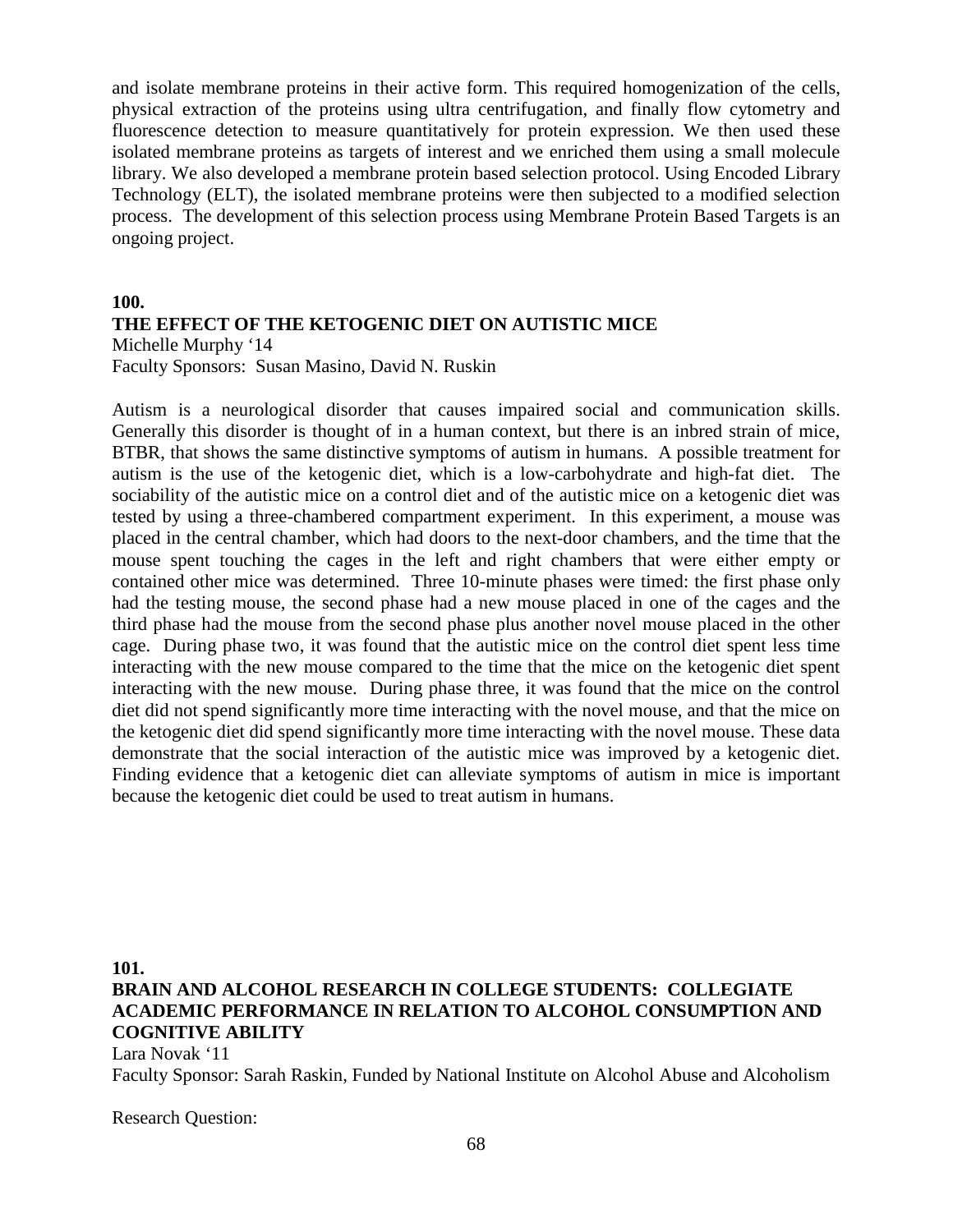What is the relationship between drinking patterns, grade point average (GPA), and cognitive functions in first-year college students?

Hypothesis:

Increased binge drinking in college students in a two-year period will correlate with lower levels of academic performance and cognitive ability per semester.

Background: College students are at the highest risk for and engage in the highest rate of heavy episodic drinking. Excessive alcohol consumption is associated with increased mortality rates as well as functional and structural abnormalities in the brain. Binge drinking may also impact academic performance and cognitive function, but the association is uncertain. This study will examine the relationship between drinking patterns, GPA, and cognitive functions in first-year college students. Methods: Subjects were a representative sample of first year college students from Trinity College and Central Connecticut State University ranging in ages from 18-25 years old (N=200; 42.5% male). Non-cognitive assessment measures were administered including, demographic data, DSM-IV Mini International Neuropsychiatric Interview, medical history, substance use history, monthly substance use surveys, and a saliva sample. SAT/ACT and current and cumulative GPA scores were obtained from official school records. Monthly webbased substance use surveys assessed drinking patterns that were self-reported by participants over four academic semesters. Within the surveys, the subjects answered N of days they consumed any alcohol, N of days they engaged in binge drinking, and the maximum number or drinks they consumed in a 24-hour period. The category of binge drinking was classified as having a blood alcohol content (BAC) of 0.08 gram percent or above. Cognitive assessment measures included two computerized cognitive task batteries including, the Cogstate Research battery and the JAva NEuropsychological Test (JANET) battery. Results: Three linear regression models were used to predict semester GPAs based on a combination SAT scores and all previous semester GPAs. SAT/ACT scores were shown to be significant predictors of GPA for the first two college semesters. There was not a significant trend when predicting the third semester GPA and were not significant in predicting GPA for the fourth semester of college. Alcohol use was significantly correlated with lower GPAs than previously predicted by standardized test scores and previous GPA. The spring '09 semester revealed a significant negative correlation between binge drinking and academic performance (r=-0.16; p=0.035). There was also a negative trend in academic performance for the fall '08 semester in relationship between academic achievement and the number of days per semester alcohol was consumed. (r=- 0.138;  $p=0.07$ ). This trend was not significant in the following semester. Conclusions: Similar to findings in outside literature, SAT/ACT scores tend to predict the academic performance, specifically GPAs, in first year college students. There is a negative correlation between academic performance and alcohol consumption in the first year of college, but this association is lessened in subsequent semesters. This pattern may be explained by adjusting to college life, alcohol tolerance, or moderation of drinking patterns.

**102.**

# **DIFFERENTIATION OF SH-SY5Y CELLS BY RETINOIC ACID: PROTECTION AGAINST NEUROTOXICITY?**

Lisa Pierce '11 Faculty Sponsor: William Church

The present study was carried out to investigate the impact of cell differentiation on neurodegeneration. The SH-SY5Y cells were differentiated using retinoic acid and then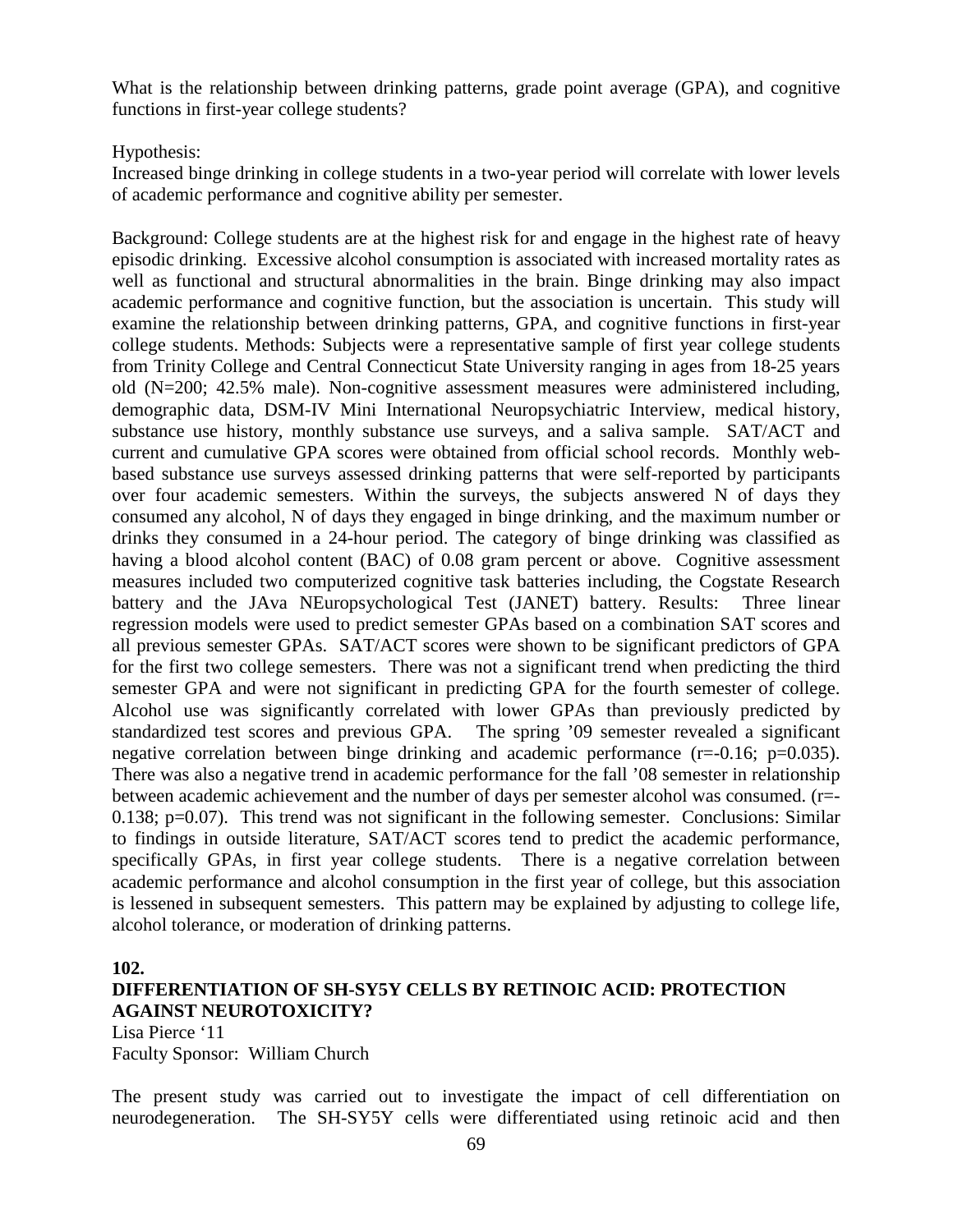differentiated and undifferentiated cells were exposed to the neurotoxins Rotenone and MPP+. Following a 24 hour exposure to neurotoxin, cell viability was determined using a fluorescent dye assay. Rotenone concentrations of 0 nM, 2.5 nM, 5 nM, and 7.5 nM and MPP+ concentrations of 0  $25M$ , 0. Retinoic acid was assessed by morphological changes in cell size and the number of processes extending out from the soma. The results showed that the toxic effect of Rotenone on the undifferentiated cells is slight, but the effect does appear to be concentration dependent. At the highest dose tested, Rotenone neurotoxicity was attenuated by Retinoic acid differentiation.

### **103. COMPARTMENTALIZATION OF ASCORBIC ACID IN BODY TISSUE VS. NERVOUS TISSUE IN THE POND SNAIL,** *HELISOMA TRIVOLVIS*

Lisa Saa '14

Faculty Sponsor: Charles C. Swart

Antioxidants protect against free radical damage caused by oxidation within the brain. Ascorbic acid is one antioxidant that may protect against oxidative stress, which may cause aging and agerelated diseases. The pond snail *Helisoma trivolis* is shown to be very receptive to its environment; in particular, it is strongly affected by the water chemistry. Thus, these snails were used to study the effect of increased ascorbic acid treatments on the concentration of ascorbic acid within the brain. Snails were placed in one of four different treatments: 0, 50, 75, and 100 milligrams per liter. After two to three days, the snail brain was dissected and a potassium ferricyanide assay for ascorbic acid was conducted. First, the brain tissue was homogenized in 200 microliters of de-ionized water by sonication. The solution was then centrifuged for 10 minutes at 2100 rotations per minute, mixed with 100 microliters of 1 molar perchloric acid to precipitate dissolved proteins, and centrifuged again. Finally, the ascorbic acid within the brain tissue was reacted with a 0.015 M potassium ferricyanide and 0.015 M iron (III) chloride solution. A spectrophotometer was then used to determine the concentration of ascorbic acid within the brain. Ascorbic acid levels in the brains of the snails do increase stepwise with increasing environmental concentration. However, the differences did not reach the level of statistical significance. Increasing the level of antioxidants within the nervous system would be predicted to have a positive influence on neural cell longevity. Future experiments should explore which components of neurophysiology are enhanced by increased antioxidant levels.

**104. THE EFFECT OF INCREASED ASCORBIC ACID ON ACETYLCHOLINESTERASE ENZYME ACTIVITY IN VITRO AND IN THE POND SNAIL** *HELISOMA TRIVOLVIS* Nicholas J. Stewart '11 Faculty Sponsor: Charles C. Swart

Acetylcholinesterase (AChE) and its substrate acetylcholine are essential biochemicals involved in several neural systems ranging from neuromotor control to higher order cognitive processing.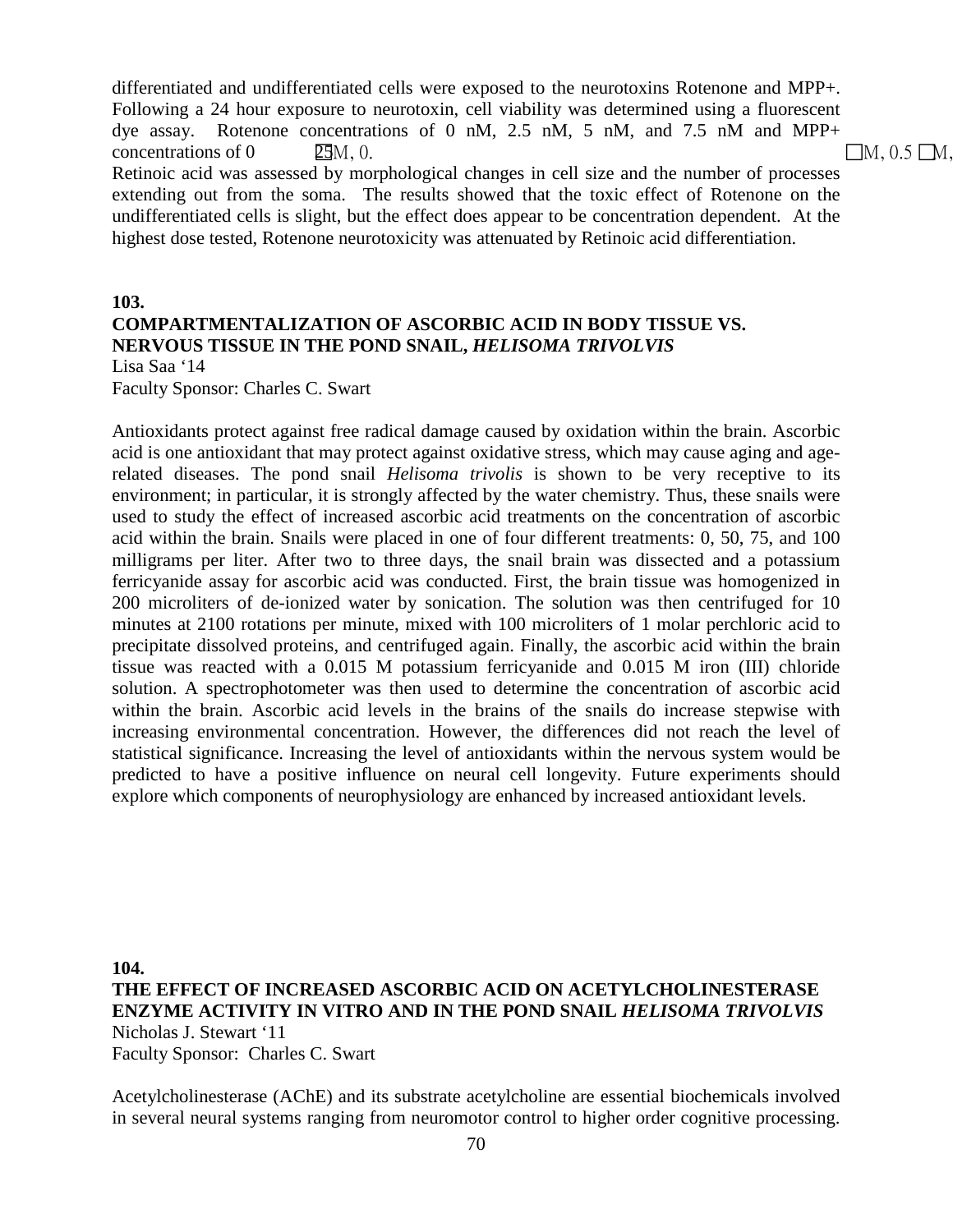Recent work has suggested important links between antioxidants and the inhibition of AChE activity. The objective of this study was to test the effects of ascorbic acid on in vivo AChE, using the pond snail *Helisoma trivolvis*, and in vitro AChE, using enzyme isolated from Electrophorus electricus. Common spectrophotometric bioassays were used for both the quantification of ascorbic acid and the measurement of AChE activity. The in vivo results of this study illustrate that elevated ascorbic acid levels in the aquatic environment of *Helisoma trivolvis* does not have a significant positive correlation with AChE inhibition. The in vitro assay series determined that ascorbic acid has no direct effect on AChE inhibition either in isolation or in combination with the traditional AChE inhibiter tacrine.

#### **105.**

# **PAIN REDUCTION VIA THE KETOGENIC DIET: INVOLVEMENT OF ADENOSINE A1 RECEPTORS**

Tracey Suter '11 Faculty Sponsors: David N. Ruskin, Susan A. Masino

Introduction: The ketogenic diet (KD) is a high fat, low carbohydrate diet that has been used to treat seizures in epileptic patients. Studies have shown that anticonvulsant medications can alleviate chronic and acute pain, thus providing a rationale that the KD could similarly reduce pain. There is a recent hypothesis that the KD increases adenosine levels in the brain and spinal cord; adenosine is well known to reduce pain via adenosine  $A_1$  receptor  $(A_1R)$ . Recently it was shown that the KD increased latency to noxious stimuli and decreased inflammatory responses, supporting our initial hypothesis that this diet can effectively treat pain. However, the mechanism remains unknown.

Objective: The aim of this current study was be to determine if adenosine plays a role in painreducing responses of the KD. Based on previous research, pain-reducing effects of adenosine are expected via activation of the  $A_1$  receptor  $(A_1R)$  subtype. Therefore, we expect that the KD will reduce pain responses in our models, but that mice lacking the  $A_1R$  ("knockout" mice) on the KD will experience no change in pain response.

Methods: Normal and  $A_1R$  knockout mice were placed on either a control or KD for three weeks. Right hind paws were injected with formalin or capsaicin solution. Local formalin and capsaicin injections are well-established and tested protocols for acute pain. Following the injection, pain behavior (lifting, licking, and biting) was quantified in 5 minute intervals.

Results and Discussion: The KD did not significantly reduce pain due to a capsaicin injection. A significant hypoalgesic effect, however, was observed in A1R knockout mice on the control diet after capsaicin injection compared to A1R knockout mice on the KD and wild-type mice on the control diet. These findings were opposite to what we were expecting, especially since  $A_1R$ knockout mice have been shown in many studies to be hyperalgesic. It could be possible that the A1R knockout mice on the KD had an unmasked activation of P2X and adenosine 2a receptors  $(A<sub>2</sub>AR)$  that are known to increase pain perception.

The 5% formalin injections revealed significantly increased paw lifting in A1R knockout control diet mice during phase I, as expected, but also a unexpected slight increase in the phase I lifting in KD-fed mice. There was no difference in phase II paw lifting or in either phase of paw licking/biting after 5% formalin injection. Because there was no significant difference between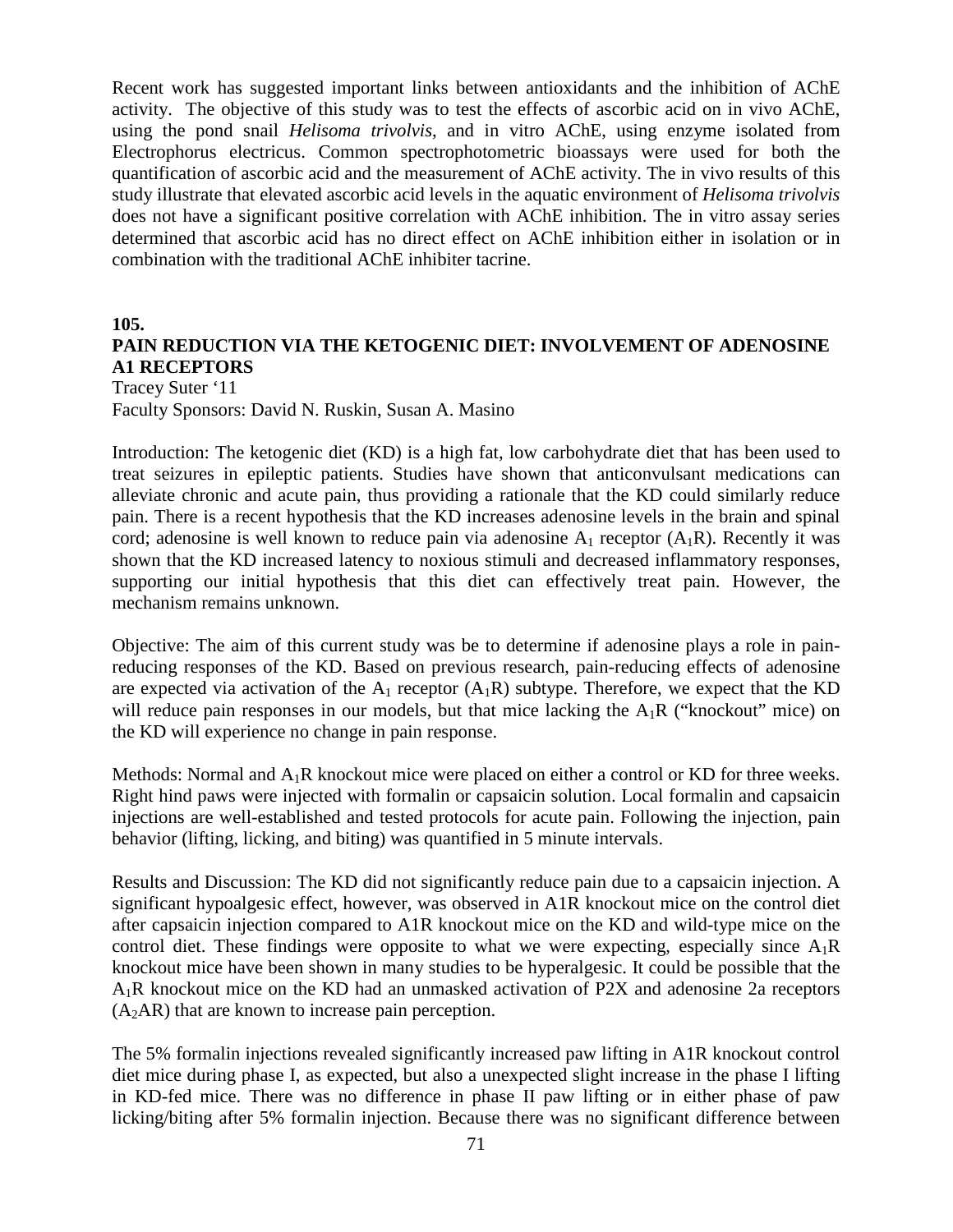the treatment groups in paw licking/biting, which is considered a more severe pain reaction, we believe that 20ul 5% formalin is a 'ceiling dose' that was too strong for the analgesic effect of the KD. Therefore, a dose response curve was made to determine a more appropriate dosage for testing the KD's nociceptive effect. After testing 3 other concentrations/volumes, we determined that 10ul 4% formalin is likely to be useful in future work. Additional testing needs to be done with this formalin dose in order to properly determine the KD effect on this pain model.

#### **106.**

# **EFFECTS OF THE KETOGENIC DIET ON BEHAVIOR AND SYMPTOMS OF AUTISM: HUMAN AND RODENT STUDIES**

Julia Svedova '11

Faculty Sponsors: Susan A. Masino, David N. Ruskin, Francis J. DiMario Jr. MD, Division of Pediatric Neurology, Connecticut Children's Medical Center

BACKGROUND: Autism is a pervasive developmental disorder characterized by repetitive behavior, impairments in social interactions, and deficits in communication. Recent studies suggested that the ketogenic diet (KD), a diet high in fats and low in carbohydrates and proteins used for treatment of intractable epilepsy, can cause improvements in behavior, cognition, mood, or social life. However, the number of studies investigating this phenomenon is limited. The purpose of the current study was to evaluate the effects of the KD on behavior and autistic symptoms in children with epilepsy and in a mouse model of autism (BTBR T+tf/J).

METHODS: The clinical component investigated the efficacy of the KD on behavior of children with epilepsy using two questionnaires, the Childhood Autism Rating Scale and the Child Behavior Checklist. It was divided into a retrospective and prospective phase. The goal of the retrospective phase was to evaluate the differences in behavior of children with epilepsy on the KD and children who discontinued the diet (Χ2 test). In the prospective part, we compared behavioral changes in three cases of children with epilepsy who underwent the modified KD for 6-9 months. The laboratory component investigated the effects of the KD on BTBR T+tf/J mice and C57BL/6J control group of mice. The battery of tests used in the laboratory component targeted two of the major symptoms of autism, i.e. deficits in sociability (the Three-chambered sociability test; t-test) and repetitive behavior (the Marble-burying test and the Self-grooming test; Mann-Whitney test).

RESULTS: The retrospective phase of the clinical component demonstrated a significantly more normal behavior of children on the KD (n=11) compared to children off the diet (n=9; P $\leq$ 0.05). In addition, all three cases of children on the modified KD in the prospective phase showed marked improvements in various domains of behavior. The Three-chambered sociability test of the laboratory component revealed that the BTBR T+tf/J mice on the KD had greater sociability than the BTBR T+tf/J mice on a control diet. In fact, the social behavior of the BTBR T+tf/J mice on the KD was comparable to the behavior of C57BL/6J control animals. Furthermore, there was a strong trend suggesting a reduction of repetitive behavior in the BTBR T+tf/J mice on the KD as measured by the Self-grooming test  $(P=0.057)$ . There was no strain or diet effect in the Marble-burying test.

CONCLUSION: The current study suggested that the KD could be used as an effective natural therapy for treatment of autism and behavioral deficits. Further studies will be necessary to confirm these findings and illuminate the mechanisms of the diet.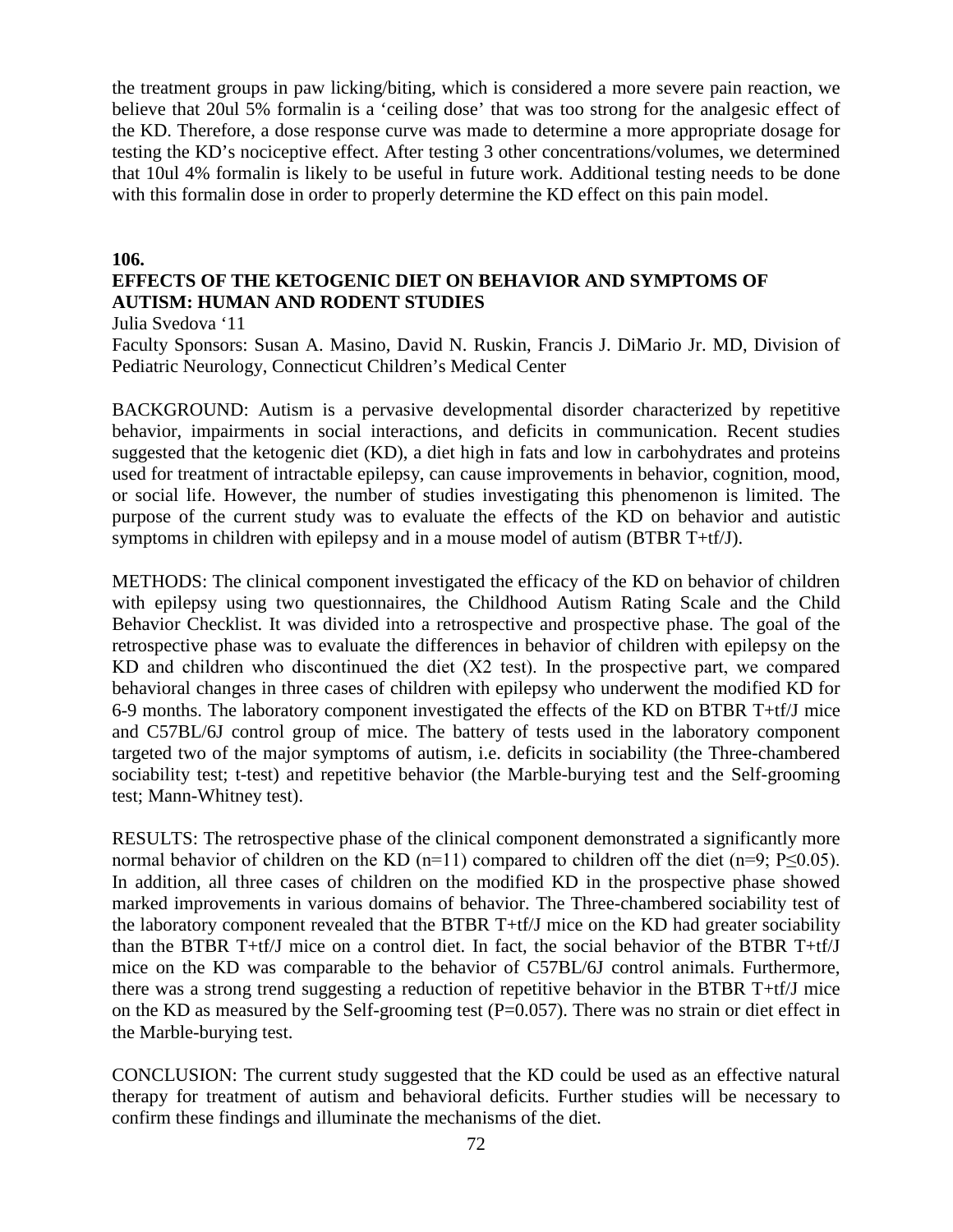# **107. ONTOGENY OF GENDER SPECIFIC NEURONAL NUMBER IN THE CEREBRAL AND BUCCAL GANGLIA OF THE CHINESE MUD SNAIL,** *CIPANGOPALUDINA CHINENSIS*

Amelia Wattenberger '11 Faculty Sponsor: Charles C. Swart

The chinese mud snail (*Cipangopaludina chinensis*), a large gastropod mollusc which lacks giant neurons and is likely protandrous, is an ideal model organism for the study of complex nervous systems. Neuronal counts in the cerebral and buccal ganglia were compared as a function of gender and age, based on opercular ring count. Neuronal number was determined using whole mount ganglial staining with Toluidine blue and Hematoxylin and eosin stained paraffin sections as well as plastic embedded sections. This initial description of the neuroanatomy of the cerebral and buccal ganglia will facilitate future research directed at understanding snail phyllogentics, gender differences in neural development, and neurogenesis in a complex invertebrate model. Immediate future work on the Trinity campus will focus on the effects of environmental toxins on neural development and neurochemistry in this animal.

#### **108.**

## **EFFECTS OF DRINKING PATTERNS ON PROSPECTIVE MEMORY PERFORMANCE IN COLLEGE STUDENTS**

Marta Zamroziewicz '13, Kristina Foster '11, Lara Novak '11, Ethiopia Kabtimer '13 Faculty Sponsors: Sarah Raskin, Rivkah Rosen, Howard Tennen, Carol Austad, Carolyn Fallahi, Rebecca Wood, Godfrey Pearlson, Institute of Living

Alcohol consumption in college students is of interest due to interactions between alcohol and the developing brain and this is an important age for the development of prospective memory (PM). Fifty-seven first-year college students completed the Self-Rating Effects of Alcohol (SREA), Modified Timeline Follow-back (TFLB), and Alcohol Effects Questionnaire (AEQ) and two measures of PM. The time-based measure required students to close the testing room door in exactly two minutes. The event-based measure required students to sign their name if they encountered a colored sheet of paper in the testing package. Both measures were scored as 0 if no recognition of the task was given, 1 if the task was partially completed or completed late, and 2 if the task was correct. The ongoing task was a packet of paperwork and the MINI DSM-IV-TR. Binge drinking was defined as consuming 5 or more drinks (male), or 4 or more drinks (female), in  $\sim$  2 hours. Surprisingly, students performed better on the time-based (mean = 1.62, s.d.=0.77) than on the event-based measure (mean=0.87, s.d.= 1.00) of prospective memory. Students who had consumed alcohol in the last 30 days performed better on the event-based (mean=0.95, s.d.=1.00) and time-based (mean=1.69, s.d.=0.72) measures than teetotalers (eventbased measure mean=0.67, s.d.=0.97; time-based measure mean=1.38, s.d.=0.92). Binge drinking in the last 30 days did not affect performance on the event or time-based measure; however those who drank often (on ten or more occasions in the past 30 days) did perform worse on the event-based measure (mean=0.64, s.d.=0.95) than those did not drink as often (mean=0.96, s.d.=1.00). This suggests that heavy drinking may have a specific detrimental effect on executive functions associated with PM. The findings of teetotalers were not due to religious or cultural differences and may reflect a degree of rigid thinking.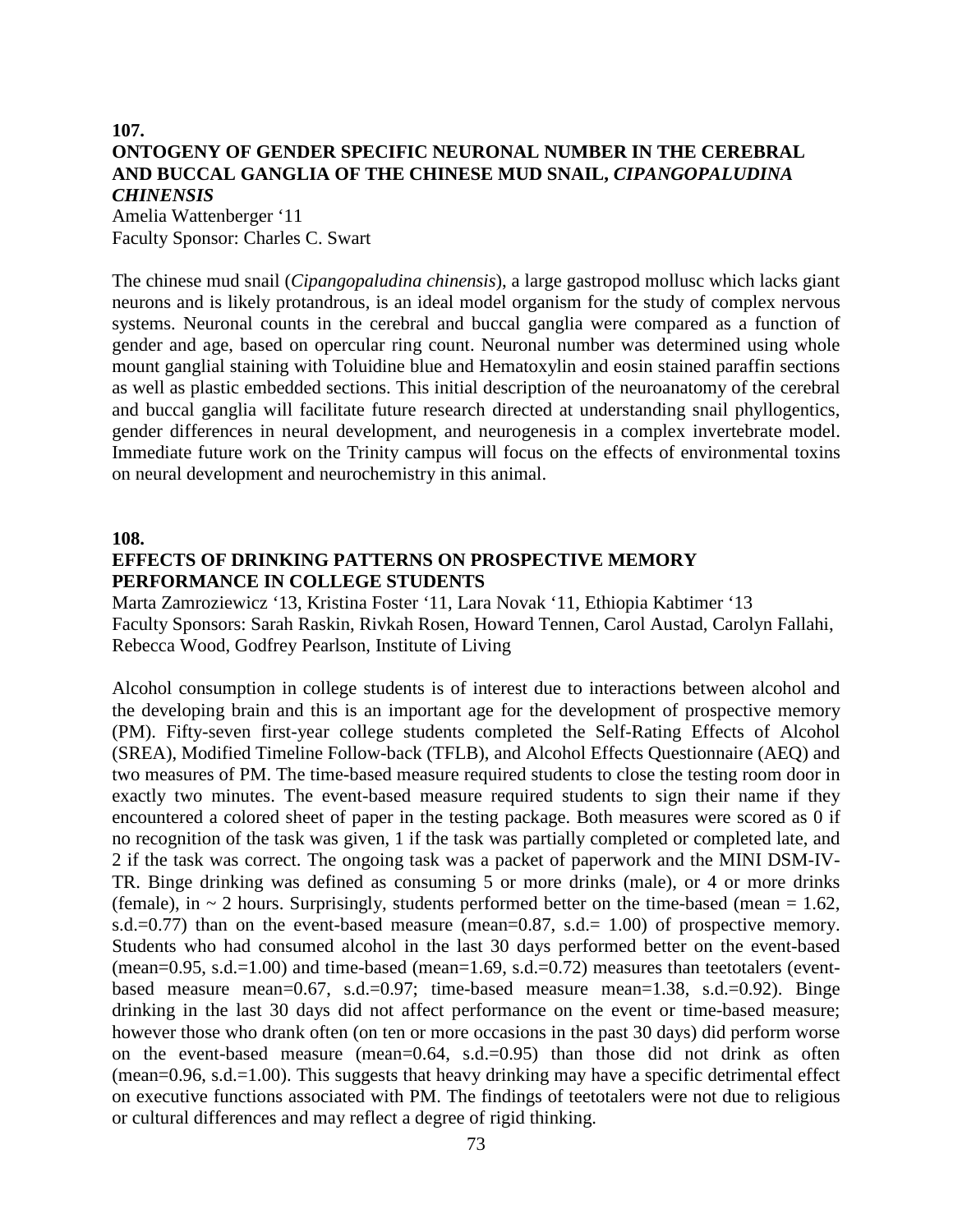# **PHYSICS**

#### **109.**

#### **SELF-ORGANIZED CRITICALITY: THE COMPLEX PHYSICS OF SAND PILES**

Lorenzo R. Sewanan '12

Faculty Sponsor: Mark Silverman

The theory of self-organized criticality (SOC) arose from an interesting theoretical problem of describing the dynamics of a system of coupled torsion pendulums in one and more dimensions. With the finding of Per Bak and colleagues that the system computationally entered a critical state characterized by power laws and 1/f fluctuations, SOC was proposed as the model for dynamics underlying the creation of ubiquitous 1/f signals. In addition, the spatial and time invariant nature of the SOC state was applied to many different systems, physical, biological, economic, and others. In this project, we investigate the most basic SOC model, the sandpile paradigm, through computational simulation of discrete, continuous, random, and deterministic cases. Results from the measurement of sand flow and total sand signals indicate that SOC is not a general phenomenon observable in the sandpile but rather a specific phenomenon limited to certain cases of the sandpile paradigm. Future work would include the estimation of power law coefficients for various cases and the simulation of the random neighbor model, a different case of the sandpile paradigm.

# **110. CHARACTERIZATION OF ULTRAFAST ELECTRON PULSES USING FEMTOSECOND LASER PULSES** Sama Shrestha '14

Faculty Sponsor: Brett Barwick

Electrons through the De Broglie relationship can in principle have a very short wavelength enabling their use in the investigation of objects at the microscopic level. By pulsing electrons in ultrashort bursts, temporal resolution of ultrafast dynamics can be attained. These ultrafast electron pulses are created by hitting a metal tip with a femtosecond laser pulse which causes the emission of a very short pulse of electrons. The duration of the electron pulse depends directly on the duration of the laser pulse. In order to characterize the electron pulses, it is important to be able to control the entering laser pulse so that the duration between two induced electron pulses can be measured. A commonly used device to characterize ultrafast laser pulses is an autocorrelator. An autocorrelator works by splitting a single laser pulse into two and then recombining them. By varying the delay between the two pulses by a known delay, a well defined delay is induced in the output electron pulses. Thus the optical autocorrelator can be used to obtain temporal information on the ultrashort duration electron pulses. After characterizing the duration of the electron pulses, they can be used in applications such as ultrafast electron microscopy and electron diffractions.

# **111. SONOLUMINESCENCE: LIGHT FROM SOUND** Ryan Zukus '11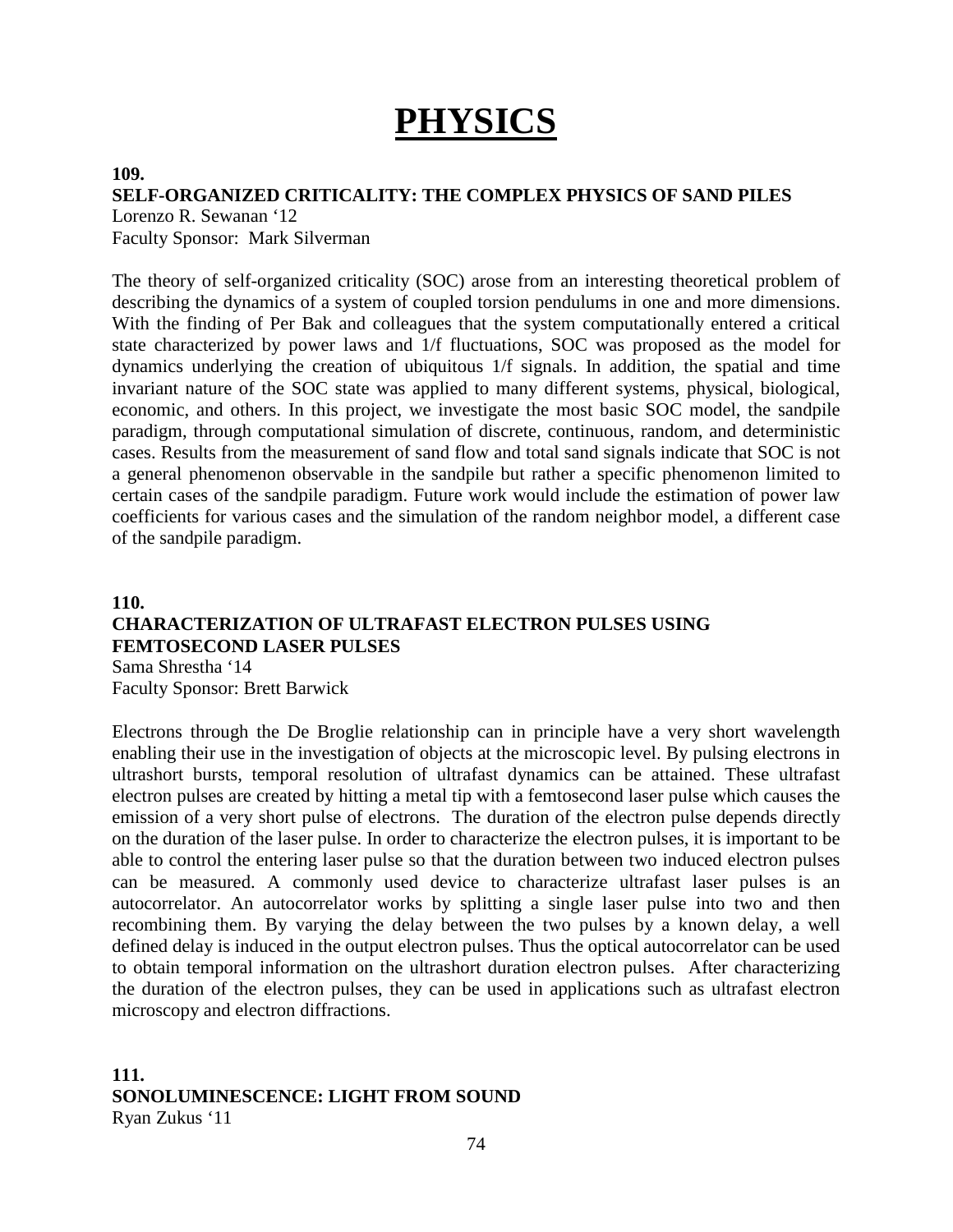Faculty Sponsor: Barbara Walden

By bombarding microscopic air bubbles in water with ultrasound waves, light can be emitted in the visible spectrum. The exact mechanism for this is currently one of the remaining unsolved mysteries in physics.

# **PSYCHOLOGY**

**112.**

# **ABILITY BELIEFS, METACOGNITIVE LEARNING STRATEGIES, AND ACHIEVEMENT AMONG UNDERGRADUATES IN WRITING AND QUANTITATIVE**  Samantha Alcala '11

Faculty Sponsors: Dina Anselmi, David Reuman

According to Dweck (1999), entity theorists believe their intelligence is fixed and not modifiable, while incremental theorists believe their intelligence is malleable and can be improved with effort. Metacognitive learning strategies are techniques to improve thinking and study habits. Henderson and Dweck (1990) reported that incremental theorists who use metacognitive learning strategies have more positive educational outcomes. Students tend to view writing ability as more modifiable than quantitative reasoning (QR) ability. I predicted that incremental theorists who use more metacognitive learning strategies would report higher grades. This study assessed Trinity College undergraduates' ability beliefs and use of metacognitive learning strategies in relation to their grades on a writing course and a QR course. 200 participants completed an online survey that included questions from Dweck's Ability Beliefs Scale and the Motivated Strategies for Learning Questionnaire (MSLQ), particularly their Metacognitive Self Regulation, Elaboration, Critical Thinking, Effort Regulation, and Time and Study Environment for each course. Students self-reported their grades. The results indicated that students not only viewed writing ability as more modifiable but also used more learning strategies in writing courses. Critical thinking was the least used strategy for both types of courses; fewer students reported using critical thinking in QR courses. All five MSLQ scales predicted grades in writing courses but only Metacognitive Self Regulation predicted grades in QR courses. Ability beliefs did not predict grades. These findings suggest that the use of metacognitive learning strategies may increase student achievement, but the roles of learning strategies differ in important ways in writing and QR courses.

**113. PERCEPTION OF "NATURAL" SPEED OF BIOLOGICAL MOTION** Asiqur Anik '12 Faculty Sponsor: William Mace

This project aims to see if the human visual system can determine if a certain speed of a moving figure is "natural". The term "natural" speed in this case refers to the normal expected velocity of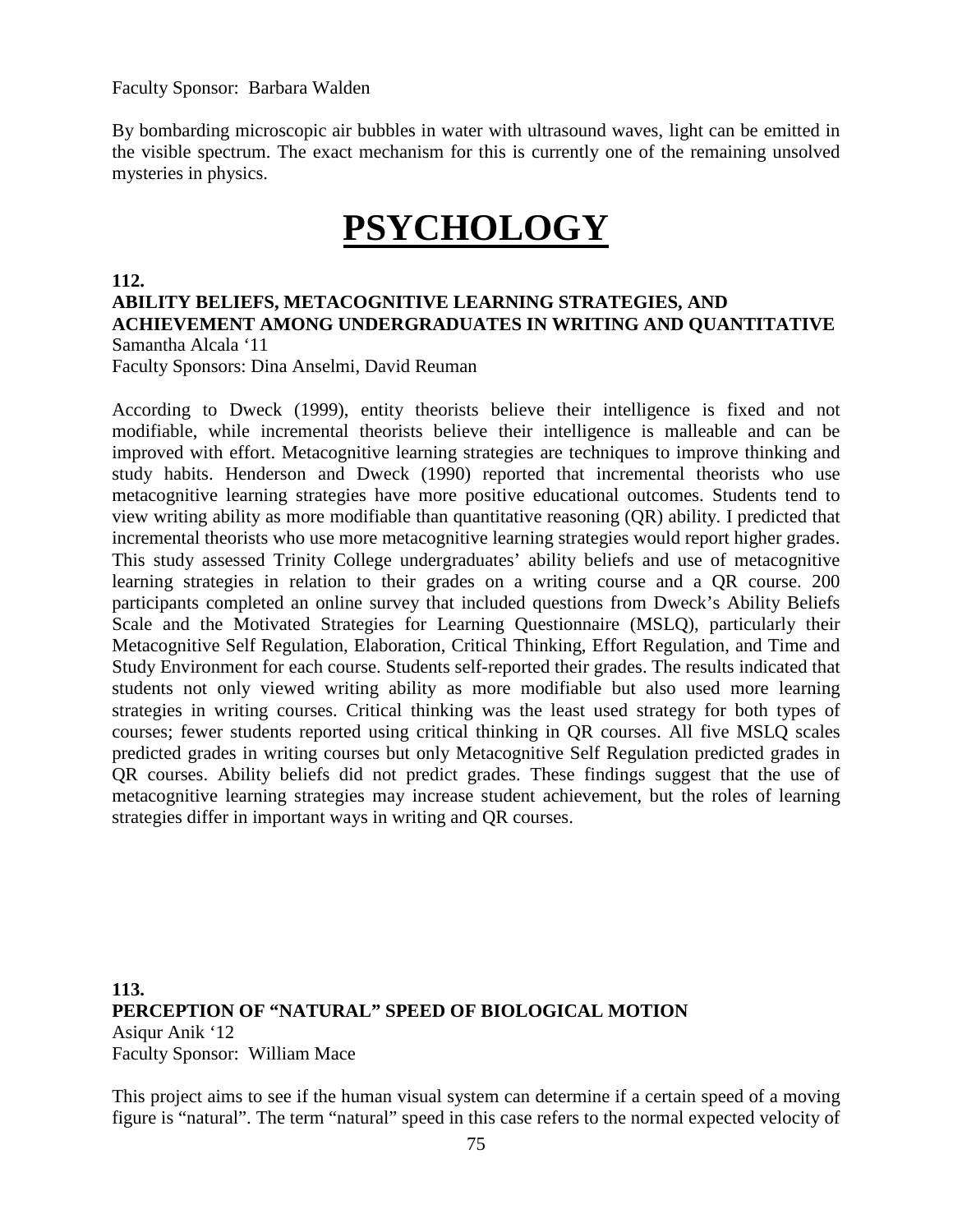a movement. In order to figure out how perceived normalcy is affected, the orientation of the moving figure is altered. Studies done by Swedish researcher Gunnar Johansson at Uppsala University has shown that human visual system is very accurate in understanding motion when given minimal cues. In one of Johansson's experiment, a human figure represented by dots indicating several body joints were shown to several observers who were able to accurately determine, not only, the type of motion, but even age, gender and possible emotions of the figure. Our research attempts to further investigate human perception capacity in hopes of advancing the knowledge of the interphase process between biological input (stimulation) and psychological output (perception).

**114.**

# **ABILITY BELIEFS, METACOGNITIVE STRATEGY USE AND ACADEMIC ACHIEVEMENT IN MIDDLE SCHOOL AGED STUDENTS**

Ada Avila '11

Faculty Sponsors: David Reuman, Dina Anselmi, Debra Avery, Hartford Magnet Middle School

The current study examined the relationship between beliefs about modifiability of ability, the use of metacognitive strategies and academic achievement. Dweck (1990) describes incremental theory as the belief that intelligence can grow and entity theory as the belief that intelligence is an unchangeable entity. Based on previous research, I predicted that an incremental theory of intelligence would predict higher use of metacognitive strategies and higher academic achievement than an entity theory of intelligence. I also predicted that effective use of metacognitive strategies would predict positive academic achievement. The current study also examined the effects of an intervention on beliefs of modifiability, the use of metacognitive strategies and academic achievement. Previous research by Blackwell & Dweck (2007) showed that an intervention had an effect on modifiability of ability and academic achievement; I predicted that an intervention would be effective and result in more of an incremental theory of intelligence in students, increased use of metacognitive strategies and higher academic achievement. In order to determine the effects of an intervention and the relationships amongst ability beliefs, metacognitive strategy use and academic achievement, I studied a sample of 80 eighth grade students at a local middle school. Participants completed a set of questions at the beginning of the third quarter that measured ability beliefs and components of metacognitive learning strategies, self-efficacy, intrinsic value, test anxiety, self-regulation and cognitive strategy use. Then participants were part of either an experimental or control intervention, which were done over two sessions at 45 minutes per session. After the intervention participants completed a set of questions identical to the questions they had completed prior to the intervention. The results showed that there was no significant effect of the experimental intervention when compared to the control intervention. There was a significantly greater tendency to conceive of intelligence more incrementally and an increase in self-regulation over time. Path analyses showed that self-regulation, self-efficacy and intrinsic value significantly predicted course grades. Theory of ability and self-efficacy were significantly mutually predictive. These results show that there are significant relationships among some of these measures and academic achievement.

**115.**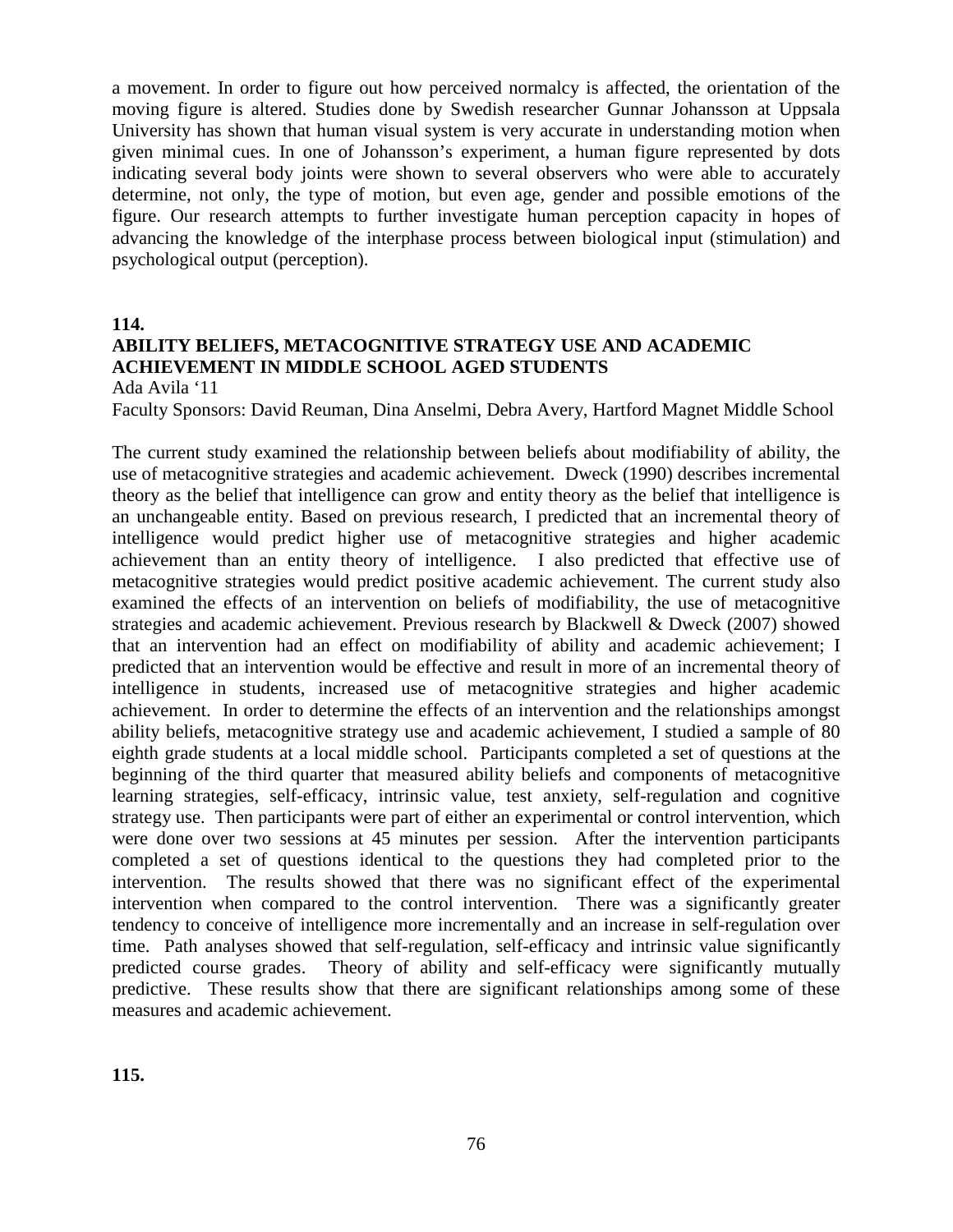## **RELATIONS AMONG PARENT AND PEER ATTACHMENT, EMOTION REGULATION, SELF-ESTEEM, AND RISKY BEHAVIOR IN FIRST-YEAR COLLEGE STUDENTS**

Jamie Callahan '11 Faculty Sponsors: Laura Holt, Carol Shilliday

National statistics show that there is a marked increase in risky behaviors, such as substance use and risky sex, when students enter college (National Youth Risk Behavior Survey, 2009). In order to explain this phenomenon, researchers have explored multiple individual and environmental factors that might explain why some students are at higher risk for engaging in these behaviors. The quality of one's relationship with a parent(s) has emerged as one key predictor of student adjustment (Larose, Bernier, & Tarabulsy, 2005; Larose & Boivin, 1998). Accordingly, in the current study it was hypothesized that the quality of first-year students' relationships with parents and friends (parent and peer attachment) would predict the likelihood of engaging in risky behavior. Since few studies have explored more proximal variables that might explain the relations between attachment and risky behavior, the current study explored whether emotion regulation and self-esteem also predicted engagement in risky behavior. It was hypothesized that lower parent/peer attachment would be associated with difficulties in emotion regulation and in turn, problems with emotion regulation would predict substance use. Also, based on previous research, it was expected that higher levels of attachment would be associated with greater self-esteem and that higher self-esteem would predict lower rates of risky sexual behavior.

To test these hypotheses, a sample of first-year Trinity students  $(N= 69)$  completed an online survey with questions about their relationships with parents and peers, emotion regulation strategies, self-esteem, alcohol use and related problems, and risky sexual behavior. As hypothesized, close relationships with parents and peers were associated with fewer emotion regulation problems, close relationships with parents predicted a lower intensity of heavy drinking, and higher levels of self-esteem were associated with lower levels of risky sexual behavior. Contrary to the hypotheses, neither quality of parent/peer attachment nor emotion regulation predicted alcohol-related problems, and greater attachment to peers predicted more pronounced heavy drinking and higher levels of risky sexual behavior. Future research should examine other variables besides emotion regulation that might explain the link between parent attachment and heavy drinking. Given that peer attachment was positively associated risky behavior, future research also should examine, in greater detail, how peer attachment influences college adjustment.

**116. AN fMRI INVESTIGATION OF SOURCE MEMORY RETRIEVAL** Patricia Cavanaugh '14 Faculty Sponsor: Nicole Dudukovic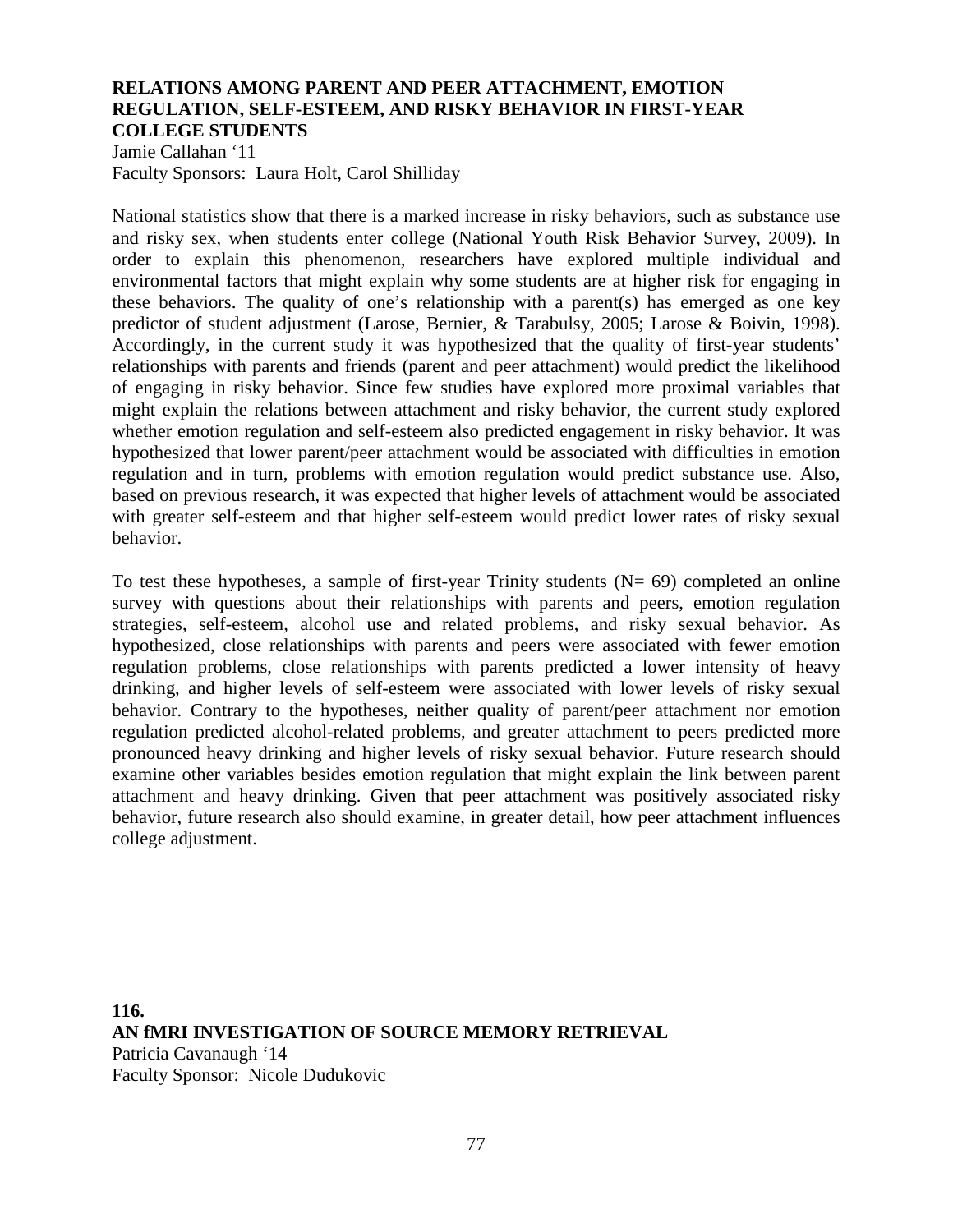The medial temporal lobe (MTL) of the brain is involved in long-term memory formation. However, it is hypothesized that the hippocampal region of the MTL is active in the retrieval of memories when recollecting episodic details about an event and that the pattern of activation differs depending on the type of details that are retrieved. To test this theory, functional magnetic resonance imaging (fMRI) was used to measure activity in the MTL and specific sub regions including the hippocampus. Participants were shown a series of colored line-drawings while responding to one of two types of questions. They were later scanned while retrieving perceptual details about the color of the drawings, conceptual details about what question they were asked, and recognition tests about whether a picture they were shown was old or new. If an area of the brain was active regardless of the type of details being retrieved, it is a domain-general activity. If it is active only during retrieval of one specific type of details, it is domain-sensitive activity. Statistical parametric mapping (SPM8) was used to process the imaging data from the retrieval tests. By comparing the activity in scans from one participant to another, the statistical significance of overlapping activity in regions will be determined. Knowing how sub regions of the MTL and the prefrontal cortex are engaged in the retrieval of conceptual and perceptual details of an event may help in the understanding of errors and pathologies that contribute to false memories and memory bind deficits that come with the onset of old age.

# **117. A STUDY OF PRO-SOCIAL PROSPECTIVE MEMORY IN CHILDREN**

Julianne Garbarino '11

Faculty Sponsors: Sarah Raskin, Janet Chang

Prospective memory (PM), the ability to remember to carry out intentions, is important in the daily lives of adults and children alike. Research on PM in children has increased in the past ten years but many questions—particularly concerning motivation—remain. This study looked at a type of PM that has been studied in adults but not yet in children: memory for pro-social intentions. A pro-social intention is one that if carried out, benefits another person, and is more likely to be carried out by adults than is a non-prosocial intention (Brandimonte, Ferrante, Bianco & Villini, 2010). Children ages 7-11 were given a prospective memory task (either prosocial or non-pro-social) and took a computer-based ongoing task during the time between receiving the PM instructions and the time when they were supposed to carry out the task. I hypothesized that, like adults, children would be more likely to carry out pro-social tasks. I also expected that participants who were given a PM task would perform the ongoing task faster but less accurately than those in the control condition who performed the ongoing task in the absence of prospective memory instructions. Results showed no differences in performance on the PM task depending on whether the task was pro-social. There were also no between-group differences in ongoing task performance. Based on these findings, it remains unclear at what prosocial outcomes affect prospective memory performance.

**118. THE ADVANTAGES AND DISADVANTAGES OF COMPUTER-MEDIATED SOCIAL COMMUNICATION FOR SHY AND SOCIALLY ANXIOUS INDIVIDUALS** Erica Klein '11 Faculty Sponsor: David Reuman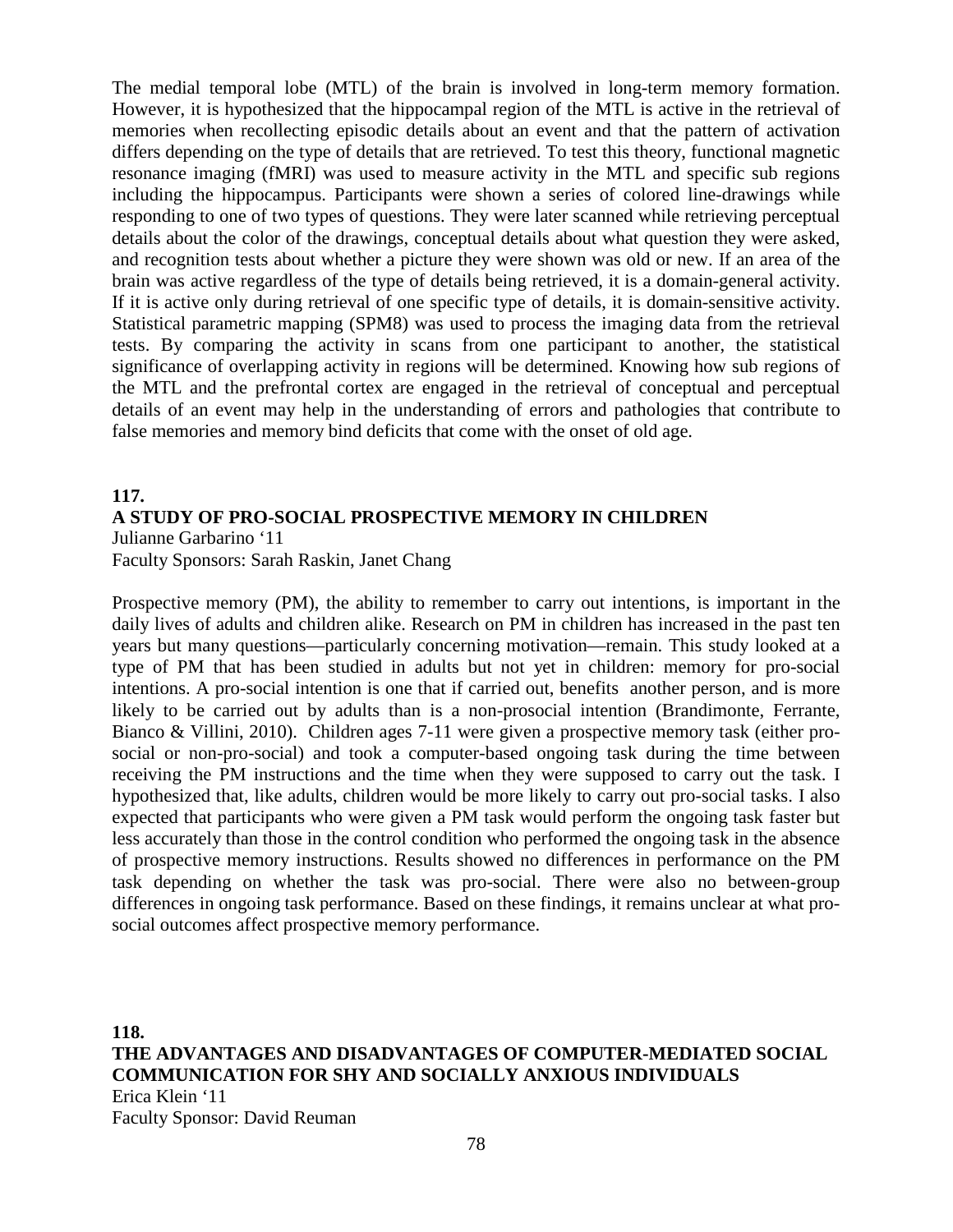The current study examined the relationship between shyness and social anxiety with the use of computer-mediated social communication (CMSC)—communication through cell phones, the Internet, and other communication technologies—by looking at the advantages and disadvantages of CMSC for these individuals as well as the general population. Based on previous research, I predicted that shyness would lead to certain psychological and behavioral benefits as well as costs, and that CMSC would either mediate or moderate (interact with) the effects of shyness. Some benefits I predicted for shy individuals are that they would be able to express their emotions more easily and make more friends through CMSC. Some advantages of CMSC that I predicted shyness would not be associated with are the ease with which people can make and cancel plans. I also predicted that shyness and social anxiety would be associated with some disadvantages, such as feelings of loneliness and problem usage of CMSC. Finally, I expected that shyness would not be related to certain disadvantages of CMSC, such as the likelihood of texting while in a face-to-face conversation, the underestimation of online confidentiality, and the misinterpretation of a text message. An online survey was sent out to a random sample of 400 Trinity students of which 125 responded. The survey included questions measuring the students' shyness, social anxiety, cell phone and Internet use for social communication, and a variety of psychological and behavioral outcomes. Regression analyses were performed to test whether volume of CMSC use mediated effects of shyness and also whether volume of CMSC use interacted with shyness. Shyness predicted students' beliefs that CMSC facilitated the expression of emotions, and this positive effect was mediated by volume of CMSC. Shyness predicted having fewer friends, but this negative outcome was neither mediated nor moderated by volume of CMSC. Additionally, shyness predicted greater self-reported loneliness; this negative outcome was not mediated by volume of CMSC, but an interaction effect occurred in which greater CMSC use reduced loneliness for high-shyness students. Shyness predicted more pathological use of texting but this negative outcome was neither mediated nor moderated by volume of CMSC. Implications of these findings for how CMSC has influenced the way shy people use CMSC and how we communicate will be discussed.

# **119. EMERGENT BEHAVIORAL RHYTHMS IN TWO SETTINGS AT TRINITY COLLEGE**

Hannah Korsmeyer '11 Faculty Sponsor: William Mace

Neuroscientist Warren McCulloch and physicist Arthur Iberall studied brain processes purely in the context of an organism's activity cycles, from very fast to very slow. Iberall investigated the idea that, like all complex systems, humans live and behave through temporal schedules and natural cycles (Iberall 1995). He developed a theory called homeokinetics, a dynamic extension of "homeostasis", based on the concept that these natural schedules and cycles are an integral and governing aspect of human life, cognition and behavior. Environmental psychologist, Roger Barker showed that there was value in looking at behavioral characteristics of places as well as individuals. Building upon the ideas of Iberall and Barker, this research looks at the temporal characteristics of places. The present research looked at changes in the population of a location on Trinity College's campus over time to discover whether or not there were fluctuations specific to that location. Observations were made approximately three times per day for two months at the gym and library to count the number of people present in the spaces. Additionally, gate count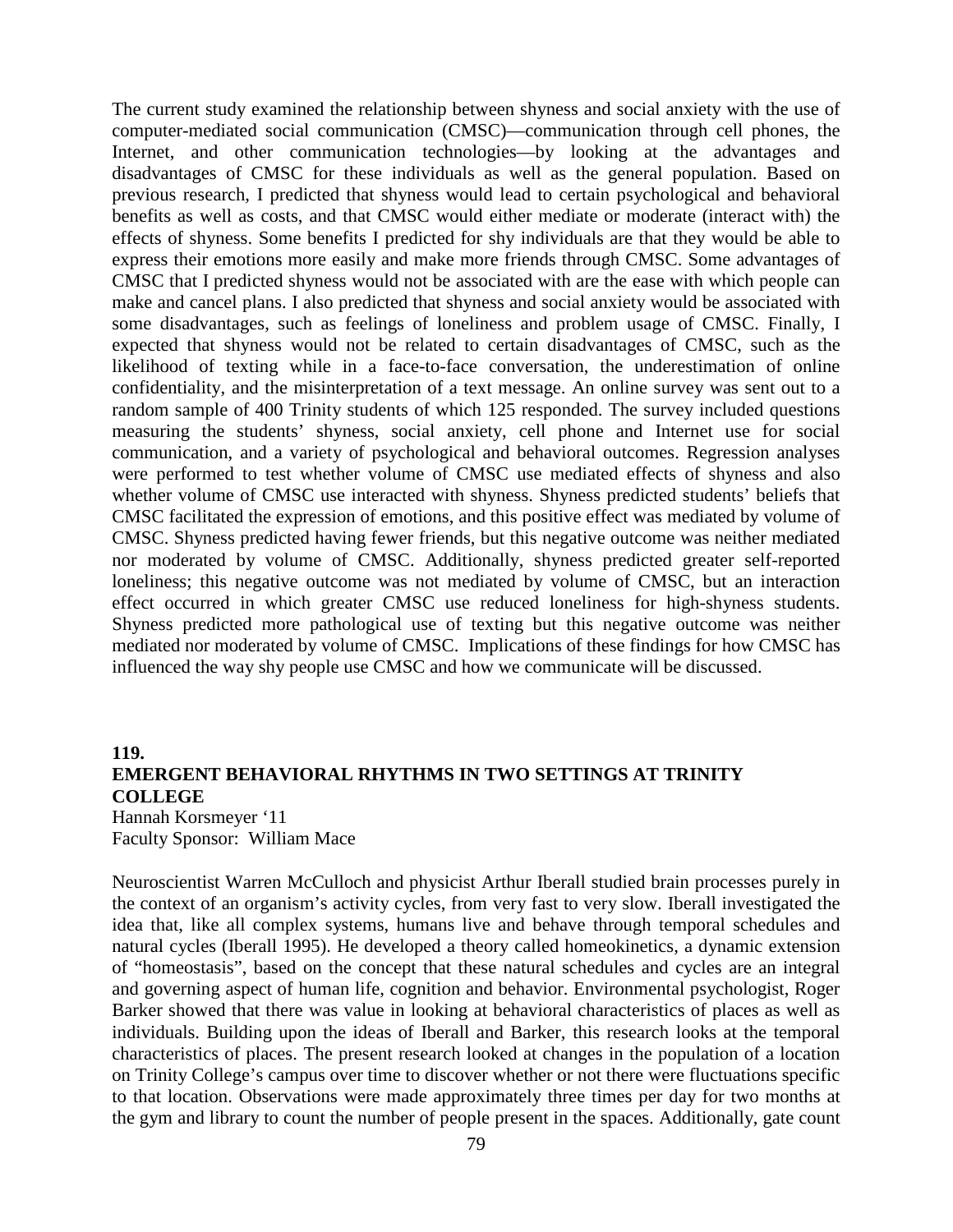data from the entrances of the library spanning the years 2004-2010 were analyzed with a Fourier transform. Both sets of data were analyzed to define the natural patterns of activity within each space on campus. Preliminary results indicate distinct cyclical patterns of activity in the library, especially on a 24-hr cycle, yearly cycle and 6-month cycle. These findings indicate that, while decision-making may be a discrete cognitive process that can be attributed to specific brain locations, actual decision-making within the context of a person's life is the result of many scheduling constraints.

#### **120.**

#### **THE PERCEPTION OF HUMAN MOTION THROUGH AIR VERSUS WATER** Ewen Kronemeyer '14 Faculty Sponsor: William Mace

Point-light displays, now commonly called "biological motion" displays, are video presentations of motion depicted through a series of moving dots. They have traditionally been created by placing dots on key areas of the human body, such as the hands, head, and feet. A human model is then filmed performing a specific action. When the motion of the dots against a blank background is shown to participants, they have consistently perceived a number of properties of the action being filmed. However, little research has been done on the perception of the medium of the motion. Two point-light display videos were created depicting an easily replicable motion; a model was told to place his elbow on a surface and to then repeatedly raise his hand and hit the ground. Dots were placed on the model's shoulder, elbow, wrist, and hand. The first point-light video filmed this motion through air, and the second point-light video filmed this motion through water. The "air" video was slowed to match the speed of the "water" video. Since the resistance of a medium is a function of the velocity of the motion through it, alleviating discrepancies in the velocities of the motions isolated the effects of the resistances. Participants will be asked to view both videos, and will then be asked to explain any visual discrepancies that they perceive between the two. Given that the viscosity of water is much different than the viscosity of air, the results of this experiment will show the importance of resistances on motion. In other words, the results of this experiment should reveal whether water alters the limb components of a basic motion, rather than solely affecting the speed of the motion.

**121. THE EFFECTS OF EXERCISE ON THE SUCCESS OF COGNITIVE REHABILITATION IN SCHIZOPHRENIA** Amelia Lewis '11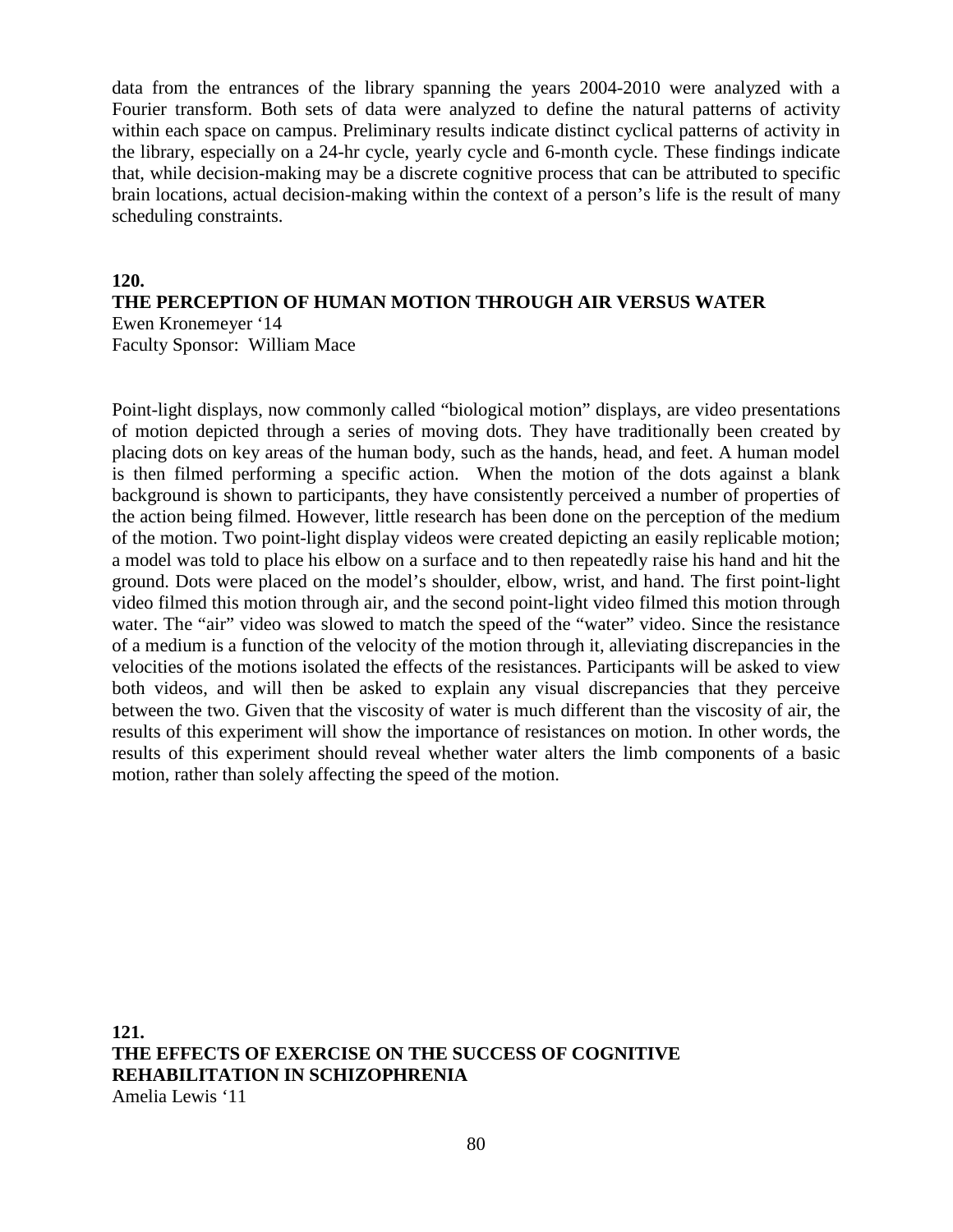Faculty Sponsors: Sarah Raskin, Matthew M. Kurtz, Ph.D., Mara De Maio, Ph.D., Hartford Hospital, Institute of Living

Recent research has shown that computerized cognitive rehabilitation (CR) leads to significant improvements in cognitive functioning, especially in speed of information processing and reasoning/ problem solving. Additional research has indicated that exercise also helps to improve neurocognitive functioning, particularly in tasks related to executive functioning. This study examined 22 schizophrenic patients engaged in both CR training and weekly exercise. Participants were grouped and compared based on exercise frequency. Performance was measured on the Brief Test of Attention (BTA), Penn Continuous Performance Task (PCPT), Trails A & B, and the Digit Span, Symbol Search and Letter-Number Sequencing from the WAIS-III. I hypothesized that CR would produce a greater improvement when combined with exercise in schizophrenic patients. Results showed that exercise frequency was positively correlated with CR intensity. While there was no difference between exercise groups on any of the neuropsychological outcome measures, trends showed the frequent exercise group had a higher mean score on the BTA and faster reaction times on both the PCPT and the Trails B. Surprisingly, the sporadic exercise group had significantly greater improvement on both the symbol searching task and the Trails B task between pre and post-testing. The results suggest that while exercise frequency is strongly related to CR intensity it doesn't necessarily lead to any improvements in the efficacy of the CR. Additionally, we must consider the generally higher pretest scores of the frequent exercise group and what those might indicate regarding both room for improvement and the issue of self-selection.

## **122.**

# **THE USES OF EXPRESSIVE THERAPIES AS EFFECTIVE TREATMENT MODALITIES AND CREATIVE OUTLETS FOR IMPAIRED AND TYPICALLY DEVELOPING INDIVIDUALS**

Kaitlyn Mazzilli '11 Faculty Sponsor: Randolph M. Lee

This project will explore the applications of expressive therapies for both impaired as well as typically developing individuals. The emerging field of expressive therapies uses arts-based interventions for psychological treatment. Of the many specializations in expressive therapies, I will consider the uses of art, music, and dance/movement therapy as treatment modalities and creative outlets. In a review of these methods, I will examine the potential benefits and opportunities for expressive therapies to promote measureable changes in individuals at all levels of physical and psychological functioning. I will also question whether more recognition and research should be dedicated to this developing field. In addition to my research, I will perform a small experiment to observe the potential of art-based projects for the reduction of stress in typically developing students at Trinity College. The aim of this study is to explore the central argument that expressive therapies provide legitimate and effective means of therapy and creative outlets for both physically and psychologically impaired, as well as typically developing individuals to better their social and emotional well being.

**123. THE EFFECTS OF PLAYING SINGLE-SEX SPORTS VERSUS COED SPORTS ON SEX-STEREOTYPING IN CHILDREN** Ashley Meilleur '11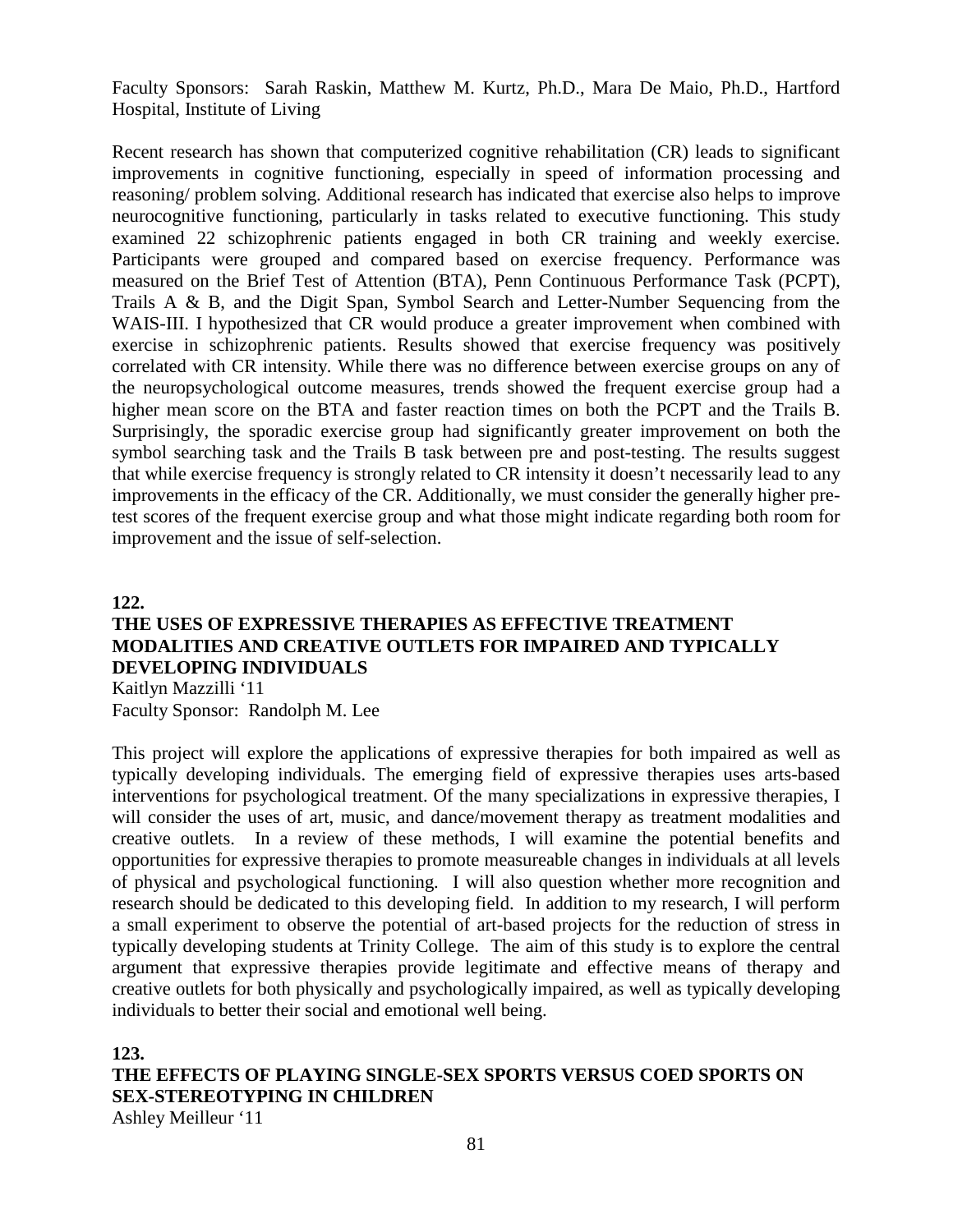Faculty Sponsor: Dina Anselmi

Research on gender stereotypes suggests that gender stereotypes for certain sports may influence who elects to participate and how participants are viewed by others (Alley and Hicks, 2005). The current study looked at gender stereotyping measured by an adapted version of the Children's Occupation, Activity, and Trait Scale (COAT) and stereotype consciousness measured by the stigma consciousness questionnaire (SCQ) in children who participate in single-gendered sports versus co-ed sports and their parents. Children ages 8-10 years old were studied since at this age children may still be participating in co-ed sports or have recently entered single-gendered sports participation. The study also looked at sports participation and gender stereotyping attitudes of the parents to see if there is any relationship between the sex stereotypes of parents and their children. I hypothesized that children who participate in coed sports will be less likely to engage in gender stereotyping or to experience stigma-consciousness than children who participated in single-sexed sports. In addition, I predicted that children whose parents exhibited more stigma consciousness would also exhibit more stigma consciousness and engage in gender stereotyping. Parents and children were recruited through Glastonbury Hartwell Soccer Club and Glastonbury Little League Organization. Our findings demonstrated that parent's stigma consciousness was correlated to their child's stigma consciousness. We also found that children's sports participation and sports attitudes were related to the degree of their stigma consciousness.

#### **124.**

# **ABILITY BELIEFS, LEARNING STRATEGIES, AND ACHIEVEMENT: A COMPARISON OF TRADITIONAL AND NON-TRADITIONAL AGED UNDERGRADUATES**

Ivica Pavisic '11 Faculty Sponsors: Dina Anselmi, David Reuman

This study examined the differences in beliefs about the modifiability of abilities and the use of learning strategies for traditional aged undergraduates (TAUs) and non-traditional aged undergraduates (NTAUs). I hypothesized that, compared to TAUs, NTAUs would believe more strongly in the modifiability of general intelligence, quantitative reasoning, and writing ability. I also predicted that NTAUs would use more learning strategies in writing and quantitative reasoning courses than would TAUs. Finally, I predicted that incrementalist beliefs and the use of learning strategies would be positively correlated with grades in a writing course and a quantitative reasoning course for both TAUs and NTAUs. A random sample of 200 traditionallyaged Trinity College undergraduates and a census of all students in the Individualized Degree Program (IDP) were given an online survey consisting of a modified version of Blackwell, Trzesniewski, and Dweck's (2007) Ability Beliefs Scale, several subscales from Pintrich's (1991) Motivated Strategies for Learning Questionnaire (MSLQ) pertaining to a quantitative reasoning course and a writing course, and questions asking about overall grades received in said courses. I found that NTAUs were more incrementalist in their attitudes towards quantitative reasoning and writing ability than were TAUs, and that NTAUs used more learning strategies in both quantitative reasoning and writing courses than did TAUs. Incrementalist beliefs were not correlated with grades for either course for either group, and learning strategies were consistently only predictive of grades for TAUs. The majority of research pertaining to college students has been primarily performed on TAUs; NTAUs remain relatively unstudied. These findings suggest that there are demonstrable differences in the ways that NTAUs perceive and carry out coursework.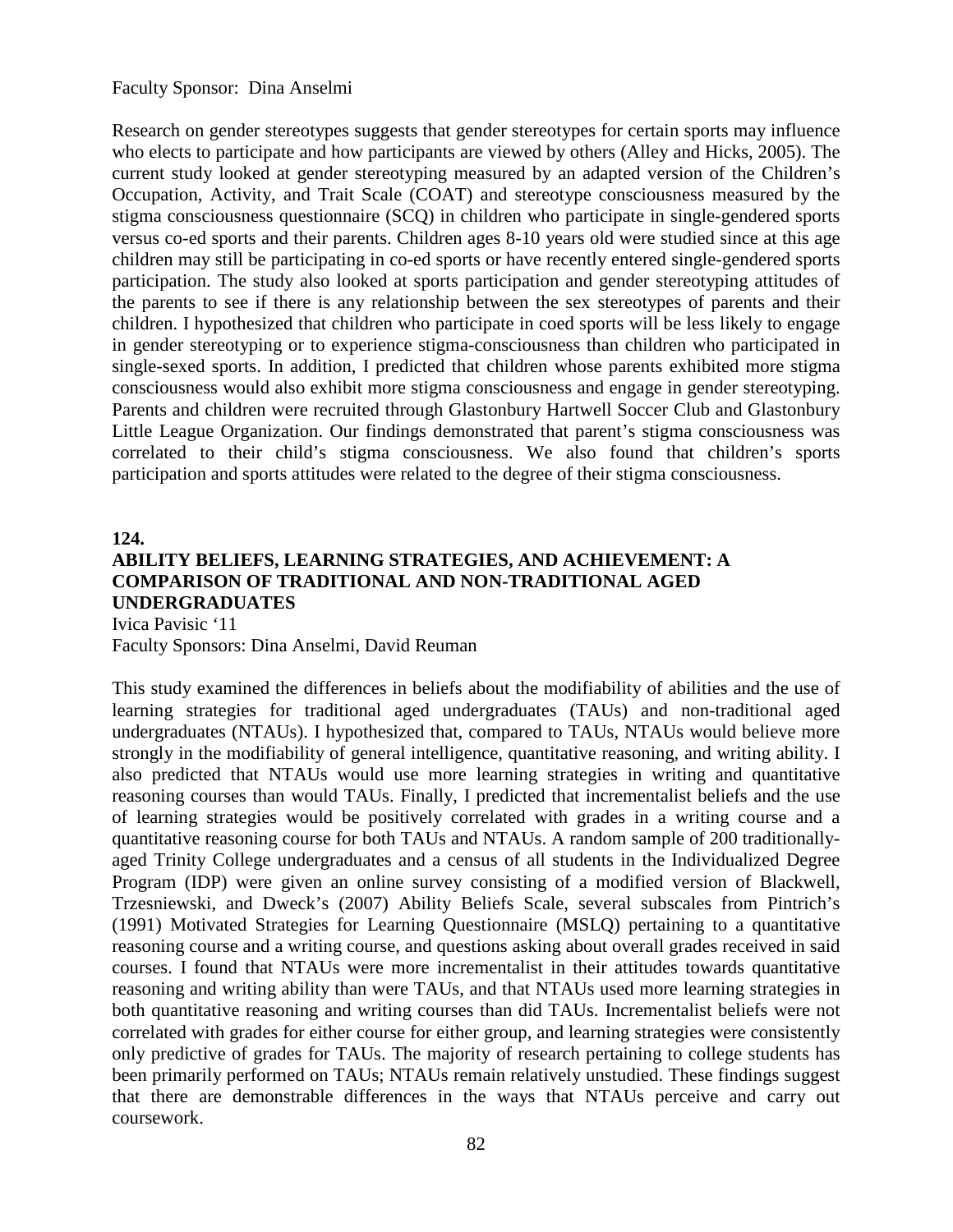# **SOCIOLOGY**

#### **125. POLITICAL CONFLICT IN RESOURCE RICH COUNTRIES**

Erica Bertoli '14

Faculty Sponsor: Keely Stater

In her book "Global Outlaws", Carolyn Nordstrom states that "resource rich countries are four times more likely to be engaged in political conflict than more normally endowed states."(Nordstrom 12) She owes this statistic to the implications of the characterization of certain resource rich countries as "frontiers" (Nordstrom 12); that is, countries marked by "immense freedom, danger, and profit." This paper thus addresses the gap between raw data and conclusions by analyzing whether resource rich countries are at a higher risk for political conflict that normally endowed states, and if so, why (ie what factors allow this). Using raw data from Polity IV (http://www.systemicpeace.org/inscr/inscr.htm), by analyzing the relationship between a country's GDP and it's total level of civil and political violence we can then determine wether resource rich countries are more likely to be engaged in political conflict using regression in Stata. My independent variable is a country's GDP, while the dependent variable is a country's total level of civil and political violence. My hypothesis is that as a country's GDP increases, then it's total level of civil and political violence rises as well. Interestingly, my preliminary findings suggest that resource rich counties are actually less likely to be engaged in political conflict, which directly contradicts Nordstrom's assertion (along with my original hypothesis).

### **126.**

# **PUBLIC VERSUS PRIVATE: WHICH HIGH SCHOOLS BETTER PREPARE THEIR STUDENTS TO STUDY AT TRINITY COLLEGE?**

Chloe Boullier '13, Dana Shaker '13 Faculty Sponsor: Keely Stater

Trinity College, a liberal arts college in Hartford, Connecticut prides itself on the diversity of its student's backgrounds. Indeed, every year the College invests time and money towards recruiting academically gifted students from both public and private schools across the country. However, it is indisputable that the College enrolls a significant percentage of privately educated students, a higher percentage than the proportion of students nationwide that graduate from private secondary schools. While this large percentage may suggest that privately educated students are better prepared to attend a prestigious liberal arts school like Trinity, there are a multitude of reasons that could explain this matriculation pattern. In this paper, we try to understand whether privately educated students are actually better prepared than publicly educated students for the level of academic rigor at Trinity. With data from Trinity's Institutional Research Department on matriculated students from 2001-2010, we use regression analysis to examine the impact of private versus public school preparation on student's standardized test scores, three admission ratings and end of the first year grade point average. We expect to find that private school graduates ultimately have higher end of the first year grade point averages compared to public school graduates. This hypothesis, whether rejected or accepted, can help the admissions office at Trinity College as they prepare to begin the laborious recruiting process for the class of 2015.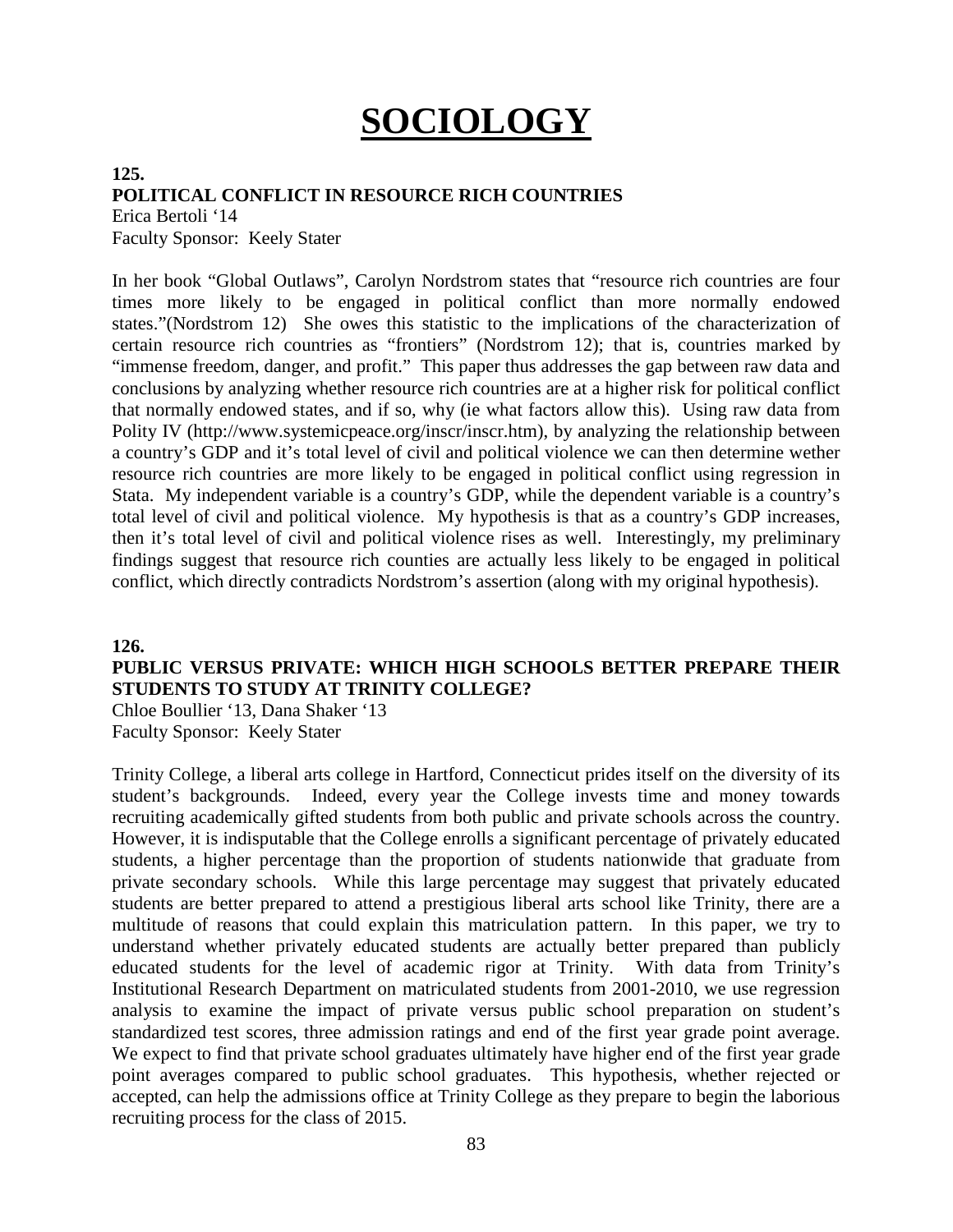# **127. ANALYSIS OF RACE, GENDER, AND SOCIO-ECONOMIC CLASS ON ONE'S MENTAL HEALTH**

Rachel Carey '11, Aymara Heath '14 Faculty Sponsor: Keely Stater

While many consider an individual's mental health to be unrelated to social status, there are differences in how race, gender, and socioeconomic status might contribute to a person's reported mental health outcomes in terms of access to treatment, education about mental illness, and the stigma attached to seeking treatment. Moreover, the majority of the current literature attempts to separate one's race, gender, and socioeconomic status from one another in their effects on mental health, completely disregarding their combined effect in influencing mental health outcomes. For example, both Linda George (2003) and Nancy Adler (1999) focus on single factors, race for George and socioeconomic status for Adler, when examining mental health.

This paper addresses this gap in the literature by examining differences in race and gender, socio-economic status and gender, and socio-economic status and race in the impact on mental health outcomes, instead of treating each as one single factor. Using data from the U.S. Department of Justice, "Gender, Mental Illness, and Crime in the United States 2004" (Thompson, 2004), we utilize regression analysis to examine differences between the combined identified factors and their relationship to on mental health outcomes. Our dependent variable, mental health, will be measured by HEALTH2 (overall health recode), DEPEPISODE (major depressive episode in a lifetime), and TXEVERDUMMY (ever received substance abuse treatment) while our independent variables race, class, and gender will be measured by SEXRACE (combined gender by race indicator) and INCOME\_R (individual income). Our findings suggest that efforts should be made to increase education about mental illness and access to treatment to women of racial minorities, and women from lower socio-economic classes.

# **128. EASTERN EUROPEAN DIASPORA IN HARTFORD: POINTS OF CULTURAL LOCUS, BUSINESS & PRACTICAL DEMOGRAPHICS** Janaki Challa '11 Faculty Sponsor: Keely Stater

Immigration to the United States has skyrocketed in the past ten years—both in documented and undocumented cases. This exposition aims to explore the symbiotic and symbolic relationship between organizations of particular ethnic groups and the distribution of "cultural centers" urban metropolises. Hartford's social demographics are diverse and complex. The city, as it is a classic trait of most urban metropolises in the Northeast, is involuntarily structured with large clusters of different ethnic groups depending on city zone. I am interested in looking at Hartford's Eastern European diaspora, particularly around the Franklin Ave.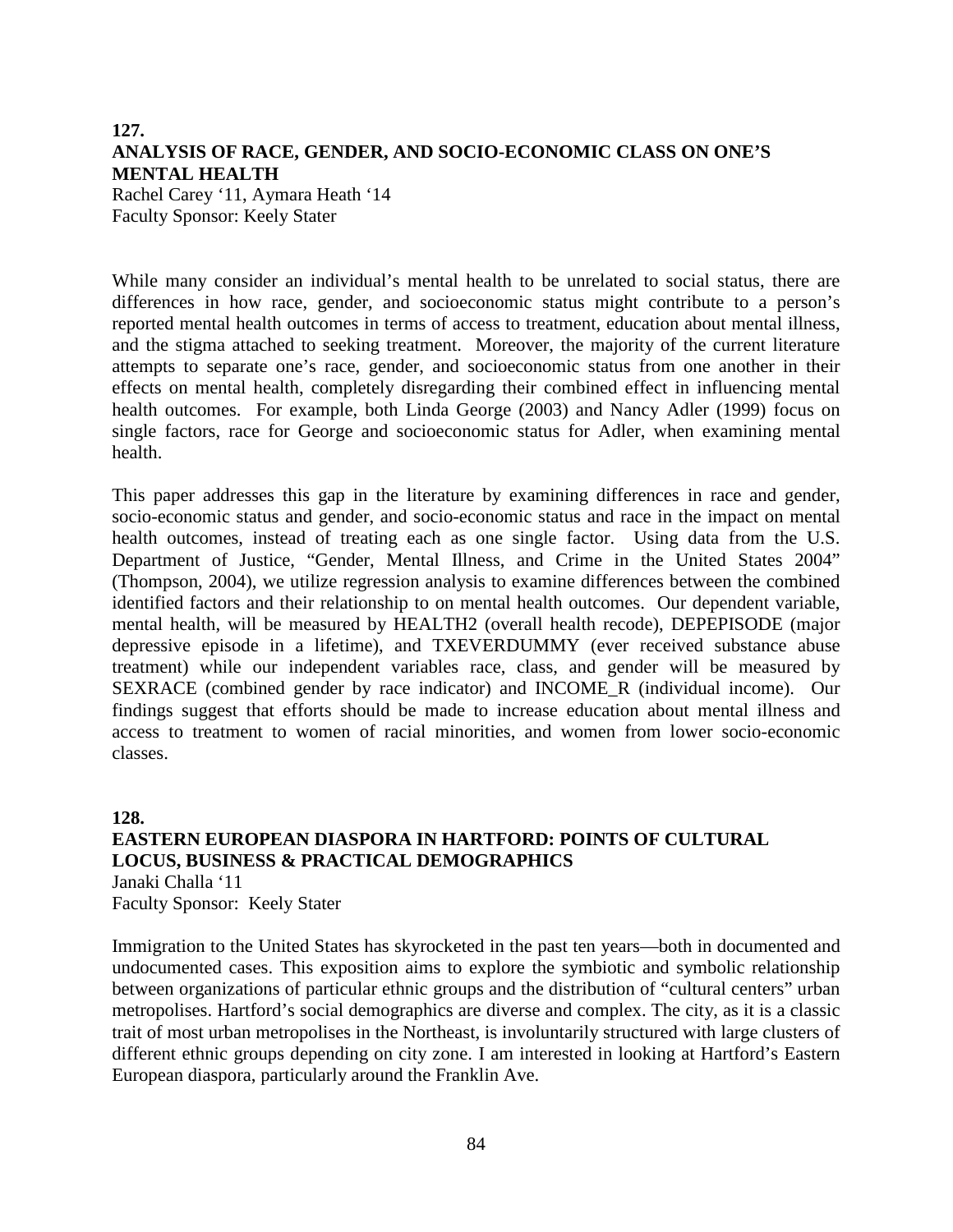The general purpose of this paper will be to examine the distribution of various Eastern European populations around the Franklin Avenue area. Preceding research showed that a large concentration of these populations hail from Albania, Bosnia, and Ukraine. What are some of the "cultural locuses" that arose from these particular populations in Hartford? Why has there been an accumulation of these particular ethnic groups around Franklin avenue and what is the correlation between the businesses and the ethnic concentrations in the area?

Using various Census data, Social Explorer, Stata and databanks, I will assemble a set of variables (ethnic groups) against the constants (businesses, cultural/recreational centers). These variables will be measured using Regression and Mulivariate Analysis.

This exploration will help me understand the dialectical relationship between population characteristics (ie. Culture, religion, ethnicity) on the institutional demographics in Hartford from the strategic locations of cultural centers to businesses, and the general clusters of people that both create and define them.

## **129. STATISTICAL ANALYSIS OF MAJOR LEAGUES BASEBALL VERSUS NATIONAL BASKETBALL ASSOCIATION SALARY CAP** John Greenough '13 Faculty Sponsor: Keely Stater

Recently many sports fans throughout the United States have become critical of the current salary system that is in place within the sport of baseball. These critics claim that by not having a salary cap it provides an unfair advantage to those teams who generate more revenue and can therefore afford better players which results in winning more. However, we know little about the statistical relationship between the winning percentages of baseball, which does not have a salary cap, in relation to the winning percentage of sports that do have salary caps in place, more specifically basketball. Studies show that there are many factors that influence how teams win, including teams salary/payroll. This study will first examine if there is a correlation between the GDP of a city and the teams winning percentage. It will then examine if there is a direct correlation between winning percentage among professional baseball teams in relation to the salaries they have and comparing the correlation to professional basketball that has issued a salary cap within the last twenty years. By analyzing data that comes from the Entertainment Sports Programming Network (ESPN) as well as previous articles written on similar topics collected through Google Scholar and data from the U.S. Bureau of Economic Analysis, a regression model can be formed which analyzes the overall relationship between the various data points. Based on prior research, this study is expected to show a direct correlation between the winning percentage, team salary, and GDP of a city in the sport of baseball, while little or no correlation of those factors in basketball.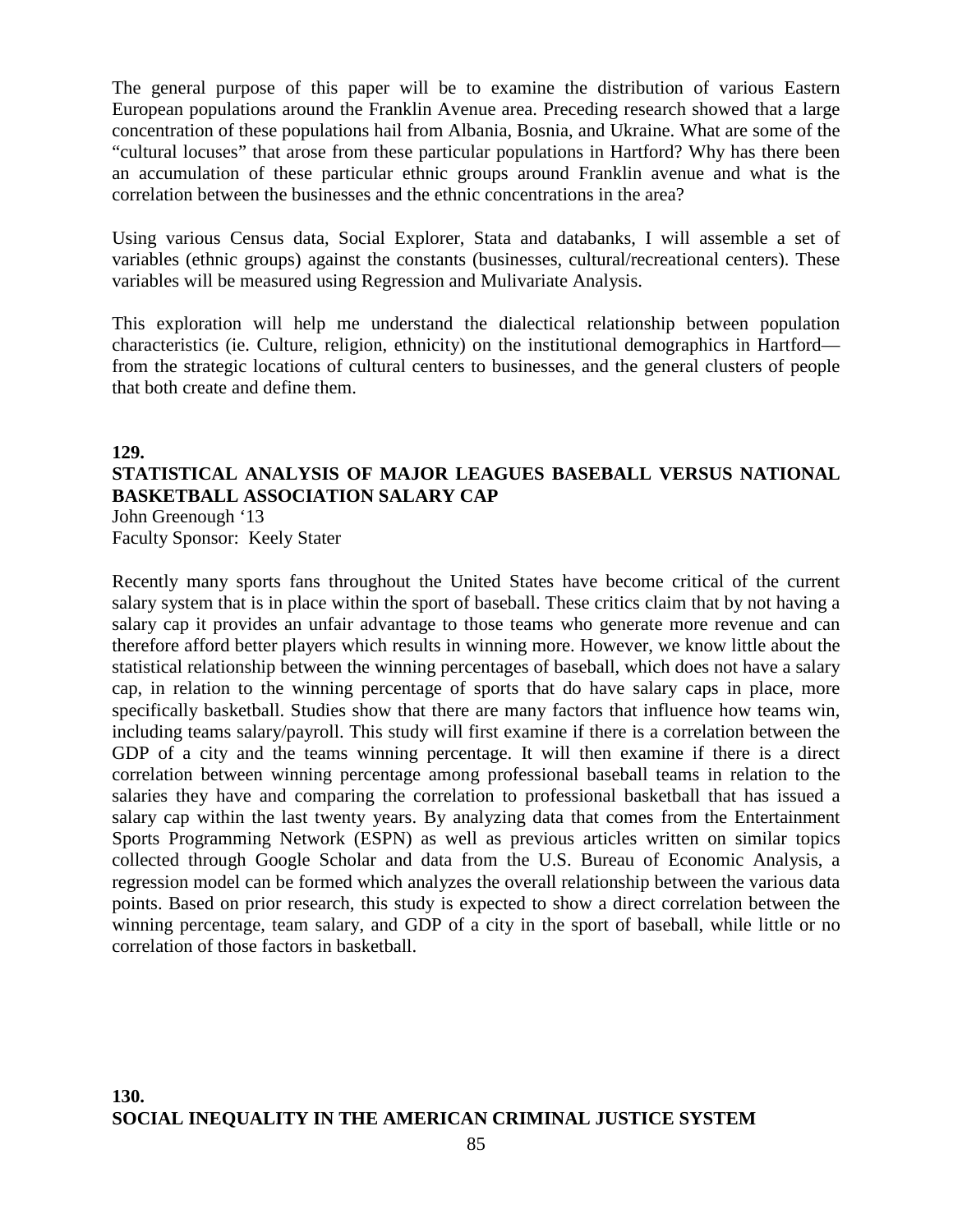Brittney Huffman '13, Adam Skaggs '13 Faculty Sponsor: Keely Stater

"For the same criminal behavior, the poor are more likely to be arrested; if arrested, they are more likely to be charged; if charged, more likely to be convicted; if convicted, more likely to be sentenced to prison; and if sentenced, more likely to be given longer prison terms than members of the middle and upper classes" (Reiman). This statement describes a very disturbing flaw in the American criminal justice system and is a clear reflection of the unequal treatment of the different socially constructed classes that are present in our society. In order to shed light on this "social class gap" in the justice system and attempt to solve the problem, we must first identify who is socially considered to be a member of the lower class and how their treatment is different from members of the upper class for the same criminal behavior. This data can be collected from statistics, interview transcripts with inmates, and articles discussing previous research on this topic. This paper addresses the social class gap in the justice system by examining the factors that determine whether a member of the poor class is more likely to be convicted and sentenced to longer jail time than a member of the upper class. Using data from the ICPSR, we use linear regression analysis to estimate the impact of class on length of jail term. We expect to find that on average, the poor are more likely to be arrested, charged, convicted, and sentenced to longer prison terms than the rich for the same criminal behavior. Our findings suggest that the social class gap in the criminal justice system is a major social problem in America that can only be fixed by altering the structure of our society.

#### **131.**

# **DOES BEING AN ATHLETE IMPACT ACADEMIC ACHIEVEMENT? EXAMINING THE EFFECT OF ATHLETICS ON STUDENT SUCCESS RATE**

Kerry McCarthy '13, Emma Wilson '13 Faculty Sponsor: Keely Stater

Previous studies on participation in sports and academic achievement have shown that athletes at large Division I schools have been less successful than non-athletes at the same schools. However, little research examines possible differences in academic success rates across NCAA divisions or between men's and women's sports. This paper utilizes regression analysis to estimate the differing impact of participation in athletics on a sports team's overall academic achievement by NCAA division and gender of the team. This information can help aid prospective students in their decision to possibly participate in a college sport. Furthermore, schools can use this data to show prospective students the benefits of participating in college athletics. Success and Progress Rate Data are collected by the NCAA each year on men's and women's sports teams from colleges in the U.S. The data files are collected at the institutional level, with data by gender, race, and sport at the team level for both student-athletes. Based on preliminary research, we expect to find that athletes at Division I schools have lower academic success rates than their counterparts at Division II and III schools. Furthermore, male athletes who participate in popular sports, such as basketball, football, and hockey, will have lower academic success rates than female athletes participating in the same sports. We argue that such a lower rate of achievement by gender and NCAA Division is related to a higher chance of becoming professional athlete and the possibility of having a career in professional sports. The potential financial draw reduces the benefit of receiving high grades and the level of play reduces the time athletes have available to study. Our initial findings show that female teams at a Division I level generally have a higher academic progress rate than male teams.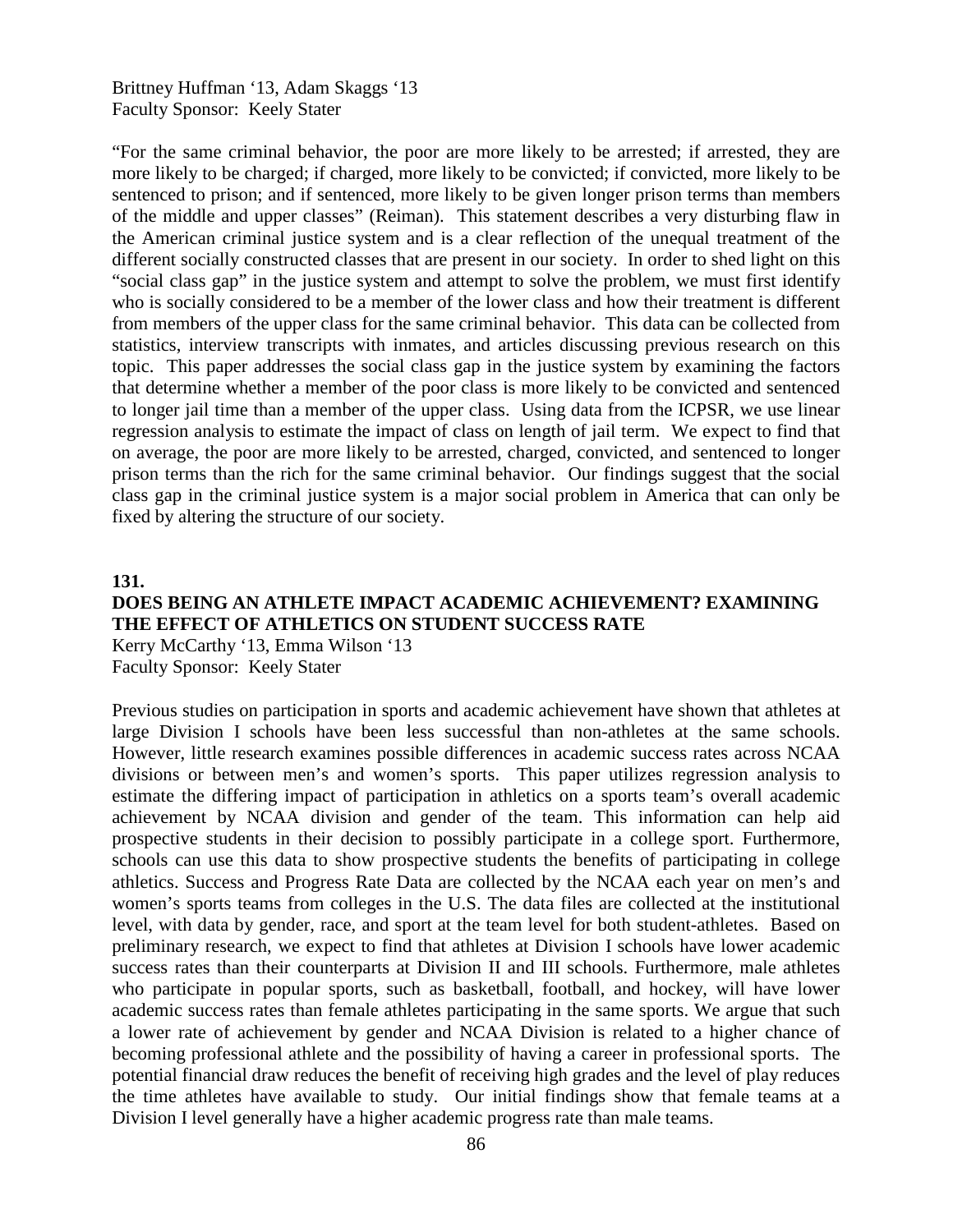## **132.**

# **DID CONSUMPTION BEHAVIOR OF 13-18 YEAR OLDS INCREASE AFTER MTV?**

Gustavo Morales, Jr. '12, Wendy Huang '13 Faculty Sponsor: Keely Stater

MTV has become a source of information in contemporary trends for many adolescents, allowing MTV to focus most of its marketing towards that specific age group. In fact, studies have shown that 13-18 year olds, given that this is widely known as the adolescence period, generally consume more, specifically for themselves, and spend most of their leisure time using technology (i.e. watching television) (Walker, 1996). MTV has not only been an icon of the music world, it has also been an icon of the youth. Previous studies have suggested that the emergence of television watching prompted an increase in consumption behavior (Schor 2004). However, the role of MTV has been investigated very little, if any at all, in regards to teen consumption behavior. This paper examines how consumption behavior of 13-18 year olds has changed after the birth of MTV in 1981, particularly to determine whether or not it has increased. Using data sets from Monitoring the Future: A Continuing Study of the Lifestyles and Values of Youth (1976, 1980, 1985, 1995, and 2009), we used a multiple regression model to determine the relationship between various predictors (namely, television watching) and consumer behavior ([window] shopping frequency) during the years mentioned. By doing so, we were able to see changes in consumer attitudes after the emergence of MTV. Based on preliminary research, we expected to find a significant increase in consumerism among teens. Our findings suggest that increased consumer behavior in adolescents is a clear indicator of accelerated emergence of adulthood: not only has consumer behavior been changing in 13-18 year olds, consumer activity in younger age groups has changed as well, as a result of significant influence of media. Consequently, teen culture has migrated down to children, ultimately shifting the period of adolescence.

#### **133.**

#### **IS EXCESSIVE WORKING AFFECTING STUDENTS' ACADEMIC PERFORMANCE? EXAMINING THE FACTORS THAT REQUIRE STUDENTS TO WORK AND THE IMPACT OF WORK ON GPA**

Begaeta Nukic '11, Holly Rodriguez Faculty Sponsor: Keely Stater

Part-time employment has become a common feature of full-time university students. Increasingly, the number of students turning to part-time work in addition to their full-time studies is on the rise due to rising costs of college tuition and fees, and the decrease in available funds available to see them through their educational years (Broadbridge and Swanson 2005; Ford, Bosworth, and Wilson 1995; James et al. 2007; McCartan 1988). This study examines the effects of part-time work of full-time students and asks up to what point does working become detrimental to their college careers. With data from the National Longitudinal Survey of Youth from 1997 which followed the lives of a sample of American youth born between 1980 and 1984, we employ regression analysis to assess the impact of hours worked on academic success as measured by GPA. We find that the impact of part time employment varies based on age of the student, the number of hours the student works, the place of employment, and whether it is career-related job.